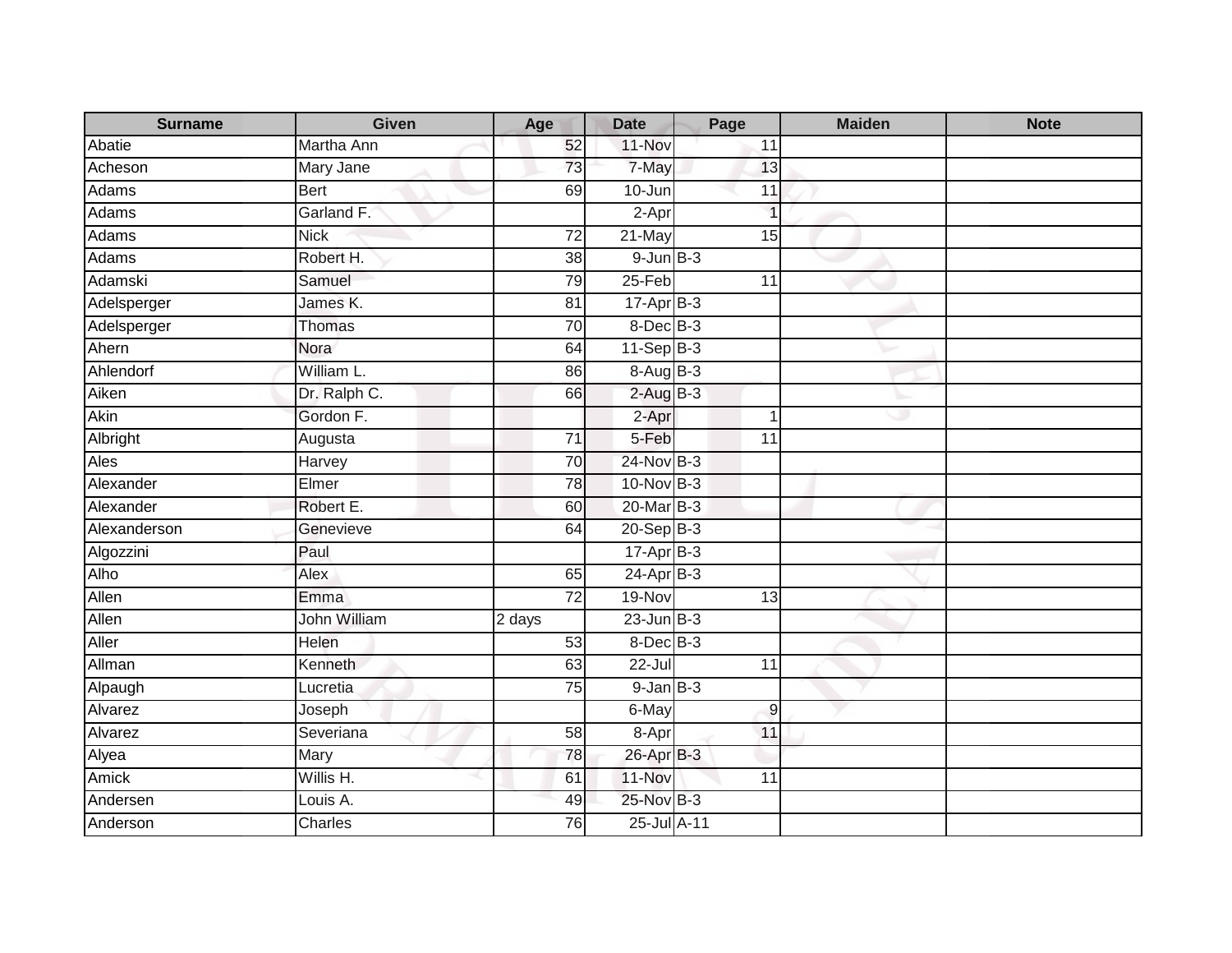| Anderson      | Dr. Nelson P.        | 58              | 3-Dec                       | 11              |   |  |
|---------------|----------------------|-----------------|-----------------------------|-----------------|---|--|
| Anderson      | Frank R., Sr.        | 71              | 23-Sep                      | 11              |   |  |
| Anderson      | Ole F.               | 74              | 14-Nov B-3                  |                 |   |  |
| Andrews       | John                 | 65              | 11-Feb                      | 11              |   |  |
| Anker         | John A.K.            | $\overline{55}$ | $1-Dec$ B-3                 |                 |   |  |
| Anosov        | Sam                  | 50              | $20$ -Jun $B-3$             |                 |   |  |
| Ansburg       | George <sub>F.</sub> | 46              | $15-Sep$ B-3                |                 |   |  |
| Anthony       | Michael              | 77              | 14-May                      | 11              |   |  |
| Applegate     | Dale F.              | 53              | $18-Oct$ B-3                |                 |   |  |
| Arbuckle      | William R.           | 64              | 28-Jul B-3                  |                 |   |  |
| Arcella       | Joseph               | 69              | $1-Dec$ B-3                 |                 |   |  |
| Ardelan       | Florence             | $\overline{75}$ | $3-NovB-3$                  |                 |   |  |
| Arens         | Arthur               | 62              | 23-Oct B-3                  |                 |   |  |
| Arentz        | Edgar H.             | 72              | 8-Jan                       | 9               | Ð |  |
| Argo          | Ruth M.              | 65              | $11$ -Jan B-3               |                 |   |  |
| Armstron      | Rhoda A.             | 73              | 31-Oct B-3                  |                 |   |  |
| Armstrong     | George W.            | 64              | 27-Aug                      | $\mathsf g$     |   |  |
| Arney         | James W. E.          |                 | $22-Nov$ B-3                |                 |   |  |
| Ashby         | Nannie (Cole)        | 78              | $18$ -Jul $B-3$             |                 |   |  |
| Asher         | Joseph M.            | 60              | $21-Feb$                    | $\overline{15}$ |   |  |
| Athens        | William, Jr.         | 2 days          | 20-Oct B-3                  |                 |   |  |
| <b>Atkins</b> | Helen M.             | 64              | 29-Jul                      | $\overline{9}$  |   |  |
| Atkinson      | James R.             | 73              | $21-Apr$ B-3                |                 |   |  |
| Atkinson      | <b>Maria</b>         | 79              | $25$ -Oct $\overline{B}$ -3 |                 |   |  |
| Atkinson      | Marie                | 79              | 24-Oct B-3                  |                 |   |  |
| Auiler        | Clarence             | 79              | $22$ -May C-3               |                 |   |  |
| Babcock       | Mrs. James L.        | 94              | $5-Sep$ B-3                 |                 |   |  |
| Bach          | Iva E.               | 81              | $3-Apr$ B-3                 |                 |   |  |
| Bach          | Marie J.             | 81              | $4-Apr$ B-3                 |                 |   |  |
| Bachman       | Harold A.            | 49              | 3-Nov B-3                   |                 |   |  |
| Backe         | Dorothy M.           | 33              | 18-Dec B-3                  |                 |   |  |
| <b>Backe</b>  | Grace                | 37              | $28-AprB-3$                 |                 |   |  |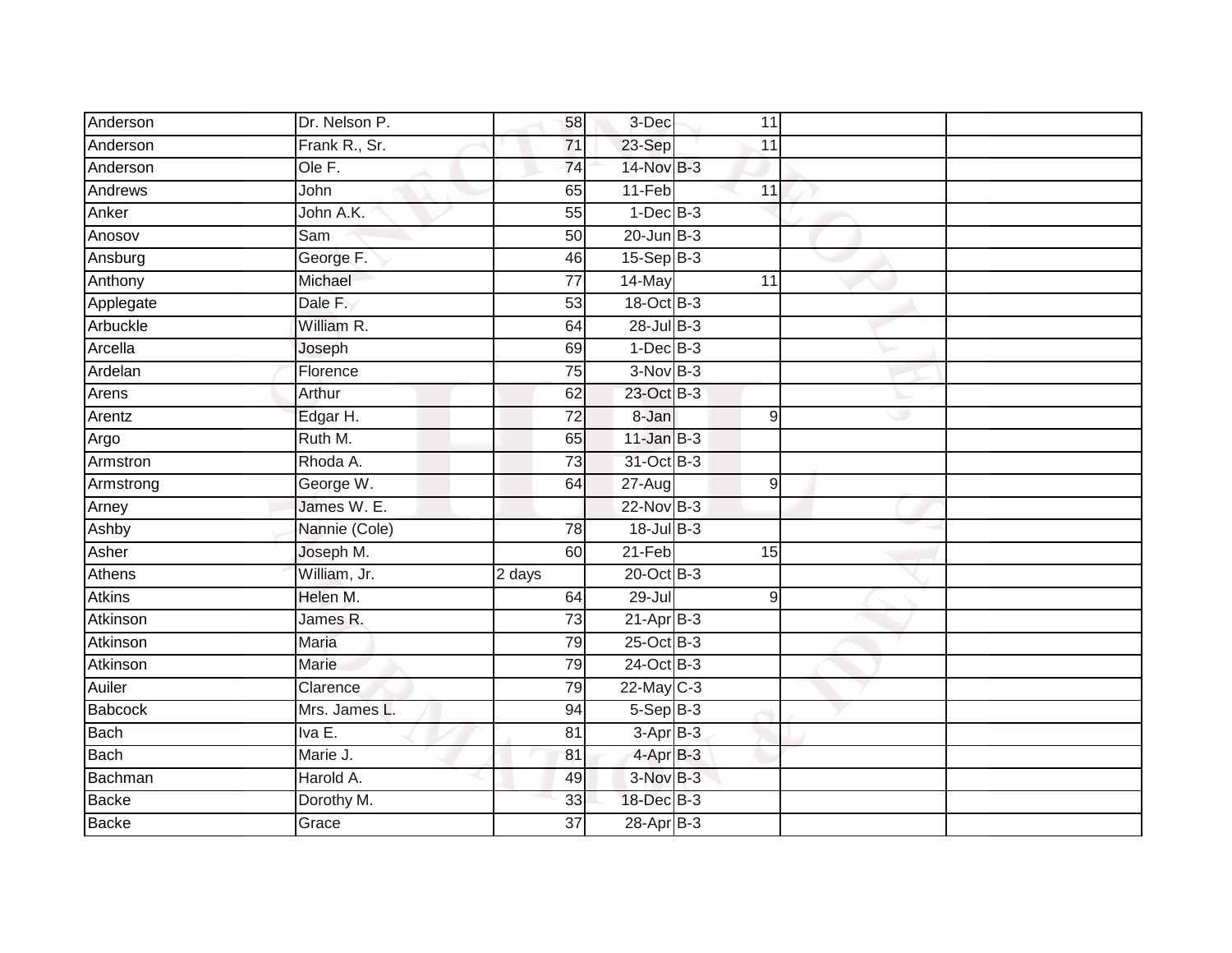| Badis         | Sam George          | 74              | $22 -$ Jul                  | 11              |                  |
|---------------|---------------------|-----------------|-----------------------------|-----------------|------------------|
| Badovinac     | John                | 61              | 19-Mar                      | 11              |                  |
| Baginski      | William             | 63              | 11-Nov                      | 11              |                  |
| Bahr          | Edna L.             | 50              | $22$ -May C-3               |                 |                  |
| Bailey        | Robert Lee          | 16              | $25 - Jun$ 1, 11            |                 | Picture included |
| Bajza         | John, Sr.           | 75              | 17-Jun                      | 11              |                  |
| Bajzatt       | Agnes               | 60              | 4-Nov                       | $\overline{11}$ |                  |
| Bakala        | August M.           | 69              | $10$ -Jan $A-9$             |                 |                  |
| Baker         | $\overline{AI}$     | 52              | $13-May$                    | $\overline{9}$  |                  |
| Baker         | Grace               | 42              | 6-May 1, 9                  |                 |                  |
|               |                     |                 | 6-May                       |                 |                  |
| <b>Bakker</b> | Theodore            | Infant          | $15-Sep$ B-3                |                 |                  |
| Balder        | Emil                | 67              | $24$ -Jan $\overline{B}$ -3 |                 |                  |
| Baldwin       | Richard C.          | 83              | 21-Feb                      | 15              |                  |
| Ball          | Charles A., Jr.     | 37              | $4$ -Dec $B-3$              |                 |                  |
| Ball          | Claude T.           | 56              | $11-Feb$                    | $\overline{11}$ |                  |
| Ballack       | John F.             | 89              | 14-Feb                      | $9\,$           |                  |
| <b>Ballon</b> | Helen               | 42              | $30 - Aug$ B-3              |                 |                  |
| Balon         | Helen               | 60              | $16 - Jan$                  | 19              |                  |
| Ban           | Stephen             | 69              | 16-Jun B-11                 |                 |                  |
| Bandura       | William             | 65              | $19$ -Jun $B-3$             |                 |                  |
| Bane          | <b>Myrtle May</b>   | 69              | $10$ -Feb $B-3$             |                 |                  |
| Bang          | Enezold             |                 | $23$ -Aug B-3               |                 |                  |
| Bannon        | <b>Avery Grundy</b> | $\overline{77}$ | $19$ -Jul B-3               |                 |                  |
| Baranowski    | Magdalen            | 66              | 10-Jun                      | 11              |                  |
| Baranyai      | John                | 67              | 4-Jan                       | $\overline{17}$ |                  |
| Barbarich     | Michael             | 50              | 14-May                      | 11              |                  |
| Barbauld      | Jacob               | 74              | 3-Sep                       | 13              |                  |
| Barber        | Daniel L.           | 70              | $11 - Jun$                  | 13              |                  |
| Barcus        | Joseph              | infant          | 23-Apr                      | 13              |                  |
| Barenie       | Edwin C.            | 56              | 16-May                      | 1               | Picture included |
| Barnett       | Albert C.           | 55              | $20$ -Jun $B-3$             |                 |                  |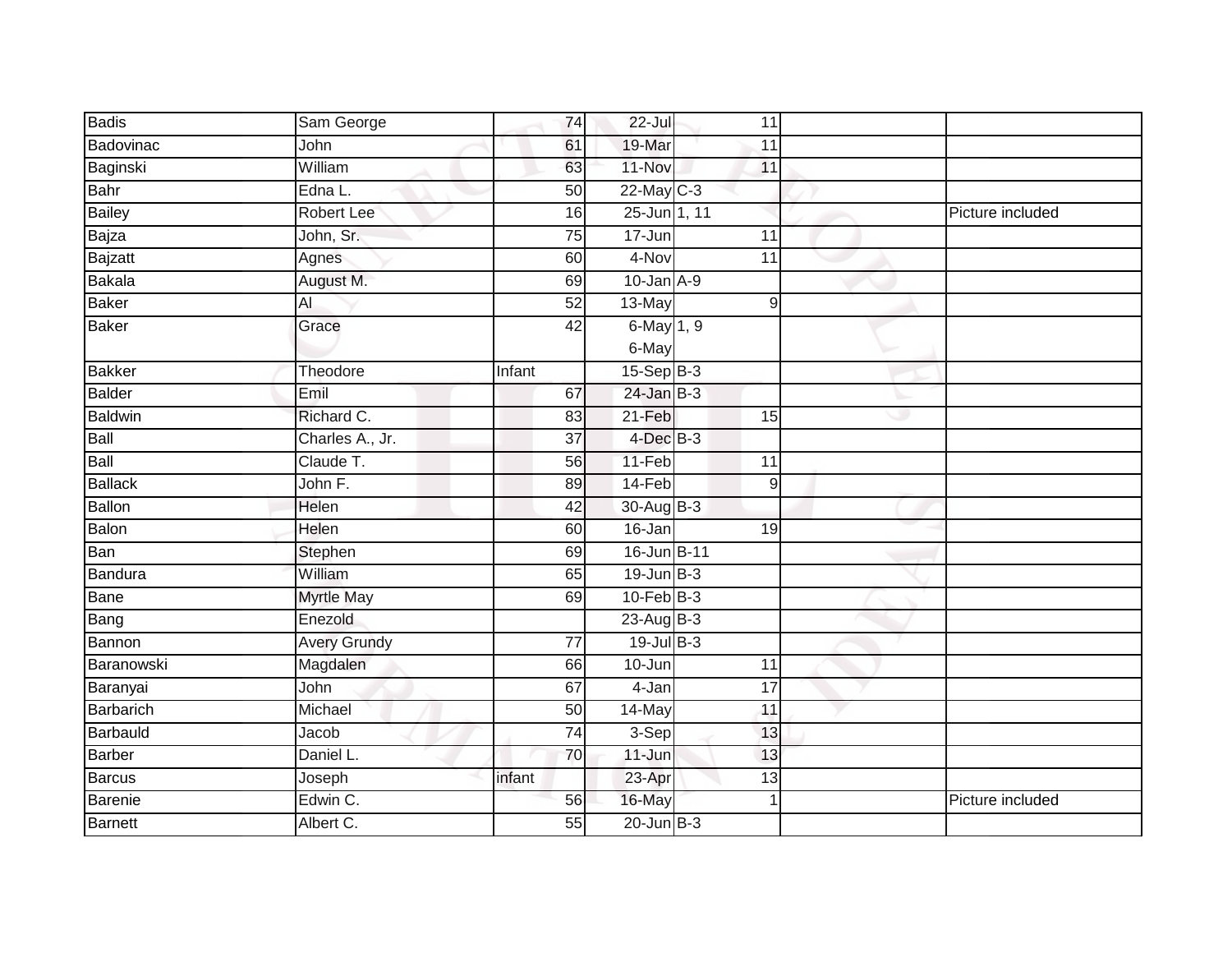| Barr            | Elmer                       | 64                   | 13-Nov B-3      |                      |                  |
|-----------------|-----------------------------|----------------------|-----------------|----------------------|------------------|
| Barr            | Jessie M.                   | 79                   | 5-May B-3       |                      |                  |
| <b>Barron</b>   | George                      |                      | 18-Dec          | 1                    |                  |
| Barron          | Rush M.                     | 80                   | 31-Dec          | 13                   |                  |
| <b>Barry</b>    | Lt. Edward                  | 56                   | $6$ -Oct $B$ -3 |                      |                  |
| <b>Barry</b>    | <b>Rev. Charles Francis</b> | 63                   | $23 -$ Jul      | 11                   |                  |
| Bartels         | Agnes Barbara               | 65                   | 13-Feb          | 17                   |                  |
| <b>Bartley</b>  | Thomas E.                   | 60                   | $5-SepB-3$      |                      |                  |
| <b>Bartus</b>   | Mary                        |                      | $2$ -Dec        | $\overline{7}$       |                  |
| Bastasich       | Peter                       | 72                   | $4$ -Dec $B-3$  |                      | Picture included |
| Bates           | Laurence F.                 | 57                   | 28-Jan          | 11                   |                  |
| Baugh           | Elvet S.                    | 54                   | $21$ -Jul B-3   |                      |                  |
| Baumgartner     | Albert                      | 67                   | 5-Mar           | 11                   |                  |
| Bay             | Forrest (Doc)               | 58                   | $25 - Feb$      | $\overline{11}$<br>Ð |                  |
| Bayer           | Carl                        | 62                   | $21$ -Apr $B-3$ |                      |                  |
| Baylog          | Fred A.                     | 64                   | 29-Aug B-3      |                      |                  |
| Beach           | Walther G.                  | 60                   | $7 - Jun$ B-3   |                      |                  |
| Beale           | <b>Infant Son</b>           | Infant               | $25-Aug$ B-3    |                      |                  |
| <b>Beaty</b>    | Vincent Perry               | $\overline{5}$ weeks | 18-Jan          | 17                   |                  |
| Becchino        | George                      | 64                   | 6-Nov B-3       |                      |                  |
| Beck            | Dr. John J.                 | 50                   | $18-Sep$ B-3    |                      |                  |
| <b>Becker</b>   | Deborah Marie               | 1 day                | $12$ -Apr $B-3$ |                      |                  |
| Beckman         | Alberet G.                  | $\overline{78}$      | $21-Aug$ B-3    |                      |                  |
| Beckman         | Emma                        | $\overline{71}$      | 8-Apr           | $\overline{11}$      |                  |
| Bednarczyk      | Mary                        | 52                   | $30 - Jan$      | 19                   |                  |
| <b>Bednarek</b> | Mary                        | 73                   | $24-Apr$ B-3    |                      |                  |
| Bednarski       | Viola M.                    |                      | $7-Oct$         | 11                   |                  |
| <b>Beebe</b>    | Roland B.                   | 35                   | $11-Apr$ B-3    |                      |                  |
| <b>Behrens</b>  | William, Sr.                | 76                   | 21-Oct          | 11                   |                  |
| Beineman        | Harry                       | $\overline{85}$      | $3$ -Jan $B-3$  |                      |                  |
| <b>Bekizo</b>   | Magdalene                   | 70                   | 27-Oct B-3      |                      |                  |
| Bell            | <b>Delilah</b>              | 87                   | 3-Sep           | 13                   |                  |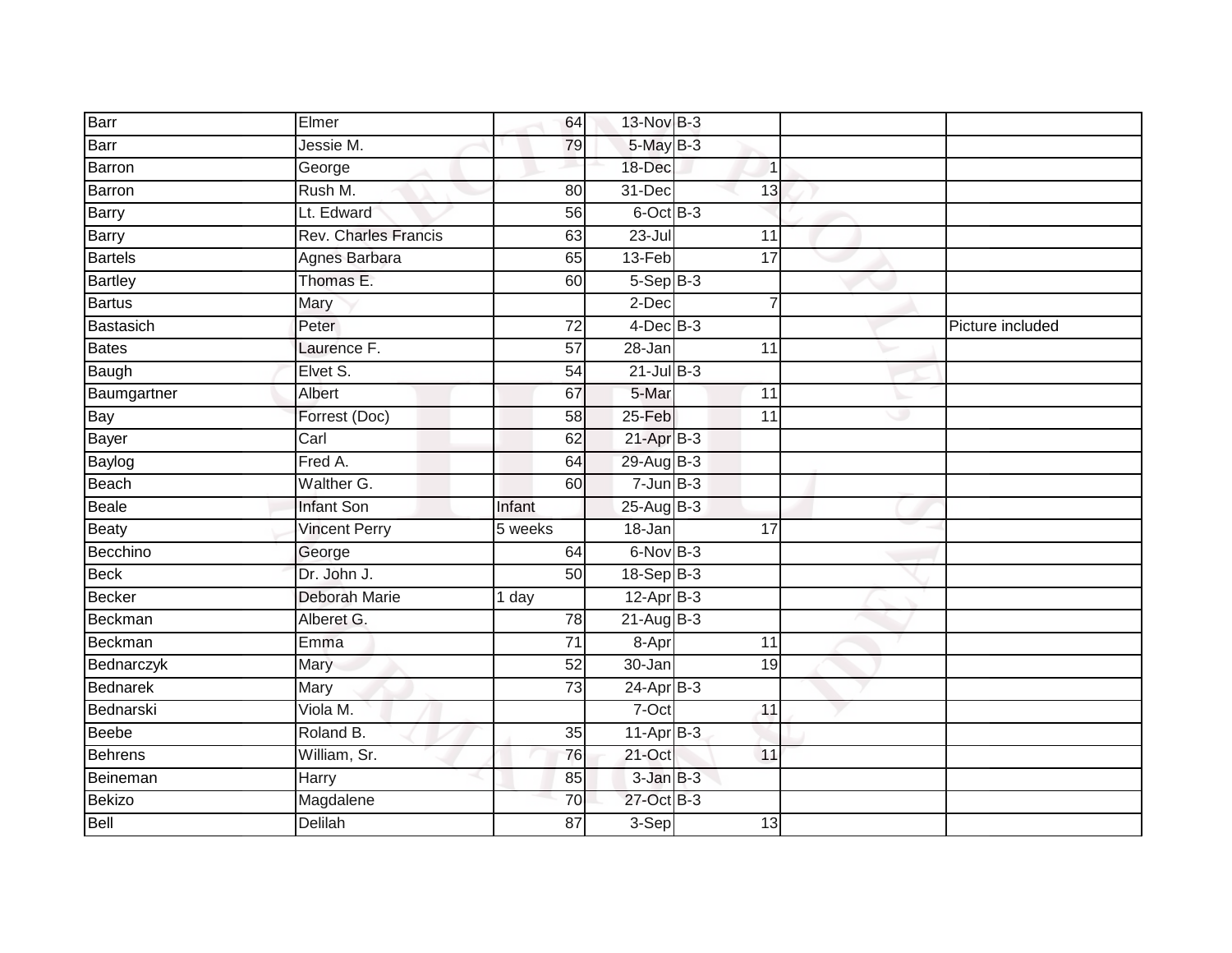| Bell           | Frances C.            | 30              | 17-Mar B-3      |                 |                                           |
|----------------|-----------------------|-----------------|-----------------|-----------------|-------------------------------------------|
| Bell           | Frances C.            | 30              | 15-Mar B-3      |                 |                                           |
| Bell           | George W.             | 70              | 1-Apr           | 11              |                                           |
| Bell           | <b>George William</b> | 70              | $3-AprB-3$      |                 |                                           |
| Belman         | Sarah Starr           |                 | 5-Aug           | 11              |                                           |
| <b>Ben</b>     | Capt. Dan             | 37              | 18-Mar          | 9               | Picture included, March 19,<br>p. 11      |
| Benbow         | Jean                  | 66              | $28$ -Jun $B-3$ |                 |                                           |
| Benjamin       | Duffy                 | 78              | 26-Aug          | $\overline{11}$ |                                           |
| Benjamin       | Gussie                | 76              | $29-AugB-3$     |                 |                                           |
| Bennett        | Lorenzo               | 70              | 20-Oct B-3      |                 |                                           |
| Bennett        | Sophia                | 80              | 30-Aug B-3      |                 |                                           |
| Benson         | William J.            | 56              | $2$ -Jul        | 15              |                                           |
| Benue          | Mary E.               | 85              | $3$ -Jan $B-3$  |                 |                                           |
| Bercellie      | Julia                 | 69              | $14$ -Oct       | 11              |                                           |
| <b>Bercik</b>  | William "Bill"        | 43              | $25 - Aug$      |                 | Picture included, also see<br>Aug 27, p 9 |
| <b>Beres</b>   | Paul, Jr.             | 37              | 31-Oct B-3      |                 |                                           |
| Berg           | Andrew                | 95              | 9-Sep           | 11              |                                           |
| Berg           | August                | 73              | $29 - Jan$      | 11              |                                           |
| Bergiel        | Mary                  | 68              | $11$ -Jan $B-3$ |                 |                                           |
| Bergquist      | Celia                 | 61              | 7-Feb           | 11              |                                           |
| Bernlehr       | <b>Bertha</b>         | 77              | $16$ -Aug $B-3$ |                 |                                           |
| Berry          | Margaret              | $\overline{7}$  | $22 -$ Jul      | 11              |                                           |
| Bertea         | <b>Nick</b>           | 70              | 7-May           | $\overline{13}$ |                                           |
| <b>Bess</b>    | <b>John Thomas</b>    | 89              | $12$ -Jul $B-3$ |                 |                                           |
| Best           | James Berton          | 26              | 15-Feb          | 13              |                                           |
| Betterton      | Mrs. Harry            | 59              | $1-Sep B-3$     |                 |                                           |
| <b>Bettick</b> | <b>Robert Glennon</b> | $\overline{22}$ | $28 -$ Jul      | $\overline{1}$  | Also see July 29, p 9                     |
| Betz           | William G.            |                 | 19-May B-3      |                 |                                           |
| Beucus         | Roy                   | 68              | $5-Apr$         | $\overline{1}$  | Picture included                          |
| Beverly        | Anton                 | 20 months       | 27-Dec          | 1               |                                           |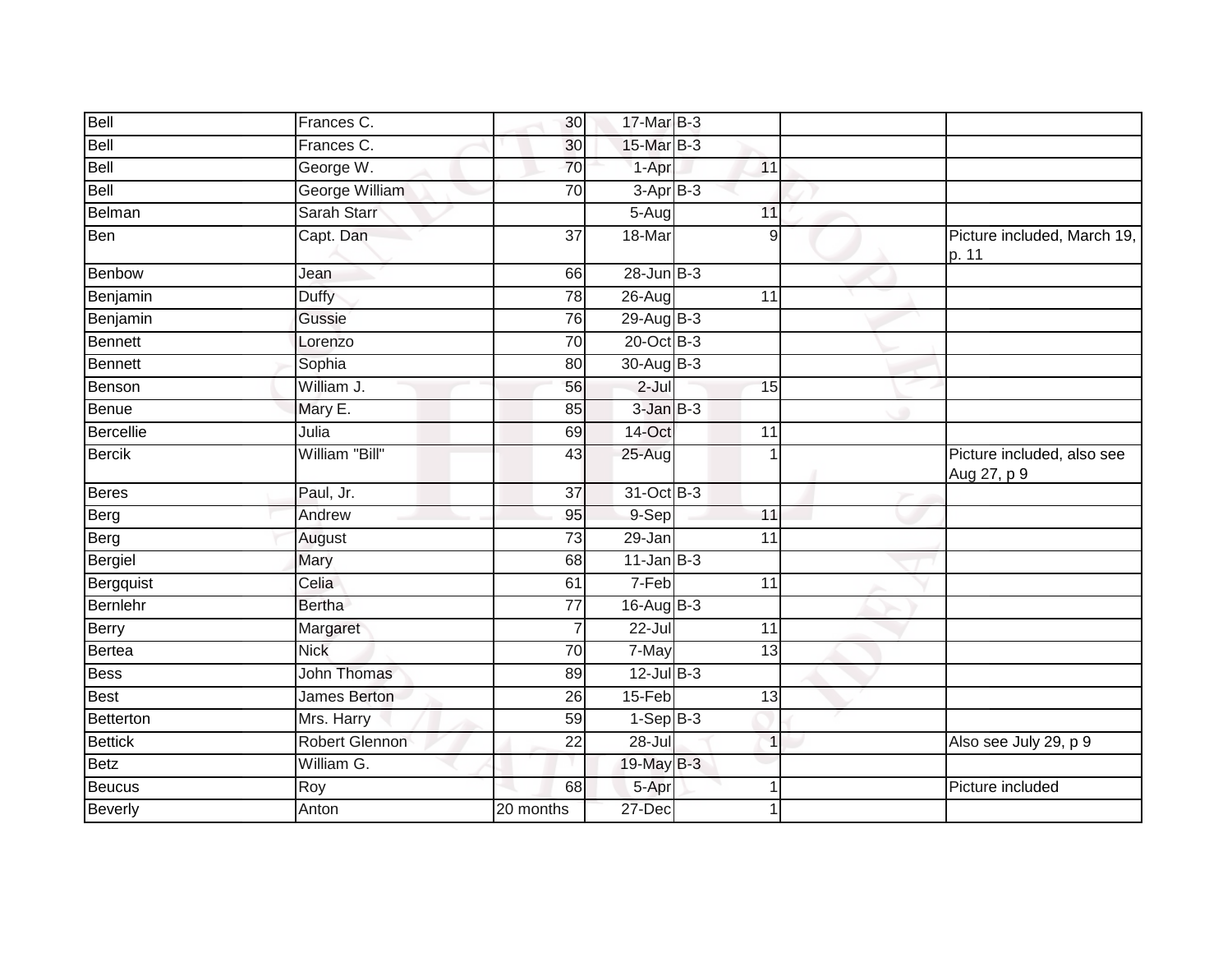| <b>Bevier</b>     | Edna               | 82              | 30-Dec          |       | $\overline{7}$ |           |                                               |
|-------------------|--------------------|-----------------|-----------------|-------|----------------|-----------|-----------------------------------------------|
| <b>Bewley</b>     | <b>Betty Jean</b>  | 21              | 26-Dec B-3      |       |                |           |                                               |
| Beyer             | Emma               | 80              | 29-Aug B-3      |       |                |           |                                               |
| <b>Bickauskas</b> | Msgr. Casimir      | 69              | 29-Apr          |       |                |           | Picture included                              |
| Biegel            | Catherine M.       | 87              | $5 - Jun$ $B-3$ |       |                |           |                                               |
| Bielawski         | Gladys             | 36              | 7-Oct           |       |                |           |                                               |
| <b>Bielski</b>    | John M., Sr.       | 70              | 31-Dec          |       | 13             |           |                                               |
| Bieniasz          | Michalena          | 81              | $4$ -Aug $B-3$  |       |                |           |                                               |
| Bigger            | Elizabeth          | $\overline{82}$ | $11-Sep$ B-3    |       |                |           |                                               |
| <b>Bily</b>       | John A.            | 60              | $2$ -Oct B-3    |       |                |           |                                               |
| <b>Binhammer</b>  | Fred               | 82              | $12-Sep B-3$    |       |                |           |                                               |
| <b>Birch</b>      | Woodson Lee        | 18              | $5-Aug$         |       |                |           |                                               |
| <b>Birkett</b>    | Louis D. "Lou"     | 53              | 2-Apr           |       |                |           | Picture included, second<br>edition of page 1 |
| <b>Bisharian</b>  | Agasi (Sam)        | 64              | 25-Nov B-3      |       |                |           |                                               |
| <b>Bishop</b>     | Mannie             | 62              | 29-Sep A-15     |       |                |           |                                               |
| <b>Bistrichan</b> | Joe                | 77              | $29$ -Mar $B-3$ |       |                |           |                                               |
| <b>Black</b>      | Anna Marie         | Infant          | $6$ -Oct $B$ -3 |       |                |           |                                               |
| <b>Black</b>      | Carla Rae          | Infant          | $11-Sep$ B-3    |       |                |           |                                               |
| <b>Black</b>      | Dora               | 82              | $12$ -Dec $B-3$ |       |                |           |                                               |
| <b>Black</b>      | Elmer F.           |                 | 68 March I      | $B-3$ |                |           |                                               |
| <b>Blacklock</b>  | Riley              | 49              | $9-Sep$         |       | 11             |           |                                               |
| <b>Blair</b>      | Jarry              | $\overline{17}$ | $7 -$ Jul       |       |                |           |                                               |
| <b>Blanck</b>     | Harry              | 61              | $12-Aug$        |       | 11             |           |                                               |
| <b>Blastick</b>   | Elizabeth (Striko) | 84              | $21$ -Jun $B-3$ |       |                |           |                                               |
| <b>Bleile</b>     | Clara              |                 | 10-Jun          |       |                | 11 Bartel |                                               |
| <b>Bline</b>      | Homer              | 26              | 22-Mar          |       |                |           | Picture included                              |
| <b>Bline</b>      | Homer L.           | 26              | $19$ -Jul $B-3$ |       |                |           |                                               |
| <b>Blood</b>      | Margaret           | 66              | $20$ -Dec $B-3$ |       |                |           |                                               |
| <b>Blume</b>      | Ola (Emerling)     | 84              | 16-Aug B-3      |       |                |           |                                               |
| Blumenthal        | Saumel             | 88              | 24-Mar B-3      |       |                |           |                                               |
| Boardman          | <b>Nellie</b>      | 78              | $7 - Apr$ B-3   |       |                |           |                                               |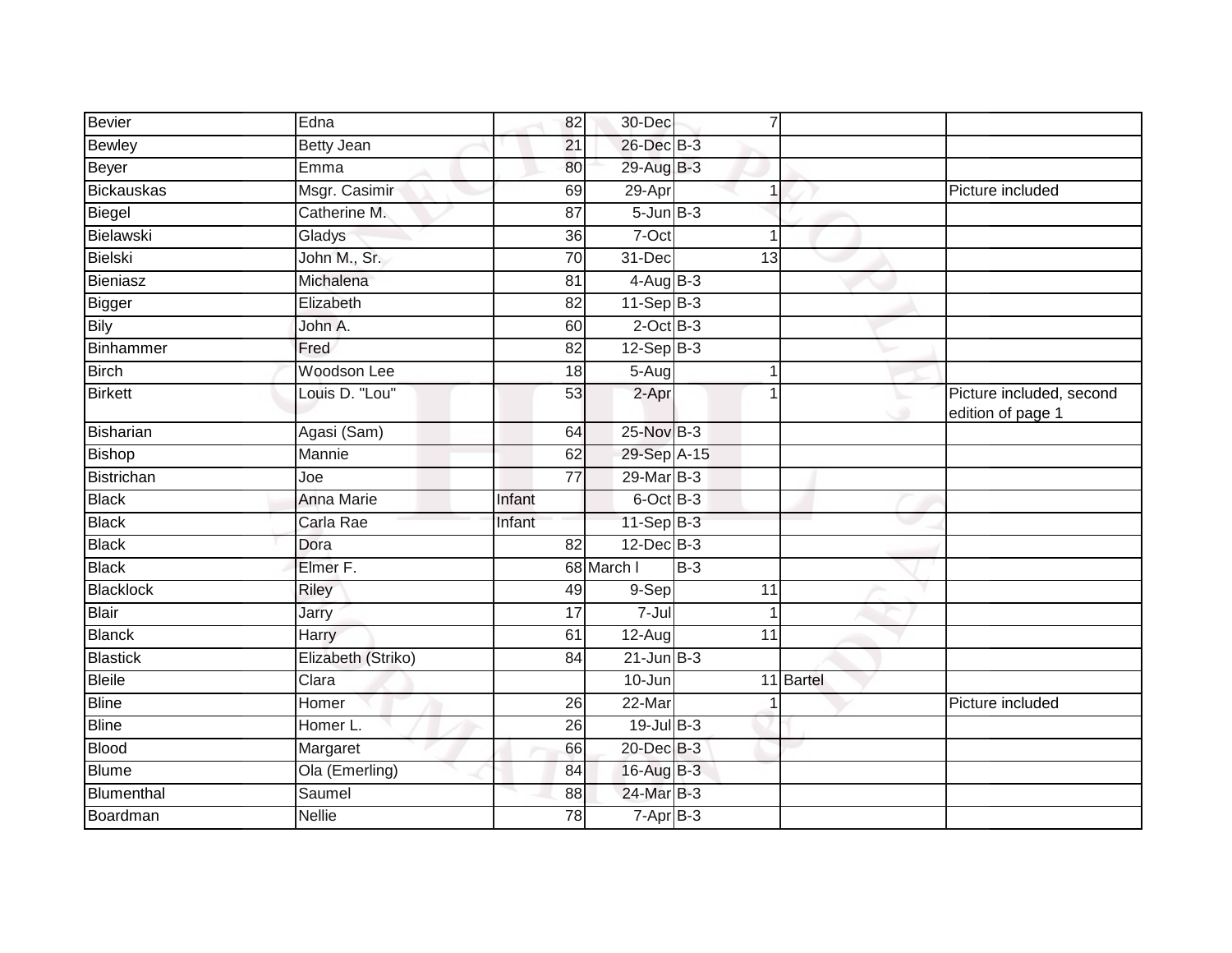| Boardway        | Clara M.        | 69              | $7 - May$       | 13              |  |
|-----------------|-----------------|-----------------|-----------------|-----------------|--|
| <b>Bobzin</b>   | Marjorie L.     | 37              | 21-Nov B-3      |                 |  |
| Bodor           | Caroline        | 70              | 21-Mar B-3      |                 |  |
| Boettcher       | Herbert         | 51              | $20 - Sep$ B-3  |                 |  |
| Bogacz          | John            | $\overline{41}$ | 8-Apr           | 11              |  |
| Bogusz          | Stephan         | 3               | $3-MarB-3$      |                 |  |
| Bogusz          | Walter          | $\mathbf 2$     | $3-MarB-3$      |                 |  |
| Bol             | Tobias          | $\overline{71}$ | $13$ -Dec $B-3$ |                 |  |
| Bolda           | Edward          | 55              | $25-AugB-3$     |                 |  |
| Boldi           | George, Sr.     | 62              | $2$ -May $B-3$  |                 |  |
| Bolednow        | Ernest C., Sr.  | 62              | $9-Aug B-3$     |                 |  |
| <b>Bolla</b>    | Joseph          |                 | $3 - Jun$       | 1               |  |
| Bomba           | Frank           | 41              | $3$ -Jan $B-3$  |                 |  |
| Bombar          | Louis A.        | 64              | 14-Apr A-10     |                 |  |
| Bonczyk         | Mary            | 59              | 27-Nov B-3      |                 |  |
| Bongiovanni     | Fannie          | 79              | 25-Mar          | $\overline{11}$ |  |
| Booth           | William M.      | 69              | $7 - Jun$ B-3   |                 |  |
| <b>Bossard</b>  | Anna S.         | 68              | $8-Sep B-3$     |                 |  |
| <b>Bosstel</b>  | Harry W.        | $\overline{72}$ | 20-May          | 11              |  |
| Bourque (Burke) | Henry           | 89              | $28 - Feb$      | 15              |  |
| Boyens          | Gustav          | 72              | $17$ -May B-3   |                 |  |
| Boyle           | Sarah           | 65              | 11-Mar          | 11              |  |
| <b>Bradley</b>  | David P.        | 59              | $21-Oct$        | $\overline{11}$ |  |
| <b>Bradtke</b>  | Julia           | $\overline{41}$ | 29-Jan          | 11              |  |
| Branch          | Viola H.        | 48              | $22$ -May C-3   |                 |  |
| <b>Brannock</b> | Martha          | 84              | $7 - Jan$       | $\overline{11}$ |  |
| Braund          | Dr. John        | 57              | 27-May 1, 9     |                 |  |
| Brechner        | Alice           | 64              | $8-MarB-3$      |                 |  |
| Breisch         | Charles W.      | 58              | 11-Feb          | 11              |  |
| Brennan         | Alexander J.    | 69              | $2$ -Jan $A-13$ |                 |  |
| <b>Brenock</b>  | John M. (Jack)  | 77              | 25-Nov B-3      |                 |  |
| Bretz           | Charles J., Sr. | 81              | 28-Apr B-3      |                 |  |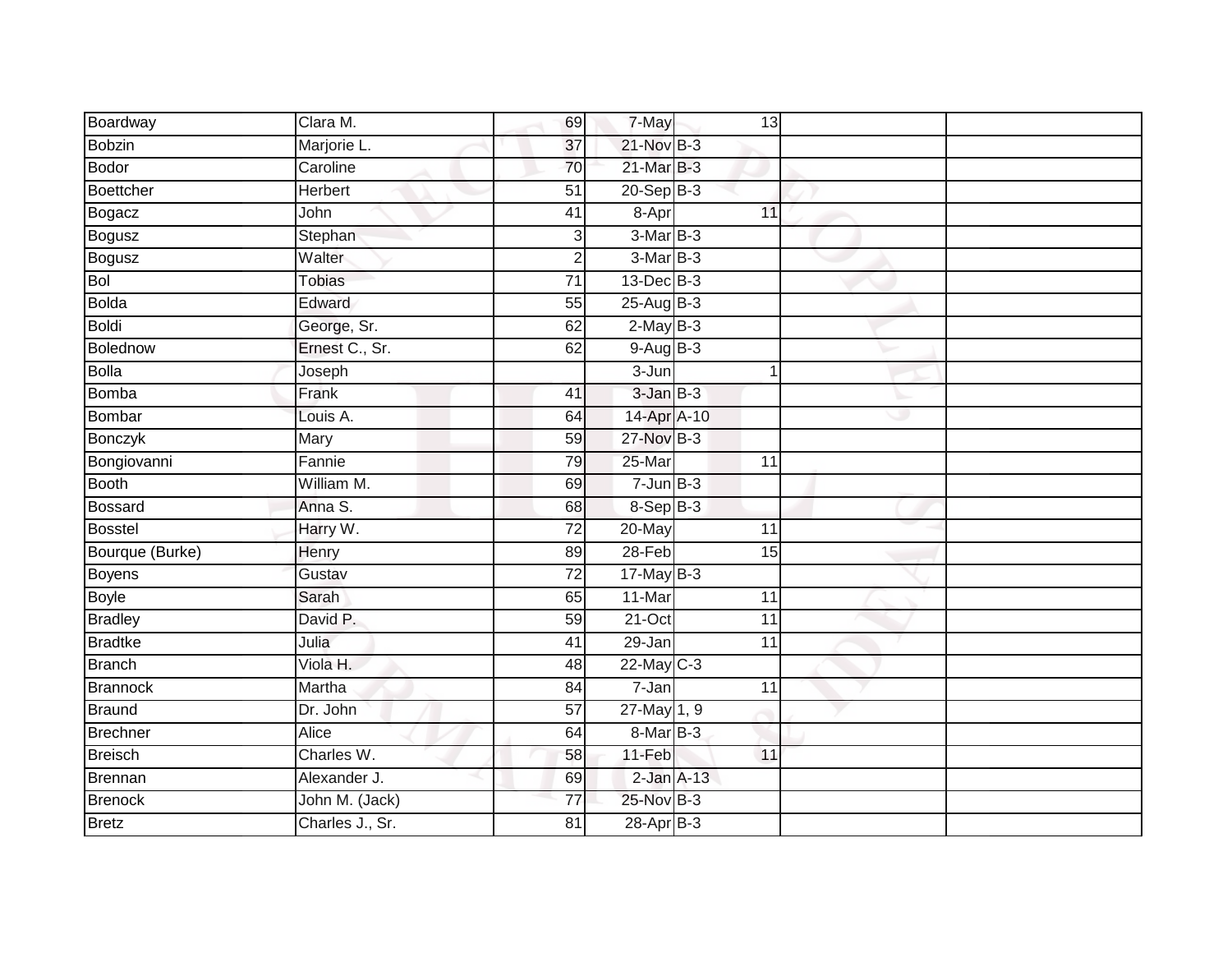| <b>Bridges</b>    | Effie A.              | 58              | 10-Dec            | 11              |   |  |
|-------------------|-----------------------|-----------------|-------------------|-----------------|---|--|
| Brigham           | Nina                  | 60              | $20$ -Jun $B-3$   |                 |   |  |
| Bringhurst        | Paul H.               | 64              | 4-Sep B-3         |                 |   |  |
| <b>Brinkley</b>   | Harley                | 39              | $24$ -Mar $B-3$   |                 |   |  |
| <b>Brix</b>       | Christian             | $\overline{51}$ | $13$ -Jan $B-3$   |                 |   |  |
| <b>Brncich</b>    | Marko                 | 68              | $3-AprB-3$        |                 |   |  |
| <b>Broadhurst</b> | Jessie S.             | 34              | 18-Jun            | 11              |   |  |
| Broady            | Walter B.             | 61              | $12$ -Jul $B-3$   |                 |   |  |
| <b>Brock</b>      | Geneva                | 44              | $15$ -Dec $B$ -3  |                 |   |  |
| Bronowicki        | Anna                  | $\overline{32}$ | $11-Aug$ B-3      |                 |   |  |
| <b>Brook</b>      | Robert L.             | 40              | 17-Feb            | 23              |   |  |
| Brown             | Daisy                 | $\overline{71}$ | $12-Feb$          | $\overline{11}$ |   |  |
| <b>Brown</b>      | Edward R.             | 52              | 10-May            |                 |   |  |
| Brown             | Ellen                 | 87              | 13-Mar A-11       |                 | Ð |  |
| Brown             | Henry F.              | 67              | $22 -$ Jul        | $\overline{11}$ |   |  |
| <b>Brown</b>      | Stephen               | 11/2            | 4-Mar             | 11              |   |  |
| <b>Brown</b>      | <b>Walter Daniel</b>  |                 | $7 -$ Jul $B - 3$ |                 |   |  |
| Brownd            | Don Eddie             | 3 weeks         | 9-Sep             | 11              |   |  |
| <b>Bruce</b>      | Mary V.               | 58              | $24$ -Dec $B-3$   |                 |   |  |
| Bruggeman         | Leona                 | $\overline{53}$ | $25 - Mar$        |                 |   |  |
| Brukhardt         | Earl F.               | 57              | $13$ -Dec $B-3$   |                 |   |  |
| <b>Bruner</b>     | <b>John Delmar</b>    | 46              | 10-Nov B-3        |                 |   |  |
| Brunner           | Joseph J.             | 63              | $26$ -Dec $B-3$   |                 |   |  |
| <b>Brusel</b>     | <b>Minnie</b>         | $\overline{71}$ | $8-May$ B-3       |                 |   |  |
| <b>Bryant</b>     | Vietta A.             | 99              | $23-Sep$          | 11              |   |  |
| <b>Bryant</b>     | <b>William Cullen</b> | 55              | $7 -$ Jul $B - 3$ |                 |   |  |
| <b>Bryczek</b>    | <b>Emily Woloszyn</b> | 50              | $25 - Mar$        | 11              |   |  |
| <b>Bryon</b>      | Joseph                | 53              | $10$ -Oct $B-3$   |                 |   |  |
| Brzbzinski        | Stephanie             | 32              | 8-Aug B-3         |                 |   |  |
| <b>Buck</b>       | Berenice              | $\overline{75}$ | $20$ -Jan $B-3$   |                 |   |  |
| Buckingham        | Cassius               | 56              | 24-Nov B-3        |                 |   |  |
| <b>Buckman</b>    | Rena Nell             | 71              | $4$ -Oct $B-3$    |                 |   |  |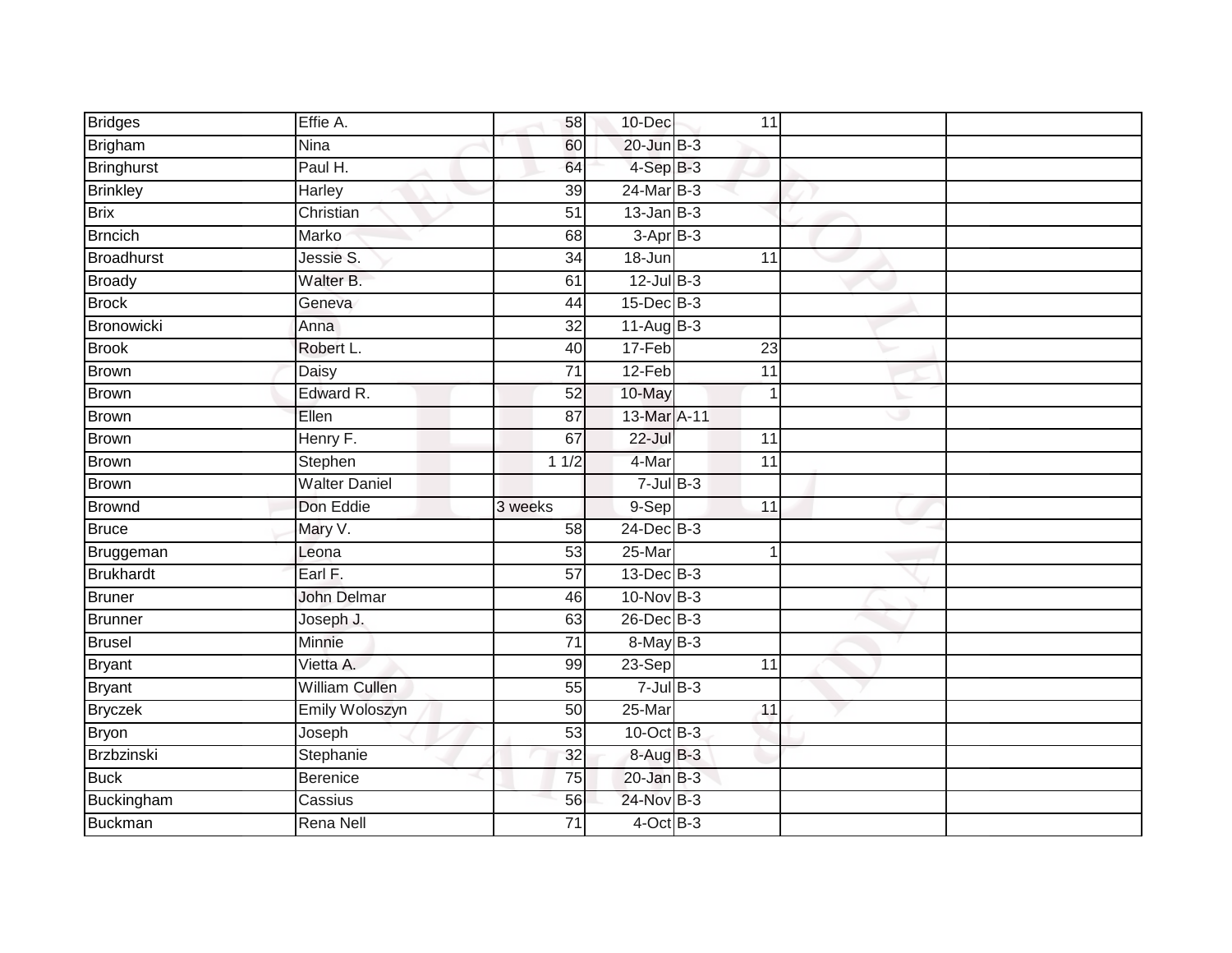| <b>Bucko</b>      | <b>Stanley</b>        | 82              | 29-Aug B-3               |                 |                  |
|-------------------|-----------------------|-----------------|--------------------------|-----------------|------------------|
| <b>Buczek</b>     | John V., Jr.          | 40              | 14-Mar B-3               |                 |                  |
| Buffington        | Flora V.              | 81              | 24-Oct B-3               |                 |                  |
| <b>Bujwit</b>     | Jerry                 | $\overline{71}$ | $22 -$ Jul               | 11              |                  |
| <b>Bukvich</b>    | George, Sr.           | $\overline{72}$ | $7 - Jun$ $B-3$          |                 |                  |
| <b>Buldak</b>     | Veronica D.           | 37              | $7 - \overline{AugB-3}$  |                 |                  |
| <b>Bulla</b>      | Mary                  | 86              | $8$ -Dec $B$ -3          |                 |                  |
| <b>Bullock</b>    | M/Sgt. Charles S.     | 44              | $14$ -May                | 11              |                  |
| <b>Bullock</b>    | Pfc. Calvin A.        | $\overline{21}$ | $18-Feb$                 | 1               |                  |
| <b>Bultema</b>    | Josie                 | 63              | $6 - Aug$                | 13              |                  |
| Bumhour           | Alva W.               | 85              | $20 - Aug$               | $\overline{11}$ |                  |
| Bunce             | Elmo N.               | 62              | $21-Oct$                 | $\overline{11}$ |                  |
| <b>Bunde</b>      | Fred A.               | 94              | $30 -$ Jul               | $\overline{11}$ | Picture included |
| <b>Bundy</b>      | Jessie H.             | $\overline{72}$ | 19-Feb                   | $\overline{11}$ |                  |
| Bunieu            | Lazar                 | 65              | $10$ -Jul $B-3$          |                 |                  |
| <b>Bunkowfst</b>  | William               | 24              | $6$ -Jun $B-3$           |                 |                  |
| Burgwald          | Nancy                 | 4 days          | $1-Feb$                  | 17              |                  |
| <b>Burgy</b>      | Alice L.              | 65              | $15-Nov$ B-3             |                 |                  |
| <b>Burkhardt</b>  | Earl F.               | 57              | $15$ -Dec $B$ -3         |                 |                  |
| Buros             | Mary                  | 58              | $8 -$ Jul                | $\overline{11}$ |                  |
| Burr              | John                  | 47              | $28 -$ Jul $B - 3$       |                 |                  |
| <b>Bursich</b>    | Anthony               | 60              | 26-Nov                   | 15              |                  |
| Burt              | Mary                  | 43              | $23 -$ Jul               | 11              |                  |
| Burton            | <b>Bessie Pearl</b>   | 44              | 31-Dec                   | 13              |                  |
| <b>Burton</b>     | Columbus D.           | 61              | 22-Apr                   | 11              |                  |
| <b>Burwell</b>    | Leo $F$ .             | 67              | $9$ -Jan $B$ -3          |                 |                  |
| <b>Bush</b>       | <b>Mary Etta</b>      | 79              | $17$ -Mar $B-3$          |                 |                  |
| <b>Bush</b>       | Ollie (Hollingsworth) | 80              | 29-Apr                   | 11              |                  |
| <b>Bussie</b>     | Callifta              | 73              | 19-Sep B-3               |                 |                  |
| <b>Butcher</b>    |                       |                 | 4-Oct B-3                |                 |                  |
|                   | Laura D.              | 84              |                          |                 |                  |
| Butler<br>Butorac | William J.<br>John L. | 80              | 26-Jun B-3<br>$3-NovB-3$ |                 |                  |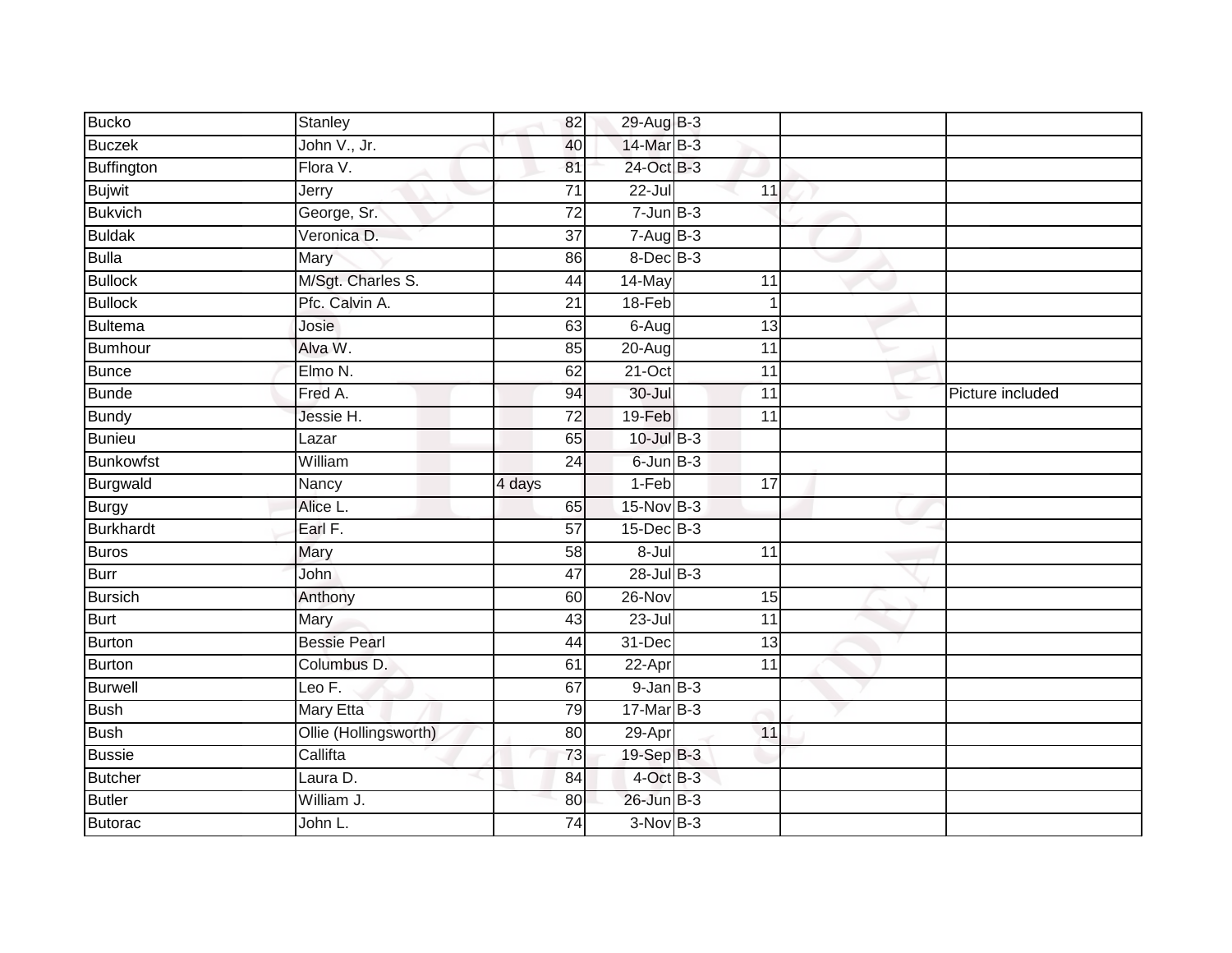| <b>Buwa</b>     | Jennie M.             | 69              | 4-Apr B-3            |                 |   |                                            |
|-----------------|-----------------------|-----------------|----------------------|-----------------|---|--------------------------------------------|
| <b>Buzia</b>    | John                  | 65              | 7-Nov B-3            |                 |   |                                            |
| <b>Byelick</b>  | <b>Mark Thomas</b>    | 3 months        | 8-Aug B-3            |                 |   |                                            |
| <b>Bzibziak</b> | Matthew               | 75              | $8$ -Dec $B$ -3      |                 |   |                                            |
| Caban           | Joseph, Sr.           | 76              | 14-May               | 11              |   |                                            |
| Cabeen          | Myrtle                | 71              | 13-May               |                 |   | Picture included, also see<br>May 14, p 11 |
| Cadwalader      | Clayton               | 69              | $16 -$ Jul           | $\overline{11}$ |   |                                            |
| Caird           | Marie                 | $\overline{73}$ | $28 - Oct$           | 11              |   |                                            |
| Calder          | George                | 68              | $24$ -May B-3        |                 |   |                                            |
| Calderone       | Gus                   | 52              | $\overline{13}$ -Aug | $\overline{11}$ |   |                                            |
| Callahan        | Frank P.              | $\overline{56}$ | $30 - Jun$ $B-3$     |                 |   |                                            |
| Callahan        | Joseph                | 74              | 22-Aug B-3           |                 |   |                                            |
| Cameron         | Elra D.               | 76              | 21-Mar B-3           |                 | ۰ |                                            |
| Campbell        | <b>Archie Douglas</b> | 78              | 19-Dec B-3           |                 |   |                                            |
| Campbell        | Dean H.               |                 | 14-Apr A-10          |                 |   |                                            |
| Campbell        | Dr. Guy Gibson        | 69              | $4$ -Dec $B$ -3      |                 |   | Picture included                           |
| Cana            | Paradine              | 87              | $24$ -Dec $B-3$      |                 |   |                                            |
| Capata          | Julius                | 62              | 25-Mar               | $\overline{11}$ |   |                                            |
| Capps           | John G., Sr.          | 63              | $15 -$ Jul           | 11              |   |                                            |
| Cardiel         | <b>Mark Anthony</b>   | 3 mos.          | $28 - Feb$           | 15              |   |                                            |
| Carley          | <b>Timothy O'Niel</b> | 5 weeks         | $15-Feb$             | 13              |   |                                            |
| Carlisle        | Homer B.              | 38              | $7-NovB-3$           |                 |   |                                            |
| Carlson         | August J.             | 97              | $24$ -Nov B-3        |                 |   |                                            |
| Carlson         | Louise                | 84              | $10$ -Feb $B-3$      |                 |   |                                            |
| Carlson         | Signe E.              | 67              | $19$ -May B-3        |                 |   |                                            |
| Carnes          | Rosa Belle            | 85              | $23$ -Jun $B-3$      |                 |   |                                            |
| Carney          | John                  | 84              | 11-Oct B-3           |                 |   |                                            |
| Carpenter       | Homer E.              | 36              | $27 - Aug$           | $\mathsf g$     |   |                                            |
| Carroll         | Angela                | 8 months        | 26-Aug               | 11              |   |                                            |
| Carroll         | Emma M.               | 83              | 29-Apr               | $\overline{11}$ |   |                                            |
| Carroll         | Leo, Sr.              | 68              | $3 -$ Jul            | 19              |   |                                            |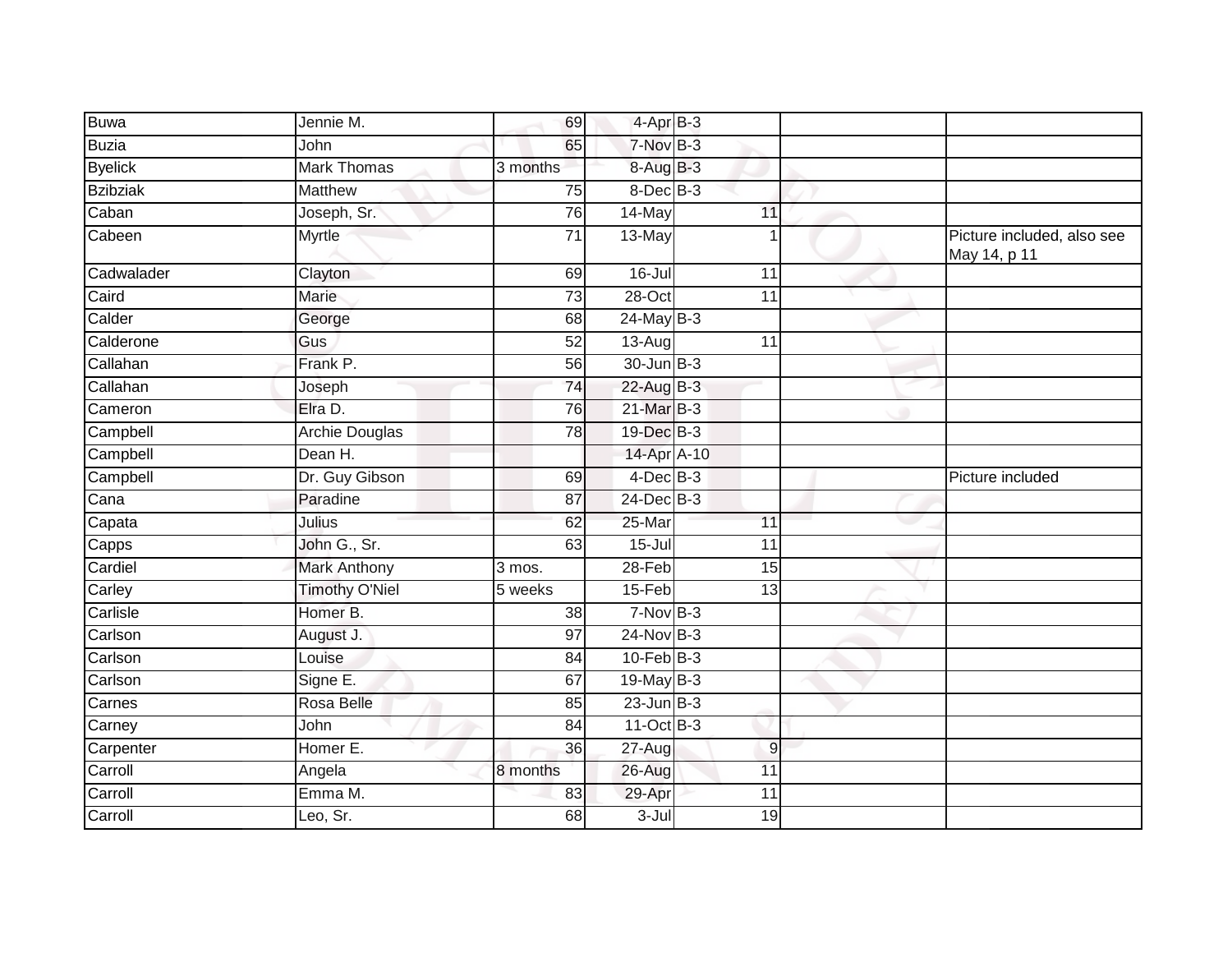| Carrouthers  | Anna M.               | 87              | 13-Nov B-3       |                 |  |
|--------------|-----------------------|-----------------|------------------|-----------------|--|
| Carter       | Ray H., Sr.           | 51              | 9-Sep            | 11              |  |
| Carter       | Wallace               | 9 months        | 17-Sep           | 11              |  |
| Cartianu     | Elena M.              | 34              | $16$ -Dec        | 13              |  |
| Cartwright   | Judy                  | 10              | $27 - Dec$       | 15              |  |
| Casey        | Esther B.             | 48              | $28$ -Jul B-3    |                 |  |
| Casey        | Fred S.               | 78              | 16-Jun B-11      |                 |  |
| Caskey       | Stanley J. (Gajewski) | 55              | $21$ -Jul B-3    |                 |  |
| Cassaday     | Cecil W.              | 69              | 8-Feb            | $\overline{17}$ |  |
| Castaneda    | Aniceto, Jr.          | 29              | $21-Nov$ B-3     |                 |  |
| Cate         | Raymond E.            | 77              | $5-Apr$ B-3      |                 |  |
| Cato         | Raymond E.            | $\overline{77}$ | $4-AprB-3$       |                 |  |
| Caul         | Alfrod C.             | 55              | 12-Dec B-3       |                 |  |
| Cearing      | Carl L.               | 60              | 12-Dec B-3       |                 |  |
| Cederholm    | Lawrence              | 63              | $13$ -Jan $B-3$  |                 |  |
| Ceiga        | Edward B.             | 84              | 27-Feb C-11      |                 |  |
| Celuk        | John                  | $\overline{71}$ | $11 - Jun$       | 13              |  |
| Centkowski   | Michael               | 67              | 14-Apr A-10      |                 |  |
| Cernota      | Stephen               | 49              | 3-Feb            | $\overline{21}$ |  |
| Certa        | Giovanni John         | 70              | 22-Sep B-7       |                 |  |
| Chalmers     | Lionel G.             | 61              | 29-Aug B-3       |                 |  |
| Chambers     | Richard C.            | 42              | 13-Sep B-3       |                 |  |
| Champaign    | Frieda                | 69              | $1-Apr$          | 11              |  |
| Champion     | Dr. Franklin H.       | 41              | $24$ -Nov B-3    |                 |  |
| Chanseler    | Earl E.               | 55              | $21-Nov$ B-3     |                 |  |
| Chappey      | <b>Henry Richard</b>  | $\overline{24}$ | 4-Mar            | $\overline{11}$ |  |
| Charles      | Eva                   | 85              | $19$ -Jul B-3    |                 |  |
| Charlton     | William               | 58              | 29-Aug B-3       |                 |  |
| Chatas       | John                  | 63              | 21-Mar B-3       |                 |  |
| Chayken      | <b>Bertha</b>         | 81              | 26-Mar           | 11              |  |
| Cheek        | John                  | 34              | 6-Mar B-3        |                 |  |
| <b>Cheek</b> | Nora A.               | 55              | $6$ -Mar $ B-3 $ |                 |  |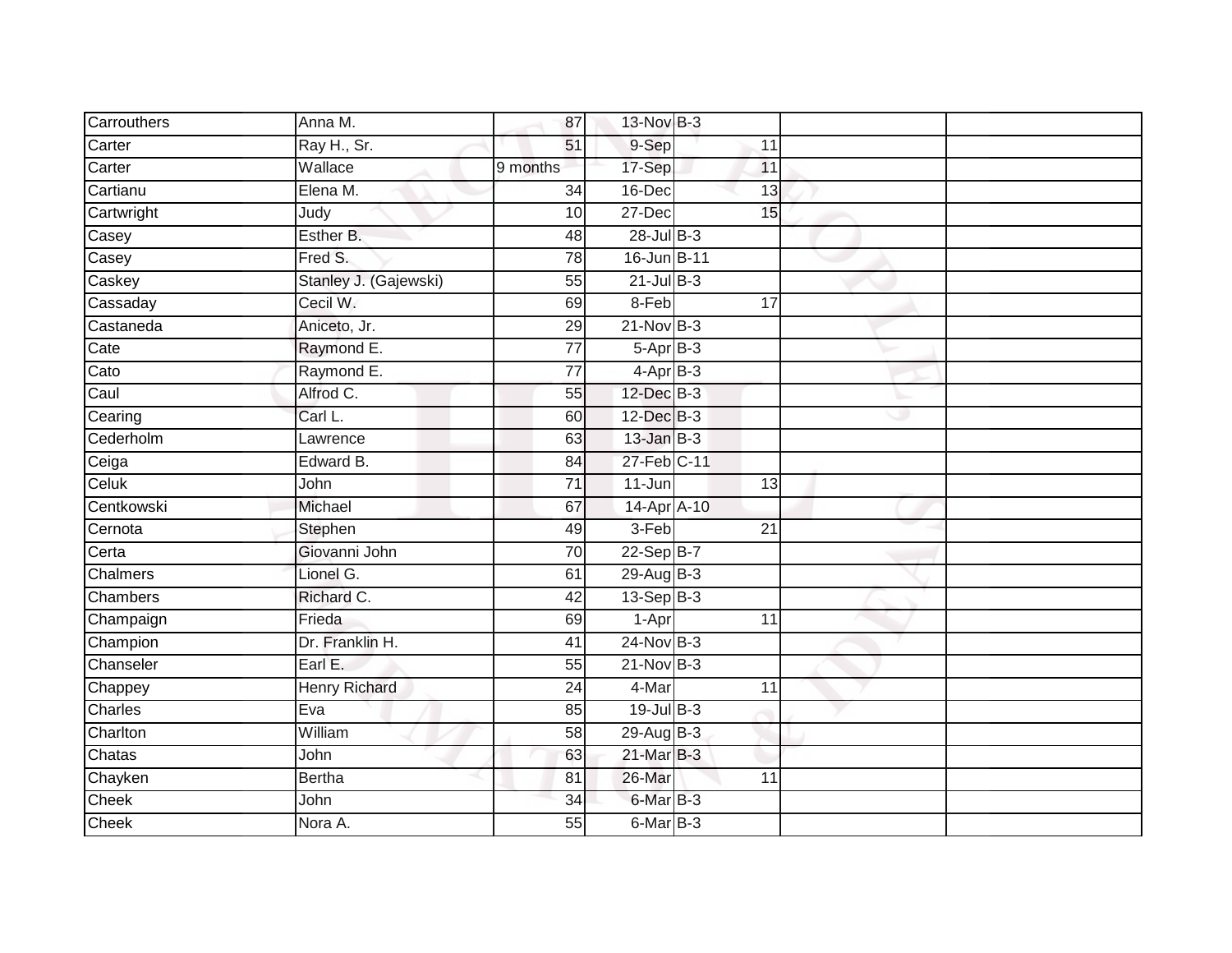| Cher             | Julia                    | 73              | 17-Jan A-11     |                 |   |  |
|------------------|--------------------------|-----------------|-----------------|-----------------|---|--|
| Chesko           | John                     | 44              | 24-Sep          | 11              |   |  |
| Chickas          | <b>Nick</b>              | 64              | 5-May B-3       |                 |   |  |
| <b>Childress</b> | Agnes A.                 | 8               | $23$ -May B-3   |                 |   |  |
| Christensen      | <b>Marthine Marie</b>    | 92              | 18-Jun          | 11              |   |  |
| Churosh          | Michael J., Sr. (Curosh) |                 | $14$ -Jun $B-3$ |                 |   |  |
| Cichowicz        | <b>Bernice</b>           | 66              | $3-MarB-3$      |                 |   |  |
| Clark            | Fred G.                  | 77              | 4-Nov           | 11              |   |  |
| Clark            | Joseph Lloyd             | $\overline{73}$ | 8-Mar B-3       |                 |   |  |
| Clark            | Mary M.                  | 77              | $4$ -Aug $B$ -3 |                 |   |  |
| Clayton          | Bryan L.                 | 61              | $16$ -Oct $B-3$ |                 |   |  |
| Clendenen        | Audrey L.                | $\overline{34}$ | $26 - Aug$      | 11              |   |  |
| Clettenberg      | Helen                    | 88              | 20-May          | 11              |   |  |
| Clipka           | Julia                    | $\overline{72}$ | 28-Jan          | $\overline{11}$ | w |  |
| Clore            | Charles                  | 39              | 27-Oct B-3      |                 |   |  |
| Clough           | <b>James Clifford</b>    | 24              | 31-Mar B-3      |                 |   |  |
| Clough           | <b>Russell Alger</b>     | 52              | $15$ -Apr       | $\overline{7}$  |   |  |
| Clymer           | George W.                | 85              | 13-May          | 9               |   |  |
| Cobb             | Nancy Ann                | 10 days         | $8-Sep$ B-3     |                 |   |  |
| Cochran          | <b>Mildred Jane</b>      | 55              | $19-Apr$ B-3    |                 |   |  |
| Coffer           | Frank M.                 | 59              | 30-Oct B-3      |                 |   |  |
| Cokenaour        | Carl F.                  | 62              | $23$ -May B-3   |                 |   |  |
| Cole             | Anthony                  | 65              | $9$ -Oct $B$ -3 |                 |   |  |
| Cole             | Karen                    | Infant          | $29-Nov-B-3$    |                 |   |  |
| Coleman          | Olga T.                  | 72              | 2-Dec           | $\overline{7}$  |   |  |
| Collie           | Clarence W. (Bud)        | 44              | 30-Dec          |                 |   |  |
| Collins          | Isaac A., Sr.            | 79              | 29-Sep A-15     |                 |   |  |
| Colson           | Wibert                   | 3               | $10$ -Oct B-3   |                 |   |  |
| Colvin           | Michael Eugene           | 6               | $2$ -May $B-3$  |                 |   |  |
| Combs            | Loyal W., Sr.            | 74              | $20$ -Jan $B-3$ |                 |   |  |
| Conger           | Charles C.               | 91              | 27-Dec          | 15              |   |  |
| Conley           | Ida                      | 85              | $21-Nov$ B-3    |                 |   |  |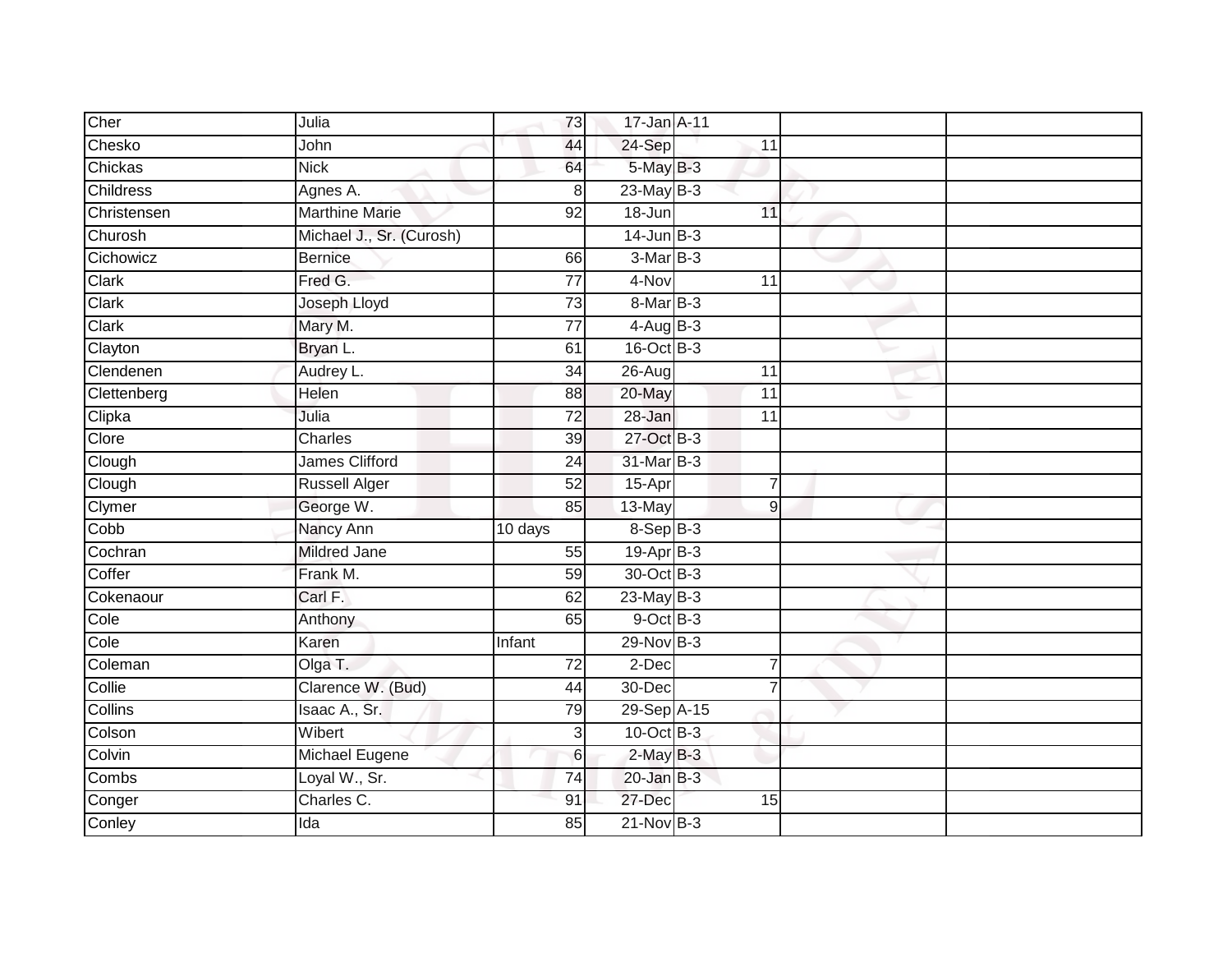| Connell   | Rev. Norbert M.        | 57        | $1-Dec$ B-3         |                 |   |                  |
|-----------|------------------------|-----------|---------------------|-----------------|---|------------------|
| Converse  | Mary                   | 83        | 13-Oct B-3          |                 |   |                  |
| Cook      | Arthur                 | 60        | 7-Jun               | 1               |   |                  |
| Cook      | Emma                   | 99        | $4$ -Oct B-3        |                 |   |                  |
| Cook      | Pearl                  | 79        | 27-Feb C-11         |                 |   |                  |
| Cooper    | Oron D.                | 40        | 5-Mar               | 11              |   |                  |
| Corbine   | <b>Charles Russell</b> | 1 month   | 12-Mar              | 11              |   |                  |
| Cordell   | Charlie W.             | 43        | 8-May B-3           |                 |   |                  |
| Cordrey   | Mabel                  | 62        | $1$ -Jul $B-3$      |                 |   |                  |
| Cornelius | Ladiea Ann             | 85        | $18-Sep$ B-3        |                 |   |                  |
| Coulter   | Donald V.              | 22        | 14-Oct              | 1               |   |                  |
| Coustant  | Crescent G.            | 87        | $7-NovB-3$          |                 |   |                  |
| Covault   | Jerry J.               | 15 months | 30-Oct B-3          |                 |   |                  |
| Cozad     | Charles A.             | 61        | $5-Sep$ B-3         |                 | w |                  |
| Craig     | Sarah E.               | 69        | 21-Jan              | 11              |   |                  |
| Cramer    | Charles J.             | 55        | $22 -$ Jul          | 11              |   |                  |
| Crawford  | <b>Marie</b>           | 40        | 25-Jan              | 19              |   |                  |
| Crawford  | Vincent M.             | 62        | $\overline{7}$ -Jan | 11              |   |                  |
| Creswell  | Lulu                   | 77        | $15 -$ Jul          | 11              |   |                  |
| Creviston | I.E., Sr.              | 77        | $4-AprB-3$          |                 |   |                  |
| Crilley   | Joanne                 | 24        | 5-Feb 1,11          |                 |   | Picture included |
| Crilley   | Patrick B.             | 25        | 5-Feb 1,11          |                 |   | Picture included |
| Crispi    | Mary F.                | 78        | $6$ -Jun $B-3$      |                 |   |                  |
| Crnkovic  | John                   | 69        | $22-Oct$            | $\overline{11}$ |   |                  |
| Croak     | Edward D.              | 79        | $5 - Jun$ $B-3$     |                 |   |                  |
| Cromey    | August                 | 73        | 19-Mar              | 11              |   |                  |
| Crompton  | <b>Thomas Cecil</b>    | 70        | 6-Oct B-3           |                 |   |                  |
| Cron      | S/Sgt. George H.       | 23        | $5 - Jun$ $B-3$     |                 |   | Picture included |
| Cronin    | Leonard E.             | 43        | 7-Jan               | 11              |   |                  |
| Crosbie   | William S.             | 60        | 19-Sep B-3          |                 |   |                  |
| Crows     | Catherine E.           | 42        | 30-Jul              | 11              |   |                  |
| Crum      | Charles B., Jr.        | 32        | $15$ -Dec $B-3$     |                 |   |                  |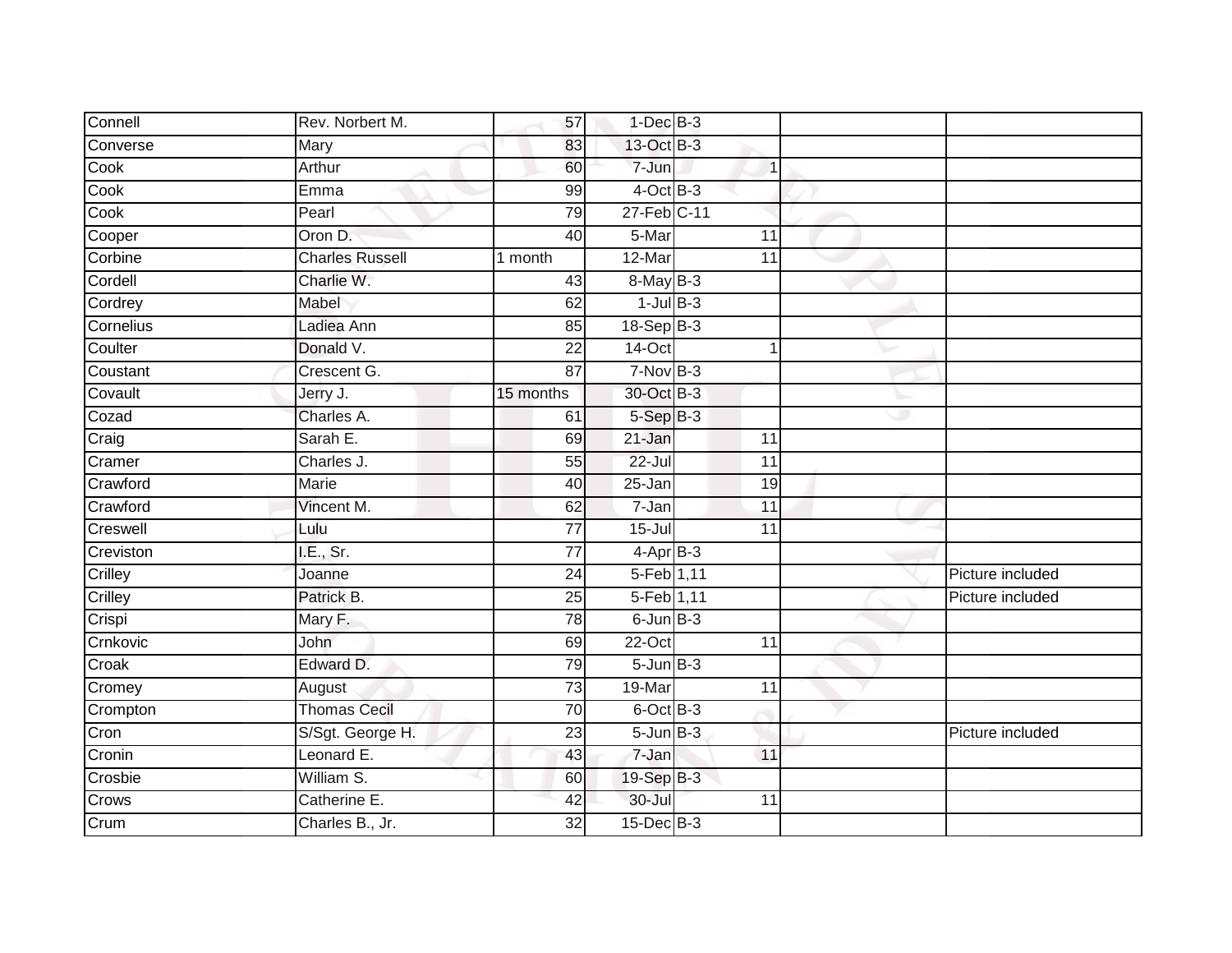| Crum           | Lucretia Charline  | 4 days          | 16-Dec          | 13              |   |                  |
|----------------|--------------------|-----------------|-----------------|-----------------|---|------------------|
| Crum           | Mildred B.         | 45              | 8-Mar B-3       |                 |   |                  |
| Crumley        | $James$ $C.$       | 73              | 17-Feb          | 23              |   |                  |
| Crutchfield    | Victoria           | $\overline{74}$ | $26$ -Dec $B-3$ |                 |   |                  |
| Cruz           | Emeterio           | 69              | 13-Oct B-3      |                 |   |                  |
| Cubra          | Sava               | 64              | 28-Oct          | 11              |   |                  |
| Culter         | Charles P.         | 62              | $10-NovB-3$     |                 |   | Picture included |
| Curtis         | May                | 73              | $17 - Dec$      | 15              |   |                  |
| Curtis         | Morley             | 40              | $12-Feb$        | $\overline{11}$ |   |                  |
| <b>Curtiss</b> | Francis M.         |                 | $17-Nov$ B-3    |                 |   |                  |
| Cveich         | <b>Steve</b>       | 71              | 8-Jan           | 9               |   |                  |
| Cvetanavich    | <b>Steve</b>       | 68              | $12$ -Jun $B-3$ |                 |   |                  |
| Cvitkovich     | Mile               | 63              | 29-Oct          | 11              |   |                  |
| Czerniak       | Elizabeth          | 67              | 4-Nov           | 11              | ٠ |                  |
| Czerniak       | Joseph C.          | $\overline{71}$ | 19-Jul B-3      |                 |   |                  |
| Czubak         | John               | 56              | 26-Mar          | 11              |   |                  |
| Daehn          | <b>Bertha</b>      | 73              | 18-Dec B-3      |                 |   |                  |
| Dahl           | Anton S.           | 64              | $14$ -Jul B-3   |                 |   |                  |
| Dahl           | Harvey W.          | 61              | 27-May          | 9               |   |                  |
| Dahlkamp       | John M.            | $\overline{77}$ | $2-Dec$         |                 |   |                  |
| Dahm           | Helen S.           | 70              | 22-Oct          | 11              |   |                  |
| Daily          | Alan B.            | 23              | $23 -$ Jul      |                 |   |                  |
| Dambrowski     | Albert             | $\overline{82}$ | $15$ -Dec $B-3$ |                 |   |                  |
| Dammeier       | Pearl              | 62              | $13-Feb$        | $\overline{17}$ |   |                  |
| <b>Daniels</b> | Ernest J.          | 67              | $10$ -Oct $B-3$ |                 |   |                  |
| Danko          | Ernest Joseph, Jr. | 5 months        | $15 -$ Jul      | 11              |   |                  |
| Darin          | $\overline{Ida}$   | 76              | $7 - Jan$       | 11              |   |                  |
| Darragh        | Mayme              | 75              | 8-Oct           | 11              |   |                  |
| Daugherty      | Virginia Katherine | 24              | 21-Oct          | 11              |   |                  |
| Daumer         | Charles H.         | 70              | $25-AprB-3$     |                 |   |                  |
| Daumer         | Frank              | 66              | 3-Jul           | 19              |   |                  |
| Daunch         | Dan                | 37              | $3$ -Jan $B-3$  |                 |   |                  |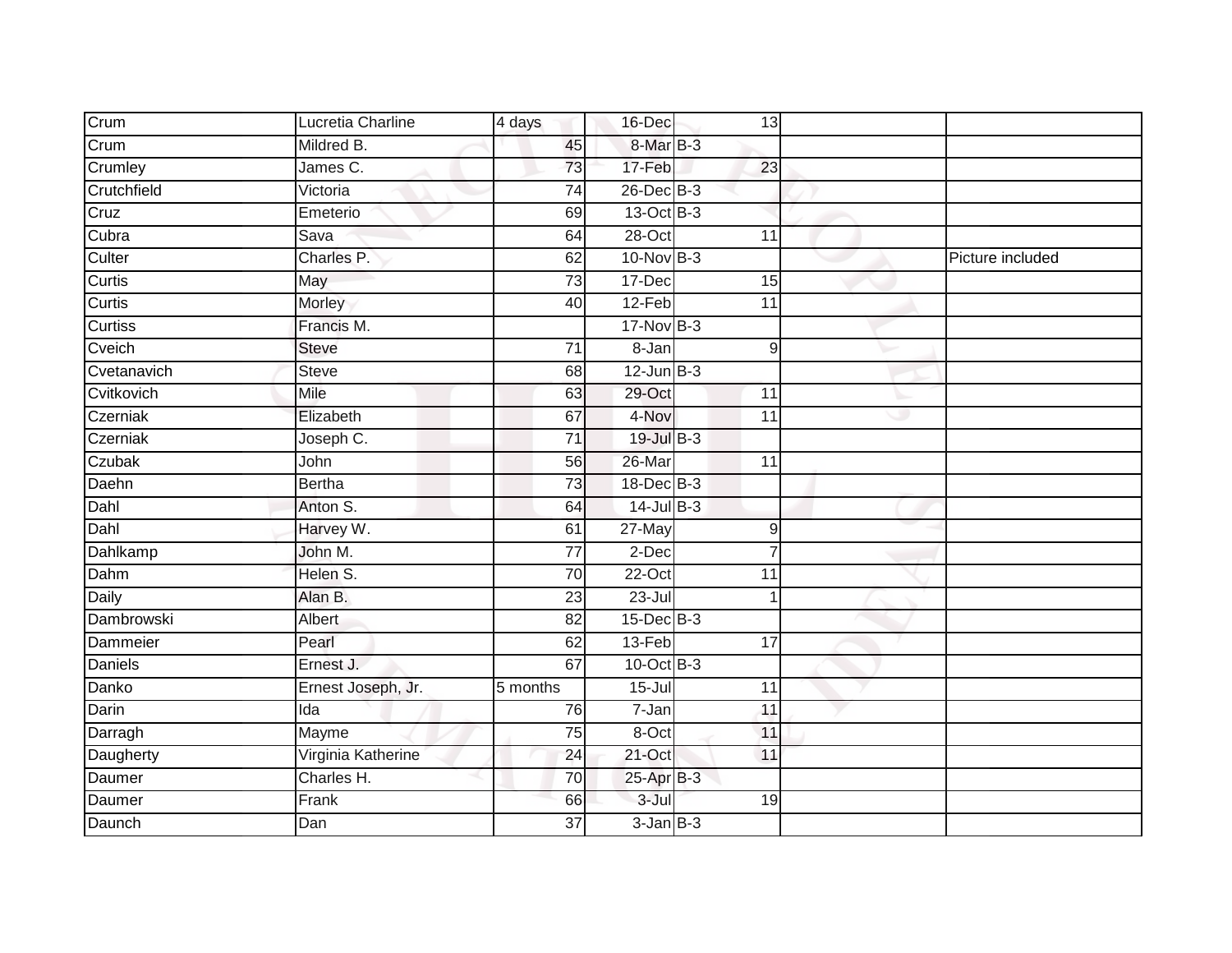| Davidenas     | Ludwik                  | 60              | $20$ -Jan $B-3$    |                 |   |  |
|---------------|-------------------------|-----------------|--------------------|-----------------|---|--|
| Davidson      | <b>Dorothy Michener</b> | 65              | $16 -$ Jul         | 11              |   |  |
| Davis         | Caroline A.             | 65              | 17-Jul B-3         |                 |   |  |
| Davis         | Jerome                  | 3               | 1-Apr              | 1               |   |  |
| <b>Davis</b>  | Jerome                  | $\overline{3}$  | 31-Mar             | 1               |   |  |
| Davis         | Robert Euguen           | 3 days          | $13$ -Jan $B-3$    |                 |   |  |
| Davis         | Samuel                  | 85              | $5-Aug$            | 11              |   |  |
| Dawson        | Clifford A.             | 76              | $3-Feb$            | $\overline{21}$ |   |  |
| Day           | Charles V.              | 36              | $12$ -May B-3      |                 |   |  |
| Day           | Harley                  | 53              | $1-May$ B-3        |                 |   |  |
| Daye          | <b>Edwin Francis</b>    | 47              | 29-Sep A-15        |                 |   |  |
| De Castro     | Leilani                 | Infant          | 31-Dec             | 13              |   |  |
| De Lafosse    | Samuel E.               | 40              | 3-Mar B-3          |                 |   |  |
| De Luna       | Francisco               | 54              | 18-Dec B-3         |                 | w |  |
| De Rosa       | Anthony                 | 64              | 22-May C-3         |                 |   |  |
| De Zoborhegy  | Rose Riszner            | $\overline{72}$ | 5-Mar              | 11              |   |  |
| Deal          | Mary                    | 48              | $26-Sep$ B-3       |                 |   |  |
| Dearborn      | Irven E.                | 61              | $17 -$ Jul $B - 3$ |                 |   |  |
| Deardorff     | Dr. O. M.               |                 | 31-Dec             | 13              |   |  |
| DeArmond      | Pamela Roena            | 5 months        | 11-Mar             | 11              |   |  |
| Debreceny     | Anna                    | 65              | $12-Nov$           | 15              |   |  |
| <b>Deck</b>   | George L.               | 52              | $17$ -Mar $B-3$    |                 |   |  |
| <b>DeCola</b> | Victoria C.             | 62              | $11-Nov$           | $\overline{11}$ |   |  |
| Dedinas       | Andrew                  | 70              | $11$ -Jul $B-3$    |                 |   |  |
| Deering       | Elizabeth               | 79              | $13$ -Jan $B-3$    |                 |   |  |
| Deering       | Victoria                | 60              | $2-Apr$            | 11              |   |  |
| <b>Deikus</b> | Tony (Dave)             | 64              | $25$ -Oct B-3      |                 |   |  |
| Deiotte       | Lawrance A.             | 37              | 9-Apr              | 11              |   |  |
| DeLand        | Lois                    | 39              | 7-Jan              | 11              |   |  |
| <b>DeLine</b> | Myrtle C.               | 80              | 14-Apr A-10        |                 |   |  |
| Delismon      | Olga                    | 54              | 26-Mar             | 11              |   |  |
| Dell          | Leroy E.                | 50              | $17$ -Mar $B-3$    |                 |   |  |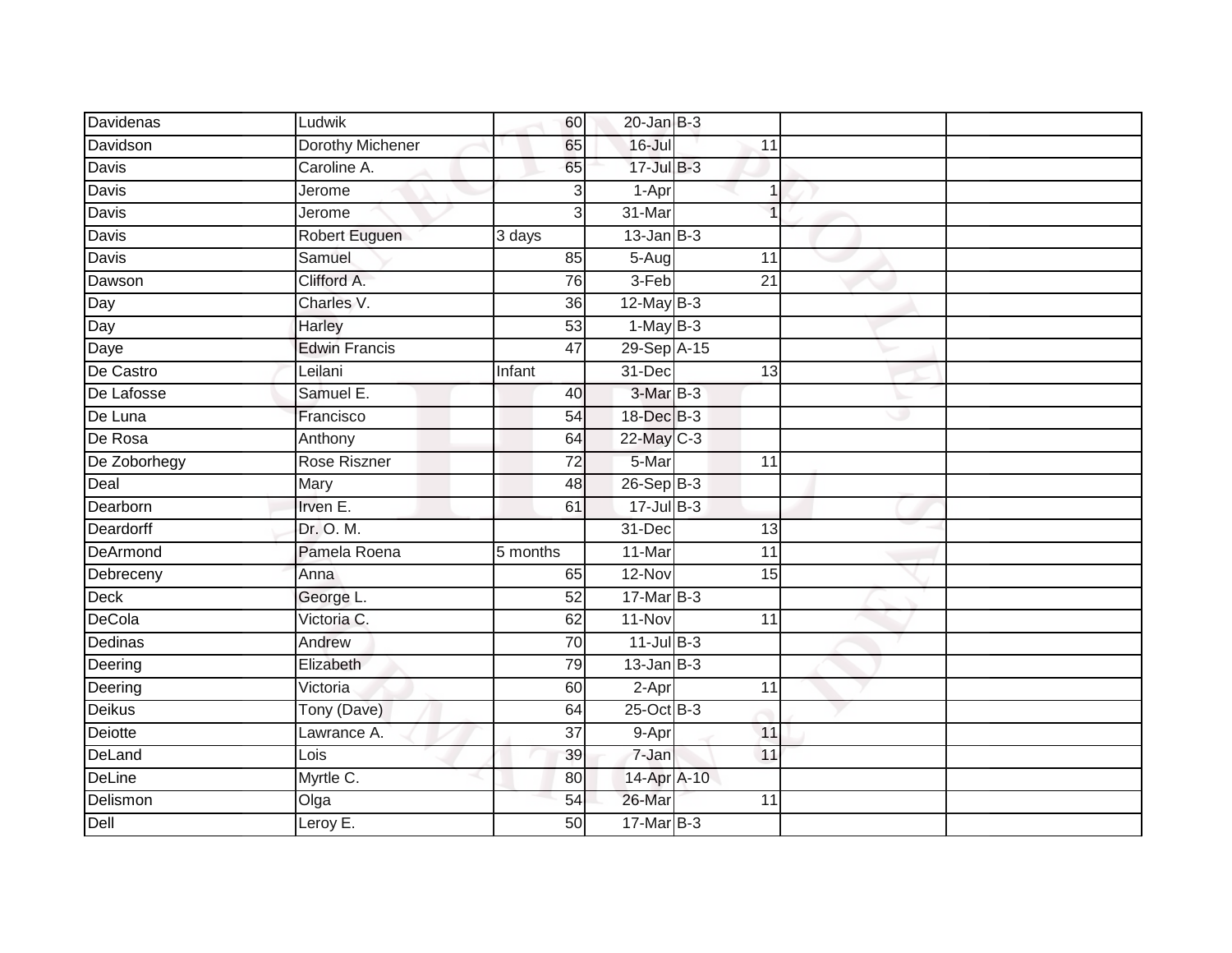| Dellalian        | George                 | 62              | 16-Jun B-11         |                 |    |  |
|------------------|------------------------|-----------------|---------------------|-----------------|----|--|
| Dellenbach       | <b>Edward Carl</b>     | 72              | 29-May B-3          |                 |    |  |
| Dellinger        | Mrs. Ed                | 76              | 15-Nov B-3          |                 |    |  |
| Delor            | Elizabeth              | 67              | $9$ -Oct $B$ -3     |                 |    |  |
| DeLor            | George J.              | 59              | $29$ -Oct           | 11              |    |  |
| DeMartino        | Laura                  | 61              | 9-Sep               | 11              |    |  |
| Demas            | James G.               | 61              | $24-Sep$            | 11              |    |  |
| <b>DeMass</b>    | <b>Charles Winston</b> | 50              | $11-Feb$            | $\overline{11}$ |    |  |
| Dembowski        | Sophia                 | 65              | $23$ -Jun $B-3$     |                 |    |  |
| Demski           | Frank                  | 73              | 18-Feb              | 11              |    |  |
| DeReamer         | William J.             | 71              | 4-Jan               | $\overline{17}$ |    |  |
| Desmarais        | Frank G.               | 66              | $6$ -Jan $C$ -3     |                 |    |  |
| <b>Deverick</b>  | James E.               | 74              | 22-Mar B-3          |                 |    |  |
| <b>DeVries</b>   | Gilbert                | 54              | 29-Jan              | 11              | هد |  |
| <b>DeVries</b>   | Henry                  | $\overline{77}$ | $4$ -Apr $B-3$      |                 |    |  |
| DeWald           | Adolph                 | 86              | $26 - Aug$          | 11              |    |  |
| DeWald           | John M.                |                 | $\overline{1}$ -Jul | 1               |    |  |
| DeYoung          | James K.               | 76              | 5-Feb               | 11              |    |  |
| DeYoung          | Petronella             | 34              | $3 - Jun$           | 11              |    |  |
| <b>Dheur</b>     | <b>Bertha</b>          | 87              | $14$ -Nov $B-3$     |                 |    |  |
| <b>Dheur</b>     | Frank J.               | 65              | 6-May               | $\overline{9}$  |    |  |
| Dickelman        | Charles                | 79              | 19-May B-3          |                 |    |  |
| Dickinson        | <b>Steven Hollie</b>   | $6$ weeks       | $9$ -Jan $B$ -3     |                 |    |  |
| <b>Dickstein</b> | Rudolph                | 74              | $16 -$ Jul          | 11              |    |  |
| <b>Diedrichs</b> | <b>Arthur</b>          | 70              | 19-Nov              | 13              |    |  |
| <b>Dietz</b>     | <b>Charles Robert</b>  | 69              | $21-Feb$            | 15              |    |  |
| Dillon           | Dennis J.              | $\overline{74}$ | $10$ -Jan $A-9$     |                 |    |  |
| Dillon           | John W.                | 79              | 3-Sep               | 13              |    |  |
| <b>DiMichele</b> | Michele                | 70              | 13-Mar A-11         |                 |    |  |
| Dinwiddle        | Charles E., Sr.        | 88              | $1$ -Jul $B-3$      |                 |    |  |
| <b>Ditmars</b>   | Edward L.              | 47              | $30 - Jan$          | 19              |    |  |
| Ditto            | Perry L.               | 63              | 3-Sep               | 13              |    |  |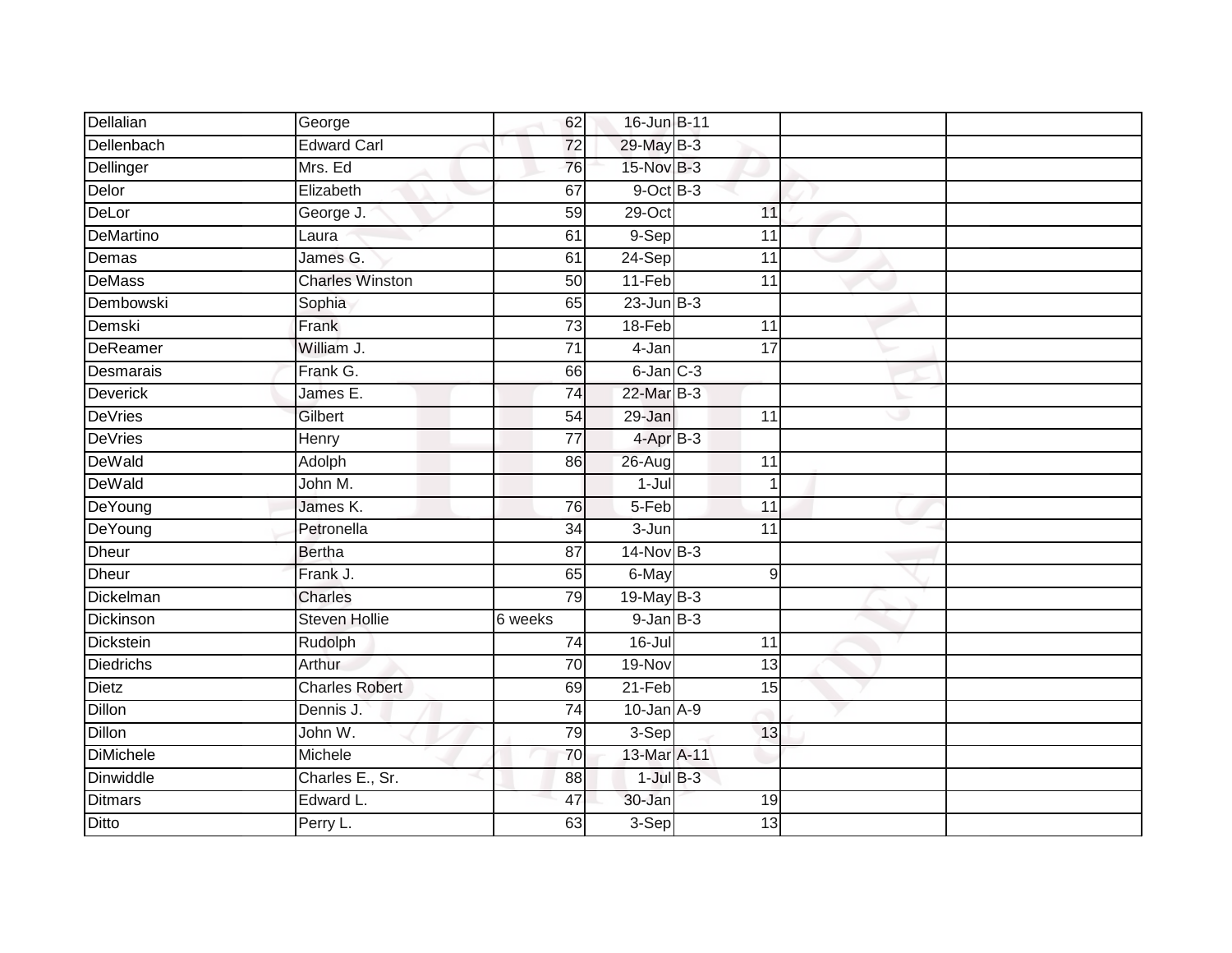| Dixon            | Minnie        | 57              | 16-May B-3           |                 |   |                  |
|------------------|---------------|-----------------|----------------------|-----------------|---|------------------|
| <b>Dmitruck</b>  | Linda Ann     | $\overline{7}$  | 23-Apr               | 13              |   |                  |
| Doak             | Mabel G.      |                 | 29-Mar B-3           |                 |   |                  |
| Dobbertin        | Eddie C.      | $\overline{72}$ | $26$ -May B-3        |                 |   |                  |
| <b>Dobrinich</b> | Mary          | 58              | $2$ -Jan $A-13$      |                 |   |                  |
| Doege            | William A.    | 73              | $24$ -Mar $B-3$      |                 |   |                  |
| <b>Dolak</b>     | Thomas        | 24              | 24-Jun               | $\overline{9}$  |   |                  |
| Dolan            | Roy J.        |                 | $11-AprB-3$          |                 |   |                  |
| <b>Dolle</b>     | <b>Bertha</b> | 40              | $22$ -Mar $B-3$      |                 |   |                  |
| Donaldson        | Steven Wayne  | 2 days          | $29 - Jan$           | 11              |   |                  |
| Dooley           | Andrew J.     | 55              | $13$ -Jun $B-3$      |                 |   |                  |
| <b>Doolittle</b> | Lois          | 48              | $3$ -Oct $B-3$       |                 |   |                  |
| Doorn            | Edward        | 87              | 26-Aug               | 11              |   |                  |
| Doornik          | Jean          | 25              | 24-Feb               | $\overline{23}$ | w |                  |
| <b>Dornick</b>   | Joe           | 28              | 9-Oct B-3            |                 |   |                  |
| Doughty          | Elmer E.      | 55              | $9 - Jun$ $B-3$      |                 |   |                  |
| <b>Dovell</b>    | Erma          | 64              | $25-Apr$ B-3         |                 |   |                  |
| Downing          | Forrest C.    | 36              | 25-Jul A-11          |                 |   |                  |
| Downs            | Margaret      | 32              | 18-Jun               | 11              |   |                  |
| Doyle            | Mark S.       | 5               | $29 -$ Jul           | 9               |   |                  |
| Dozier           | William M.    | 51              | $21 - \text{AugB-3}$ |                 |   |                  |
| Dragonavich      | George        | 40              | 24-Mar               | 1               |   |                  |
| <b>Dragus</b>    | John, Sr.     | $\overline{72}$ | $24$ -Mar $B-3$      |                 |   |                  |
| Drake            | Elmer C.      | 45              | 6-Feb                | 15              |   |                  |
| Driggers         | Alma          | 58              | 29-Oct               | 11              |   |                  |
| <b>Drnek</b>     | John O.       | 67              | $7 - Jan$            | $\overline{1}$  |   |                  |
| <b>Drozdz</b>    | Joseph        | $\overline{72}$ | $20 - Dec$           | 1               |   |                  |
| Drum             | Mae M.        | 79              | 29-Apr               | 11              |   |                  |
| Drungilas        | Walter        | 69              | 6-Feb                | 15              |   |                  |
| Druvetski        | Mary          | 62              | 5-Apr B-3            |                 |   |                  |
| <b>Drzich</b>    | Louise        | 62              | 22-May C-3           |                 |   |                  |
| <b>Dubczak</b>   | Frank S.      | 61              | 8-Oct                |                 |   | Picture included |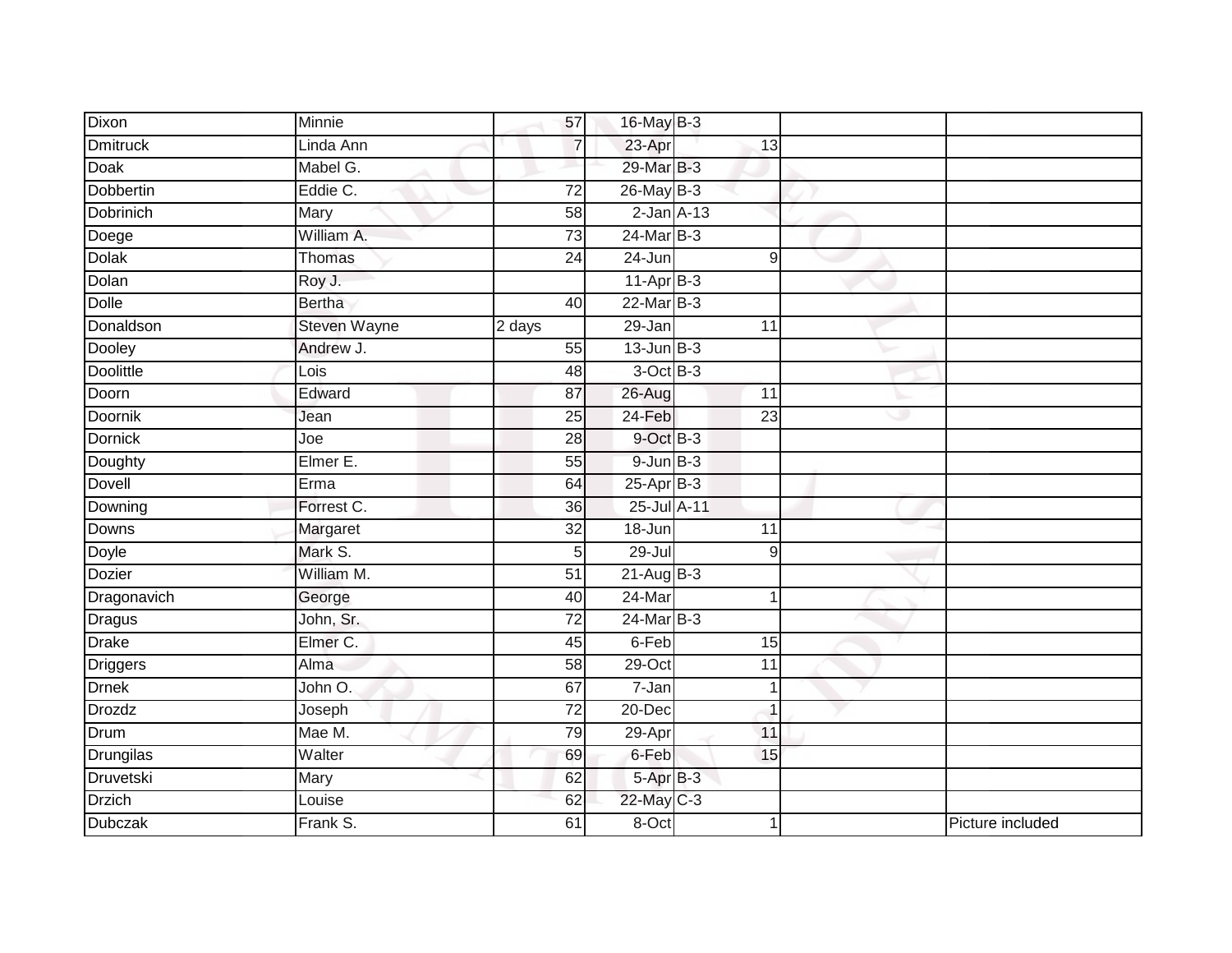| <b>Duck</b>       | Viola                | 71                  | 27-Mar B-3      |                 |   |                  |
|-------------------|----------------------|---------------------|-----------------|-----------------|---|------------------|
| <b>Duffy</b>      | Agnes                | 75                  | 21-May          | 15              |   |                  |
| Dufrane           | Peter                | 91                  | 4-Mar           | 11              |   |                  |
| <b>DuFresne</b>   | Alfred               | 67                  | $26$ -Dec $B-3$ |                 |   |                  |
| <b>Dukala</b>     | Julius               | 78                  | $2-Apr$         | 11              |   |                  |
| Duncan            | Wade W.              | 31                  | 13-Aug 1, 11    |                 |   |                  |
| Dunlap            | Charles L.           | 78                  | $3-NovB-3$      |                 |   |                  |
| Dunn              | Dora                 | 77                  | $7$ -Jul B-3    |                 |   |                  |
| Dunn              | Nancy B.             | 73                  | $12-Sep$ B-3    |                 |   |                  |
| Dunn              | Samuel Z.            | 98                  | 28-Oct          | 11              |   |                  |
| Dunnaway          | Clara A. M.          | 72                  | $24$ -Jan $B-3$ |                 |   |                  |
| Duoba             | Jonas                | 68                  | $17-Feb$        | $\overline{23}$ |   |                  |
| Duray             | John P.              | 73                  | 16-Oct B-3      |                 |   |                  |
| Dust              | Rose                 | 88                  | 13-Mar A-11     |                 | æ |                  |
| <b>Dutkiewicz</b> | Roger                | 8 months            | 22-May C-3      |                 |   |                  |
| <b>Duvall</b>     | Floyd                | 32                  | 15-Nov B-3      |                 |   |                  |
| <b>Dworniczek</b> | John F.              | 66                  | $1$ -Jul $B-3$  |                 |   |                  |
| <b>Dwyer</b>      | George H.            | 64                  | 3-Sep           | 13              |   |                  |
| <b>Dybel</b>      | John                 | $\overline{70}$     | $26$ -Apr $B-3$ |                 |   |                  |
| Dye               | Phyllis I.           | $\overline{51}$     | $28 - Oct$      | $\overline{11}$ |   |                  |
| <b>Dykhuisen</b>  | Gilbert              | 32                  | $27 - SepB-3$   |                 |   |                  |
| Dykstra           | <b>Mike</b>          | 68                  | 11-Mar          | 11              |   |                  |
| <b>Dziadowicz</b> | Ignatius             | 71                  | $24-Apr$ B-3    |                 |   | Picture included |
| <b>Dzialk</b>     | Michael A.           | 63                  | 26-May B-3      |                 |   |                  |
| <b>Dzikowski</b>  | Karolina             | 69                  | $28-Apr$ B-3    |                 |   |                  |
| <b>Dzurovsak</b>  | Dennis               | $\overline{2}$ days | 11-Jun          | 13              |   |                  |
| Earl              | <b>Holly Lee Ann</b> | Infant              | $9-Dec$         | 17              |   |                  |
| East              | Dr. Robert E.        | 67                  | 22-Apr          | 11              |   |                  |
| East              | Thomas S.            | 61                  | 25-Oct B-3      |                 |   |                  |
| Eastes            | John T.              | 65                  | $1-MayB-3$      |                 |   |                  |
| Eaton             | Adah A.              | 71                  | 8-Oct           | 11              |   |                  |
| Eaton             | Thomas Alvin         | 69                  | $19$ -Jul $B-3$ |                 |   |                  |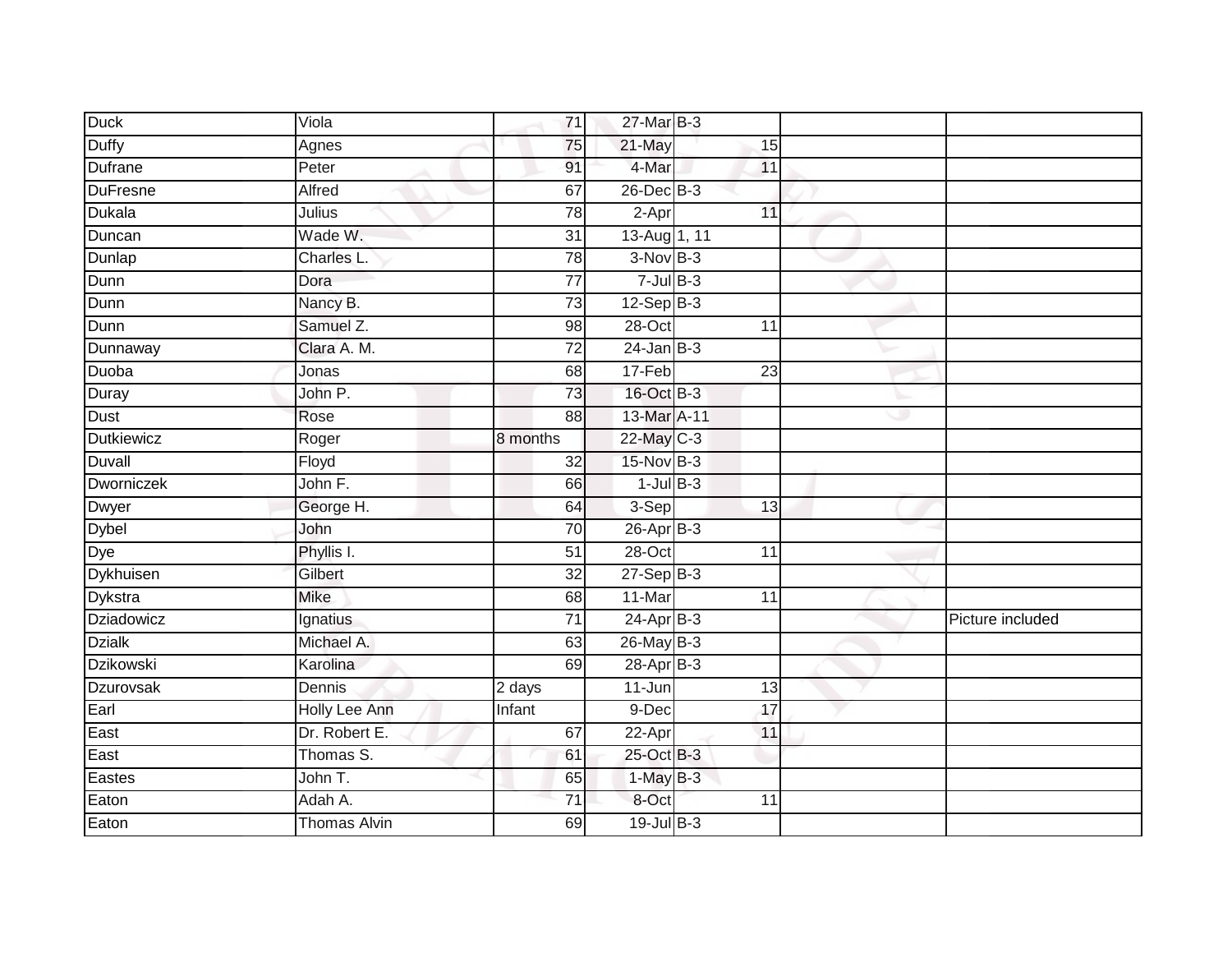| Eberle       | John               | 53              | 30-Apr          | 11              |   |  |
|--------------|--------------------|-----------------|-----------------|-----------------|---|--|
| Eby          | Russell            | 44              | 15-Aug B-3      |                 |   |  |
| Eckert       | Frank A.           | 70              | 1-Feb           | 17              |   |  |
| Ecklund      | Everett B.         | 52              | $20 - Sep$ B-3  |                 |   |  |
| Eckstein     | Henry A.           | 64              | $15-Apr$        | $\overline{7}$  |   |  |
| Eder         | Anna M.            | $\overline{77}$ | 23-Apr          | 13              |   |  |
| Edinger      | Evaline A.         | 71              | $10$ -Nov B-3   |                 |   |  |
| Ein          | Sam                |                 | $12-Aug$        | $\overline{11}$ |   |  |
| Einink       | Jeanna             | 61              | 17-Oct B-3      |                 |   |  |
| Eisenhutt    | Mary               | 93              | $7$ -Jun $B-3$  |                 |   |  |
| Ekright      | <b>Glen Thomas</b> | 20              | $5-Aug$         |                 |   |  |
| Elledge      | Glenn E.           | 62              | $5-SepB-3$      |                 |   |  |
| <b>Ellis</b> | <b>Donald Ray</b>  | 7               | $22$ -Dec $B-3$ |                 |   |  |
| Elnsele      | Debra              |                 | $27 - Dec$      | 15              | o |  |
| Elwood       | William T.         | 73              | $10$ -May B-3   |                 |   |  |
| Emkin        | Herman             |                 | 24-Jun          | 9               |   |  |
| Engleton     | Josephine H.       | 73              | $20$ -Dec $B-3$ |                 |   |  |
| English      | Margaret           | 95              | 24-Jun          | $\mathsf g$     |   |  |
| Enkem        | Herman (Red)       | 70              | $25 - Jun$      | 11              |   |  |
| Ennett       | Emma               | 47              | $26$ -Jun $B-3$ |                 |   |  |
| Epstein      | Jennie             | 67              | $12-Apr$ B-3    |                 |   |  |
| Erickson     | Algot              | 70              | $11-Oct$ B-3    |                 |   |  |
| Erickson     | Erik               | $\overline{88}$ | 13-Oct B-3      |                 |   |  |
| Erickson     | Raymond            | 50              | $17-Nov$ B-3    |                 |   |  |
| Ernest       | Sister M.          |                 | 18-Jun          | 11              |   |  |
| Eshena       | <b>Mike</b>        | 64              | $25-Sep$ $B-3$  |                 |   |  |
| Esquivel     | Helen              | 53              | $5-Feb$         | 11              |   |  |
| Esslinger    | Mary               | 81              | 16-Dec          | 13              |   |  |
| Estrada      | John C.            | 24              | $9 -$ Jul       | 11              |   |  |
| Evans        | Charles            | $\overline{71}$ | 20-May          | $\overline{11}$ |   |  |
| Evans        | James W.           | 47              | 18-Aug A-19     |                 |   |  |
| Evans        | Theodore W.        | 41              | $22$ -May C-3   |                 |   |  |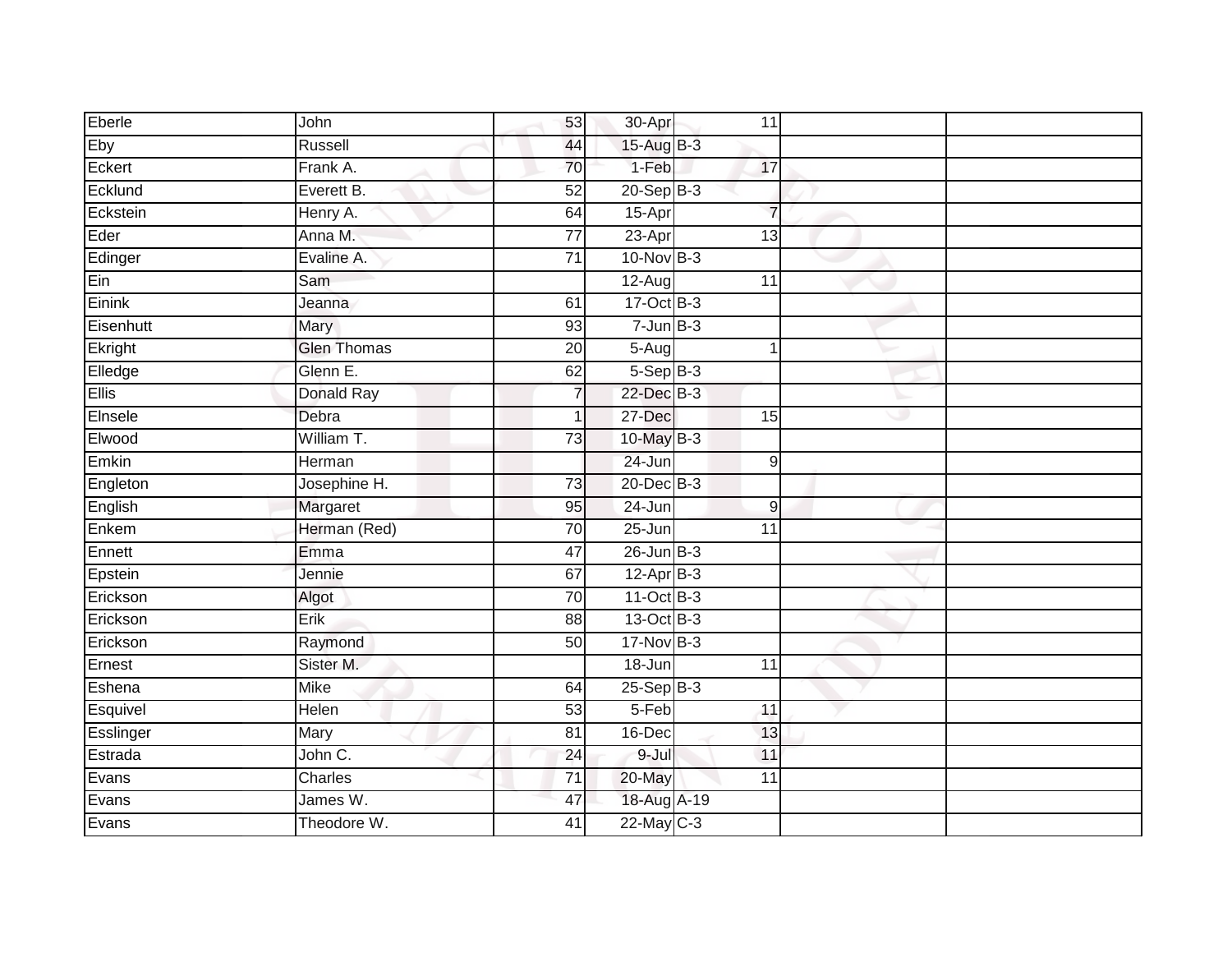| Fagan       | Peter                | 92              | $8 - Jan$        | 9               |   |                  |
|-------------|----------------------|-----------------|------------------|-----------------|---|------------------|
| Fair        | Louis F.             | 71              | 24-Jun           | 9               |   |                  |
| Fairbank    | Anna                 | 91              | 3-Feb            | 21              |   |                  |
| Fandrei     | Herman A.            | $\overline{51}$ | 18-Dec B-3       |                 |   |                  |
| Fandrei     | Otto C., Sr.         | 62              | $4-AprB-3$       |                 |   |                  |
| Farmer      | <b>David Randall</b> | Infant          | 6-Oct B-3        |                 |   |                  |
| Faust       | Edward J.            | $\overline{71}$ | 24-Sep           | 11              |   |                  |
| Febles      | Rosita B.            | 8               | 18-Aug A-19      |                 |   |                  |
| Fedder      | Emilie               | 96              | $16$ -Aug $B-3$  |                 |   | Picture included |
| Fee         | Floyd                | $\overline{55}$ | 25-Jul A-11      |                 |   |                  |
| Ferguson    | John Nick            | 65              | $5-Sep$ B-3      |                 |   |                  |
| Ferguson    | Katie L.             | $\overline{77}$ | 31-Mar B-3       |                 |   |                  |
| Field       | Florence H.          | 77              | 10-Jun           | 11              |   |                  |
| Fields      | Nicholas A.          | 64              | 18-Jan           | $\overline{17}$ | Ð |                  |
| Fijut       | Anna                 | 82              | 21-Mar B-3       |                 |   |                  |
| Finch       | Lou Etta             | $\overline{77}$ | $11 - Dec$ $B-3$ |                 |   |                  |
| Finley      | Lloyd                | 78              | 8-Jul            | 11              |   |                  |
| Firszt      | Mary                 | 90              | $24$ -Jul B-3    |                 |   |                  |
| Fischer     | Albert               | 84              | 11-Nov           | $\overline{11}$ |   | Picture included |
| Fish        | Clara                | $\overline{72}$ | $21$ -Jun B-3    |                 |   |                  |
| Fisher      | Malcolm L.           | 48              | $9-Aug$ B-3      |                 |   |                  |
| Fitch       | Fred                 | 25              | 22-Sep           | 1               |   |                  |
| Fitzgerald  | James                | $\overline{21}$ | 4-Aug            |                 |   |                  |
| Fitzgerald  | John E.              | 80              | 26-Dec B-3       |                 |   |                  |
| Fitzgerald  | Theresa              | 82              | 14-Apr A-10      |                 |   |                  |
| Fitzpatrick | Mary                 | 66              | 29-Dec A-11      |                 |   |                  |
| Flagg       | James                | 68              | $17$ -Nov $B-3$  |                 |   |                  |
| Flanigan    | Raymond              | 65              | 10-Jun           | 11              |   |                  |
| Fleming     | <b>Beatrice</b>      | 56              | 17-May B-3       |                 |   |                  |
| Fleming     | Leon D.              | $\overline{41}$ | 18-Oct B-3       |                 |   |                  |
| Flynn       | Edward P.            | 57              | 16-Sep           | 11              |   |                  |
| Fodor       | Borballa             | 66              | 18-Jun           | 11              |   |                  |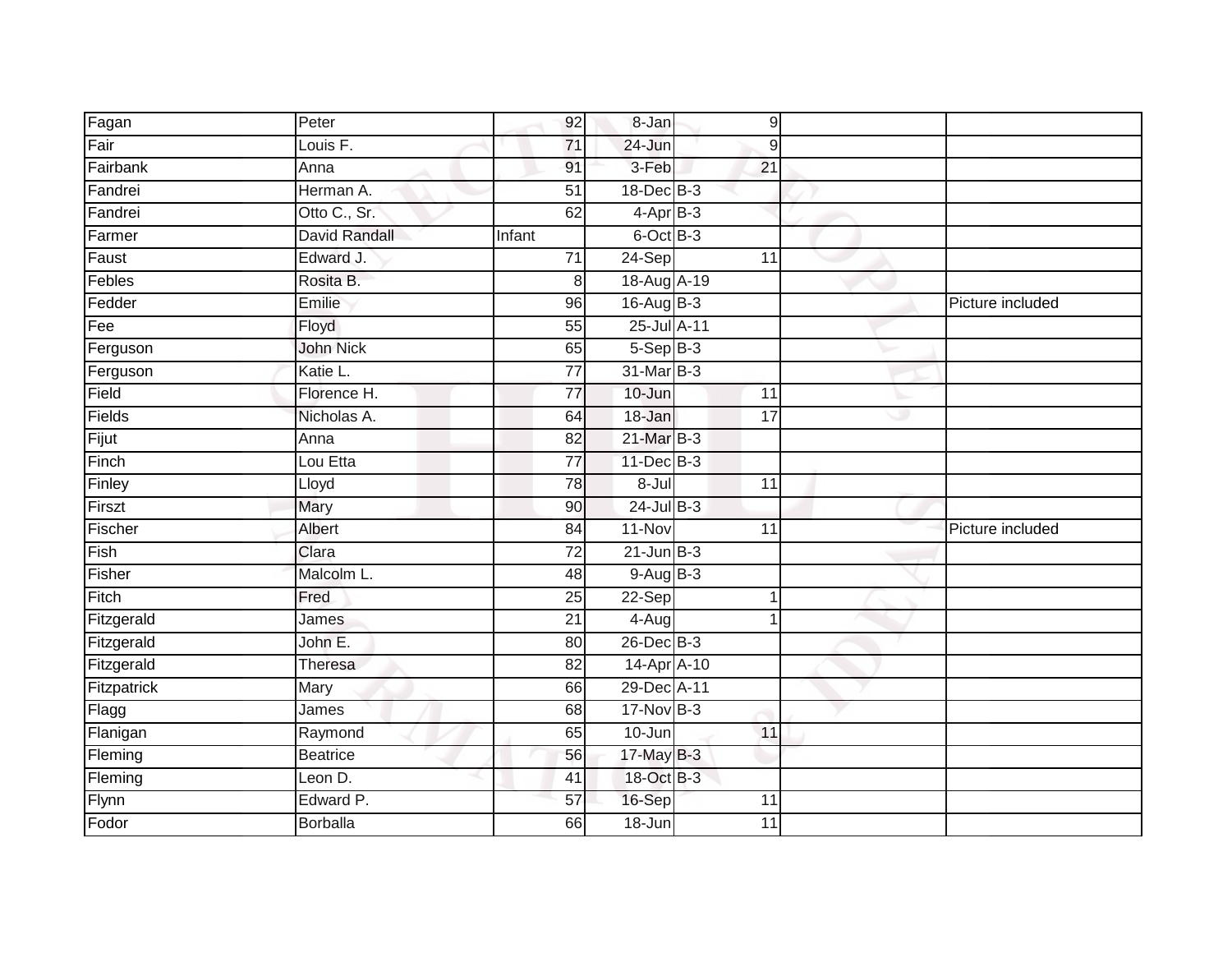| Foley         | Augustine C.        | $\overline{77}$ | 1-Apr           | 11              |   |  |
|---------------|---------------------|-----------------|-----------------|-----------------|---|--|
| Forcht        | Virgil C.           | 46              | 15-May B-3      |                 |   |  |
| Foreman       | <b>Bland</b>        | 87              | 27-Mar B-3      |                 |   |  |
| Foreman       | <b>Dicie</b>        | 54              | $12$ -Jun $B-3$ |                 |   |  |
| Fork          | William C.          | 67              | $22-SepB-7$     |                 |   |  |
| Fortuna       | John                | 64              | 18-Feb          | 11              |   |  |
| Foster        | Carla Denise        | $10$ weeks      | $17$ -May B-3   |                 |   |  |
| Foudray       | Edgar E.            | $\overline{71}$ | $15-Nov$ B-3    |                 |   |  |
| Fowler        | Carrie M.           | 80              | 23-Oct B-3      |                 |   |  |
| Fowler        | Evelyn              | 46              | 4-Mar           | 11              |   |  |
| Fowler        | Ward L.             | 54              | $26$ -Feb       | $\overline{11}$ |   |  |
| Francik       | John                | 65              | $17$ -Mar $B-3$ |                 |   |  |
| Franich       | John                | $\overline{77}$ | 26-Dec B-3      |                 |   |  |
| Franke        | Wilhelminia         | 77              | $20$ -Jan $B-3$ |                 | 9 |  |
| Franz         | George John, Sr.    | 79              | 26-Dec B-3      |                 |   |  |
| Fraser        | Edna                | 39              | 1-Feb           | 17              |   |  |
| Frasunek      | Angeline            | 70              | $26$ -Dec $B-3$ |                 |   |  |
| Frazier       | Cecil H.            | 47              | 16-Jan          | 19              |   |  |
| Fredbloom     | <b>Jane Marie</b>   | Infant          | 28-Aug B-3      |                 |   |  |
| Fredenburg    | George L.           | 89              | $16$ -Dec       | $\overline{13}$ |   |  |
| Frederick     | George D.           | 65              | 29-Jul          | 9               |   |  |
| Frederick     | Ida                 | 78              | $3$ -Jan $B-3$  |                 |   |  |
| French        | Anna L.             | 73              | $4$ -Aug B-3    |                 |   |  |
| French        | <b>Mary Frances</b> | 67              | $3-Sep$         | 13              |   |  |
| Frenchik      | George A., Sr.      | 48              | $21 - Jan$      | 11              |   |  |
| Frenkenhauser | Mary Barbara        | 83              | $22 -$ Jul      | $\overline{11}$ |   |  |
| Frets         | Debra Lynn          | 19 months       | $23$ -May B-3   |                 |   |  |
| Freyman       | Harry (Bud)         | 41              | 29-Dec A-11     |                 |   |  |
| Friduss       | Abe                 | 62              | 30-Aug B-3      |                 |   |  |
| Friederici    | Arthur              | 67              | 7-Nov B-3       |                 |   |  |
| Friedman      | Joseph              | 76              | 3-Feb           | 21              |   |  |
| Friend        | Ruth A.             | 51              | $30 -$ Jul      | 11              |   |  |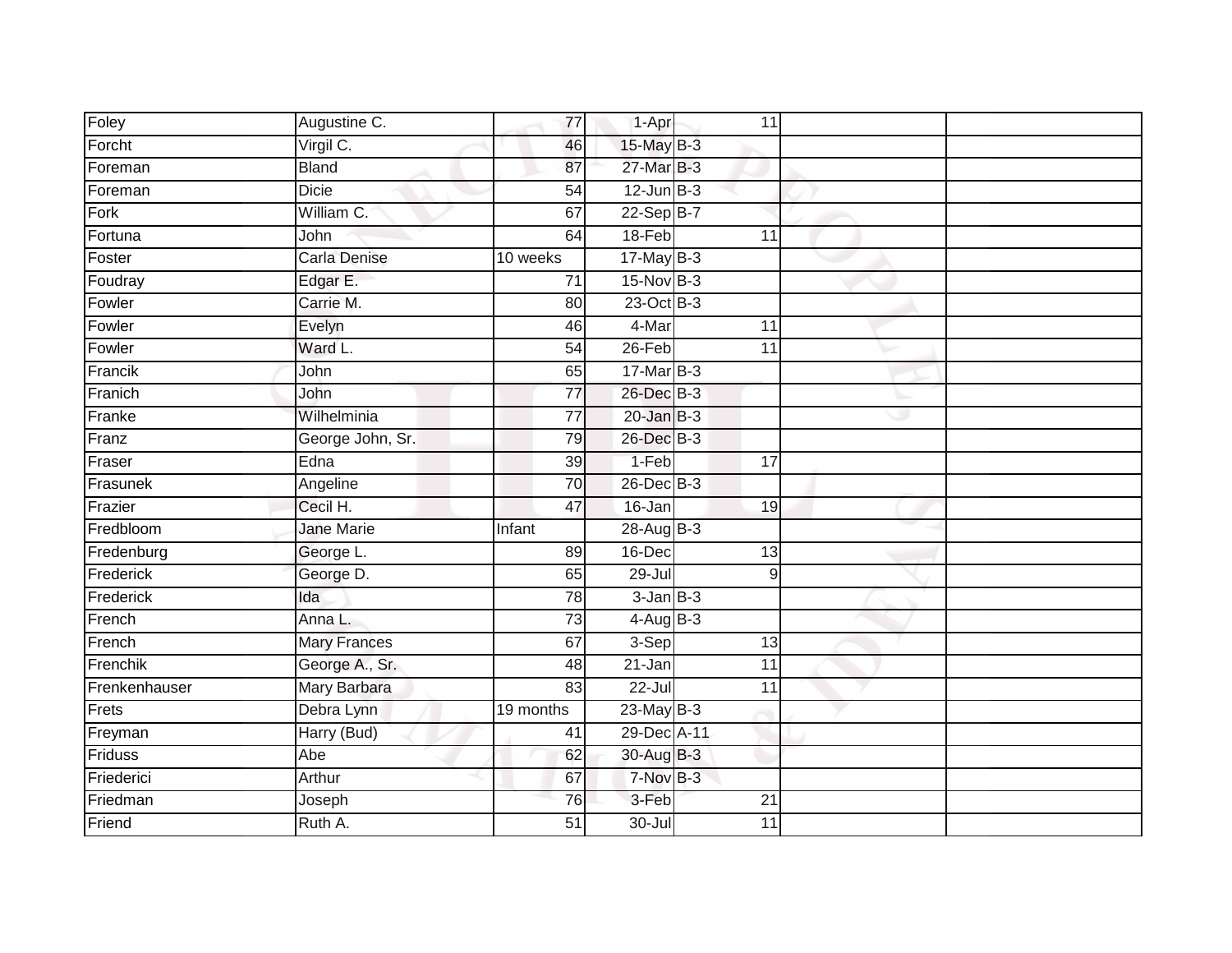| Fritz         | Charles A.        | 57              | $27$ -May       | 9               |   |  |
|---------------|-------------------|-----------------|-----------------|-----------------|---|--|
| Fromek        | Mary              | 81              | $1$ -Jul $B-3$  |                 |   |  |
| Frysztak      | Frank, Sr.        | 84              | 3-Dec           | 11              |   |  |
| Fulayter, Sr. | Joseph            | $\overline{74}$ | $3-Mar$ B-3     |                 |   |  |
| Fuller        | Asa               | 68              | $21$ -Mar $B-3$ |                 |   |  |
| Fuller        | Norman Lee        | 22              | $17 -$ Jul      | -1              |   |  |
| Fuller        | Robert E.         | 49              | $4-Sep$ B-3     |                 |   |  |
| Fulton        | George H.         | 53              | $11-Feb$        | 11              |   |  |
| Funk          | Roy               | 53              | $27 - Aug$      | $\mathsf 9$     |   |  |
| Funston       | Fred L.           | 55              | 8-Oct           | 11              |   |  |
| Furtenbaugh   | Maude             | $\overline{77}$ | 5-Mar           | $\overline{11}$ |   |  |
| Furto         | John, Sr.         | $\overline{71}$ | $4$ -Oct B-3    |                 |   |  |
| Furtyo        | Helen             | 74              | $10$ -Apr $B-3$ |                 |   |  |
| Fusek         | Katherine         | 72              | 2-Dec           | $\overline{7}$  | Ð |  |
| Gacsala       | Elizabeth         | 45              | $12-Feb$        | $\overline{11}$ |   |  |
| Gadish        | Frank, Sr.        | 52              | $3-NovB-3$      |                 |   |  |
| Gaither       | John H.           | 47              | $12$ -Jun $B-3$ |                 |   |  |
| Galecki       | John              | 72              | $27$ -Jan $B-3$ |                 |   |  |
| Gallagher     | Daniel J.         | 78              | $25$ -Feb       | 11              |   |  |
| Galovich      | John              | 65              | $5-$ Sep $B-3$  |                 |   |  |
| Galten        | Lawrence (Pops)   | 68              | $30 -$ Jul      | 11              |   |  |
| Ganser        | Charles L.        | $\overline{74}$ | 19-Nov          | 13              |   |  |
| Garcia        | Gilberto          | $\overline{25}$ | $24-Feb$        |                 |   |  |
| Garcia        | Jesus             | $\overline{58}$ | 29-Dec A-11     |                 |   |  |
| Garcia        | Manuel            | 82              | $27$ -Oct B-3   |                 |   |  |
| Garcia        | Maria L.          | 31              | $25 - Jun$      | $\overline{11}$ |   |  |
| Gargas        | Anthony, Sr.      | 67              | 27-Nov B-3      |                 |   |  |
| Garrett       | William           | 71              | $22$ -Dec $B-3$ |                 |   |  |
| Gartner       | Mary Helen        | 37              | 21-Nov B-3      |                 |   |  |
| Gasche        | Arthur S.         | 84              | 8-Dec B-3       |                 |   |  |
| Gaskey        | <b>Mary Diane</b> | 3 days          | 22-Nov B-3      |                 |   |  |
| Gawlikowski   | Konstanty         | 69              | $11$ -Jan B-3   |                 |   |  |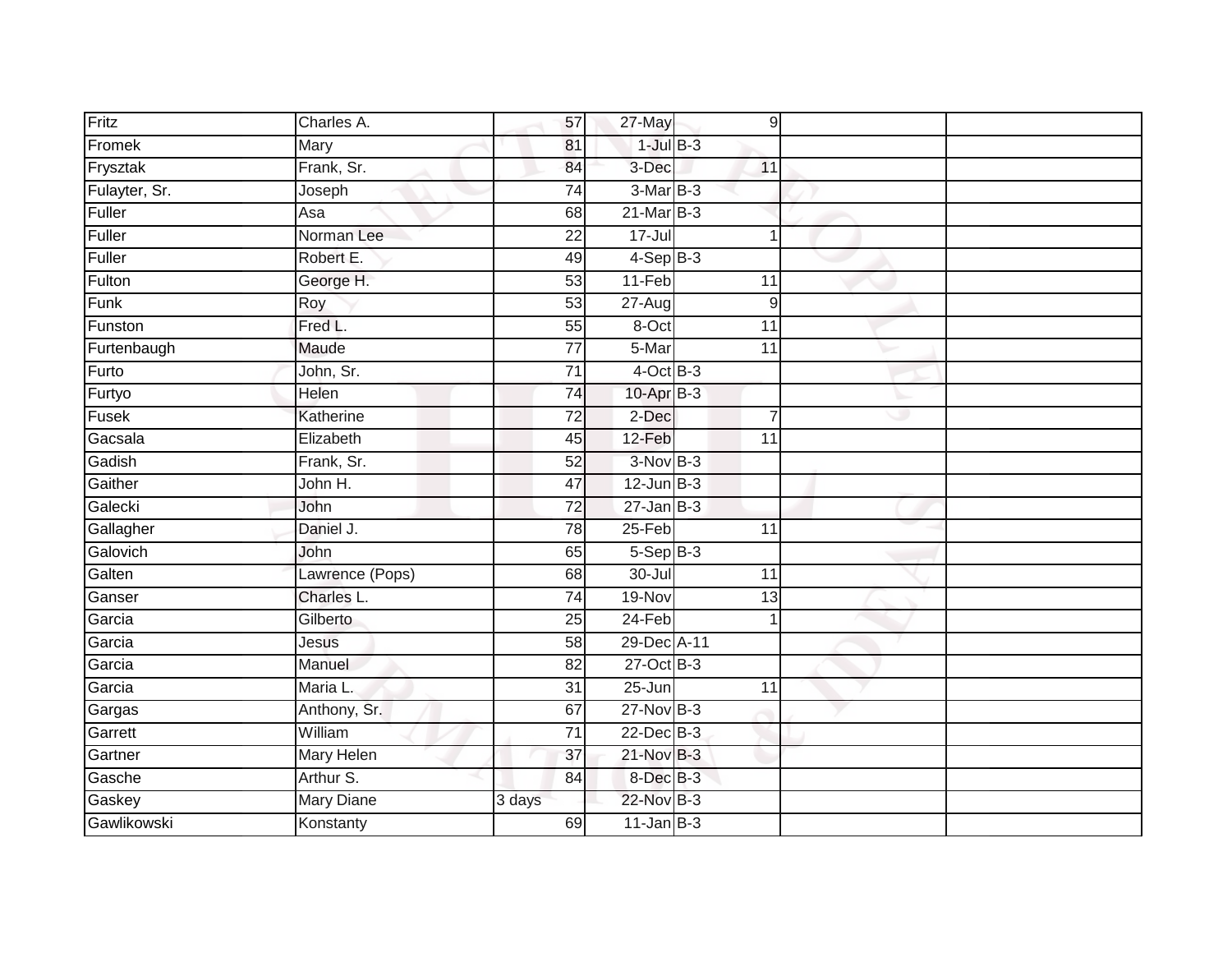| Gee        | John W.                | 66              | $27$ -Jun $B-3$ |                 |   |                    |
|------------|------------------------|-----------------|-----------------|-----------------|---|--------------------|
| Geffert    | Rose                   | 47              | 17-Sep          | 11              |   |                    |
| Gelo       | Anthony                | 65              | $10$ -Oct $B-3$ |                 |   |                    |
| Gemer      | Robert J.              | 16              | $27$ -May 1, 9  |                 |   |                    |
| George     | Jim                    | 63              | $5-Feb$         | 11              |   | aka Mehmet Mustafa |
| Georgevich | Daniel, Sr.            |                 | 29-Apr          | 11              |   |                    |
| Gevirtz    | Dr. Jasper             | 56              | 3-Feb           | 21              |   |                    |
| Ghib       | Charles                |                 | $8-$ Sep $B-3$  |                 |   |                    |
| Giardina   | Celestino (Charles)    | $\overline{57}$ | $22-Apr$        | 11              |   |                    |
| Gibbons    | Wayne S. (Gibbye)      | 58              | $1$ -Oct        | 15              |   |                    |
| Gibson     | Albert                 | 48              | $21-Feb$        |                 |   |                    |
| Gibson     | Roy P.                 | 67              | $29$ -Oct       | $\overline{11}$ |   |                    |
| Gibson     | William                | 92              | 15-Dec B-3      |                 |   |                    |
| Giese      | Kathryn                | 44              | $3-AprB-3$      |                 | æ |                    |
| Gifford    | Harry E.               | 86              | 31-Oct B-3      |                 |   |                    |
| Gilbert    | George N.              | 64              | $4-AprB-3$      |                 |   |                    |
| Gill       | Carroll J.             | 60              | $20$ -Jun $B-3$ |                 |   |                    |
| Gill       | Mrs. Richard Sarsfield |                 | 28-Apr B-3      |                 |   |                    |
| Gilliam    | Foster W.              | $\overline{57}$ | $12-Sep$ B-3    |                 |   |                    |
| Gillian    | Ted                    | 75              | $20$ -May       | $\overline{11}$ |   |                    |
| Giowingo   | Sam                    | 50              | $9$ -Oct $B$ -3 |                 |   |                    |
| Girvin     | Matthew J.             | 89              | 18-Jan          | 17              |   |                    |
| Given      | Frank                  | $\overline{72}$ | $10$ -Nov $B-3$ |                 |   |                    |
| Glans      | Arthur N.              | 66              | 26-Aug          | $\overline{11}$ |   |                    |
| Gledhill   | William                | 75              | 31-Jan          | 13              |   |                    |
| Glenn      | Marilyn                | 15 monts        | $21$ -Mar $B-3$ |                 |   |                    |
| Glombski   | Victor                 | 62              | $1-Feb$         | 17              |   |                    |
| Gloumpakes | Very Rev. E.E.         | 76              | $3-Apr$ $B-3$   |                 |   |                    |
| Glover     | <b>Marion</b>          | 32              | 25-Nov B-3      |                 |   |                    |
| Gloza      | Ben L.                 | 65              | 5-Dec B-3       |                 |   |                    |
| Goad       | Henry T.               | 65              | 15-Apr          | $\overline{7}$  |   |                    |
| Gocal      | Joseph                 | 73              | $8-Sep$ B-3     |                 |   |                    |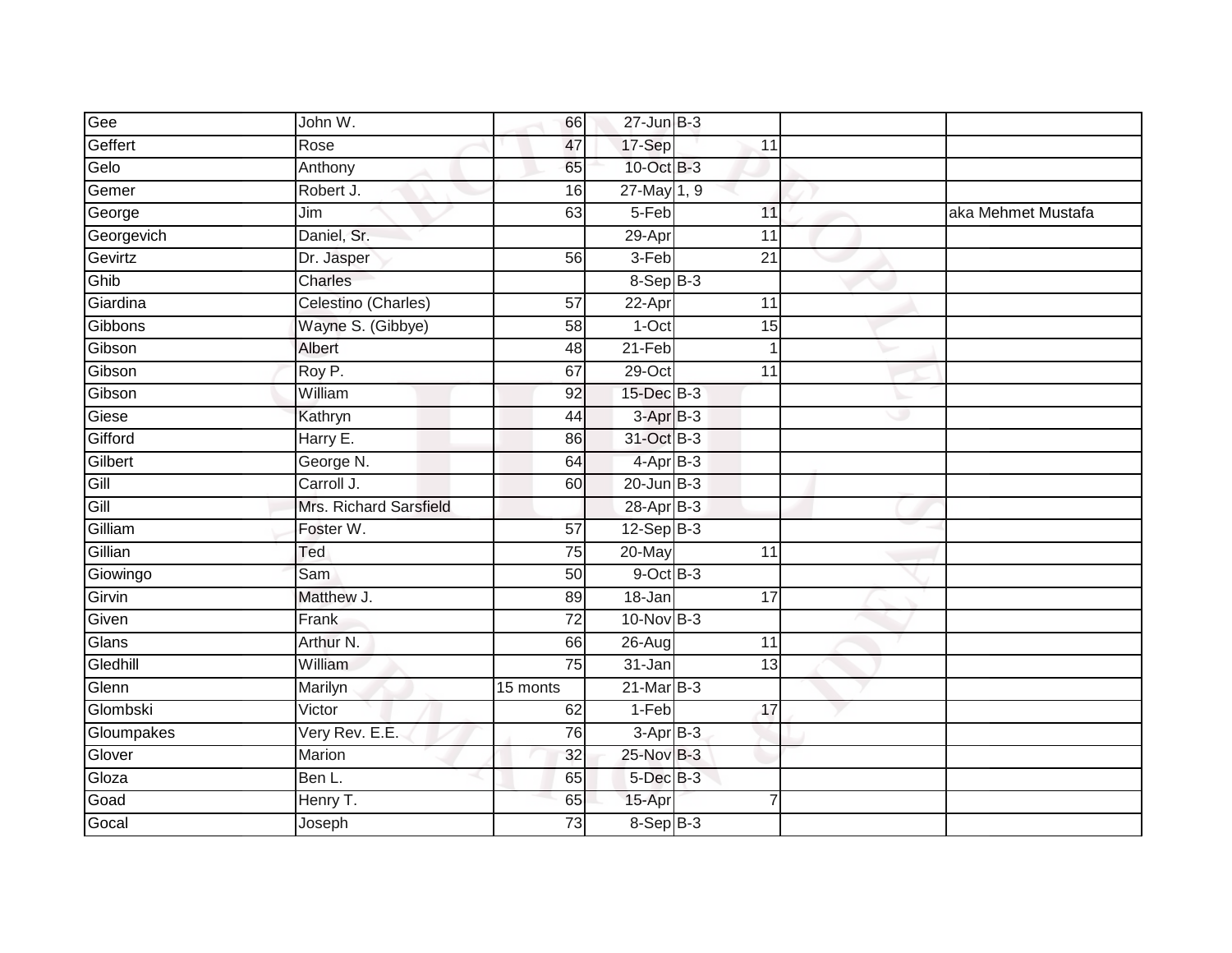| Godocik      | Michael                   | 66              | 16-May B-3      |                 |    |                                           |
|--------------|---------------------------|-----------------|-----------------|-----------------|----|-------------------------------------------|
| Gogolak      | Edward, Sr.               | 64              | 22-Feb          | 19              |    |                                           |
| Golden       | Levi E.                   | 81              | 24-Oct B-3      |                 |    |                                           |
| Golder       | <b>Doris Hinkle</b>       |                 | 12-Nov          | 15              |    |                                           |
| Golfis       | Gust                      |                 | 15-Apr          | $\overline{7}$  |    |                                           |
| Gomez        | Julian                    | 56              | $15$ -Mar $B-3$ |                 |    |                                           |
| Gomez        | Margaret A.               | 23              | $11$ -Jan $B-3$ |                 |    |                                           |
| Gonsiorowski | George                    | $\overline{78}$ | 29-Jan          | 11              |    |                                           |
| Gonzales     | Albina                    | 75              | 17-Oct B-3      |                 |    |                                           |
| Gonzales     | Manuela P.                | 58              | 14-Apr A-10     |                 |    |                                           |
| Gonzalez     | Armando                   | 4               | $26$ -Aug       | 11              |    |                                           |
| Gonzalez     | Ignacio                   | 60              | 16-Jan          | $\overline{19}$ |    |                                           |
| Good         | Jean L.                   |                 | $5-Apr$ B-3     |                 |    |                                           |
| Goodfellow   | Wyndham                   |                 | 15-May B-3      |                 | وی |                                           |
| Goodin       | Roy M.                    | 62              | $27-Sep$ $B-3$  |                 |    |                                           |
| Goranson     | Rika T.                   | 66              | $13-Sep$ B-3    |                 |    |                                           |
| Gorczyca     | Rose                      | 61              | 18-Aug A-19     |                 |    |                                           |
| Gordon       | Isadore                   | 74              | 4-Nov           | 11              |    |                                           |
| Gorlinski    | <b>Matthew</b>            | 63              | $14$ -Jul B-3   |                 |    |                                           |
| Gorman       | Patrick (Pat)             | 67              | $11-AugB-3$     |                 |    |                                           |
| Gorsline     | Frank D.                  | 55              | 4-Oct           |                 |    | Picture included, also see<br>Oct 8, p.11 |
| Goshen       | <b>Ernest Alexander</b>   | $\overline{57}$ | 13-Mar A-11     |                 |    |                                           |
| Gostyla      | <b>Stanley</b>            | 48              | $2-Jul$         | 15              |    |                                           |
| Gouwens      | <b>Nicholas Cornelius</b> | 77              | $21-Feb$        | 15              |    |                                           |
| Graczyk      | Raymond Eugene            | 25              | 13-Nov          |                 |    |                                           |
| Graf         | William                   | 56              | 18-Sep B-3      |                 |    |                                           |
| Gragido      | Kenneth E.                | 53              | $5-May$ B-3     |                 |    |                                           |
| Grandys      | Thomas                    | 76              | $5$ -May $B-3$  |                 |    |                                           |
| Grant        | Earl R.                   | 70              | 13-Dec B-3      |                 |    |                                           |
| Grant        | James                     | $\overline{74}$ | 26-Mar          | 11              |    |                                           |
| Graves       | Rilla                     | 95              | $23$ -May B-3   |                 |    |                                           |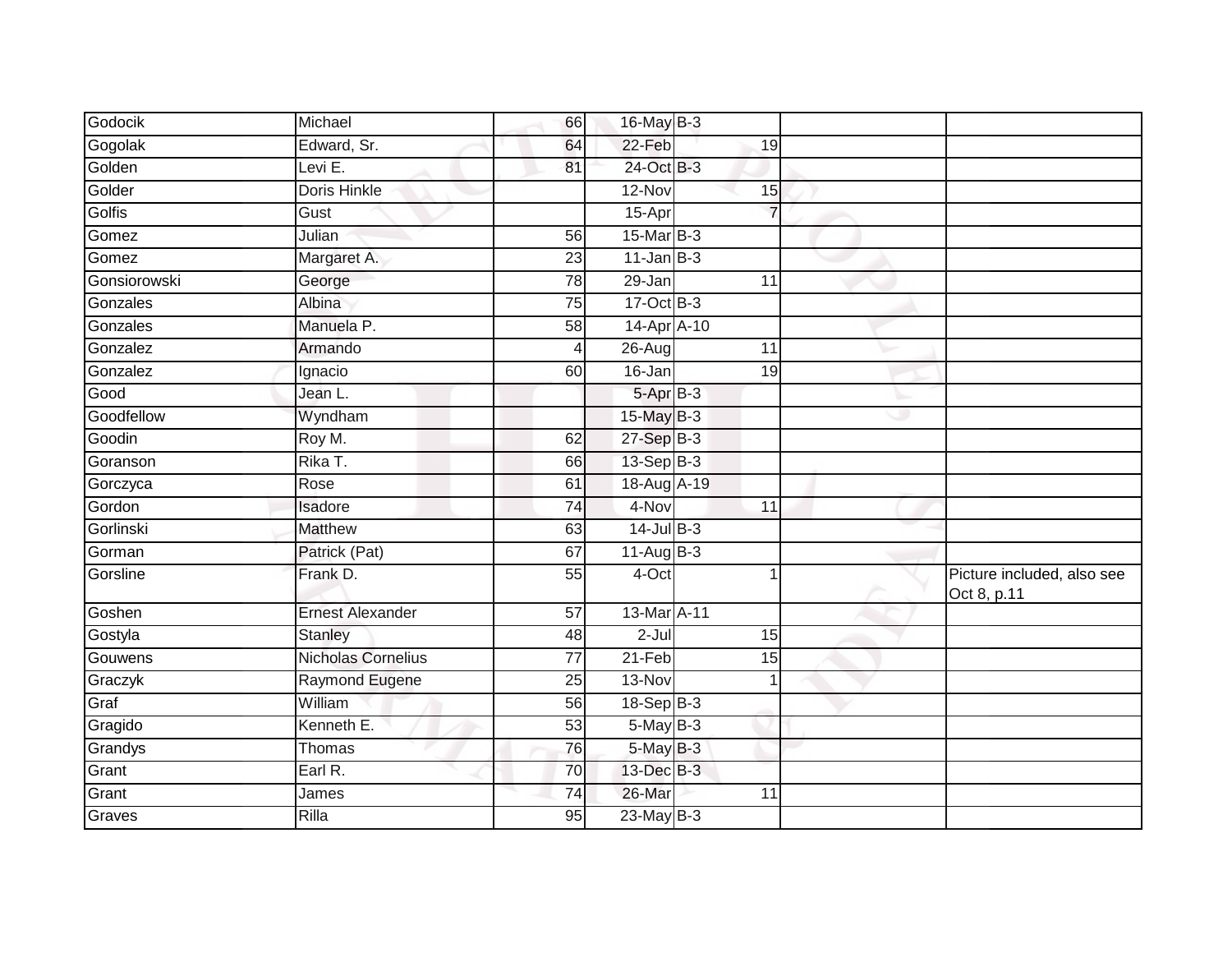| Gray        | Janis E.             | 12              | $14$ -Jun $B-3$            |                 |   |                        |
|-------------|----------------------|-----------------|----------------------------|-----------------|---|------------------------|
| Gray        | John                 | 76              | $21$ -May                  | 15              |   |                        |
| Grayson     | Cecil                | 71              | 19-Sep                     | 1               |   | Picture included       |
| Grcevich    | Martin               | 68              | 24-Feb                     | 23              |   |                        |
| Green       | <b>Walter Martin</b> | $\overline{42}$ | $14$ -Oct                  | $\overline{1}$  |   | Also see Oct 15, p B-3 |
| Greenspon   | Jacob                | 66              | 16-Dec                     | 13              |   |                        |
| Greer       | J. Roy               | 68              | $26$ -Apr $\overline{B-3}$ |                 |   |                        |
| Greer       | <b>Louis Henry</b>   | 37              | 28-Feb                     | 15              |   |                        |
| Greevic     | Pete                 | 63              | $8-MarB-3$                 |                 |   |                        |
| Gregas      | William C.           |                 | $5-Aug$                    | 11              |   |                        |
| Gregor      | Norman Q.            | 71              | 8-Apr                      | 11              |   |                        |
| Gregprpwocz | Joseph C.            | 2 days          | 17-Dec                     | 15              |   |                        |
| Greider     | Charles E.           | 81              | 18-Oct B-3                 |                 |   |                        |
| Grelak      | George               | 68              | $10$ -Feb $B-3$            |                 | Ð |                        |
| Grenchik    | Joseph, Sr.          | 64              | 8-Dec <sup>B-3</sup>       |                 |   | Picture included       |
| Grendowicz  | Monica               | 66              | 29-Jul                     | 9               |   |                        |
| Grenzer     | Otto                 | 87              | $23$ -Jan $B-3$            |                 |   |                        |
| Gridley     | Sophia Ecklund       | 72              | $15 -$ Jul                 | 11              |   |                        |
| Griffith    | Robert               | 26              | 10-Dec                     | 3               |   |                        |
| Grigsby     | Alva                 | 65              | $2$ -Dec                   |                 |   |                        |
| Griner      | Charles              | 38              | 4-Aug                      | 1               |   |                        |
| Grove       | Alice S.             | 50              | $27$ -Nov $B-3$            |                 |   |                        |
| Gruener     | Charles (Charlie)    | 72              | 19-Nov                     | $\overline{13}$ |   |                        |
| Grujic      | Vladislav            | 42              | $6$ -Oct $B-3$             |                 |   | Also see Sept 30, p 1  |
| Grzych      | <b>John Frank</b>    | 56              | 22-Jan                     | 1               |   |                        |
| Guelinski   | John                 | 68              | $6$ -Oct $B$ -3            |                 |   |                        |
| Guerrero    | Francisco            | 59              | 8-May B-3                  |                 |   |                        |
| Gumkowski   | Frank J.             | 66              | $8-Sep B-3$                |                 |   |                        |
| Gurak       | Helen                |                 | 8-Apr                      | 11              |   |                        |
| Guthrie     | Mae                  | $\overline{82}$ | 9-Oct B-3                  |                 |   |                        |
| Gutierrez   | Tomas                | 80              | $4$ -Aug B-3               |                 |   |                        |
| Haagen      | Pvt. Errol J.        | 18              | 3-Nov                      |                 |   | Also see Nov 5, p.11   |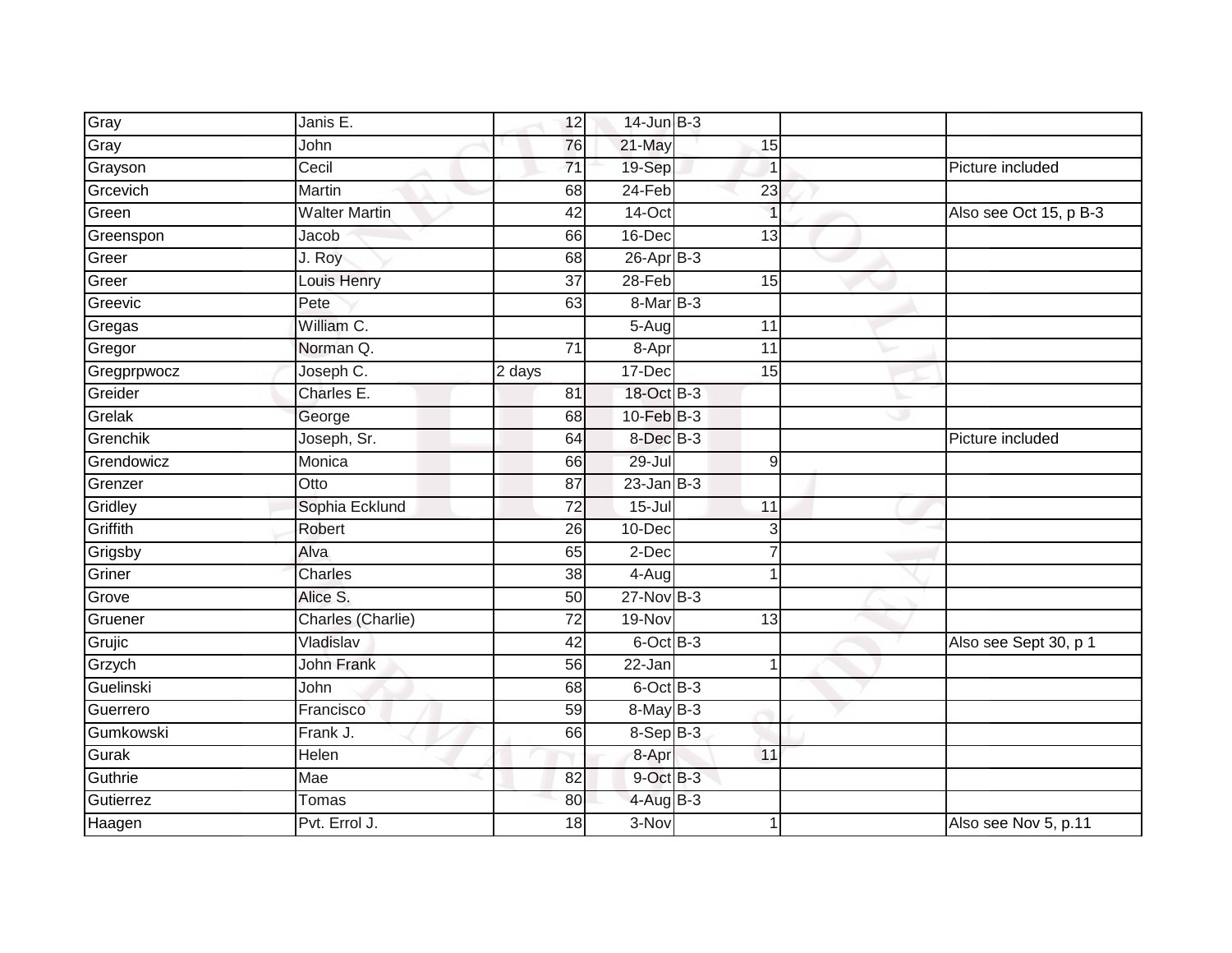| Haas            | Arthur J.            | 65              | 16-Apr           | 13              |   |  |
|-----------------|----------------------|-----------------|------------------|-----------------|---|--|
| Hacker          | Margaret             | 65              | $4-SepB-3$       |                 |   |  |
| Haehnel         | Meta W.              | 63              | 8-Jan            | 9               |   |  |
| Hafner          | Joseph               | 3 months        | $1-Feb$          | $\overline{17}$ |   |  |
| Haga            | Henry                | 64              | 18-Apr B-3       |                 |   |  |
| Hahn            | Henry                | 82              | $8-Sep$ B-3      |                 |   |  |
| Haich           | Joe                  | 68              | 19-May B-3       |                 |   |  |
| Haight          | Francis A.           | 89              | $9$ -May $B-3$   |                 |   |  |
| <b>Haines</b>   | Emma                 | 81              | 29-Apr           | $\overline{11}$ |   |  |
| Halavka         | <b>John</b>          | $\overline{71}$ | $24$ -Nov $B-3$  |                 |   |  |
| Hale            | <b>Tessie Raye</b>   | 57              | 23-Oct B-3       |                 |   |  |
| Halicki         | Anthony              | $\overline{73}$ | $23 -$ Jul       | $\overline{11}$ |   |  |
| Hall            | <b>Earl Frank</b>    | 79              | $21$ -Mar $B-3$  |                 |   |  |
| Halloran        | Anna                 | 93              | 24-Nov B-3       |                 | Ð |  |
| Haluska         | <b>Andrew Peter</b>  | 1 week          | 8-Jan            | $\mathsf g$     |   |  |
| Hamilton        | Jane                 |                 | $7-NovB-3$       |                 |   |  |
| Hammer          | Merrill K.           |                 | $17 -$ Jul       | 1               |   |  |
| Hammond         | <b>Isabelle R.</b>   | 68              | 26-Dec B-3       |                 |   |  |
| Hammond         | William C.           | $\overline{72}$ | 8-Aug B-3        |                 |   |  |
| Hamot           | <b>Charles Veron</b> | Infant          | $1-Dec$ B-3      |                 |   |  |
| Hampton         | James                | 73              | 3-Jul            | 19              |   |  |
| Hanchar         | Anna                 |                 | 16-Jun B-11      |                 |   |  |
| Haney           | Robert C.            | 61              | 8-Oct            | $\overline{11}$ |   |  |
| Hannon          | John                 | $\overline{75}$ | $27 - Jan$ $B-3$ |                 |   |  |
| Hanschman       | Phyllis              | 15              | 13-Mar           | -1              |   |  |
| Hansen          | Dora                 | 59              | 20-May           | $\overline{11}$ |   |  |
| Hansen          | Dr. Arthur H.        | 59              | $27$ -Mar $B-3$  |                 |   |  |
| Hansen          | Edward J.            | 59              | $22$ -Dec $B-3$  |                 |   |  |
| Hansen          | Maude                | 63              | $4-SepB-3$       |                 |   |  |
| Hapner          | George C.            | 59              | 8-Nov B-3        |                 |   |  |
| Harder          | Danny Allen          | 4               | 7-Jan            | 11              |   |  |
| <b>Hardwick</b> | Henry                | 65              | 16-Dec           | 13              |   |  |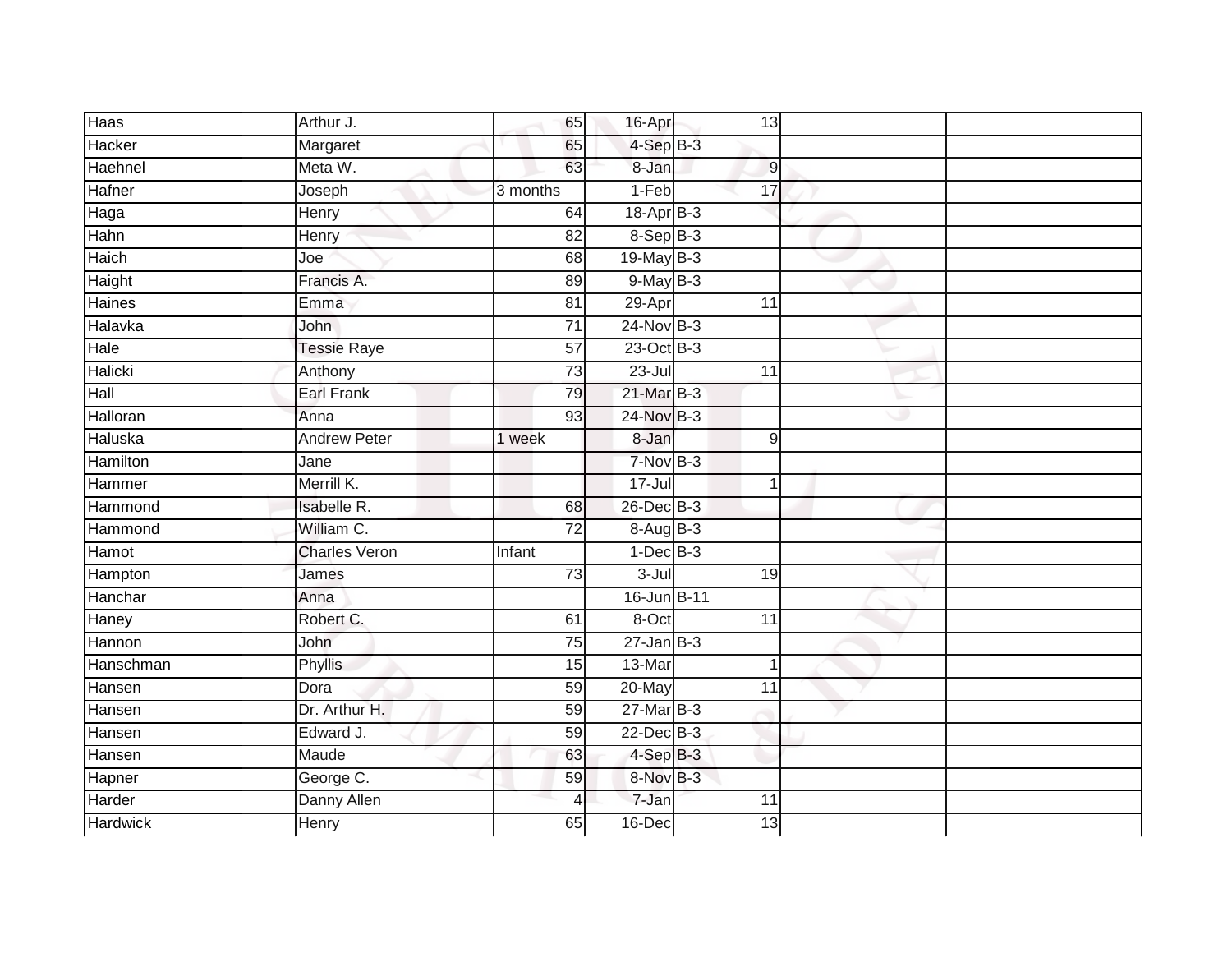| Harlan          | Harold, Jr.         | 2               | 16-Jan          | 19              |  |
|-----------------|---------------------|-----------------|-----------------|-----------------|--|
| Harmon          | Mary                | 82              | 13-Oct B-3      |                 |  |
| Harmon          | Rush B.             | 68              | 4-Jun           | 11              |  |
| Harmon          | Walter O.           | 90              | 18-Feb          | $\overline{11}$ |  |
| Harney          | Joseph H.           | 58              | 13-May          | $\overline{9}$  |  |
| Harnisch        | Russell E.          | 45              | $20 - Aug$      | 11              |  |
| Harper          | Mary                | 40              | $7-Aug$ B-3     |                 |  |
| Harrell         | Janice E.           | 4               | $22-SepB-7$     |                 |  |
| Harrington      | Ralph F.            | 56              | 30-Oct B-3      |                 |  |
| Harrington      | <b>Robert Henry</b> | 73              | $6$ -Mar $B-3$  |                 |  |
| <b>Harris</b>   | William Joseph      | 65              | $11-AprB-3$     |                 |  |
| <b>Harrison</b> | Mary M.             | 56              | 27-Oct B-3      |                 |  |
| Hartwig         | <b>Emma Pearl</b>   | 80              | $25$ -Aug $B-3$ |                 |  |
| Harwood         | Margaret A.         | 84              | $9$ -Jun $B-3$  |                 |  |
| Hassan          | John                | 70              | $28 - Oct$      | $\overline{11}$ |  |
| Haugan          | J. Frederick        | 67              | $3-AprB-3$      |                 |  |
| Havengar        | William F.          | 37              | $3-Jul$         | 19              |  |
| Haviza          | Joseph M.           | 60              | 5-Feb           | 11              |  |
| <b>Hawkins</b>  | Daniel C.           | $\overline{22}$ | $2-May$ B-3     |                 |  |
| <b>Hawkins</b>  | Magdeline           | 60              | 4-Jan           | 17              |  |
| Hawn            | Albert N.           | 66              | $12$ -Jun $B-3$ |                 |  |
| Hayes           | Charles, Sr.        | 80              | $17-Oct$ B-3    |                 |  |
| Hayes           | Katherine F.        | 84              | 6-Feb           | $\overline{15}$ |  |
| <b>Heard</b>    | Llewellyn           | 56              | $27 - SepB-3$   |                 |  |
| Hedger          | Leah Unger          | 81              | 24-Jun          | $\overline{9}$  |  |
| Hedinger        | Harold L.           | 15              | $5 - Jun$       | 1               |  |
| Hegman          | Fred                | 62              | $31 - Jan$      | 13              |  |
| Hein            | William M.          | 73              | $22$ -Aug $B-3$ |                 |  |
| Heinemann       | William Joseph      | 20              | $7 - Aug$ B-3   |                 |  |
| <b>Heinhuis</b> | Henry               | $\overline{84}$ | 9-Oct B-3       |                 |  |
| Heinrich        | William R.          | 60              | 19-Dec          | 1               |  |
| Heintz          | Frank               | 58              | $5$ -Jul $A$ -8 |                 |  |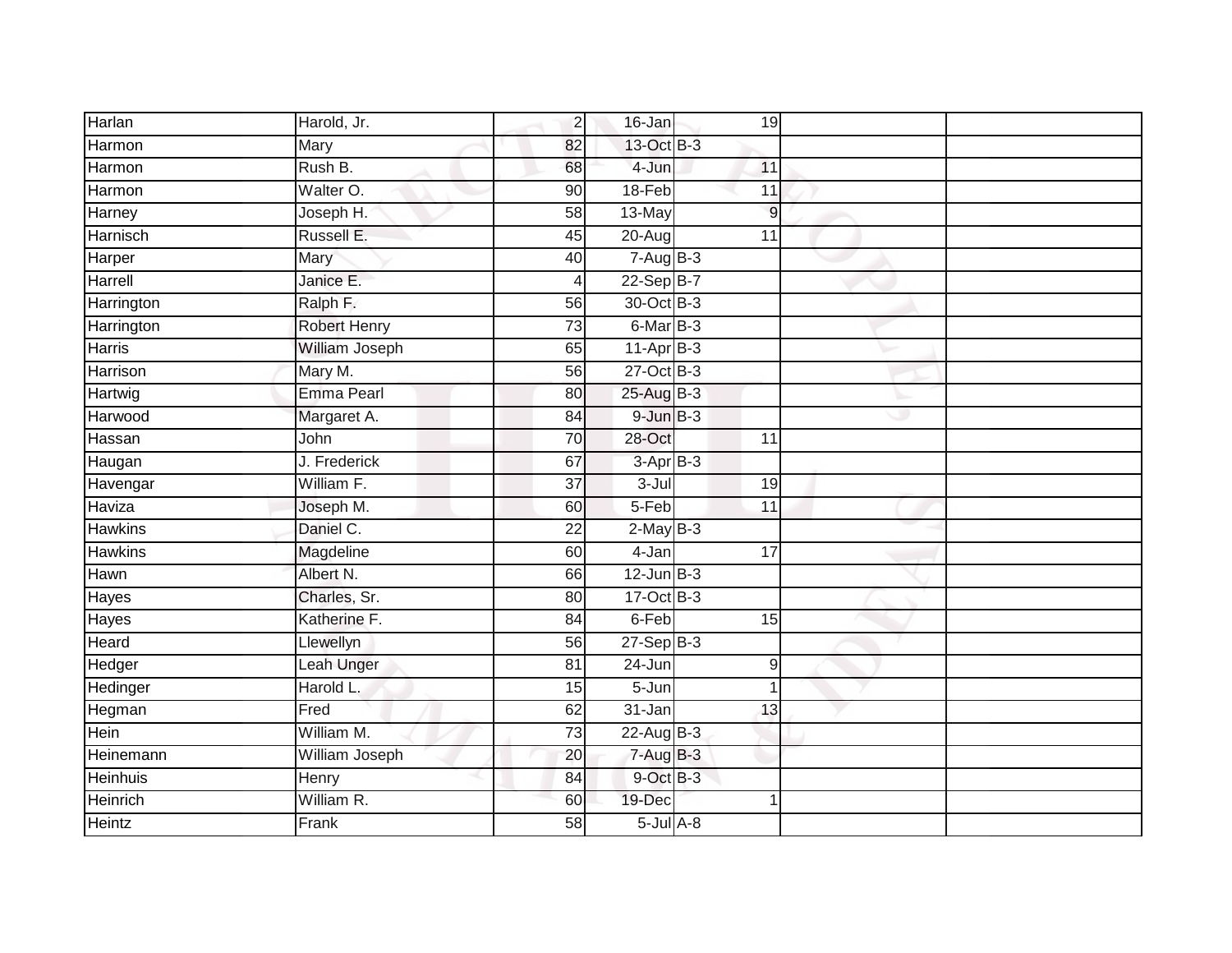| Heiny, Sr.     | Milton D.             | 81              | 26-Feb          | 11              |   |  |
|----------------|-----------------------|-----------------|-----------------|-----------------|---|--|
| <b>Held</b>    | <b>Russel Charles</b> | 10 months       | 17-Dec          | 15              |   |  |
| Helderman      | Daisey A.             | 49              | 4-Oct B-3       |                 |   |  |
| Hellwig        | Charles M.            | 90              | 4-Jan           | 17              |   |  |
| <b>Helmick</b> | <b>Timothy Joseph</b> | 5               | $21 - Jan$      | 11              |   |  |
| Henkel         | William               | 61              | 2-Dec           | $\overline{7}$  |   |  |
| Henning        | Walter                | $\overline{70}$ | $1-AugB-3$      |                 |   |  |
| Henrikson      | Mary                  | 65              | $28$ -Jun $B-3$ |                 |   |  |
| Henry          | <b>Frank Allen</b>    | 81              | 20-Oct B-3      |                 |   |  |
| Henry          | Ilia E.               | 62              | $5-Feb$         | 11              |   |  |
| Henson         | William G., Sr.       | 85              | $5$ -Dec $B$ -3 |                 |   |  |
| Hepner         | Florence A.           | 46              | 16-Oct B-3      |                 |   |  |
| <b>Herber</b>  | Anton                 | 68              | 3-Sep           | 13              |   |  |
| <b>Herdzik</b> | Joseph                | 64              | 18-Feb          | 11              | w |  |
| Hernandes      | Julia Siemplinski     | 46              | 5-Aug           | $\overline{11}$ |   |  |
| Hernandez      | Francisco             | 53              | $21-Apr$ B-3    |                 |   |  |
| Hero           | Marko                 | 60              | $15-Nov$ B-3    |                 |   |  |
| Herod          | Victoria              | 79              | $25$ -Oct B-3   |                 |   |  |
| Herold         | Andrew B.             |                 | 9-Apr           | 11              |   |  |
| Hershman       | Ethel                 | 65              | $5-Sep$ B-3     |                 |   |  |
| Hert           | Nora Belle            | 83              | $8 -$ Jul       | 11              |   |  |
| Hertzlieb      | Mary                  | 66              | 7-Feb           | 11              |   |  |
| <b>Hess</b>    | Elmer                 | 59              | $1-Feb$         | $\overline{17}$ |   |  |
| <b>Hess</b>    | Nathaniel (Nate)      | 54              | $1-NovB-3$      |                 |   |  |
| <b>Hess</b>    | Robert (Bob)          | $\overline{71}$ | 5-Nov           | 11              |   |  |
| Hesselbrock    | J. Bernard            | 87              | 23-Oct B-3      |                 |   |  |
| <b>Heuer</b>   | Ivan W.               | $\overline{31}$ | $7 - Apr$       | $\mathbf 1$     |   |  |
| Heyde          | Martin                | 65              | $19$ -May B-3   |                 |   |  |
| Hickle         | Paradine              | 92              | 10-May B-3      |                 |   |  |
| Higuet         | Roberta Joanne        | 3 days          | 28-Jan          | $\overline{11}$ |   |  |
| <b>Higust</b>  | Martha Jean           | 70              | 25-Sep B-3      |                 |   |  |
| <b>Hiland</b>  | John H.               | 88              | 6-May           | 9               |   |  |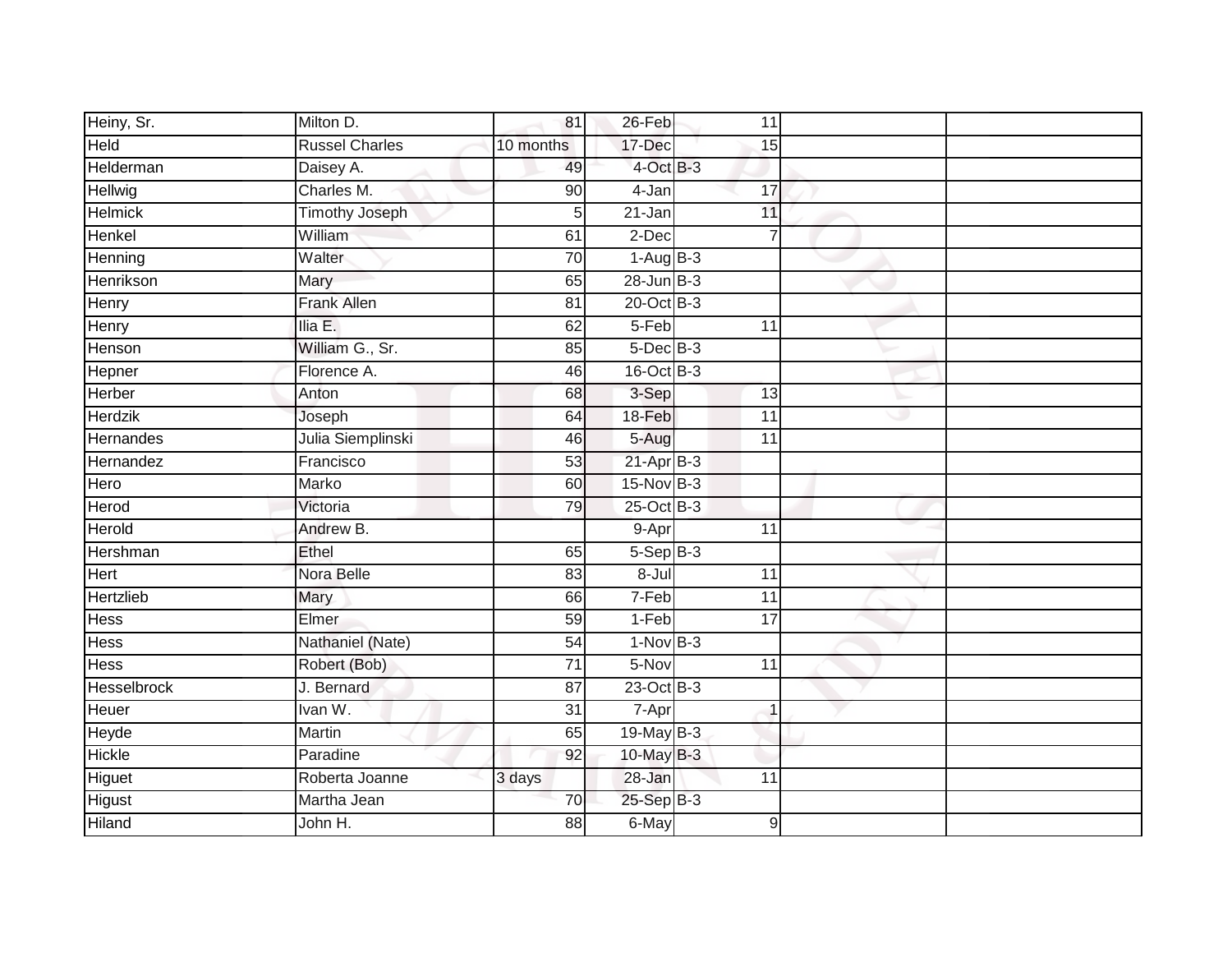| <b>Hiland</b>   | Milton J.             | 75              | 1-Oct                        | 15              |   |                       |
|-----------------|-----------------------|-----------------|------------------------------|-----------------|---|-----------------------|
| <b>Hilbrich</b> | Elizabeth             | 69              | 19-Dec B-3                   |                 |   |                       |
| Hildebrand      | Emma                  | 61              | 20-Feb                       | 23              |   |                       |
| Hill            | Ida Josephine         | $\overline{73}$ | $19$ -Jun $B-3$              |                 |   |                       |
| <b>Hill</b>     | Joseph Barns, Sr.     | 69              | $30 -$ Jul                   | 11              |   |                       |
| Hill            | Linda Jean            | 20 months       | $22$ -Dec $B-3$              |                 |   |                       |
| Hill            | Walter                | 50              | 31-Jan                       | 13              |   |                       |
| <b>Hisey</b>    | William C.            | 69              | 26-Sep B-3                   |                 |   |                       |
| <b>Hitt</b>     | <b>Helen Crawford</b> | 90              | $26$ -Apr $B-3$              |                 |   |                       |
| Hitterman       | Conrad                | 75              | $26-Sep$ B-3                 |                 |   |                       |
| Hochstetler     | Minta                 | 55              | $14-Feb$                     | 9               |   |                       |
| Hockney         | Harold                | 50              | $26-Sep$ B-3                 |                 |   |                       |
| Hockstetler     | Jessie Lee            | 50              | $12$ -Jul $B-3$              |                 |   |                       |
| Hodal           | Charles J.            | 41              | $24$ -Jan $B-3$              |                 | w |                       |
| Hodge           | Violet                | 48              | 26-May B-3                   |                 |   |                       |
| Hoeppner        | Anna H.               | 59              | 20-Nov B-3                   |                 |   |                       |
| Hoernig         | Edward                | 20              | $23$ -Dec $\overline{1}$ , 9 |                 |   |                       |
| Hofbauer        | Joseph C.             | 77              | $24$ -May B-3                |                 |   | Picture included      |
| Hoffman         | John L.               | 72              | 29-Dec A-11                  |                 |   |                       |
| Hofstetter      | Clara M.              | 65              | $17 - Jun$                   | 11              |   |                       |
| Hoggatt         | <b>Harold Rollin</b>  | 50              | $11 - Dec$ B-3               |                 |   |                       |
| Hoin            | Elizabeth (Winkhorst) | 80              | 17-Sep                       | 11              |   |                       |
| Holder          | Alan Ray              | 3 days          | $15 -$ Jul                   | $\overline{11}$ |   |                       |
| Holka           | John, Sr.             | 53              | 13-Nov B-3                   |                 |   |                       |
| Holland         | William F.            | 95              | $23-AugB-3$                  |                 |   |                       |
| Holmquest       | Joseph P.             | 65              | $5$ -Dec $B$ -3              |                 |   |                       |
| Holst           | Dora                  | 68              | $26$ -Jul $B-3$              |                 |   |                       |
| <b>Holtz</b>    | Anna                  | 68              | $14$ -Nov B-3                |                 |   |                       |
| Holtz           | Paul R.               | 56              | 9-Dec                        | 17              |   |                       |
| Holycross       | <b>Keith Allen</b>    | infant          | 4-Mar                        | $\overline{11}$ |   |                       |
| Holzbach        | George A.             | 79              | 1-Feb                        | 17              |   |                       |
| Hoole           | Rollie                | 57              | $25 - Aug$                   |                 |   | also see Aug 26, p 11 |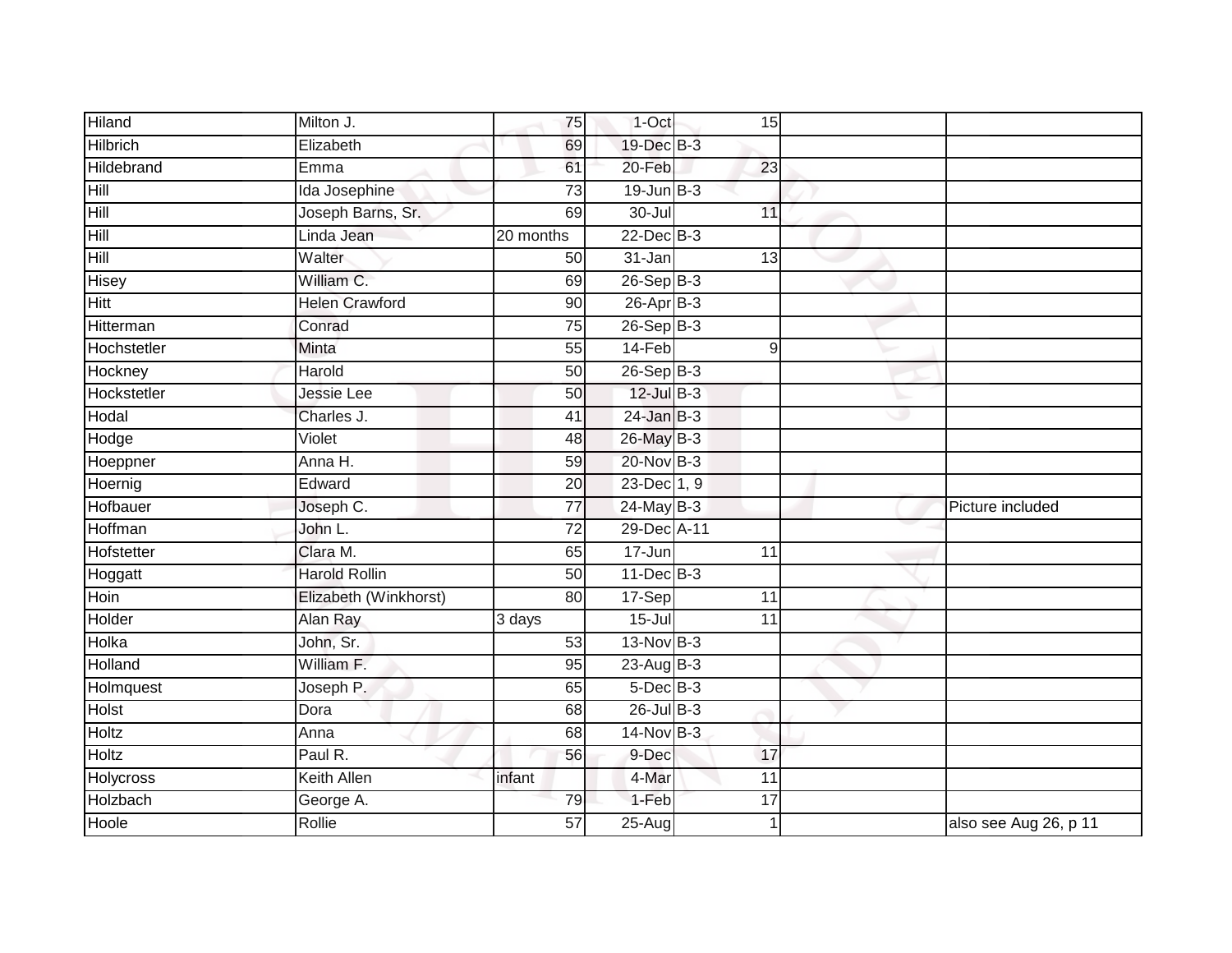| Hoot           | Edith E.          | 51              | $21$ -Jun $B-3$ |                 |    |                  |
|----------------|-------------------|-----------------|-----------------|-----------------|----|------------------|
| Hopman         | Edward            | 64              | 18-Nov          | 11              |    |                  |
| Hoppe          | Alma G.           | 64              | 23-Aug B-3      |                 |    |                  |
| Hopson         | Eugene D.         |                 | $14$ -Oct       | 11              |    |                  |
| Hornacky       | Louis R.          | $\overline{32}$ | 10-Jun          | 11              |    |                  |
| Hornick        | Bartholomey       | $\overline{73}$ | $5-Sep$ B-3     |                 |    |                  |
| Hornik         | <b>William</b>    | 68              | 31-Mar B-3      |                 |    |                  |
| Horst          | Catherine         | $\overline{73}$ | $6$ -Oct $B$ -3 |                 |    |                  |
| Horst          | Walter J.         | 70              | 30-Oct B-3      |                 |    |                  |
| Horvat         | Catherine         | 76              | $13$ -Jan $B-3$ |                 |    |                  |
| Horvath        | Rose              | 70              | $22-Feb$        | 19              |    |                  |
| <b>Horwith</b> | Esther            | 67              | $21-AprB-3$     |                 |    |                  |
| Horwitz        | Isadore           | 46              | $27$ -Jun $B-3$ |                 |    |                  |
| Hosu           | Julia Cjerkes     | 71              | 2-Apr           | 11              | هد |                  |
| Houser         | Carlin            | 85              | 22-Dec B-3      |                 |    |                  |
| Housty         | <b>Infant Son</b> | Infant          | $7-NovB-3$      |                 |    |                  |
| Houtchens      | Roy               | 63              | 9-Dec           | 17              |    |                  |
| Hovland        | Magnus            | 52              | 3-Sep           | 13              |    |                  |
| Howard         | Rachel            | 53              | 4-Feb           | 11              |    |                  |
| Howard         | <b>Stanley</b>    | 59              | $21$ -Jul $B-3$ |                 |    |                  |
| Howard         | Thelma P.         | 59              | $21-Oct$        | 11              |    | Picture included |
| Hudson         | Freda (Hecht)     | $\overline{77}$ | $5-Sep$ B-3     |                 |    |                  |
| Hudson         | Robert F.         | 50              | 8-Jul           | 11              |    |                  |
| Huebner        | Valentine J.      | $\overline{85}$ | $21$ -Jun $B-3$ |                 |    |                  |
| Huerta         | Augustine         | 57              | $20-Sep$ B-3    |                 |    |                  |
| <b>Huet</b>    | Francine          | 65              | $8-Sep$ B-3     |                 |    |                  |
| <b>Huff</b>    | Gladys            | $\overline{37}$ | $5-AprB-3$      |                 |    |                  |
| Hughart        | Glen D.           | 59              | 29-Dec A-11     |                 |    |                  |
| Huizenga       | Jim               | 77              | $7 - Jan$       | 11              |    |                  |
| <b>Humbert</b> | Vera              | 61              | 30-Sep          | $\overline{11}$ |    |                  |
| Humenick       | Emrich J.         | 79              | 18-Mar          | 9               |    |                  |
| Humenick       | Susan             | 76              | $14$ -Jun $B-3$ |                 |    |                  |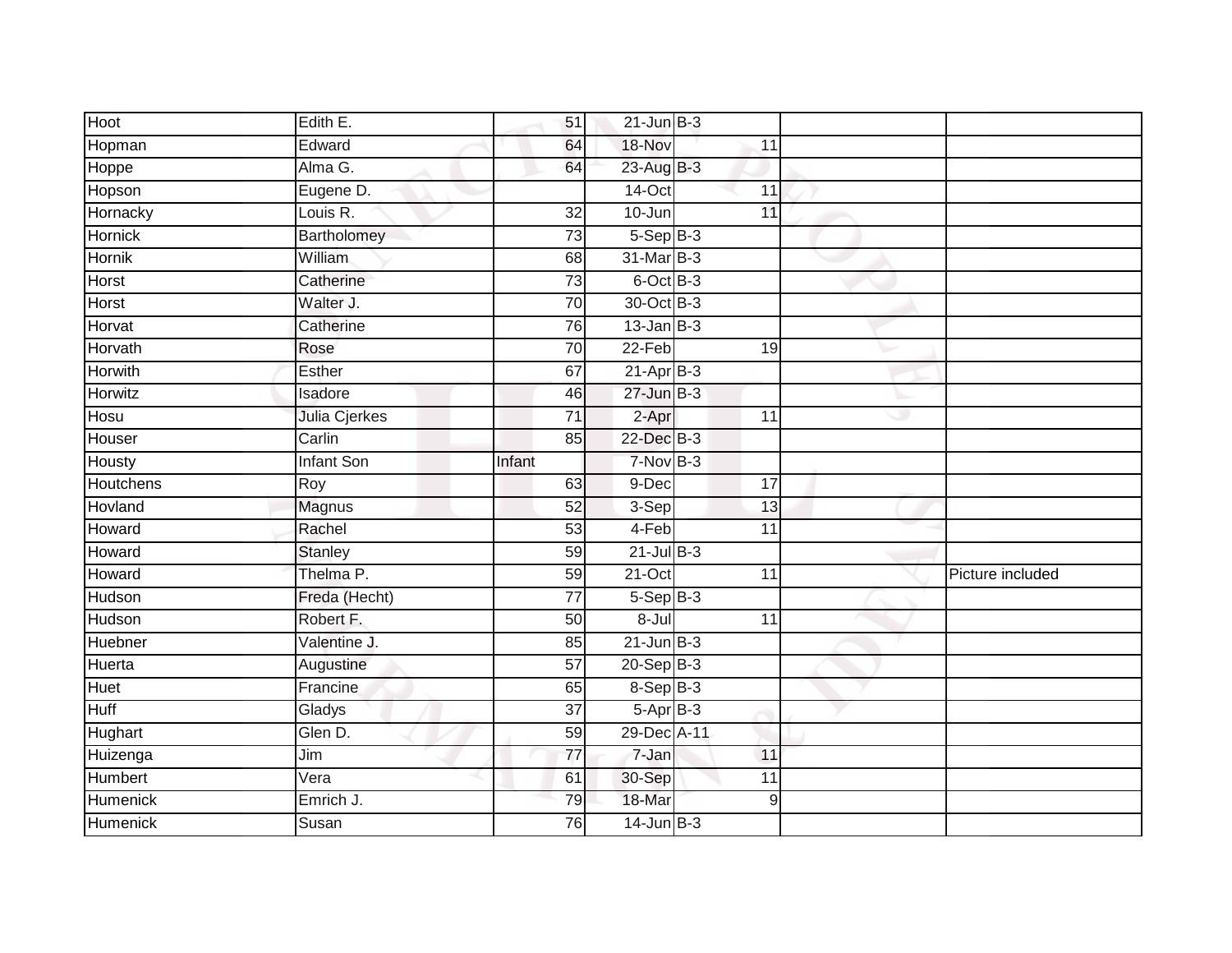| Humphrey        | Margaret            | 79              | 6-Feb<br>15                |
|-----------------|---------------------|-----------------|----------------------------|
| Humphreys       | Adelaide S.         |                 | $21-AprB-3$                |
| Hunt            | <b>Bertha Marie</b> | 66              | 5-Mar<br>11                |
| <b>Hunt</b>     | Myrtle (Wilder)     | 69              | $25$ -Oct B-3              |
| Hunter          | Jennie              |                 | $17$ -Mar $B-3$            |
| Huntley         | May                 |                 | $15-Aug$ B-3               |
| Hunyadi         | Mary                | 87              | 17-Jun<br>11               |
| Hunyady         | Mary (Hunter)       | 87              | 16-Jun B-11                |
| <b>Hurst</b>    | <b>Martin</b>       | 63              | 17-Jan A-11                |
| <b>Hurst</b>    | Walter J.           | 79              | 29-Oct<br>11               |
| Huseman         | Joseph A.           | 73              | 23-Dec<br>$\overline{9}$   |
| <b>Hutchins</b> | Clarence M.         | 68              | 18-Aug A-19                |
| <b>Hutchins</b> | Thelma              |                 | 9-Dec<br>17                |
| Hutchinson      | Robert T.           | 18              | 13-Dec B-3<br>w            |
| Hwastecki       | Simon               | 83              | 14-Jan<br>$\overline{11}$  |
| Idu             | loana               | 69              | 30-Apr<br>11               |
| Ignatowski      | Joseph, Sr.         | 69              | $10$ -Feb $B-3$            |
| Ihnat           | Andrew              |                 | $9$ -May $B-3$             |
| Imbiorski       | Joseph              | 60              | $15-Oct$ B-3               |
| Imrie           | Alexander           | 74              | $14$ -Oct<br>11            |
| Ingram          | Rose                | 64              | $21-Oct$<br>11             |
| Irbin           | <b>Mildred</b>      | 43              | $2$ -Jan $A-13$            |
| Irving          | Rose M.             | $\overline{80}$ | 20-Aug<br>$\overline{11}$  |
| Iwasuta         | Paul                | 67              | 9-Dec<br>$\overline{17}$   |
| Jacko           | Anna                | $\overline{77}$ | 15-Jan A-11                |
| Jackowski       | Frank               | 70              | $29$ -Aug $B-3$            |
| Jackson         | Everett E.          | 64              | 29-Nov B-3                 |
| <b>Jackson</b>  | James R.            | $\overline{70}$ | $8$ -Dec $B$ -3            |
| Jackson         | Luther              | 61              | 13-May<br>$\boldsymbol{9}$ |
| Jackson         | Mary                | 90              | 28-Jan<br>$\overline{11}$  |
| Jacobs          | Edward J.           | 71              | 24-Jul B-3                 |
| Jacobs          | Marie B.            | 51              | $3 - Jun$<br>11            |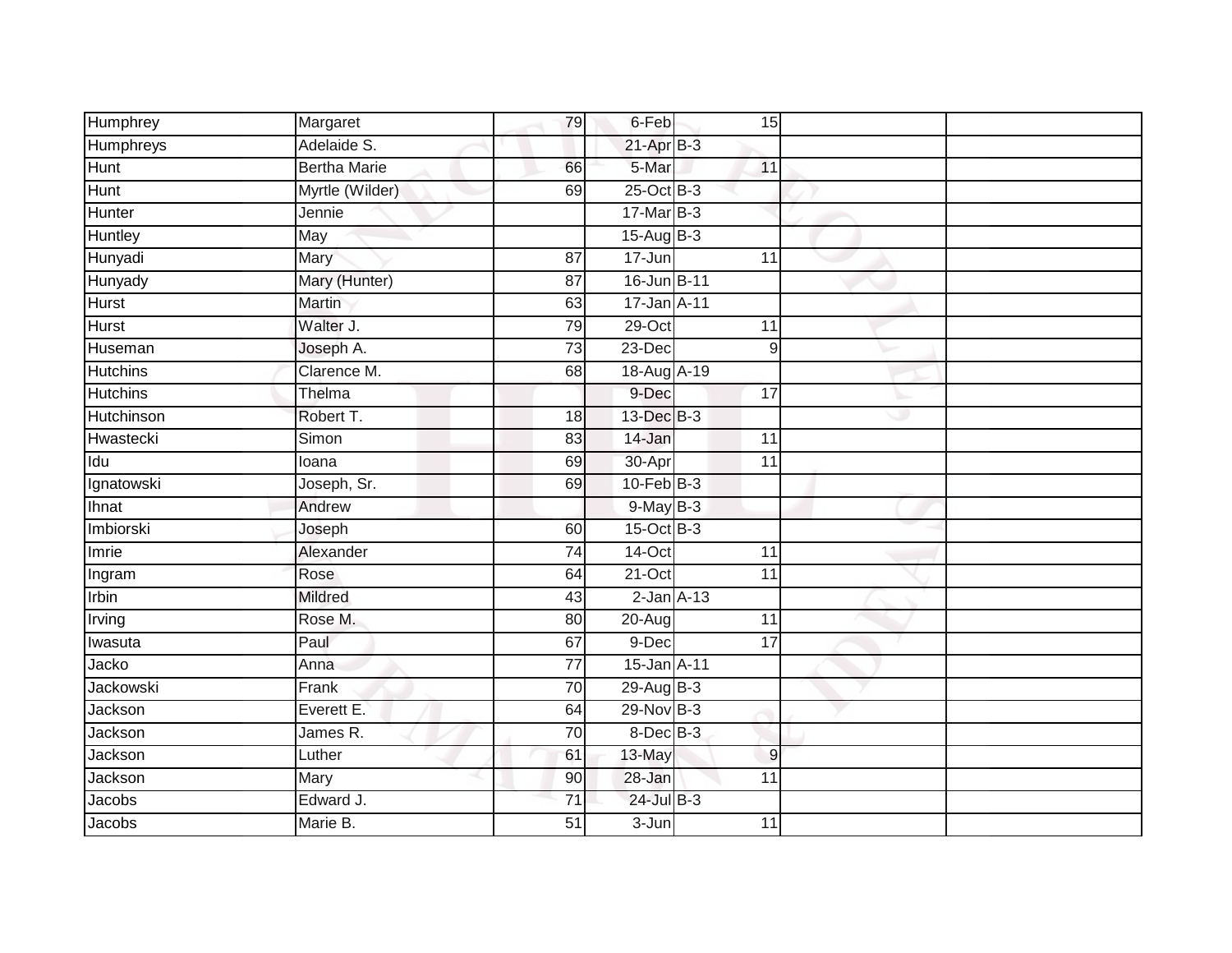| Jacobson   | David B.        | 70              | 1-Apr           | 11              |  |
|------------|-----------------|-----------------|-----------------|-----------------|--|
| Jadrnak    | John J.         | 59              |                 | 14-Apr 1, A-10  |  |
| Jaeger     | Grace           | 65              | 4-Aug           | $\overline{1}$  |  |
| Jagiello   | Victoria        | 66              | $6$ -May        | $\vert 9 \vert$ |  |
| Jamrok     | Frances         | 40              | $31$ -Jul B-3   |                 |  |
| Jancek     | Frank J.        | 61              | $27-Sep$ B-3    |                 |  |
| Jankowski  | Edward          | 46              | $1-Dec$ B-3     |                 |  |
| Janosz     | Petro           | $\overline{72}$ | $26-Sep$ B-3    |                 |  |
| Jantzen    | Emma            | $\overline{77}$ | $1-Sep$ B-3     |                 |  |
| Janulis    | Frank           | 69              | 16-Oct B-3      |                 |  |
| Jaranowski | Leonard         | 26              | $15 -$ Jul      | 11              |  |
| Jarrett    | A.R.            |                 | 8-Apr           | $\overline{11}$ |  |
| Jasek      | John            | 72              | 25-Oct B-3      |                 |  |
| Jasinski   | Alex            | 55              | 14-Oct          | $\overline{1}$  |  |
| Jaskson    | Mrs. James R.   | $\overline{71}$ | 8-Jan           | 9               |  |
| Jennette   | Arthur          | $\overline{71}$ | 11-Oct B-3      |                 |  |
| Jodelis    | Adam            | 78              | $24$ -Mar $B-3$ |                 |  |
| Johns      | Kathleen I.     | 63              | 24-Feb          | 23              |  |
| Johnson    | <b>Bernard</b>  | 25              | 14-Apr          | $\overline{1}$  |  |
| Johnson    | Cora A.         | 73              | $21-Oct$        | 11              |  |
| Johnson    | Earl W.         | 65              | $19-Sep$ B-3    |                 |  |
| Johnson    | Earlynn         | 38              | $30-AugB-3$     |                 |  |
| Johnson    | Katherine L.    |                 | $27 - Aug$      | 9               |  |
| Johnson    | Martha J.       | 43              | $20$ -Mar $B-3$ |                 |  |
| Johnson    | Solomon O.      | 58              | $2-Jul$         | 15              |  |
| Johnson    | Sophia          | 64              | $9-Aug$ B-3     |                 |  |
| Johnson    | William J.      | 50              | 22-Jan          | 11              |  |
| Johnston   | Raymond E.      | $\overline{7}$  | $2$ -Jun $B-3$  |                 |  |
| Jonas      | Charles (Chuck) | 56              | 12-Nov          | 15              |  |
| Jones      | <b>Beverly</b>  | 34              | 24-Oct          | $\overline{1}$  |  |
| Jones      | Charles (Chuck) | 56              | 11-Nov          | $\overline{11}$ |  |
| Jones      | Charles H.      | 70              | 16-Jul          | 11              |  |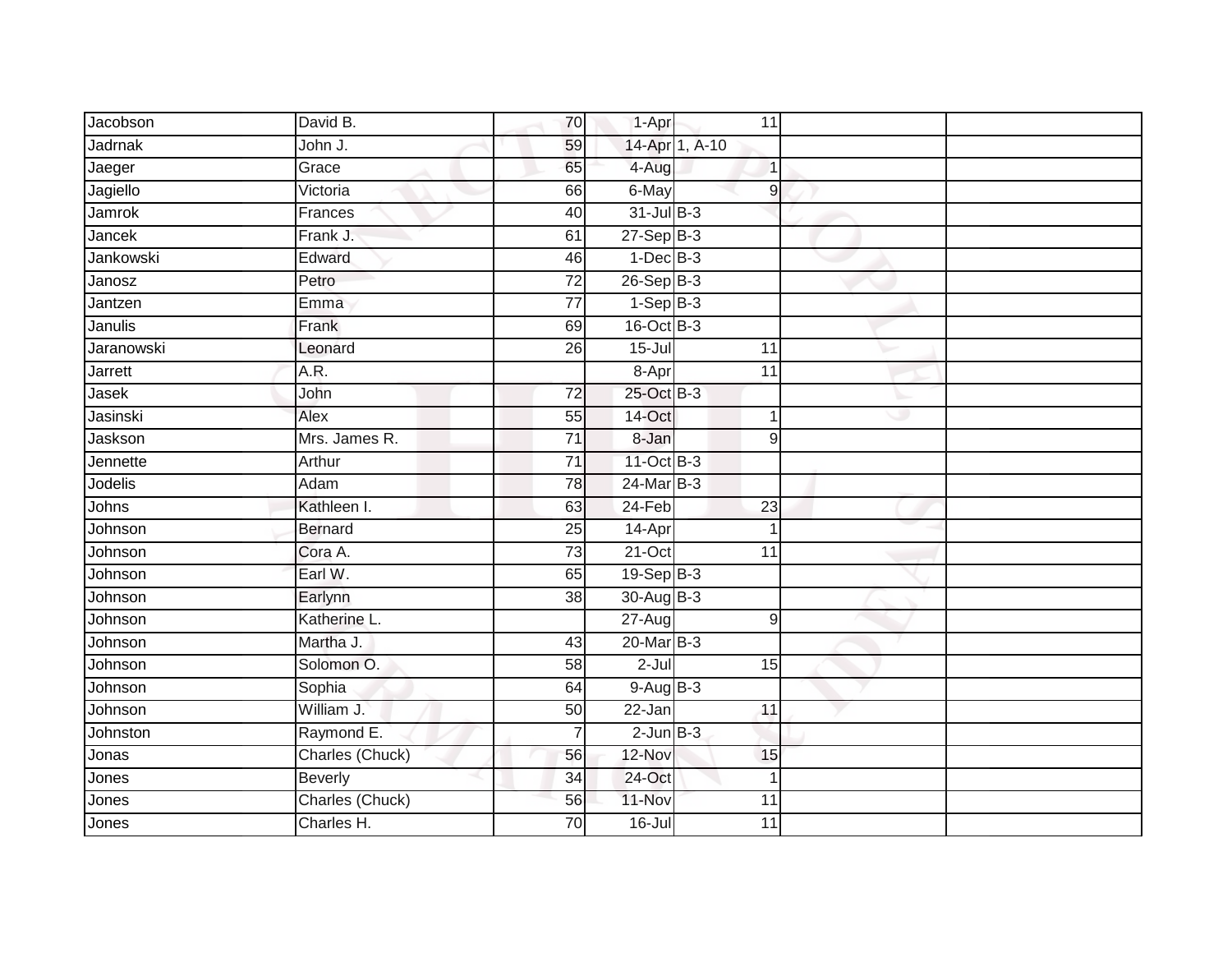| Jones        | Lester P.           | 44              | 23-Dec          | $\overline{1}$  |   |                                       |
|--------------|---------------------|-----------------|-----------------|-----------------|---|---------------------------------------|
| Jones        | <b>Mary Jenkins</b> | 86              | 14-Jan          | 11              |   |                                       |
| Jones        | Sarah               | 102             | 5-Nov           | $\vert$ 1       |   |                                       |
| Jones        | Thomas Lee          | 8               | 10-Jun 1, 11    |                 |   |                                       |
| Jones        | Viola Mae           | 59              | $1$ -Jul $B-3$  |                 |   |                                       |
| Jordan       | Edith               | 59              | 17-Sep          | 11              |   |                                       |
| Jordan       | Jerry Virgil (Jim)  | 80              | $12$ -Jun $B-3$ |                 |   |                                       |
| Jukie        | Nikola              | 47              | $14$ -Oct       | 11              |   |                                       |
| Junk         | Rev. Alfred J.      | 50              | $25 - Aug$      |                 |   | Picture included                      |
| Junker       | Emma D.             | 64              | $30-AugB-3$     |                 |   |                                       |
| Junkin       | <b>Ruth Elaine</b>  | 7 months        | $23-Sep$        | 11              |   |                                       |
| Junkowski    | Edward              | 46              | 29-Nov B-3      |                 |   |                                       |
| Jurac        | Joseph              | 78              | $29 -$ Jul      | 9               |   |                                       |
| Jurinovich   | Margaret            | 72              | $3-NovB-3$      |                 | ت |                                       |
| Justak       | Joseph E.           | 46              | 28-Jan          | 11              |   |                                       |
| Justak       | Stanley J.          | 39              | 19-Aug          | $\overline{11}$ |   |                                       |
| Juszczak     | Anna                | 44              | 29-Jul          | 9               |   |                                       |
| Juszczak     | Frank               | 70              | $2$ -Jun $B-3$  |                 |   |                                       |
| Kabaczy      | John                | 75              | $25-Sep$ B-3    |                 |   |                                       |
| Kaboff       | John                | 46              | 18-Sep          |                 |   |                                       |
| Kaczak       | Peter               | 86              | $24-Apr$ B-3    |                 |   |                                       |
| Kaczka       | Jacob               | 78              | $3-MarB-3$      |                 |   |                                       |
| Kaczka       | Peter               | 87              | 23-Apr          |                 |   |                                       |
| Kaczka       | <b>Stanley</b>      | 80              | 25-Oct B-3      |                 |   |                                       |
| Kaczka       | Thad C.             | 42              | 8-Oct           | 11              |   |                                       |
| Kaczmarowski | Leo                 | $\overline{57}$ | $2$ -Jun $B-3$  |                 |   |                                       |
|              |                     |                 | $2$ -Jun        |                 |   |                                       |
| Kaczmarski   | Thomas              | 71              | 31-Jan          | 13              |   |                                       |
| kader        | Joseph              | 83              | 25-Sep B-3      |                 |   |                                       |
| Kaegebein    | Viola C.            | 52              | $29$ -Aug B-3   |                 |   | Picture included on Aug 30,<br>$pB-3$ |
| Kalemba      | Anna                | 71              | $4-SepB-3$      |                 |   |                                       |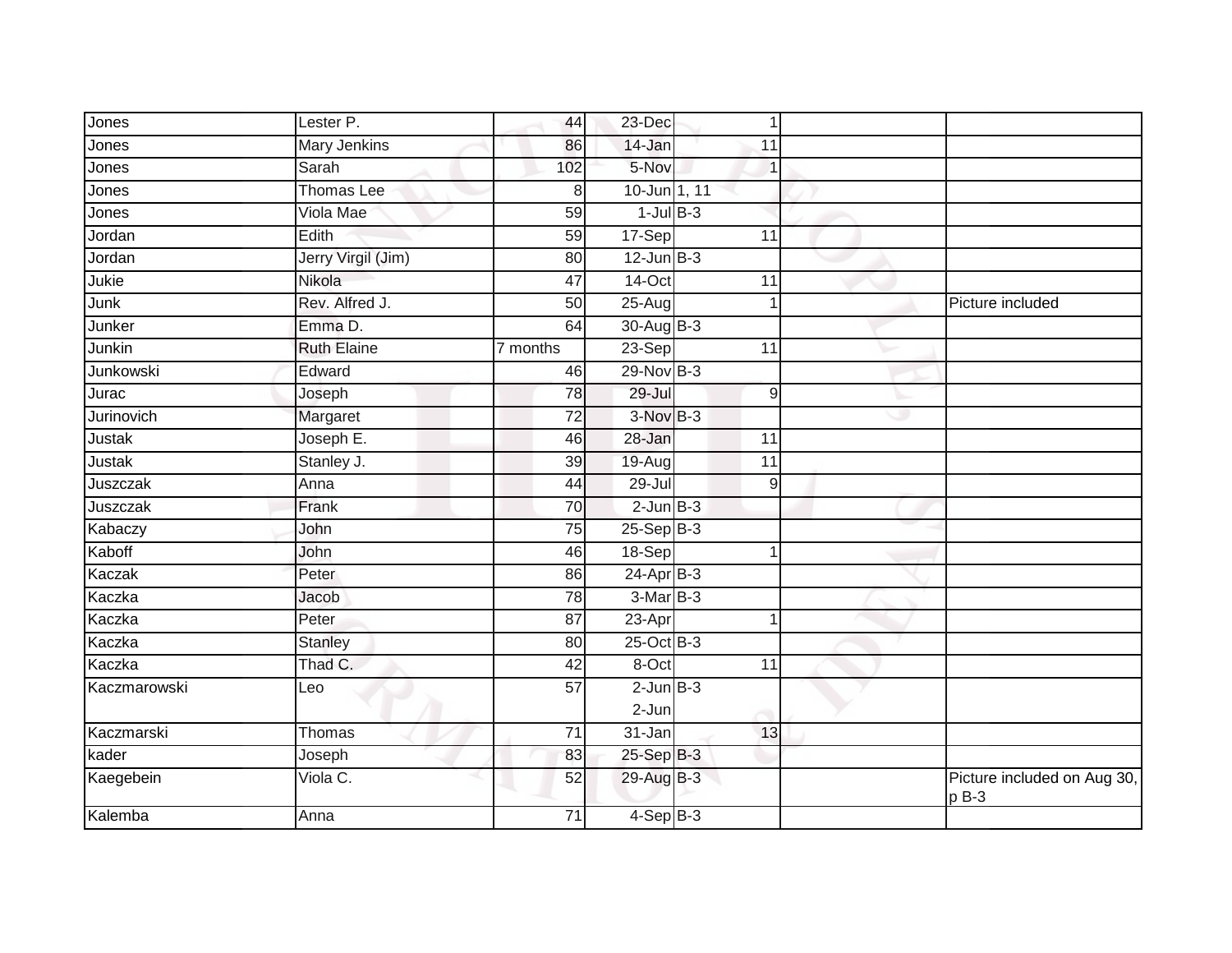| Kaleta      | Antoni         | 74              | 31-May B-3      |                 |   |  |
|-------------|----------------|-----------------|-----------------|-----------------|---|--|
| Kaleta      | Caroline       | $\overline{77}$ | $2$ -Jan $A-13$ |                 |   |  |
| Kallas      | John F.        | 80              | 22-Jan          | 11              |   |  |
| Kaluf       | Grace          | $\overline{73}$ | $17$ -May B-3   |                 |   |  |
| Kaminiski   | Marie V.       | $\overline{52}$ | 7-Jan           | 11              |   |  |
| Kaminski    | John           | 62              | 19-Mar          | 11              |   |  |
| Kaminski    | Mary           | 63              | $9-AugB-3$      |                 |   |  |
| Kaniuk      | Tillie         | 63              | 24-Jun          | 9               |   |  |
| Kanizar     | Simon          | $\overline{77}$ | $13-Nov$ B-3    |                 |   |  |
| Kanyur      | Mary           | 67              | $21$ -Mar $B-3$ |                 |   |  |
| Kapitan     | Rudolph, Sr.   | 69              | $22$ -Dec $B-3$ |                 |   |  |
| Kapnas      | George         | 67              | $26$ -Feb       | 11              |   |  |
| Kapusnak    | Helen          | $\overline{72}$ | $30$ -Aug $B-3$ |                 |   |  |
| Karahalios  | George         | 64              | 29-Jan          | $\overline{11}$ | Ð |  |
| Karlin      | Louis          | 59              | $1-Feb$         | $\overline{17}$ |   |  |
| Karlovich   | Louis          | $\overline{74}$ | 29-Sep A-15     |                 |   |  |
| Karros      | James W.       | 33              | 12-Feb          | 11              |   |  |
| Kasper      | Joseph P.      | 82              | $25-Feb$        | 11              |   |  |
| Kassons     | Mary           | 71              | 14-May          | 11              |   |  |
| Kaszczyszyn | Michael        | $\overline{71}$ | $29$ -Oct       | $\overline{11}$ |   |  |
| Katsipos    | Gust           | 69              | $13$ -Jun $B-3$ |                 |   |  |
| Kaufman     | <b>Charles</b> | 80              | $26$ -Jul $B-3$ |                 |   |  |
| Keckich     | Thomas         | $\overline{87}$ | $24-Feb$        | $\overline{23}$ |   |  |
| Kedar       | George S.      | 78              | $24$ -Dec $B-3$ |                 |   |  |
| Keener      | Walter G.      | 36              | 10-Jun          | 11              |   |  |
| Keil        | Margaret J.    | 78              | 24-Nov B-3      |                 |   |  |
| Keilman     | Ronald         | Infant          | $20$ -Dec $B-3$ |                 |   |  |
| Keim        | Frank          | 64              | $5 - Aug$       | 11              |   |  |
| Keiser      | Frederick, Sr. | 90              | 28-Aug B-3      |                 |   |  |
| Keleman     | John, Sr.      | 88              | 25-Apr B-3      |                 |   |  |
| Kelemen     | Denes, Sr.     | 76              | 10-Nov B-3      |                 |   |  |
| Kellams     | James (Pete)   | 67              | $6$ -Jun $B-3$  |                 |   |  |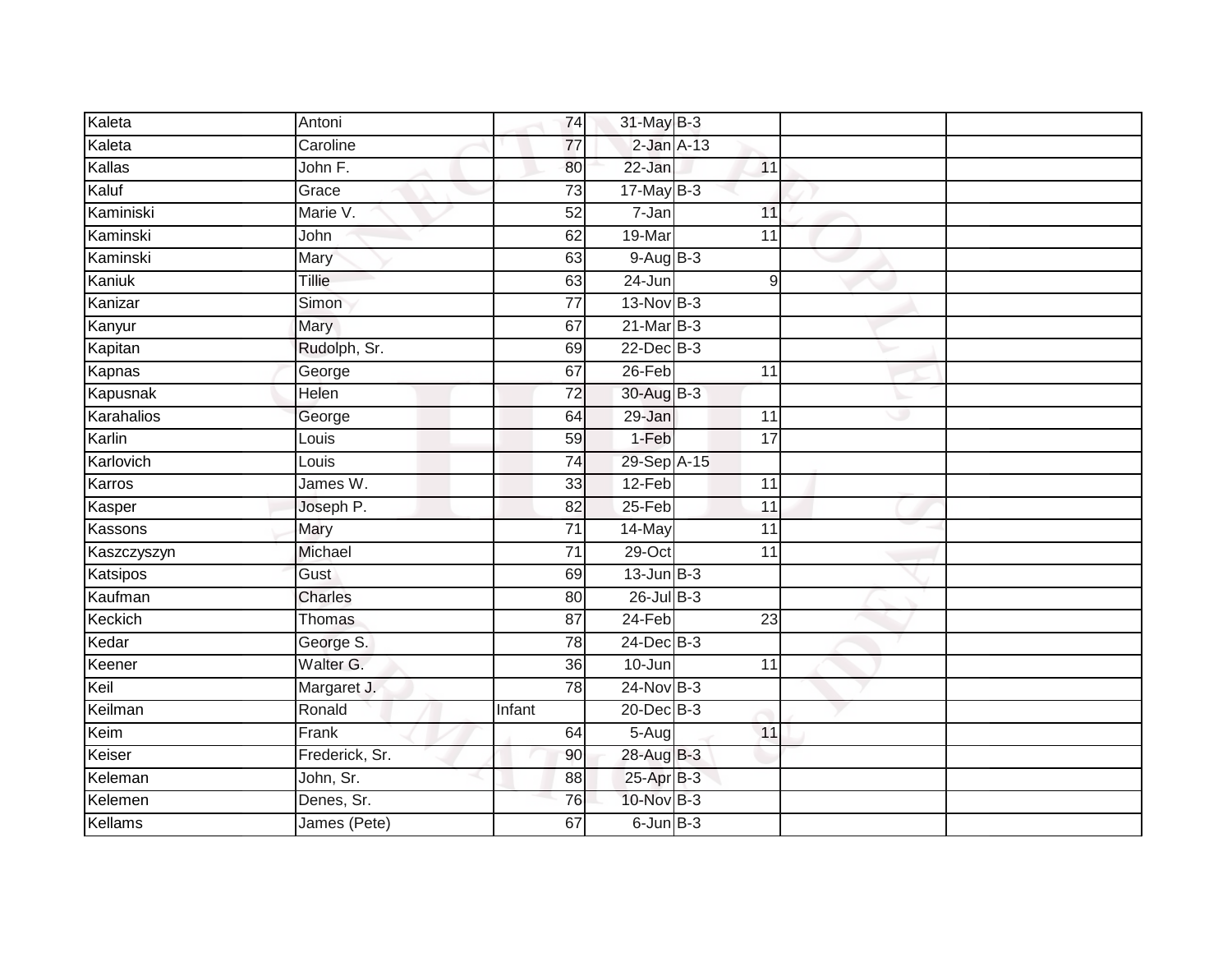| Keller         | Anthony             |                 | 18-Mar          | 9               |                  |
|----------------|---------------------|-----------------|-----------------|-----------------|------------------|
| Keller         | <b>Daniel Craig</b> | 3               | $26$ -May B-3   |                 |                  |
| Keller         | Elizabeth           | 67              | 30-Jun B-3      |                 |                  |
| Keller         | Margaret            | 66              | $24$ -Dec $B-3$ |                 |                  |
| Kelley         | Georgian            | 90              | 16-Jun B-11     |                 |                  |
| Kelly          | Anna                | 90              | 11-Nov          | 11              |                  |
| Kelly          | Clara H.            | 57              | 8-Oct           | 11              |                  |
| Kemming        | Cecelia             | 68              | 19-Apr B-3      |                 |                  |
| Kendal         | Cecil               | $\overline{50}$ | $12$ -Jun $B-3$ |                 |                  |
| Kennedy        | <b>Blanche</b>      | 58              | $26$ -Aug       | 11              |                  |
| Kennedy        | Linda Lee           | 14              | $16$ -May $B-3$ |                 |                  |
| Kennedy        | <b>Nettie</b>       | 80              | $7-Feb$         | 11              |                  |
| Kennedy        | Thomas S.           | 64              | 10-May          | 1               | Picture included |
| Kenning        | Cecelia             | 68              | $21-AprB-3$     |                 |                  |
| Kenning        | Leona               | $\overline{32}$ | $2$ -Jun $B-3$  |                 |                  |
| Kerros         | George              | $\overline{73}$ | 25-Mar          | 11              |                  |
| Keska          | Anthony             | 61              | 16-May B-3      |                 |                  |
| Keska          | Anthony             | 61              | $17$ -May B-3   |                 |                  |
| <b>Kessens</b> | Mary                | 71              | $15$ -May B-3   |                 |                  |
| Kesser         | Frederich J.        | 86              | $23$ -May B-3   |                 |                  |
| Ketelaar       | Peter               | 82              | 13-Feb          | 17              |                  |
| Keul           | Anna Marie          | 71              | 17-Jun          | 11              |                  |
| Kiam           | Andrew              | 69              | 13-Mar A-11     |                 |                  |
| Kickert        | John                | $\overline{77}$ | $19-Auq$        | $\overline{11}$ |                  |
| Kiefer         | Elizabeth           |                 | $24$ -Nov B-3   |                 |                  |
| Kiefor         | Louis, Jr.          | 43              | $29$ -Oct       | 11              |                  |
| Kielian        | Stanley             | 68              | 18-Nov          | 11              |                  |
| Kielyian       | Frank               | $\overline{73}$ | 8-Nov B-3       |                 |                  |
| Kijewski       | Vincent             | 71              | 14-Jul B-3      |                 |                  |
| Kijowski       | Frank               | 49              | 8-May B-3       |                 |                  |
| Killin         | Wiliam W.           | 62              | 18-Apr B-3      |                 |                  |
| Kimball        | <b>Frank Robert</b> | 65              | 28-Mar B-3      |                 |                  |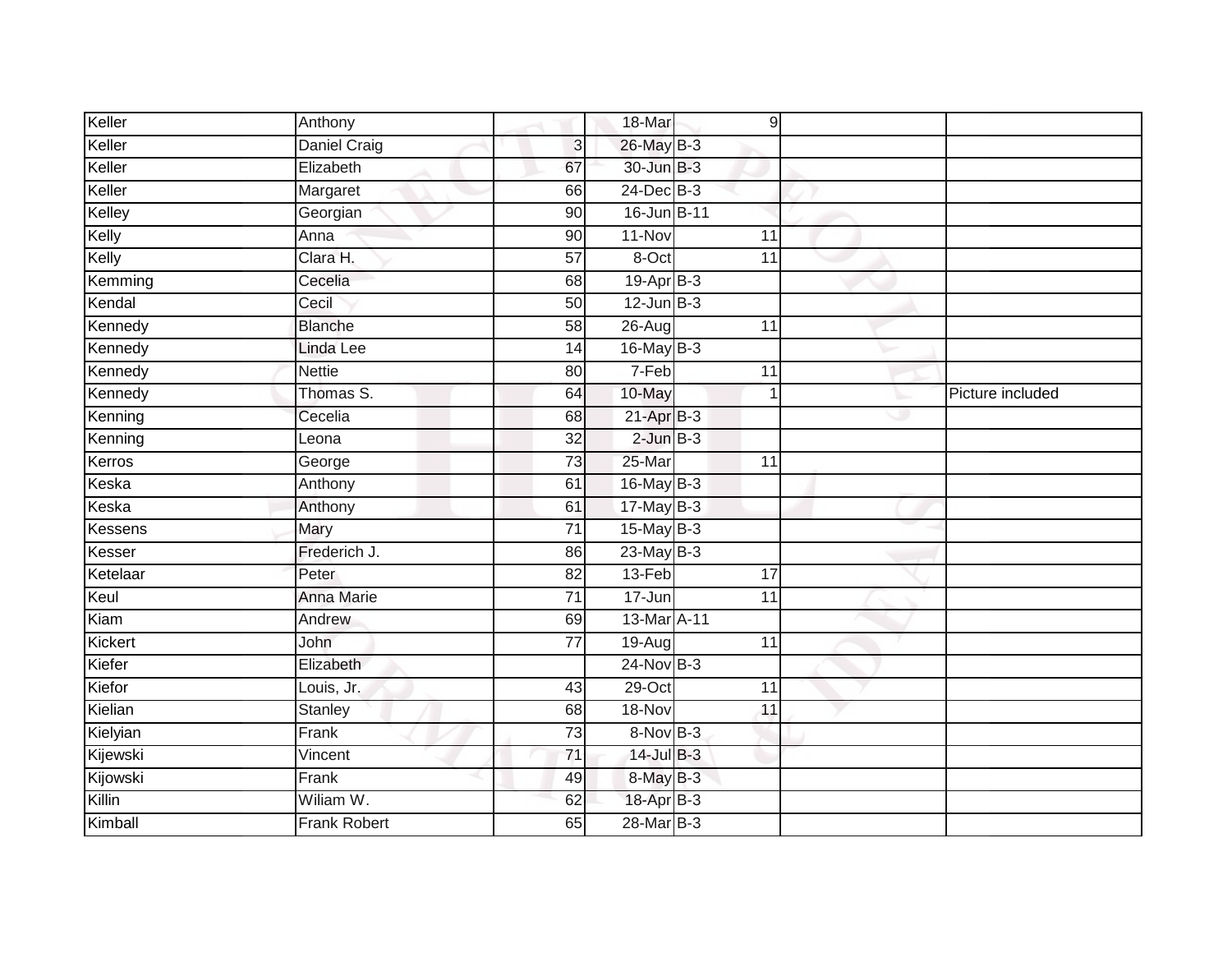| Kinsey       | Clarendon L., Sr.      | 83              | 31-Dec          | 13              |                   |
|--------------|------------------------|-----------------|-----------------|-----------------|-------------------|
| Kirby        | Eleanor                | 48              | 18-Aug A-19     |                 |                   |
| Kirk         | Autie R.               | 91              | 25-Mar          | 11              |                   |
| Kirschsieper | Henry J.               | 69              | $3-Sep$         | 13              |                   |
| Kish         | Julia                  | 64              | $9-AugB-3$      |                 |                   |
| Kisler       | Eugene                 | $\mathsf 9$     | $21 - Jan$      | 11              |                   |
| Kita         | Anna                   | 78              | $23-Sep$        | 11              |                   |
| Kitchell     | Michael W.             | 5               | 6-Oct B-3       |                 |                   |
| Klamczynski  | Ludwik                 | $\overline{72}$ | $5 - Jun$ $B-3$ |                 |                   |
| Klebofski    | Margaret               | 31              | 26-Dec          |                 |                   |
| Kleckner     | <b>Infant Daughter</b> | Infant          | $29$ -May $B-3$ |                 |                   |
| Kleiber      | Nancy J.               | 92              | $26$ -Feb       | 11              |                   |
| Klein        | James Edward           | 6               | 3-Dec           | $\overline{11}$ |                   |
| Klemsman     | Edna                   | 61              | 15-Dec B-3      |                 | <b>Buse</b><br>وی |
| Klosak       | Anna                   |                 | 3-Sep           | 13              |                   |
| Klugkist     | Emma                   | 78              | $12$ -Dec $B-3$ |                 |                   |
| Knaver       | Thomas                 | Infant          | 31-Dec          | 13              |                   |
| Knazur       | Susan                  | 82              | 28-Jan          | 11              |                   |
| Knight       | Margaret               | 70              | 9-Apr           | 11              |                   |
| Knoll        | Mabel                  | 72              | 13-Mar A-11     |                 |                   |
| Knoth        | William Joseph         | $\overline{72}$ | 15-Jan A-11     |                 |                   |
| Kobli        | Anton                  | 72              | $1-Nov$ B-3     |                 |                   |
| Koby         | Rose                   | $\overline{87}$ | $20$ -Dec $B-3$ |                 |                   |
| Koch         | Arthur R.              | 56              | 8-Aug B-3       |                 |                   |
| Kochan       | <b>Stanley</b>         | 86              | 14-Apr A-10     |                 |                   |
| Kochanski    | Walter                 | 66              | $11-Aug B-3$    |                 |                   |
| Kocsam       | <b>Mike</b>            | 62              | $18 - Jan$      | 17              |                   |
| Kocsis       | Ethel                  | 59              | 12-Mar          | 11              |                   |
| Koenes       | Agnes                  | 74              | 13-Mar A-11     |                 |                   |
| Koisit       | Emil                   | 63              | 22-Mar B-3      |                 |                   |
| Kolanowski   | Casimir                | 63              | $21$ -Oct       | 11              |                   |
| Kolanowski   | Mary                   | 63              | $7 - Aug$ B-3   |                 |                   |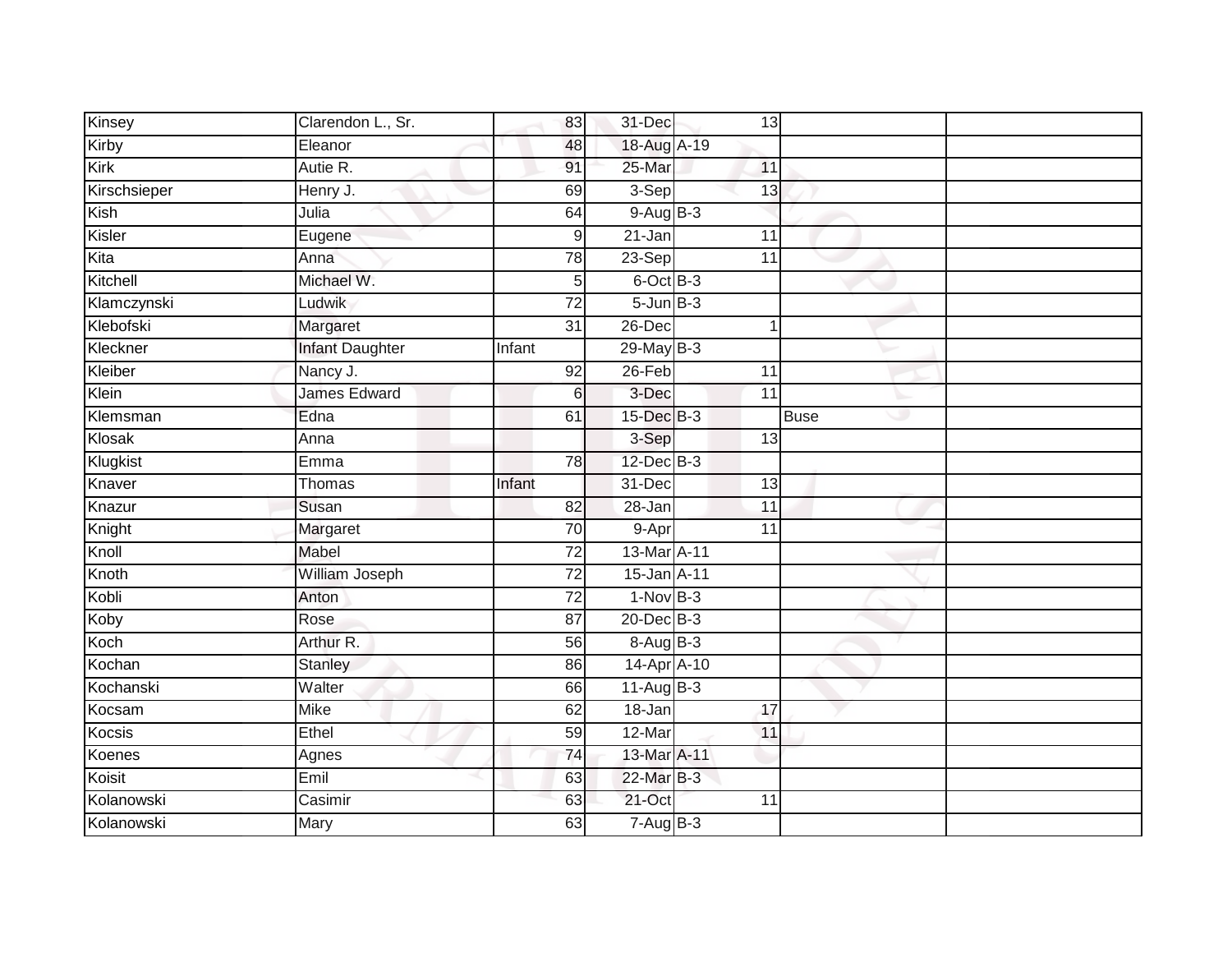| Kolbe      | George W.       | 86              | $23$ -Jun $B-3$ |                 |   |                       |
|------------|-----------------|-----------------|-----------------|-----------------|---|-----------------------|
| Koliboski  | John            | 41              | $21$ -Oct       | 11              |   |                       |
| Kolibowski | Mary            | 33              | 10-Sep          | 11              |   |                       |
| Kolsut     | John (Ted), Jr. | $\overline{28}$ | $18 - Aug$      |                 |   |                       |
| Kooy       | Clarence        | $\overline{17}$ | 26-Dec          | $\overline{1}$  |   | Also see Dec 27, p 15 |
| Kooy       | Gerbrand G.     | 71              | 12-Nov          | 15              |   |                       |
| Koprowski  | <b>Stanley</b>  | 65              | $15$ -May B-3   |                 |   |                       |
| Korczyk    | Stanley (Jim)   | 81              | 18-Jun          | 11              |   |                       |
| Kormondy   | Elizabeth       | 83              | 18-Nov          | $\overline{11}$ |   |                       |
| Kornelik   | <b>John</b>     | 61              | 11-Feb          | 11              |   |                       |
| Kors       | Andrew          | 70              | $26$ -May $B-3$ |                 |   |                       |
| Kosakowski | Rose            | $\overline{73}$ | $1-Sep$ B-3     |                 |   |                       |
| Kosmowski  | Veronica        | 62              | 11-Oct B-3      |                 |   |                       |
| Kotzbach   | Agnes           | 87              | 14-Apr A-10     |                 | w |                       |
| Kovach     | John, Sr.       | 79              | 11-Oct B-3      |                 |   |                       |
| Kovach     | Joseph A.       | 69              | 19-Nov          | 13              |   |                       |
| Kovach     | Julius (Smitty) | 51              | $1-NovB-3$      |                 |   |                       |
| Kovacsy    | Mary V.         | 84              | 3-Dec           | 11              |   |                       |
| Kowal      | Anna            | 72              | 18-Oct B-3      |                 |   |                       |
| Kowal      | Walenty         | 73              | $7-Oct$         | 11              |   |                       |
| Kowalski   | Edward F.       | 60              | $12$ -Jun $B-3$ |                 |   |                       |
| Kowalski   | Marion P.       | 56              | $27 - Aug$      | $\mathsf 9$     |   |                       |
| Kowalski   | <b>Steve</b>    | 68              | $29 -$ Jul      | 9               |   |                       |
| Kowalski   | Tekla           | 61              | 17-Feb          | $\overline{23}$ |   |                       |
| Kowalski   | William Joseph  | 58              | $31$ -May B-3   |                 |   |                       |
| Kowiak     | Michael         | 74              | 23-Dec          | 9               |   |                       |
| Kozacik    | Mary            | $\overline{71}$ | $28 - Jan$      | 11              |   |                       |
| Koziol     | Mae Gwodz       | 49              | $12$ -Dec $B-3$ |                 |   |                       |
| Kozubal    | Anthony         | 86              | 28-Jun B-3      |                 |   |                       |
| Kozup      | John, Sr.       |                 | 31-Dec          | $\overline{13}$ |   |                       |
| Krager     | Glen            | 62              | 19-Mar          | 11              |   |                       |
| Kramer     | Luella          | 58              | $7 - Apr$ B-3   |                 |   |                       |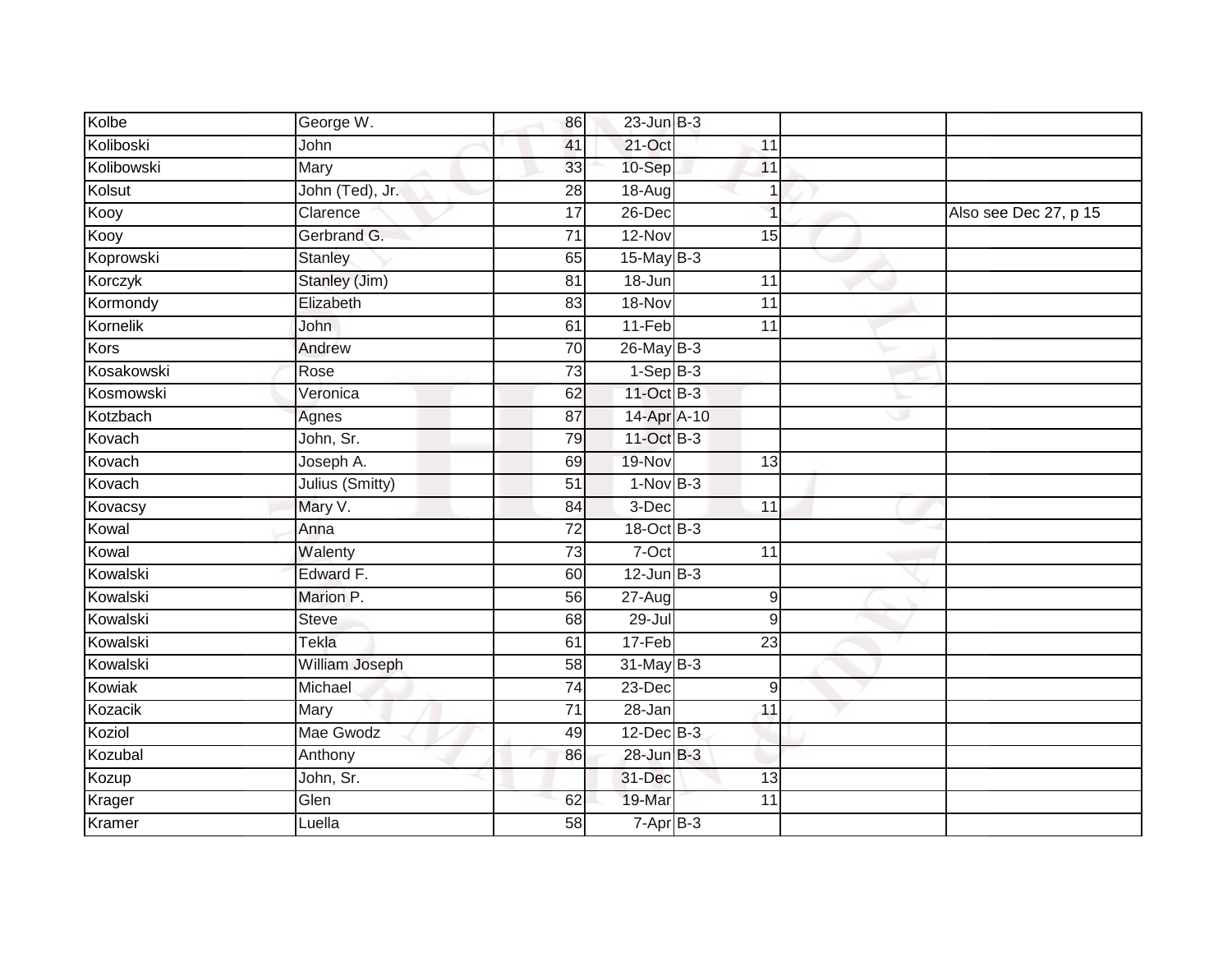| Krasic       | Frank                 | 34              | $11$ -Jul $B-3$ |    |   |  |
|--------------|-----------------------|-----------------|-----------------|----|---|--|
| Kratz        | Maude                 | 75              | 31-Jul B-3      |    |   |  |
| Kre          | Godfrey J.            | 57              | 24-Feb          | 23 |   |  |
| Kreger       | Charles A.            | 91              | 6-May           | 9  |   |  |
| Kretsch      | Harry                 | 83              | 7-May           | 13 |   |  |
| Krilic       | Anna (Vuksanovic)     | 73              | $21$ -Jun $B-3$ |    |   |  |
| Krist        | Joseph                | 72              | 20-May          | 11 |   |  |
| Krnich       | John                  | 64              | $26$ -Jul $B-3$ |    |   |  |
| Krohn        | George                | 69              | $13$ -Jan $B-3$ |    |   |  |
| Krol         | <b>Boleslaw</b>       | 68              | $12$ -May B-3   |    |   |  |
| Krolikowski  | Frances (Kroll)       | 75              | 18-Jan          | 17 |   |  |
| Kroslack     | Debra Louise          | 7 weeks         | $3-AprB-3$      |    |   |  |
| Krueger      | <b>Helen Schillo</b>  | 62              | 23-Sep          | 11 |   |  |
| Kruger       | <b>Bertha</b>         | 88              | 3-Sep           | 13 | w |  |
| Kruger       | <b>Vinall Samuel</b>  | 64              | 5-Mar           | 11 |   |  |
| Kruhaj       | Kristina              | $\overline{71}$ | 18-Nov          | 11 |   |  |
| Krupinski    | Stanley               | 69              | 15-Jan A-11     |    |   |  |
| Kruse        | Henry F.              | 83              | $19-AprB-3$     |    |   |  |
| Kruzick      | <b>Betty</b>          | 64              | $27$ -Mar $B-3$ |    |   |  |
| Kruzick      | Elizabeth             | 64              | $26$ -Mar       | 11 |   |  |
| Krygier      | Lawrence              | $\overline{77}$ | 14-Jan          | 11 |   |  |
| Krysinski    | Ernest                | 56              | 24-Nov B-3      |    |   |  |
| Krzysik      | Theresa               | $\overline{82}$ | $19-Apr$ B-3    |    |   |  |
| Kubacki      | <b>Kimberly Marie</b> | 6 weeks         | $5$ -Dec $B$ -3 |    |   |  |
| Kubie        | Rose                  | 72              | $4$ -Dec $B$ -3 |    |   |  |
| <b>Kubik</b> | Thomas                |                 | $11-Oct$ B-3    |    |   |  |
| Kucharski    | Marcelli (Martin)     | 76              | $1-Feb$         | 17 |   |  |
| Kuczynski    | Bruno M.              | 67              | 17-Feb          | 23 |   |  |
| Kudla        | Angeline              | 71              | 15-Nov B-3      |    |   |  |
| Kughler      | Harry                 | 47              | 12-Dec B-3      |    |   |  |
| Kuhn         | Ferdinanad W.         | 63              | 24-Feb          | 23 |   |  |
| Kuhn         | Susan                 | 80              | 14-Jan          | 11 |   |  |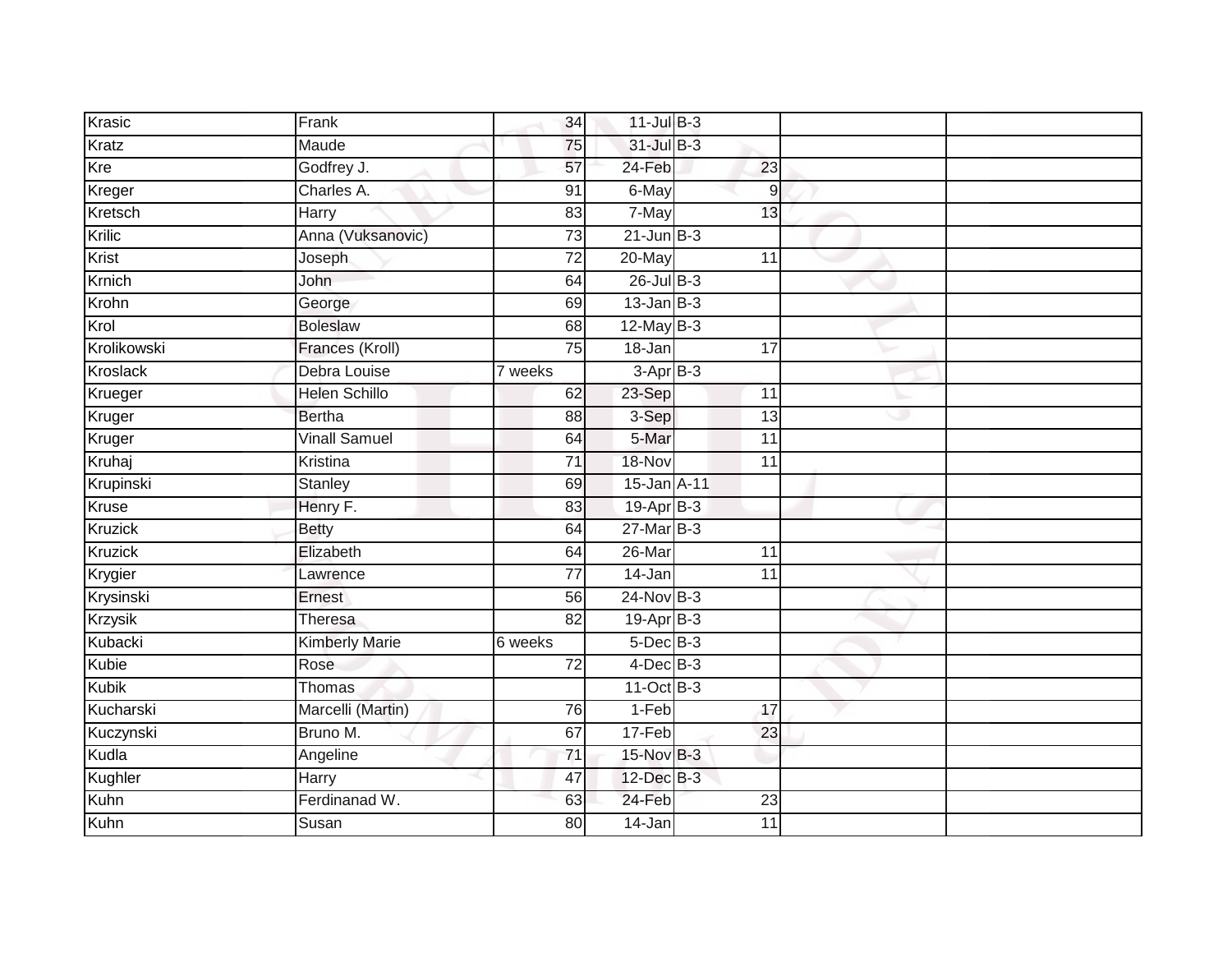| Kukta       | Donald Frank          | 25              | 4-Nov                | 11              |   |                      |
|-------------|-----------------------|-----------------|----------------------|-----------------|---|----------------------|
| Kukuch      | Joseph A.             | 68              | $23$ -Jan $B-3$      |                 |   |                      |
| Kulik       | Victoria              | 68              | 3-Sep                | 13              |   |                      |
| Kulscar     | <b>Barbala</b>        | 65              | $23-Oct$ B-3         |                 |   |                      |
| Kunde       | Paul A.               | 65              | 12-Mar               | 11              |   |                      |
| Kunjacne    | Marion                | 69              | 18-Feb               | 11              |   |                      |
| Kuny        | George                | 62              | 26-Feb               | 11              |   |                      |
| Kupiec      | Joseph                | 50              | $7 - \text{AugB-3}$  |                 |   |                      |
| Kurtz       | Mrs. Frances          | $\overline{51}$ | 28-Apr B-3           |                 |   |                      |
| Kustor      | Susan                 | $\overline{75}$ | 16-Jan               | 19              |   |                      |
| Kuter       | Andrew                | 75              | $25$ -Oct B-3        |                 |   |                      |
| Kuzell      | Lt. Joseph F.         | $\overline{50}$ | 29-May B-3           |                 |   | Picture included     |
| Kuzniar     | Frank, Sr.            | $\overline{72}$ | 10-Oct B-3           |                 |   |                      |
| Kwasny      | Edward                | 48              | $3-MayB-3$           |                 | Ð |                      |
| Kwiatkowski | Lottie                |                 | $11 - Jun$           | $\overline{13}$ |   |                      |
| La Bounty   | Daniel J.             | 34              | $21 - Aug$ $B-3$     |                 |   |                      |
| Labahn      | Anna                  | 66              | 13-May               | $\mathsf g$     |   |                      |
| LaBaw       | Lt. Cmdr. Claude      | 35              | $25 - \text{AugB-3}$ |                 |   |                      |
| Labda       | Gerald I.             | 29              | 9-Dec                |                 |   |                      |
| Lacascio    | Alphonso              | $\overline{71}$ | $16 -$ Jul           | $\overline{11}$ |   |                      |
| Lach        | Mrs. Mary             | 81              | $8$ -Dec $B$ -3      |                 |   | also see Dec 9, p 17 |
| Lachowicz   | Joseph V.             | $\overline{54}$ | $26$ -May B-3        |                 |   |                      |
| Lachowicz   | Lottie                | $\overline{70}$ | $20 - SepB-3$        |                 |   |                      |
| Ladowicz    | Josephine             | 68              | $27$ -Mar $B-3$      |                 |   |                      |
| Lahanas     | Lois                  | 51              | $5 -$ Aug            |                 |   |                      |
| Lahey       | Lillian               | 70              | 26-Mar 1, 11         |                 |   |                      |
| Lakin       | <b>Bertha Vinetta</b> | $\overline{74}$ | $2$ -Jun $B-3$       |                 |   |                      |
| Lalaeff     | Michael               | 67              | $7-Mar$ B-3          |                 |   |                      |
| Lamberg     | Elwood B.             | 51              | 29-Apr               | 11              |   |                      |
| Lamski      | Lawrence              | $\overline{75}$ | 27-May               | 9               |   |                      |
| Landin      | Ruth E.               | 68              | 5-May B-3            |                 |   |                      |
| Lane        | Lewis                 | $\overline{27}$ | 14-Apr               |                 |   |                      |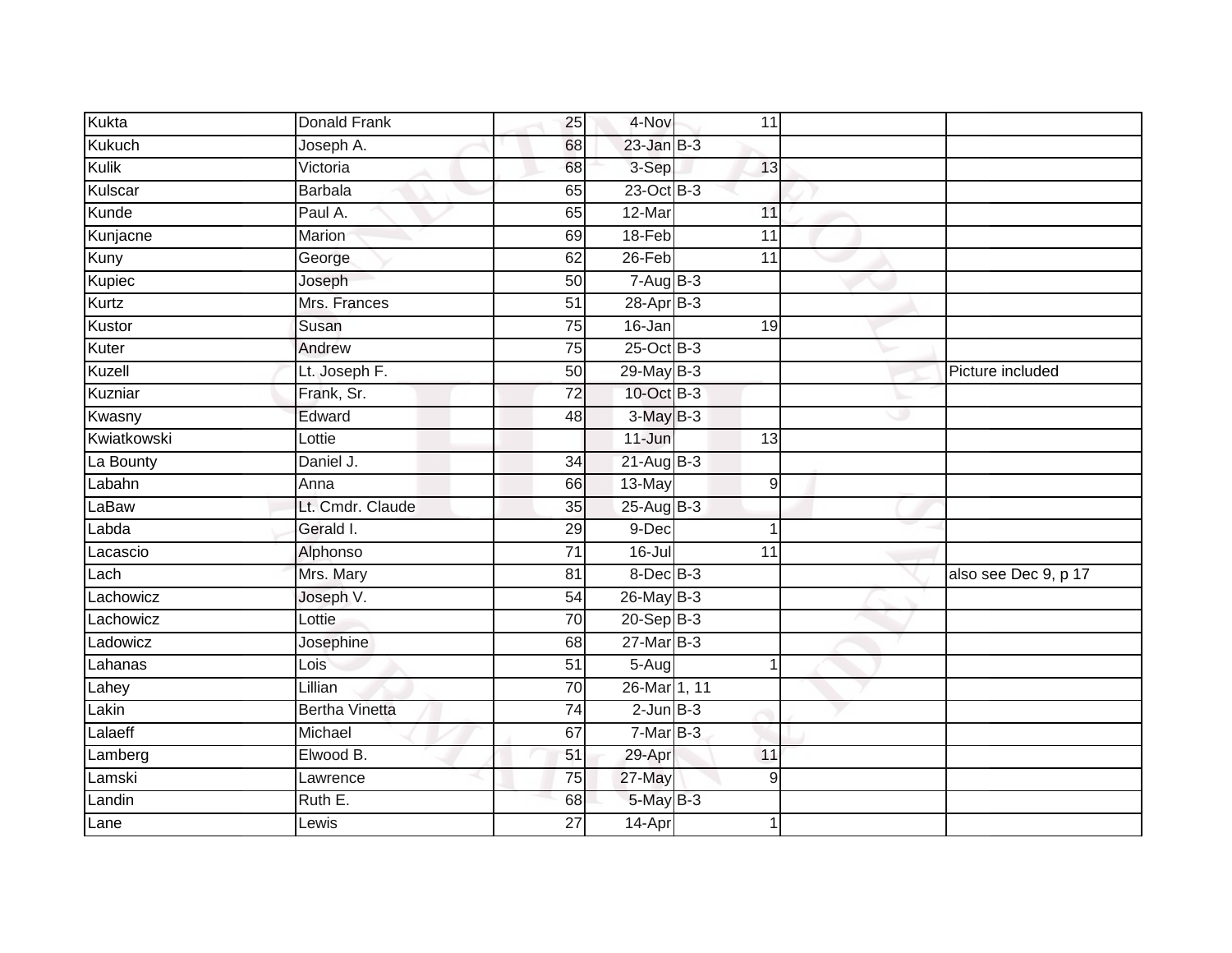| Lang      | Barbara              | 83              | $7$ -Jun $B-3$  |                 |   |                  |
|-----------|----------------------|-----------------|-----------------|-----------------|---|------------------|
| Lang      | <b>George Christ</b> | 77              | 18-Dec B-3      |                 |   |                  |
| Langbeen  | Catherine            | 65              | 17-Jan A-11     |                 |   |                  |
| Lange     | <b>George Christ</b> | $\overline{77}$ | $19$ -Dec $B-3$ |                 |   |                  |
| Lange     | Henry J.             |                 | 16-Apr          | 13              |   |                  |
| Langel    | Selma G.             | 41              | 29-Jan          | 11              |   |                  |
| Langer    | Adam                 | 61              | $27$ -Jun $B-3$ |                 |   |                  |
| Langloh   | Lt. Walter G.        | 29              | 29-Sep A-15     |                 |   | Picture included |
| Langnmaid | J. Dale              |                 | 4-Jan           | $\overline{17}$ |   |                  |
| Lannan    | John P.              | 77              | $14$ -Mar $B-3$ |                 |   |                  |
| Lannholm  | Alvin F.             | 71              | $21$ -Jun $B-3$ |                 |   |                  |
| Lapczak   | John                 | 76              | 8-Oct           | $\overline{11}$ |   |                  |
| Lape      | Albert J.            | 83              | 7-Feb           | 11              |   |                  |
| LaPota    | Michael              | 70              | 19-Nov          | 13              | ٠ |                  |
| Lareau    | Mrs. Salem           | 88              | 3-Nov B-3       |                 |   |                  |
|           | Mrs. Salem           |                 |                 |                 |   |                  |
| Lareau    | Paul E.              | 78              | 4-Mar           | 11              |   |                  |
| Larkin    | Jerome Allen         | Infant          | $26 - SepB-3$   |                 |   |                  |
| Larkin    | Lawrence J., Jr.     | Infant          | $27-SepB-3$     |                 |   |                  |
| Larson    | Peter H.             | 70              | $10$ -Oct $B-3$ |                 |   |                  |
| LaRue     | Gertrude             | 62              | 7-Jan           | 11              |   |                  |
| Larue     | Paul E.              | 78              | $3-MarB-3$      |                 |   |                  |
| Lash      | Joseph               | 61              | $26$ -May B-3   |                 |   |                  |
| Lasics    | Paul L.              | 40              | $28 - May$      | $\overline{13}$ |   |                  |
| asics     | Theresa              | 68              | $11$ -Jul $B-3$ |                 |   |                  |
| Lasley    | Viola Mae            | 61              | 16-Oct B-3      |                 |   |                  |
| Lawless   | George W.            | $\overline{77}$ | $3-Feb$         | $\overline{21}$ |   |                  |
| Lawrence  | Earl                 | 58              | 25-Feb          | 11              |   |                  |
| Leach     | Rev. Harry P.        |                 | 6-Jun B-3       |                 |   |                  |
| Leary     | John W.              | 80              | 8-Nov B-3       |                 |   | Picture included |
| Leech     | J. Everett (Jack)    | 69              | 11-Apr B-3      |                 |   |                  |
| Leimbach  | Henry P.             | 69              | $6$ -Mar $B-3$  |                 |   |                  |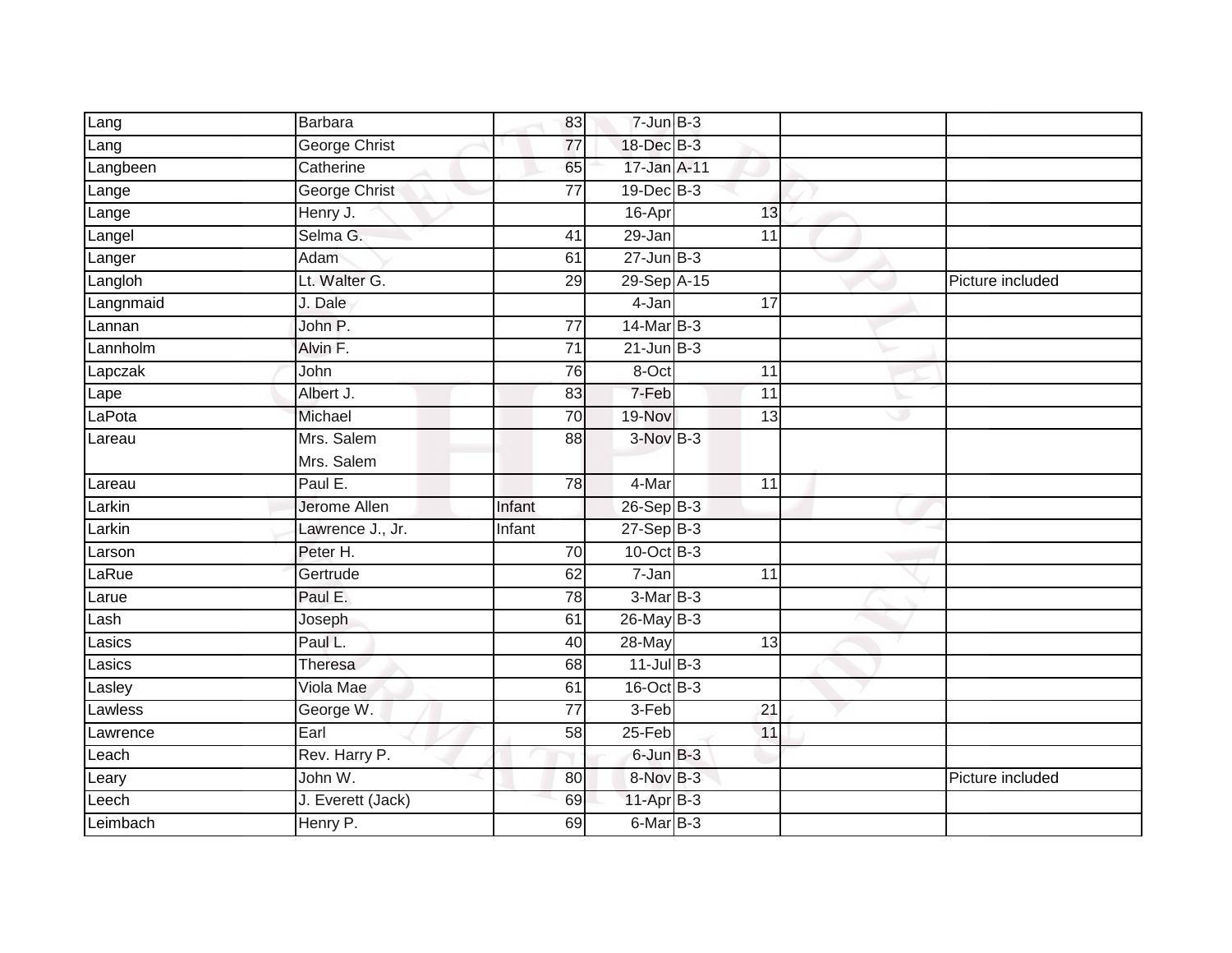| Lemert      | Helen R.               |                 | $12-Aug$             | 11              |   |  |
|-------------|------------------------|-----------------|----------------------|-----------------|---|--|
| Lemish      | John                   | 44              | $17 - Apr$ B-3       |                 |   |  |
| Lenckos     | Mary                   | 72              | 4-Feb                | 11              |   |  |
| Lengyel     | Albin                  | 59              | $25-Aug$ B-3         |                 |   |  |
| Lengyel     | Michael L.             | 66              | $2$ -Jan $A-13$      |                 |   |  |
| Lennert     | Laura                  | 69              | $3-Sep$              | 13              |   |  |
| _esar       | Stephen                | $\overline{73}$ | $\overline{2}$ 2-Jul | 11              |   |  |
| Lesko       | Michael                | 82              | 29-Sep A-15          |                 |   |  |
| Lesley      | <b>Elizabeth Ellen</b> |                 | $2$ -Jun $B-3$       |                 |   |  |
| _eslie      | <b>Brenda</b>          | 3 months        | $11-Nov$             | 11              |   |  |
| Lesperance  | Florence A.            | 90              | $19$ -Jul $B-3$      |                 |   |  |
| Lessig      | Alvin W.               | $\overline{59}$ | $14$ -Mar $B-3$      |                 |   |  |
| Leszcynski  | Frank S.               | 72              | 4-Nov                | 11              |   |  |
| Levitt      | <b>Clyde Everett</b>   | 48              | 22-Nov B-3           |                 | D |  |
| LeVoy       | Arthur E.              | 75              | 13-May               | $\mathsf g$     |   |  |
| Lewandowski | Adam J.                | 66              | $4-SepB-3$           |                 |   |  |
| Lewandowski | Irene C.               | 34              | 16-Jun B-11          |                 |   |  |
| Lewandowski | Walter J.              | 59              | 4-Feb                | 11              |   |  |
| Lewicki     | Genevieve              | 65              | $29$ -Oct            | $\overline{11}$ |   |  |
| Ligus       | Anna                   | 67              | $2-AugB-3$           |                 |   |  |
| Liland      | Ingvald S.             | 74              | $8 -$ Jul            | 11              |   |  |
| Liming      | George B.              | 94              | 27-May               | 9               |   |  |
| Liming      | Jay C.                 | 59              | $25 - Jun$           | $\overline{11}$ |   |  |
| Lindabarker | Joseph                 | $\overline{34}$ | $11-Nov$             | $\overline{11}$ |   |  |
| Lindner     | Lina                   | $\overline{78}$ | $19-Sep$ B-3         |                 |   |  |
| Linnell     | Wanita                 | $\overline{31}$ | 31-Oct B-3           |                 |   |  |
| Lintz       | William E. Sr.         | 63              | $14$ -Jul $B-3$      |                 |   |  |
| Lipner      | Joseph                 | 84              | $\overline{1}$ 3-Aug | 11              |   |  |
| Lis         | Frank                  | 69              | 16-Oct B-3           |                 |   |  |
| Liss        | Louise                 | 73              | 18-Jun               | $\overline{11}$ |   |  |
| Littman     | Christina              | 74              | $5 - Jun$ $B - 3$    |                 |   |  |
| Livingston  | Lawrence P.            | 76              | $25 - Mar$           | 11              |   |  |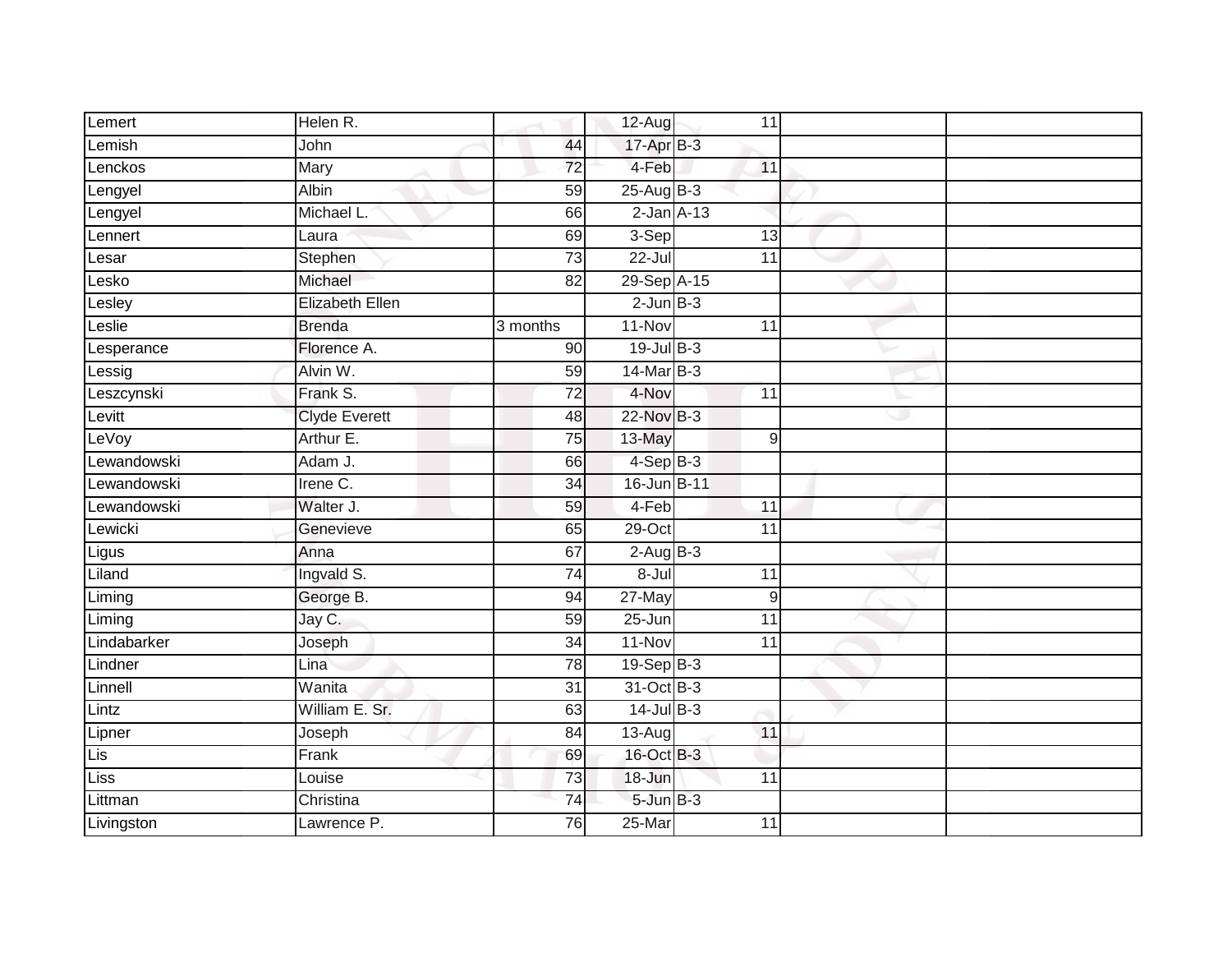| Livingston | Robert C.               | 70              | $9$ -May $B-3$  |                 |    |  |
|------------|-------------------------|-----------------|-----------------|-----------------|----|--|
| Llewellyn  | Arthur                  | $\overline{77}$ | 9-Dec           | 17              |    |  |
| Longawa    | M/Sgt. Edward A.        | 39              | 16-Sep          | 11              |    |  |
| Longnecker | Charlotte W.            | 59              | $24-Feb$        | 23              |    |  |
| Loomis     | Chester (Charles) Clyde | 50              | $29$ -Oct       | 11              |    |  |
| Lore       | Melvin Wesley           | 8 months        | $2-MayB-3$      |                 |    |  |
| Lorenz     | Dell                    | 43              | 28-May          | 13              |    |  |
| Lorenz     | Pauline                 | 59              | $27-SepB-3$     |                 |    |  |
| Love       | Washington E.           | 63              | 7-May           | 13              |    |  |
| Love       | William                 | $\overline{72}$ | $5$ -Dec $B$ -3 |                 |    |  |
| Lowe       | John M.                 | 61              | 5-Feb           | 11              |    |  |
| Lubin      | Esther                  |                 | $6$ -Jun $B$ -3 |                 |    |  |
| Lucas      | Charles                 | 20              | $25 - Feb$      | $\overline{11}$ |    |  |
| Lucas      | <b>Charles Richard</b>  | 20              | 24-Feb          | 1               | رن |  |
| Lucas      | <b>Keith Duane</b>      | $\overline{23}$ | 6-Dec           | 1               |    |  |
| Lucas      | Mrs. Robert C.          | 47              | 18-Oct B-3      |                 |    |  |
| Lucas      | Mrs. Robert C.          | 47              | $22-Oct$        | 11              |    |  |
| Luckiewicz | <b>Martin</b>           | 71              | $3-May$ B-3     |                 |    |  |
| Ludvigson  | Jane L.                 | 47              | $3-Feb$         | 21              |    |  |
| Lugosan    | George C.               | 81              | $14$ -Jun $B-3$ |                 |    |  |
| Lukacs     | John                    | 55              | 25-Jul A-11     |                 |    |  |
| Lump       | Michael                 | 79              | $15$ -Dec $B-3$ |                 |    |  |
| Luna       | Claude T.               | 23              | 30-Apr          | 1               |    |  |
| Lund       | <b>John Bart</b>        | 56              | $12-Apr$ B-3    |                 |    |  |
| Lupean     | John                    | 68              | $20$ -Nov $B-3$ |                 |    |  |
| Lusby      | Clara Mae               | 90              | $26$ -Feb       | 11              |    |  |
| Luthman    | Charles H.              | 94              | $6$ -Dec $B$ -3 |                 |    |  |
| Lynn       | Doris Jean (Hoskinson)  | 17              | 15-Nov B-3      |                 |    |  |
| Lyons      | Fannie                  | 75              | 4-Nov           | 11              |    |  |
| Lyons      | Ronnie Lee              | 6 weeks         | 7-Jan           | 11              |    |  |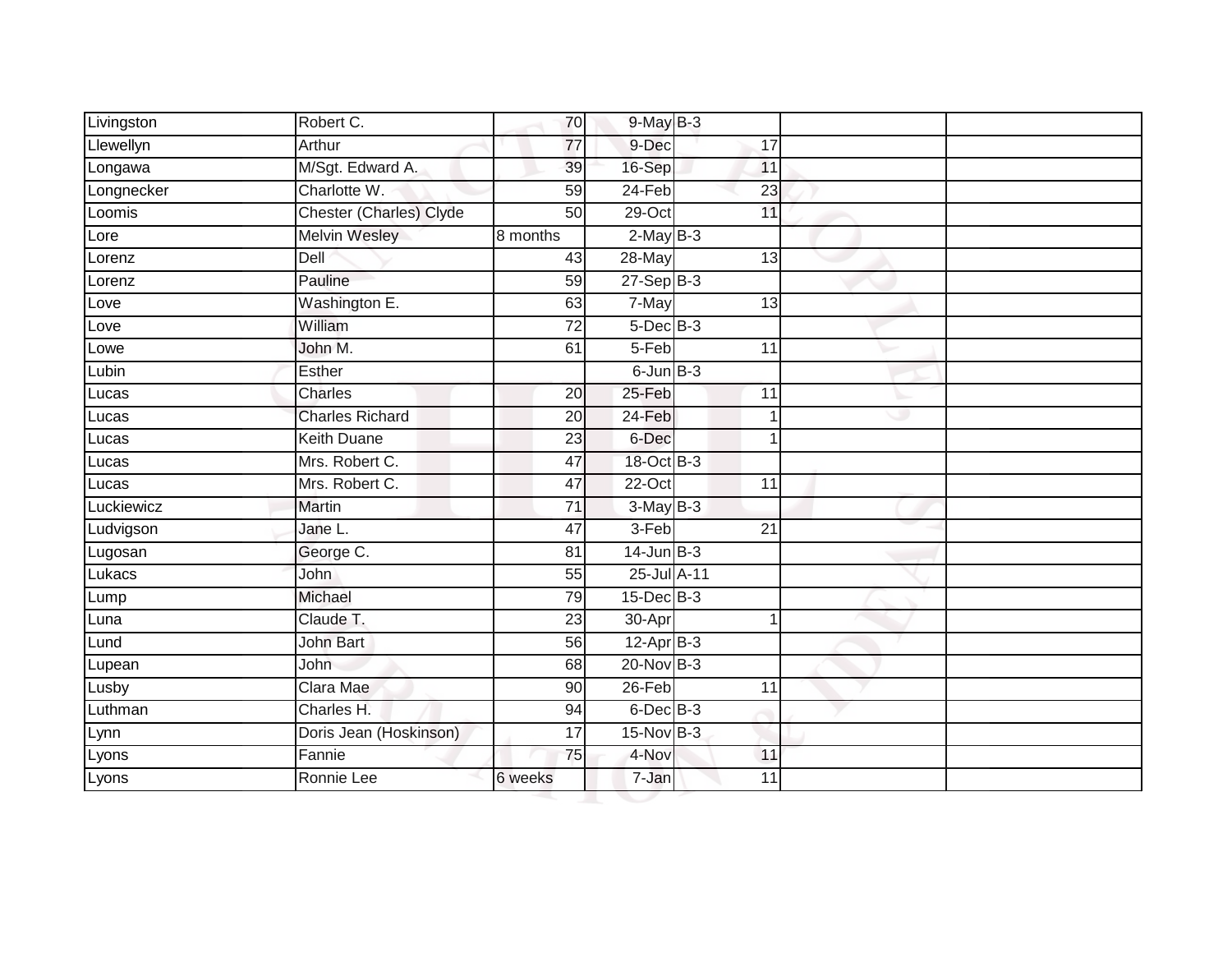| <b>Surname</b> | Given             | Age             | <b>Date</b>               | Page            | <b>Maiden</b> | <b>Note</b>    |
|----------------|-------------------|-----------------|---------------------------|-----------------|---------------|----------------|
| Maas           | John              | 78              | $1-SepB-3$                |                 |               |                |
| Maatman        | Helena            | 83              | 27-Sep B-3                |                 |               |                |
| MacGregor      | John              | 78              | 5-Feb                     | 11              |               |                |
| Machaj         | <b>Mike</b>       | 76              | 22-Jan                    | 11              |               |                |
| Mackowiak      | Frances           | 81              | 4-Feb                     | 11              |               |                |
| Mackowiak      | <b>Stanley</b>    | 57              | $17$ -Nov B-3             |                 |               |                |
| Maclean        | Helen             | 85              | 23-Oct B-3                |                 |               |                |
| MacNamera      | Frank C.          | $\overline{75}$ | 15-Feb                    | 13              |               |                |
| Madrigal       | Jose              | 84              | 13-May                    | 9               |               |                |
| Madura         | Anna              | 91              | $1-AugB-3$                |                 |               |                |
| Madvek         | Mary              | 55              | $7-AprB-3$                |                 |               |                |
| Magdaleno      | Esther            | 55              | 15-Oct B-3                |                 |               |                |
| Mahler         | <b>Carl Elery</b> | 72              | 18-Dec B-3                |                 |               |                |
| Maihofer       | William           |                 | 16-Jan                    | 19              |               |                |
| Maikevich      | Alex              | 68              | 15-Apr                    | 7               |               |                |
| Main           | Harold            | 61              | 26-Jul B-3                |                 |               |                |
| Majchrowicz    | Paul              | 60              | $21$ -Mar B-3             |                 |               | See Paul Major |
| Majoch         | Max               | 43              | 20-Oct B-3                |                 |               |                |
| Major          | Paul              | 60              | $21$ -Mar $B-3$           |                 |               |                |
| Makarowski     | Anna              | $\overline{72}$ | 4-Jan                     | $\overline{17}$ |               |                |
| Makowski       | Julius            | 39              | 2-Dec                     | $\overline{7}$  |               |                |
| Maksimik       | John              | 64              | $11-Sep B-3$              |                 |               |                |
| Malde          | O.G., Sr.         |                 | $19$ -Jun $B-3$           |                 |               |                |
| <b>Malick</b>  | Ida E.            | 67              | $12-Sep$ B-3              |                 |               |                |
| Mamula         | <b>Nick</b>       | 41              | $17 - \overline{May}$ B-3 |                 |               |                |
| <b>Mancos</b>  | Anna              | 63              | 18-Dec B-3                |                 |               |                |
| Mankin         | Mary              | $\overline{78}$ | 19-Mar                    | 11              |               |                |
| Mann           | Bertha Mae        | 50              | 9-Dec                     | 17              |               |                |
| Mansie         | Olan              | 49              | 27-Nov B-3                |                 |               |                |
| Mantel         | Gallus A.         | 65              | 10-Apr B-3                |                 |               |                |
| Manter         | Frank             | $\overline{75}$ | $11$ -Jan B-3             |                 |               |                |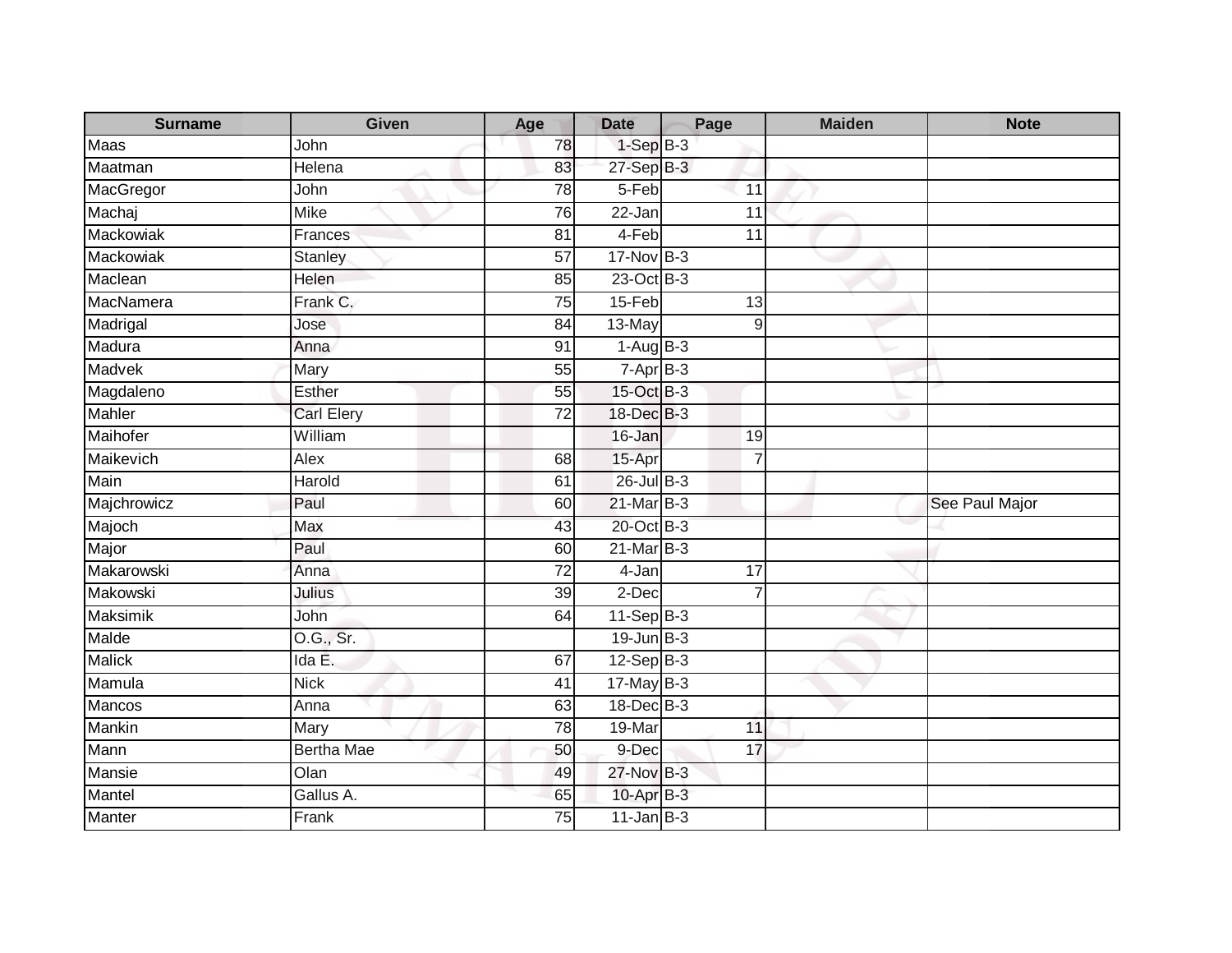| Manzo            | Margaret         | infant          | 10-Apr B-3      |                 |  |
|------------------|------------------|-----------------|-----------------|-----------------|--|
| Manzo            | Paul Joseph      | infant          | 10-Apr B-3      |                 |  |
| Marcinkiewicz    | Paul             | 67              | 13-Dec B-3      |                 |  |
| Marcum           | Naomi            | 19 months       | $5-MayB-3$      |                 |  |
| Marcus           | Nicholas         | $\overline{72}$ | $26$ -Mar       | 11              |  |
| <b>Mardiss</b>   | Harry C.         | 75              | 19-Aug          | $\overline{11}$ |  |
| Mareachen        | Cyril            | 65              | 30-Sep          | 11              |  |
| Marek            | Vincent F.       | $\overline{71}$ | $8-Sep$ B-3     |                 |  |
| Marevich         | Rose             | 70              | 5-May B-3       |                 |  |
| <b>Marince</b>   | Katherine        | $\overline{72}$ | 22-Dec B-3      |                 |  |
| Marince          | Michael          | 75              | 30-Dec          | 7               |  |
| Markovich        | John M.          | 59              | $24$ -Jan B-3   |                 |  |
| Maroney          | Sarah J.         | 89              | $20$ -Jan B-3   |                 |  |
| Marovich         | Rose             | 70              | 6-May           | 9               |  |
| Marshall         | John D.          | 53              | 16-Sep          | 11              |  |
| Marshall         | John W.          | 3 months        | 5-Feb           | 11              |  |
| <b>Marszalek</b> | Stanley          | 44              | 24-Jun          | 9               |  |
| <b>Martin</b>    | Gorda            | 89              | $19-Auq$        | 11              |  |
| Martin           | John J.          | 73              | 15-Dec B-3      |                 |  |
| Martin           | Margaret L.      | 56              | 29-Aug B-3      |                 |  |
| Martineau        | Elizabeth        | 73              | 14-May          | 11              |  |
| <b>Martinez</b>  | Cynthia Patricia | Infant          | 29-Nov B-3      |                 |  |
| <b>Martinez</b>  | Isabel           | 83              | 20-May          | 11              |  |
| Marvel           | Hugh B.          | 46              | $7-Nov$ B-3     |                 |  |
| Marx             | Ida M.           | 82              | 25-Jul A-11     |                 |  |
| Mashino          | Anna S.          | 88              | $10 - Jun$      | $\overline{11}$ |  |
| <b>Masny</b>     | Alex             | 48              | 30-Oct B-3      |                 |  |
| Mason            | George C.        | 64              | 17-Oct B-3      |                 |  |
| Massa            | Dominica         | 79              | $5$ -Jul $A$ -8 |                 |  |
| Masterson        | Martha           | 60              | 23-Apr          | 13              |  |
| Mastey           | Joseph           | 83              | 23-Oct B-3      |                 |  |
| <b>Materok</b>   | Nicholas F.      | 68              | 24-Jun          | 9               |  |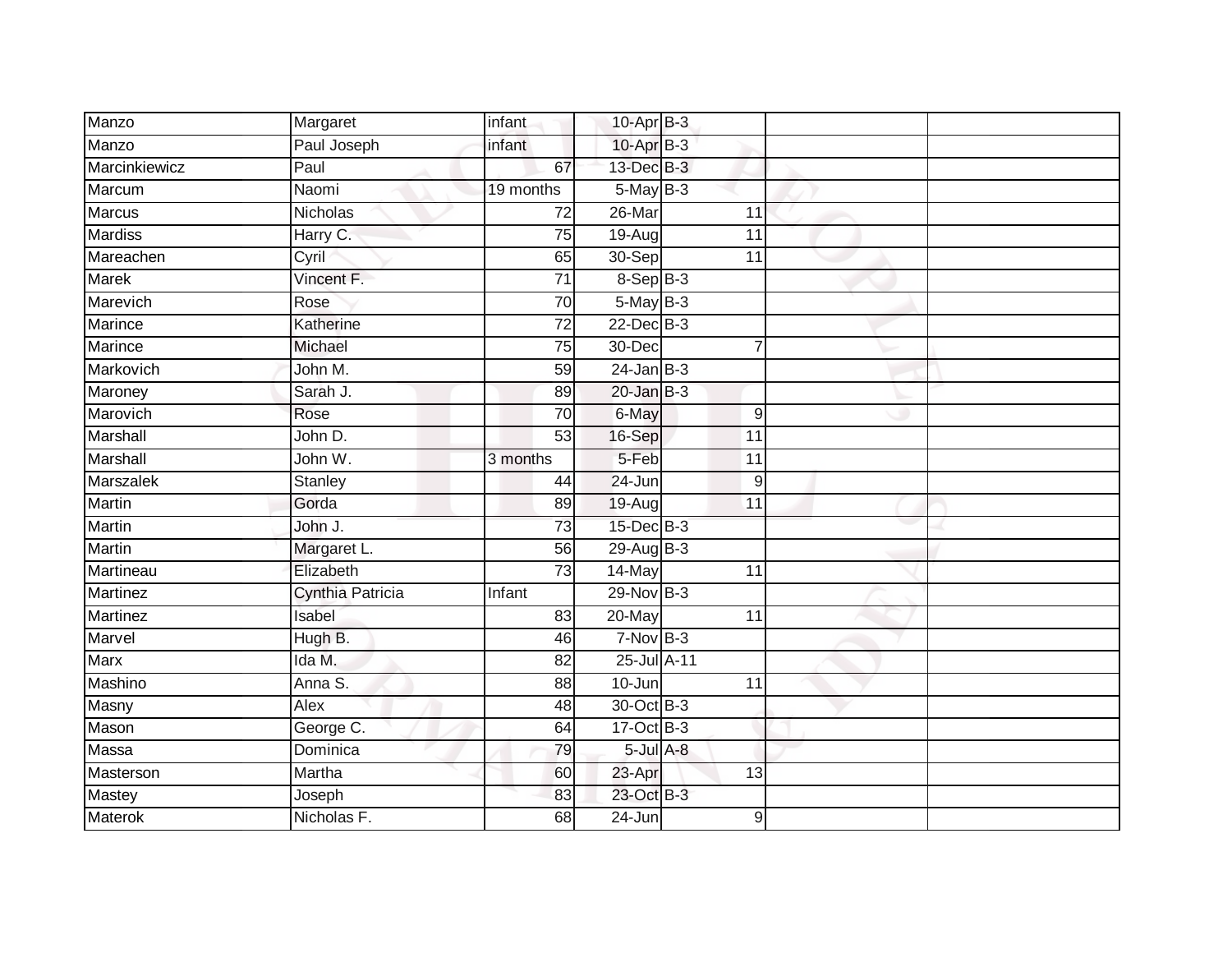| <b>Matie</b>     | <b>Steve</b>           | 65              | 11-Mar         | 11              |   |                  |
|------------------|------------------------|-----------------|----------------|-----------------|---|------------------|
| Matuszewski      | Mary                   | 70              | 4-Mar          | 11              |   |                  |
| Matuszkewicz     | Frank                  | 70              | 9-Sep          | 11              |   |                  |
| Matwiczak        | Katherine              | 71              | $7 - Jun$ B-3  |                 |   |                  |
| Maty             | <b>Mike</b>            | 65              | $6-Sep$ $B-3$  |                 |   |                  |
| Maurushis        | <b>Betty Catherine</b> | 35              | $4$ -Oct B-3   |                 |   |                  |
| Mayer            | Frank                  | $\overline{78}$ | $12$ -Jul B-3  |                 |   |                  |
| Maynor           | Joseph H.              | 57              | 18-Apr B-3     |                 |   |                  |
| Mazur            | John B.                | 41              | $22-Sep$ B-7   |                 |   |                  |
| Mazzer           | Angelo                 | 81              | 5-Mar          | 11              |   |                  |
| <b>McArtor</b>   | Ora Lee                | 48              | 12-Mar         | $\overline{11}$ |   |                  |
| <b>McCain</b>    | Patrick                | infant          | 3-Feb          | 21              |   |                  |
| <b>McComb</b>    | Margaret               | 78              | 6-Nov B-3      |                 |   |                  |
| McCoy            | <b>John Alex</b>       | 80              | 28-Apr B-3     |                 |   |                  |
| <b>McCully</b>   | Walter                 | 70              | $2$ -Jun $B-3$ |                 |   |                  |
| McCutcheson      | Roy                    | $\overline{71}$ | 17-May B-3     |                 |   | Picture included |
| McDaniel         | William L.             | $\overline{37}$ | 30-Sep         | $\overline{11}$ |   |                  |
| McDonnell        | <b>James Richard</b>   | 20              | 13-Mar         | $\overline{1}$  |   |                  |
| McDonough        | Hazel F.               | $\overline{37}$ | 18-Feb         | 11              |   |                  |
| <b>McGrath</b>   | Robert A.              | $\overline{32}$ | 30-Apr         | 1               |   |                  |
| <b>McKee</b>     | Albert A.              |                 | 13-May         | 9               |   |                  |
| <b>McKee</b>     | Rita                   | 39              | 3-Nov          | 1               |   |                  |
| <b>McKee</b>     | William J.             | 41              | 3-Nov          | 1               |   |                  |
| McKenna          | Patrick J.             | 71              | $26 - Aug$     | 11              |   |                  |
| McKesson         | Willard V.             | $\overline{72}$ | $20 - Aug$     | 11              |   |                  |
| McLaughlin       | James                  | 73              | 23-Sep         | $\overline{11}$ |   |                  |
| <b>McMillin</b>  | Ella                   | $\overline{87}$ | 11-Mar         | $\overline{11}$ |   |                  |
| McMullen         | Lenore I.              | 45              | 13-Feb         | 17              |   |                  |
| McNamara         | John                   | 88              | 13-Sep B-3     |                 |   |                  |
| <b>McNees</b>    | Rev. Robert W.         | 86              | 27-Aug         |                 | 9 |                  |
| <b>McNeill</b>   | Henrietta              |                 | 22-Nov B-3     |                 |   |                  |
| <b>McPherson</b> | McCormick C.           | $\overline{78}$ | 30-Dec         |                 |   |                  |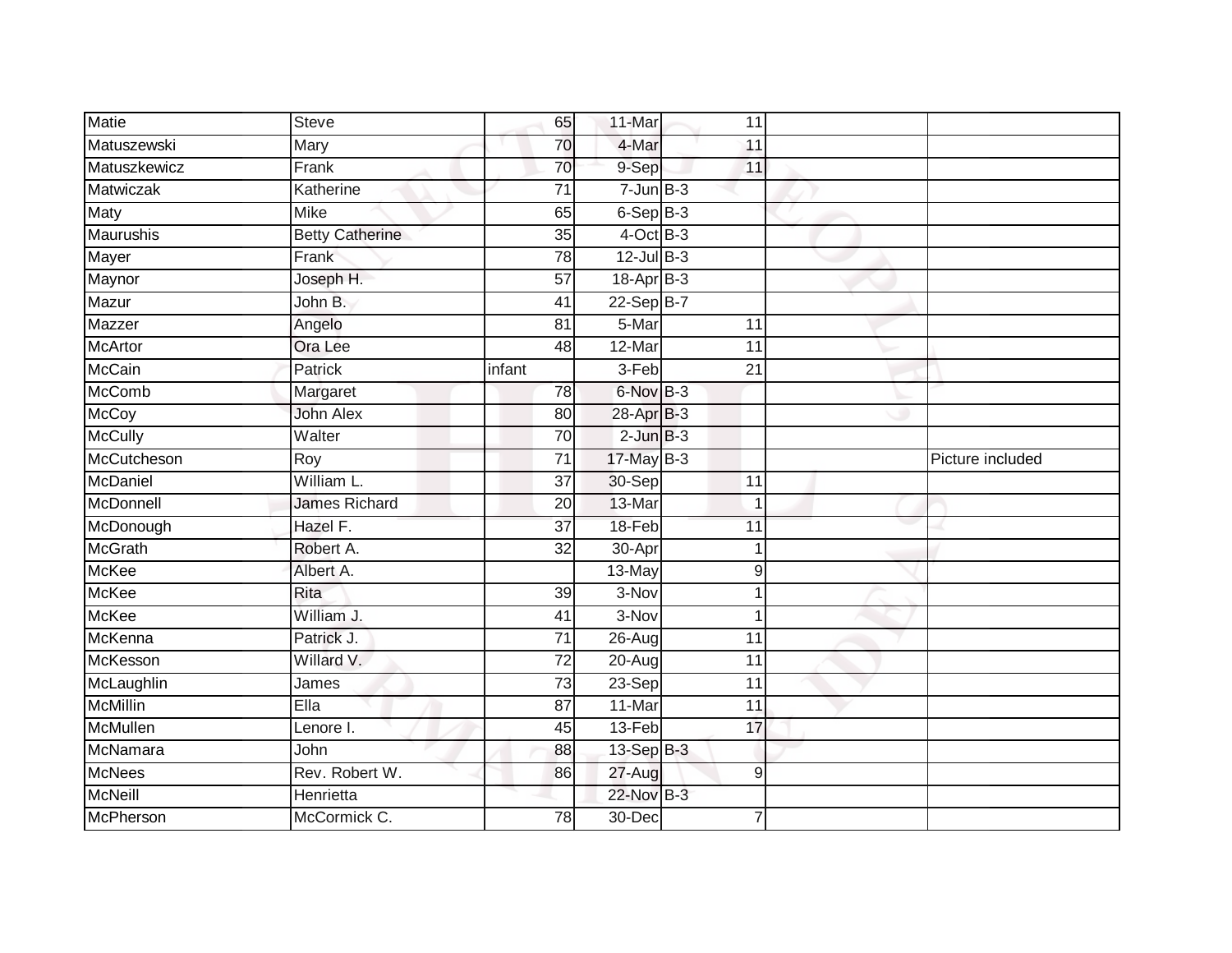| <b>McRae</b>    | Anna                    | 69                  | 16-Dec           | 13              |                  |
|-----------------|-------------------------|---------------------|------------------|-----------------|------------------|
| Meacham         | Ella                    | 80                  | 5-Nov            | 11              |                  |
| Meara           | Thomas G.               | 80                  | 15-Mar B-3       |                 |                  |
| Medina          | Manuel                  | 51                  | 8-Apr            | 11              |                  |
| Medvid          | Metro                   | $\overline{75}$     | $23 -$ Jul       | $\overline{11}$ |                  |
| Mehan           | John J.                 | 71                  | $22 -$ Jul       | 11              | Picture included |
| <b>Mehok</b>    | Frank                   | 53                  | 16-May           |                 |                  |
| <b>Mehrings</b> | Fred H.                 | 56                  | $9$ -Jan $B$ -3  |                 |                  |
| Meisterling     | Edward C.               | 73                  | 8-Jan            | 9               |                  |
| Meisterling     | Olga L.                 | $\overline{74}$     | 18-Jun           | 11              |                  |
| <b>Melser</b>   | Anna                    |                     | 6-Oct B-3        |                 |                  |
| Mendoza         | Frank                   | 33                  | $25 - Sep$ $B-3$ |                 |                  |
| Mendoza         | Lucia                   | 30                  | 23-Dec           | 9               |                  |
| Mercer          | Lillian F.              | 36                  | 27-Nov B-3       |                 |                  |
| Merchant        | Dr. Raymond             | 54                  | 11-Feb           | 11              |                  |
| <b>Merrick</b>  | Edwin W., Sr.           | 72                  | 27-May           | $9\,$           |                  |
| Mertel          | John J.                 | $\overline{57}$     | 14-Nov B-3       |                 |                  |
| Messmaker       | Lt. Wilbert             |                     | 6-Dec            | $\mathbf 1$     | Picture included |
| <b>Mestuk</b>   | Sam                     | 76                  | 15-Apr           |                 |                  |
| Meulemans       | <b>Bonnie Louise</b>    | $\overline{7}$ days | $10$ -Jul B-3    |                 |                  |
| Meyer           | Frank R., Jr.           | 77                  | 26-Aug           | 11              |                  |
| Meyer           | Harry                   | 53                  | $1-May$ B-3      |                 | see Day, Harley  |
| Michalak        | Andrew                  | 82                  | 28-Oct           | 11              |                  |
| Michalewicz     | <b>Isadore (Curley)</b> | 42                  | 6-Feb            | 15              |                  |
| Michalewicz     | Josephine               | 68                  | $4$ -Dec $B-3$   |                 |                  |
| Michelin        | Larry Joe               | 8                   | $16 -$ Jul       | -1              | Picture included |
| Mickel          | Joseph (Mikolajczyk)    | 74                  | 14-Apr A-10      |                 |                  |
| <b>Midkiff</b>  | Louise                  | 48                  | $12$ -Jul $B-3$  |                 |                  |
| Mihailovich     | Mildred                 | 61                  | 4-Nov            | 11              |                  |
| Mika            | Lee (Majka)             | 42                  | 21-Mar B-3       |                 |                  |
| Mikhel          | John L.                 | 44                  | 6-Jun B-3        |                 |                  |
| Mikolajczyk     | Jack (Pa)               | 68                  | 7-May            | 13              |                  |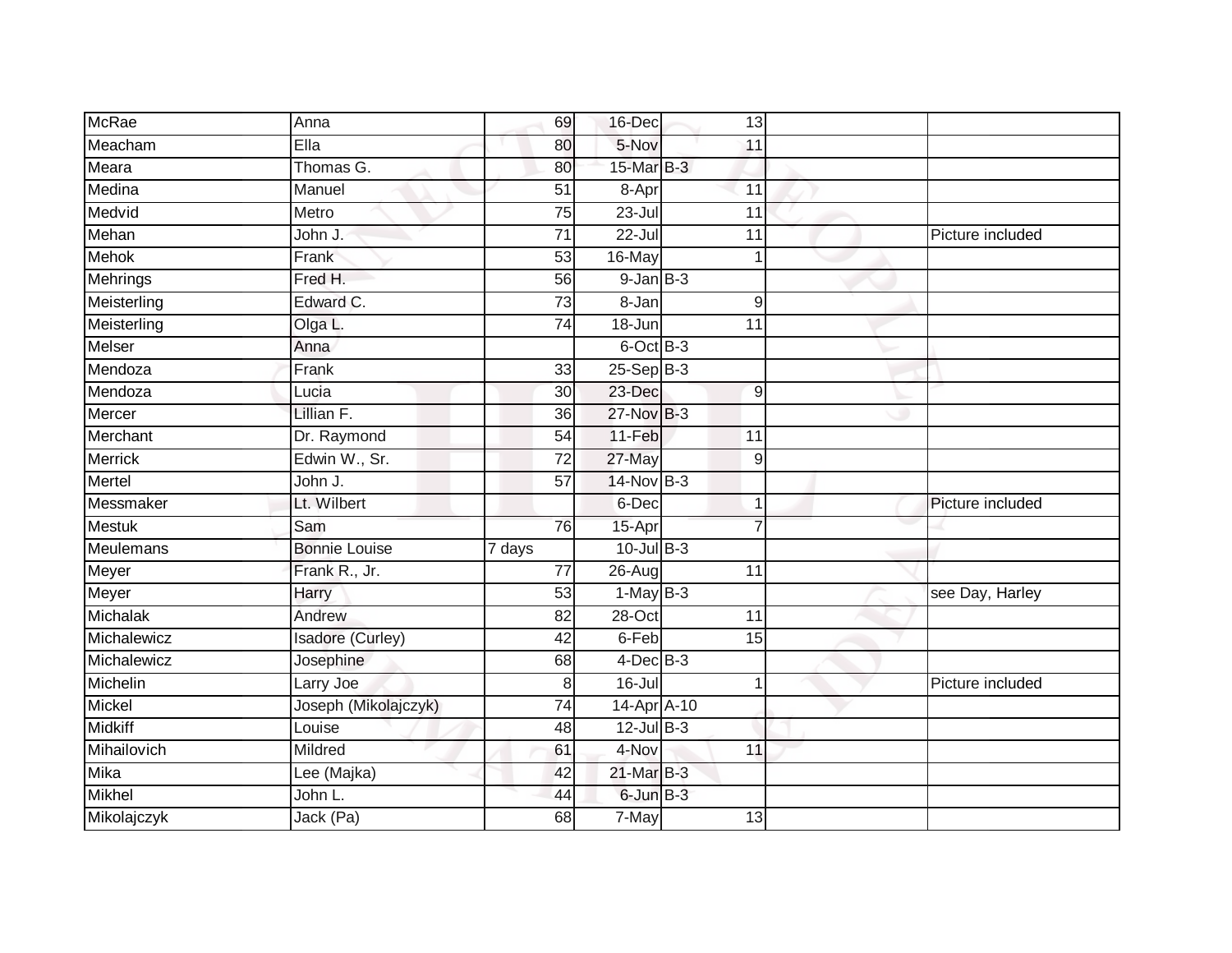| <b>Mikulich</b> | Joseph             | 67              | 7-Mar B-3       |                 |                  |
|-----------------|--------------------|-----------------|-----------------|-----------------|------------------|
| <b>Miles</b>    | Garry A.           | 5 months        | $24$ -Jan B-3   |                 |                  |
| Milford         | Louis (Louie)      | 67              | 28-Aug B-3      |                 |                  |
| Miller          | Charlotte          | 74              | $28 - Oct$      | 11              |                  |
| Miller          | Elizabeth          | 73              | 7-May           | 13              |                  |
| <b>Miller</b>   | Emmons             | $\overline{82}$ | $14$ -Nov $B-3$ |                 |                  |
| Miller          | Ida                | 76              | 8-Dec B-3       |                 |                  |
| <b>Miller</b>   | John W.            | 63              | 9-Dec           | 17              |                  |
| Miller          | Lena               | 79              | 13-Oct B-3      |                 |                  |
| <b>Miller</b>   | Lila E.            | 48              | $13$ -Jun $B-3$ |                 |                  |
| Miller          | Mary               | 50              | 1-Feb           | 17              |                  |
| <b>Miller</b>   | Mildred            | 49              | $24-Feb$        | $\overline{23}$ |                  |
| Miller          | Thomas             | 73              | 13-Dec B-3      |                 |                  |
| <b>Miller</b>   | Vernon             | 13              | 30-Jul          | 11              |                  |
| Milliom         | <b>Harold Earl</b> | 52              | 17-Nov B-3      |                 |                  |
| Minsch          | Harry O.           | 66              | 25-Sep B-3      |                 |                  |
| Mintz           | Michael            | 80              | $25$ -Nov $B-3$ |                 |                  |
| <b>Mironick</b> | Stella Drzewiecki  | 73              | 6-Nov B-3       |                 |                  |
| Mischevich      | Eli                |                 | 28-Jan          | 11              |                  |
| Miscison        | Catherine          | 73              | 6-Mar B-3       |                 |                  |
| Misdom          | Leo, Jr.           | 5 months        | 11-Apr B-3      |                 |                  |
| <b>Mishler</b>  | Clarence M.        | 61              | $1-Nov$         |                 |                  |
| <b>Missal</b>   | Fred W.            | 45              | 29-Dec A-11     |                 |                  |
| Mitchell        | Dana Lynn          | infant          | 15-Mar B-3      |                 |                  |
| <b>Mix</b>      | James F.           | 36              | 22-Jul          | 11              |                  |
| Modjeski        | Dr. Raymond J.     | 45              | $24$ -Oct       |                 | Picture included |
| Modrowski       | Anthony            | 70              | $10$ -Feb $B-3$ |                 |                  |
| Molsberger      | Weinbert H.        | 68              | 22-Feb          | 19              |                  |
| Molson          | Julia              | 74              | $24$ -Jan B-3   |                 |                  |
| Monaco          | Joseph John        | 28              | 8-Jul           | 11              |                  |
| Mondrzak        | Joseph<br>Joseph   | 64              | 17-Jun          | 11              |                  |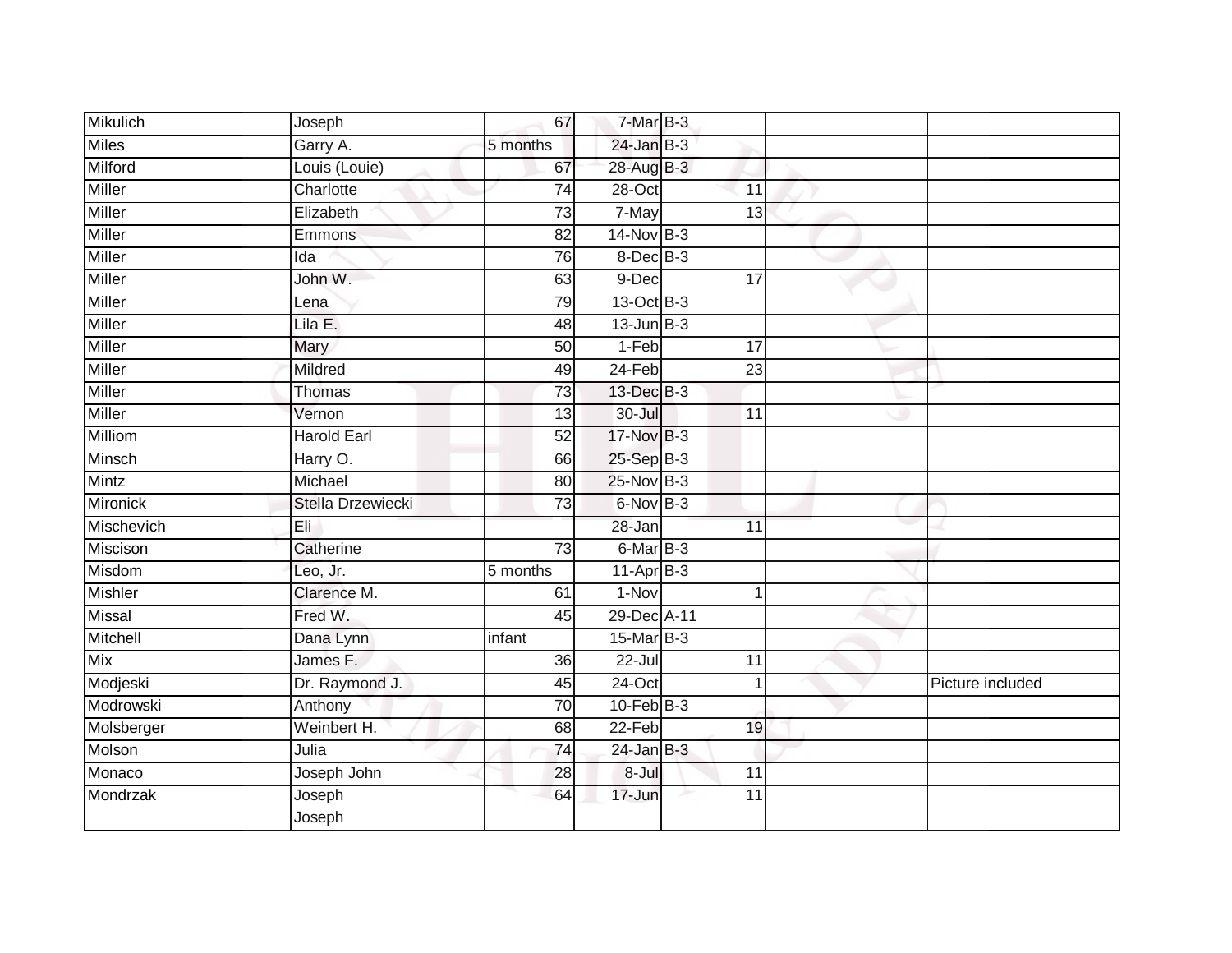| Monestere      | Geore R.            | 39              | 27-Aug          | $\overline{9}$  |  |
|----------------|---------------------|-----------------|-----------------|-----------------|--|
| <b>Monix</b>   | <b>Barbara</b>      | 93              | 24-Apr B-3      |                 |  |
| Moore          | Charles             | 17              | 20-Oct          | $\mathbf{1}$    |  |
| Moore          | Charles F.          | 17              | 21-Oct          | 11              |  |
| Morden         | Nora L              | 67              | $10 - Jun$      | 11              |  |
| Moreland       | Otis C.             | 75              | 29-May B-3      |                 |  |
| <b>Morris</b>  | Estella             | 83              | 31-May B-3      |                 |  |
| <b>Morris</b>  | Frank C.            | 73              | $14$ -Aug B-3   |                 |  |
| Morrison       | <b>Maxine</b>       | 52              | 25-Oct B-3      |                 |  |
| Morthland      | Dorothy S.          | 42              | 14-Feb          | 9               |  |
| <b>Mosier</b>  | Albert G.           | 84              | $18 -$ Jul B-3  |                 |  |
| <b>Motz</b>    | George              | 69              | $17 -$ Jul B-3  |                 |  |
| Moutush        | Romalda             | 64              | 30-Oct B-3      |                 |  |
| Mroch          | Erie J. F.          | 52              | 28-Aug B-3      |                 |  |
| <b>Mroz</b>    | Rose                | 86              | 22-Nov B-3      |                 |  |
| Mucha          | Agatha              | 92              | 27-Mar B-3      |                 |  |
| Mudrovich      | Katherine           | 63              | 19-Mar          | $\overline{11}$ |  |
| Mueller        | Fred E.             | 62              | $6 - Aug$       | 13              |  |
| Muha           | Peter J.            | 66              | 18-Jul B-3      |                 |  |
| Mulder         | Herman              | $\overline{31}$ | $28 - Oct$      | 1               |  |
| Mulligan       | Kathleen A.         | 5               | 4-Nov           | 11              |  |
| <b>Mullins</b> | Versie              | 20              | $23$ -Jan B-3   |                 |  |
| Munda          | Frank Thomas, Jr.   | 10              | 16-Sep          | 1               |  |
| Munoz          | Estanislos          | 56              | 14-Mar B-3      |                 |  |
| Munoz          | Stanislos (Stanley) | 56              | 13-Mar A-11     |                 |  |
| Munro          | Catherine           |                 | 9-Aug B-3       |                 |  |
| Muntean        | Rebecca             |                 | $13-Feb$        | $\overline{17}$ |  |
| Murphy         | Elizabeth M.        | 34              | $1-Aug$ B-3     |                 |  |
| Murray         | Emerson             | 61              | 29-Apr          | $\overline{1}$  |  |
| Murray         | Mary Ann            | 97              | $20$ -Jan $B-3$ |                 |  |
| Murzyn         | Joseph              | 68              | $21$ -Jun $B-3$ |                 |  |
| <b>Musser</b>  | <b>Walter Earl</b>  | $\overline{79}$ | $22-Oct$        | $\overline{11}$ |  |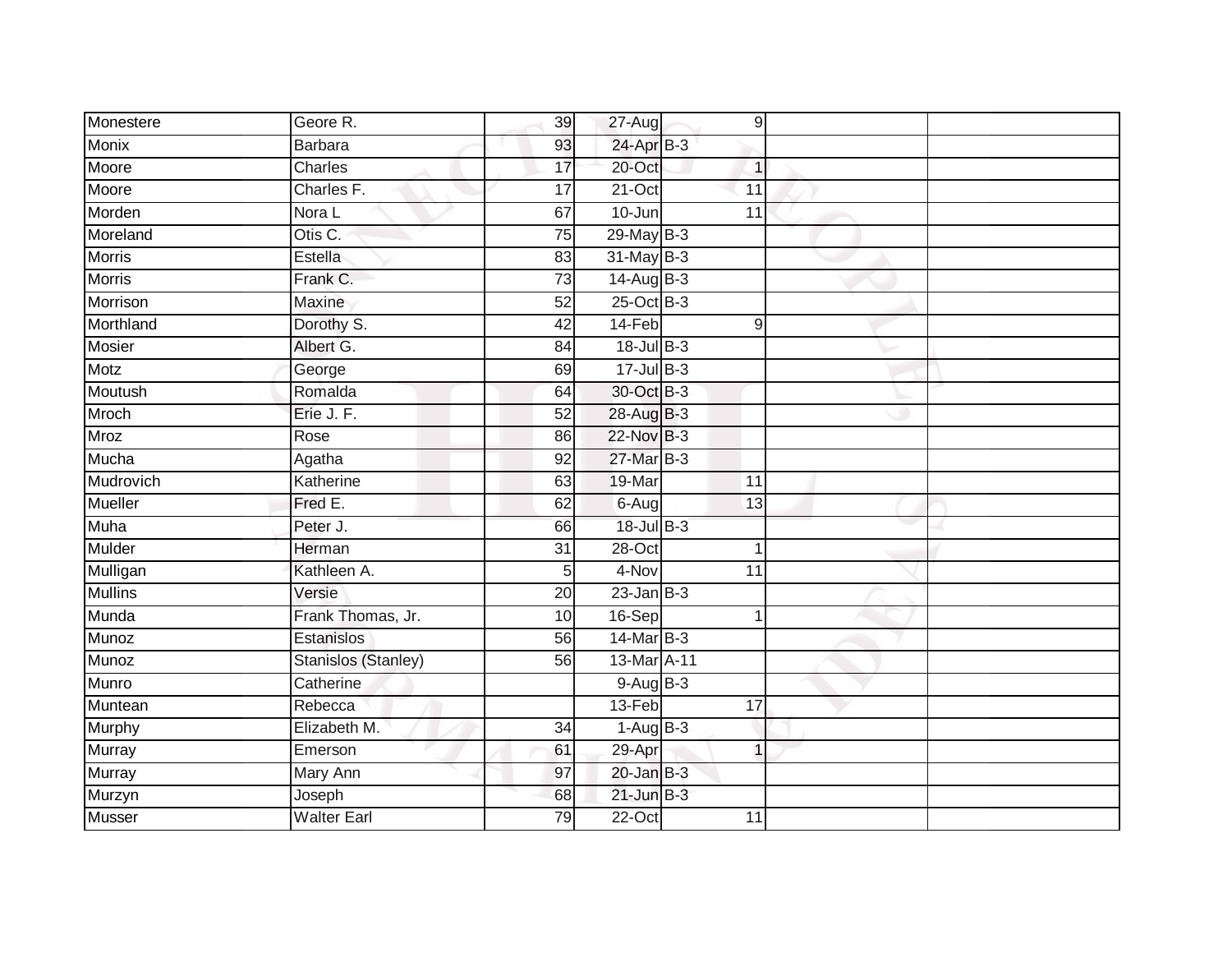| Mustafa        | Mehmet               | 63              | 5-Feb           | 11              |         | aka Jim George   |
|----------------|----------------------|-----------------|-----------------|-----------------|---------|------------------|
| Muta           | Andrew, Sr.          | 75              | 8-Sep B-3       |                 |         |                  |
| <b>Myers</b>   | Mae                  | 79              | 13-Sep B-3      |                 |         |                  |
| Myers          | <b>Walter Bower</b>  | 53              | 6-Dec B-3       |                 |         |                  |
| <b>Myres</b>   | Mabel M.             | $\overline{71}$ | $5$ -Dec $B$ -3 |                 | Yeagley |                  |
| Nabrzeski      | Kathterine           | 83              | 3-Sep           | 13              |         |                  |
| Nagy           | Julia                | 64              | 16-Apr          | $\overline{13}$ |         |                  |
| Nardo          | Jean                 | $\overline{34}$ |                 | $2$ -Jan $A-13$ |         |                  |
| Neal           | Novella Belle        | 41              | 23-Aug B-3      |                 |         |                  |
| <b>Nebel</b>   | <b>Jacob</b>         | 61              | $29-Nov$ B-3    |                 |         |                  |
| Neeley         | Ray                  | 61              | $8 -$ Jul       | 11              |         |                  |
| Nelson         | Carl A.              | 59              | 13-Sep          |                 |         |                  |
| Nelson         | Clara B.             | 76              | 25-Aug B-3      |                 |         |                  |
| Nelson         | Laura                | 56              | 22-Apr          | 11              |         |                  |
| Nelson         | Mary                 |                 | 17-May B-3      |                 |         |                  |
| <b>Nelson</b>  | <b>Ned</b>           | 69              | 16-Jun B-11     |                 |         |                  |
| Nelson         | Owen H.              | 61              | 18-Nov          | $\overline{11}$ |         |                  |
| Nemeth         | Lawrence             | 66              | 27-Dec          | 15              |         |                  |
| Nemeth         | Louis                | 58              | 24-Sep          | $\overline{11}$ |         |                  |
| Neuman         | Marie V. Kaminsky    | 60              | $12$ -Jun $B-3$ |                 |         |                  |
| Newcomb        | Anna T.              | $\overline{73}$ | 24-Jun          |                 | 9       |                  |
| <b>Nichols</b> | Ethel L.             | 78              | 29-Apr          | $\overline{11}$ |         |                  |
| Niebling       | Joseph H.            | 59              | 16-Apr          | $\overline{13}$ |         |                  |
| Niedajadlo     | <b>John</b>          | 49              | $23$ -Jun $B-3$ |                 |         |                  |
| Niedrt         | <b>William Henry</b> | 85              | 6-Mar B-3       |                 |         |                  |
| Niemeyer       | Fred W.              | 81              | 26-May B-3      |                 |         |                  |
| Nikcevich      | Risto                | 90              | 28-Mar B-3      |                 |         |                  |
| <b>Niksic</b>  | Ann H.               | 38              | $24$ -Jul B-3   |                 |         |                  |
| Nimon          | George (Opie) R.     | 51              | 18-Aug A-19     |                 |         | Picture included |
| Noga           | Jerry C.             | 49              | $9$ -Aug B-3    |                 |         |                  |
| Norbutt        | Leo                  | 60              | 1-Apr           | 11              |         |                  |
| <b>Norris</b>  | Thelma L.            | 48              | $24-Sep$        | 11              |         |                  |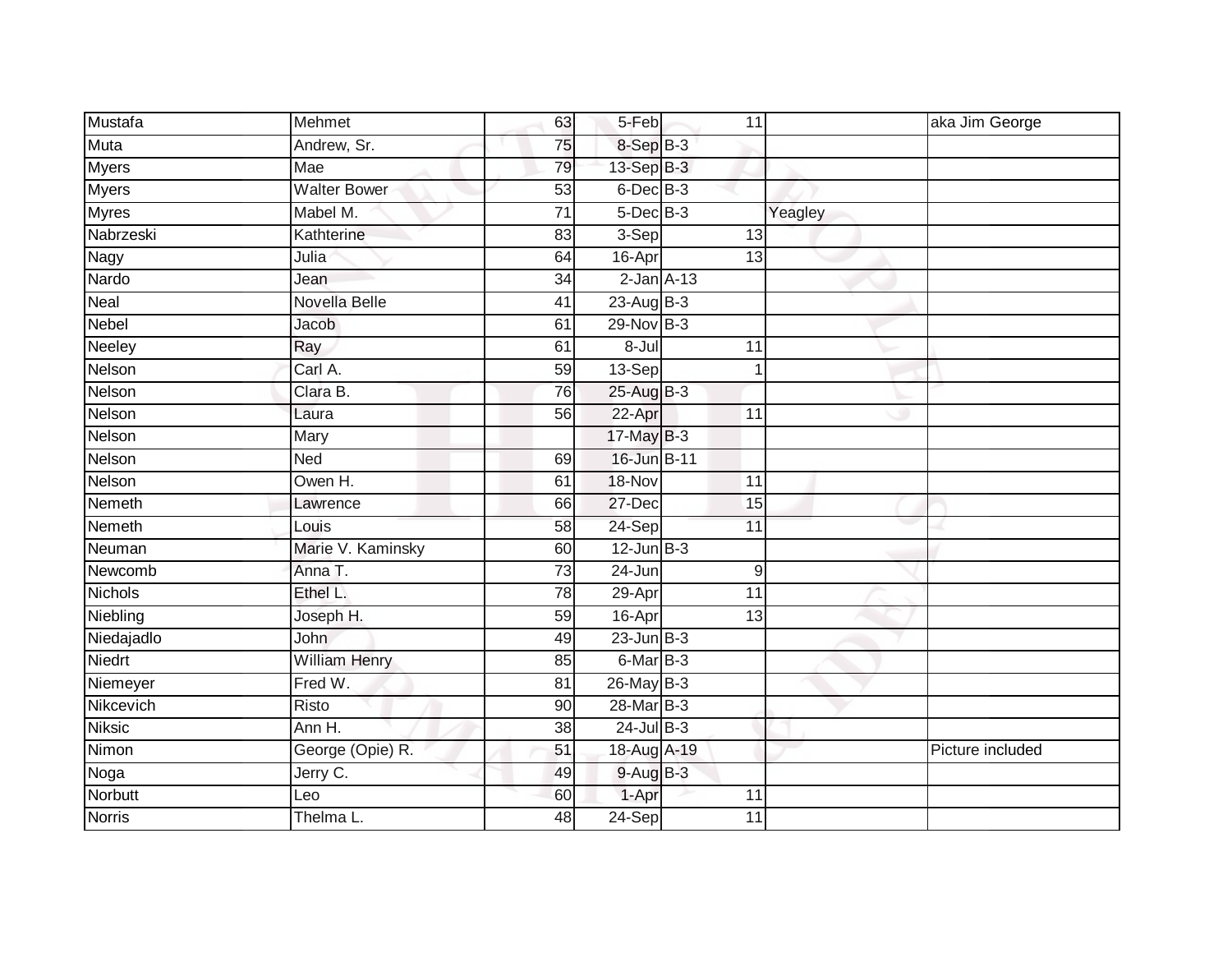| <b>North</b> | Oliver B.         | 81              | 8-Dec B-3       |                 | Picture included |
|--------------|-------------------|-----------------|-----------------|-----------------|------------------|
| Novak        | <b>Anna Marie</b> | 26              | 10-Jul B-3      |                 |                  |
| Novy         | Dr. Frederick     | 92              | $9-AugB-3$      |                 |                  |
| Nowaczyk     | Felix             | 59              | $26$ -Apr $B-3$ |                 |                  |
| <b>Nowak</b> | Antoinette        | 64              | $14 - Jan$      | $\overline{11}$ |                  |
| Noworyta     | Anna              | $\overline{72}$ | $15$ -May $B-3$ |                 |                  |
| Nowotny      | Charles           | 66              | 18-Mar          | 9               |                  |
| <b>Nunez</b> | Leo               | 63              | 14-Oct          | 11              |                  |
| <b>Nunez</b> | Pfc. Joseph       |                 | $7-Nov$ B-3     |                 |                  |
| Nuppnau      | Paul R.           |                 | $14$ -Nov B-3   |                 |                  |
| <b>Nutt</b>  | Marilyn T.        | 33              | 11-Aug B-3      |                 |                  |
| Nyby         | Anna Maria        | 13 months       | $2$ -Jun $B-3$  |                 |                  |
| Nye          | <b>Bertha</b>     | 75              | 17-Sep          | 11              |                  |
| Oaf          | Clarence J.       | 59              | 11-Oct B-3      |                 |                  |
| Obajtek      | <b>Stella</b>     | $\overline{47}$ | 2-Apr           | $\overline{11}$ |                  |
| Obajtek, Jr. | Leonard M.        | 2               | 27-Feb C-11     |                 |                  |
| Obermiller   | William D., Sr.   | 62              | $23$ -Jan $B-3$ |                 |                  |
| Obradovich   | Eli               | 62              | $31 - Jan$      | 13              |                  |
| Obrecht      | Ruth              |                 | 25-Mar          | 11              |                  |
| O'Brien      | <b>Davida</b>     | 39              | 18-Oct B-3      |                 |                  |
| O'Brien      | <b>Nellie</b>     | 78              | $25-Sep$ B-3    |                 |                  |
| O'Brobinak   | <b>Theresa</b>    | 81              | $25 - Feb$      | $\overline{11}$ |                  |
| Obryk        | Jean              | 37              | 15-Apr          | $\overline{7}$  |                  |
| O'Conner     | Richard Y.        | 56              | 13-Mar A-11     |                 |                  |
| O'Connor     | <b>Nellie</b>     | 77              | 12-Mar          | 11              |                  |
| O'Donnell    | Carolyn           | 71              | 10-Jun          | 11              |                  |
| O'Donnell    | Frank M.          | 65              | $17 - Jun$      | $\overline{11}$ |                  |
| O'Hara       | Ellen Nell        | 64              | $28-AugB-3$     |                 |                  |
| O'Hara       | Helen             | 61              | 16-Jun B-11     |                 |                  |
| Ohlstrom     | Julia             | 87              | 7-Oct           | 11              |                  |
| Okal         | Julia             | 46              | 24-May B-3      |                 |                  |
| O'Keefe      | John              | $\overline{81}$ | 6-Nov B-3       |                 |                  |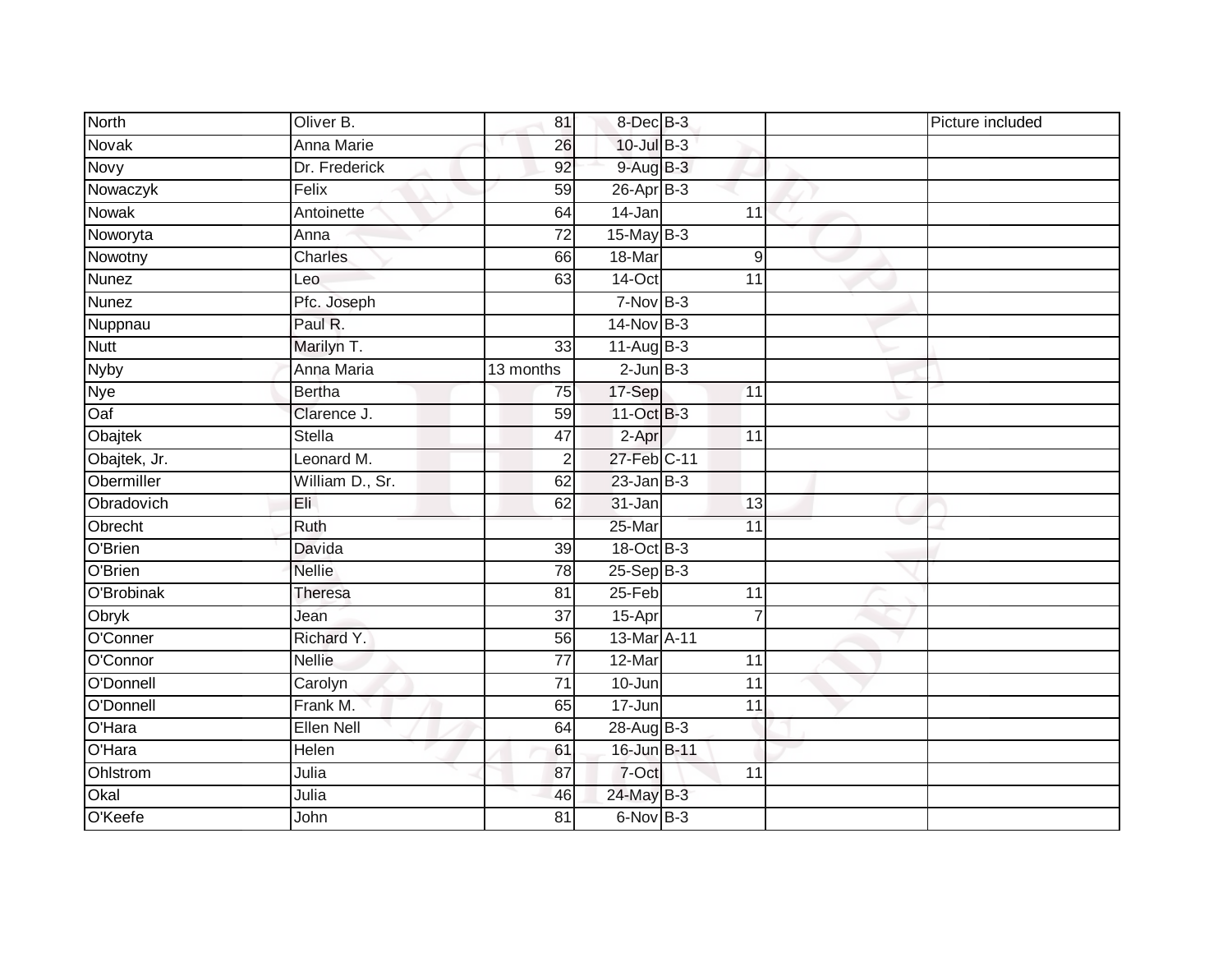| O'Keefe    | Peter                 |                 | 27-Feb C-11        |                  |  |
|------------|-----------------------|-----------------|--------------------|------------------|--|
| Okey       | <b>Steward</b>        | 49              | 6-Dec B-3          |                  |  |
| Okun       | <b>Agnes Eleanor</b>  | 85              | 11-Nov             | 11               |  |
| Olayos     | Mary                  | 61              | $24-Apr$ B-3       |                  |  |
| Olds       | Lucinda               | 80              | 10-Sep             | 11               |  |
| Olivares   | Alvina R.             | 87              | $9 -$ Jul          | 11               |  |
| Oliver     | Ida Mae               | 69              | $23 -$ Jul         | 11               |  |
| Olszowka   | Paul                  | 76              | $17 -$ Jul $B - 3$ |                  |  |
| Oltian     | Joachim               | 67              | 5-May B-3          |                  |  |
| Ondas      | Joseph, Jr.           | 43              | $15-Nov$ B-3       |                  |  |
| Ooms       | Giel                  | 70              | 19-Dec B-3         |                  |  |
| Ooms       | Gilbert               | 66              | $11-Sep$ B-3       |                  |  |
| Ooms       | John H.               | 64              | $4$ -Dec $B-3$     |                  |  |
| Opperman   | Christ                | 75              | 25-Jan             | 19               |  |
| Oprinovich | Fira                  | $\overline{73}$ | 13-Oct B-3         |                  |  |
| Oram       | Marguerite            | 49              | 6-Mar B-3          |                  |  |
| Oram       | Orval H.              | 48              | 29-Sep A-15        |                  |  |
| Orban      | <b>Steve</b>          | 53              | $7 - Jun$ B-3      |                  |  |
| Orban      | Steve, Jr.            | $\overline{37}$ | 30-Aug B-3         |                  |  |
| Orth       | Emma C.               | 78              | 7-Oct              | $\overline{11}$  |  |
| Ortiz      | Isabel                | 68              | $14-Apr$ $A-10$    |                  |  |
| Osan       | Omar                  | $\overline{70}$ | 22-Aug B-3         |                  |  |
| Osenbaugh  | <b>Beatrice Celia</b> | 50              | $5$ -Jul $A$ -8    |                  |  |
| Osteen     | John R., Sr.          | 62              | $3-May$ B-3        |                  |  |
| Ostrowski  | Agnes                 | 89              | $19$ -Jul B-3      |                  |  |
| Otto       | John C.               | 72              | $9$ -Jun $B$ -3    |                  |  |
|            |                       |                 | 9-Jun              |                  |  |
| Ouwenga    | Jacob                 | 73              | $2$ -Jul           | 15               |  |
| Owen       | Louis                 | 46              | 21-May             | 15               |  |
| Owens      | Thomas                | 60              | 26-Mar             | 11               |  |
| Owezarzak  | Lee J.                | 60              | 29-Dec A-11        |                  |  |
| Ozon       | Thomas                | 66              | $29 -$ Jul         | $\boldsymbol{9}$ |  |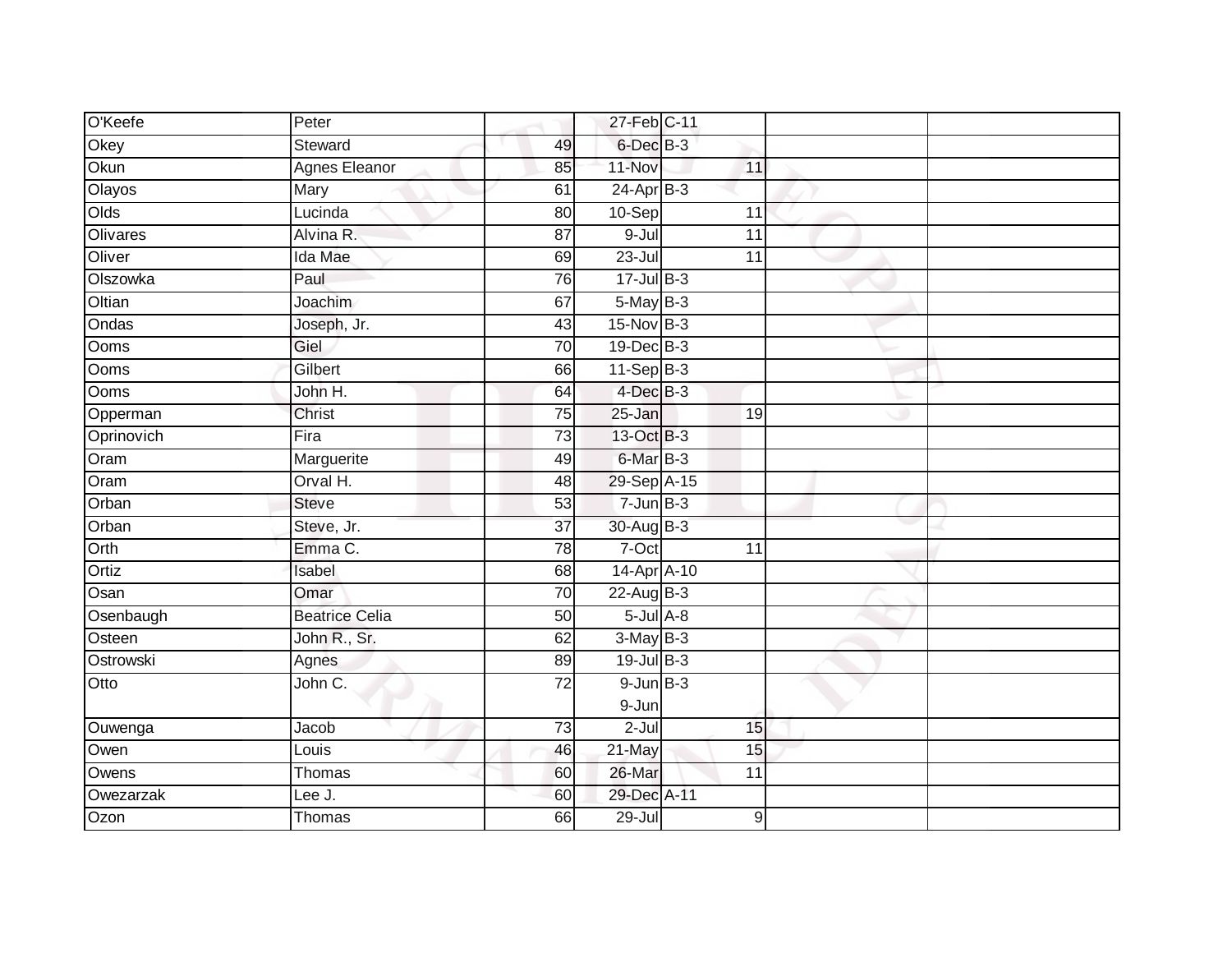| Pacholoc    | Andrew         | 67              | $13$ -Jun $B-3$ |                 |  |
|-------------|----------------|-----------------|-----------------|-----------------|--|
| Pajka       | Helen          | 80              | $4$ -Dec $B-3$  |                 |  |
| Pala        | Alexander      | $\overline{72}$ | 22-Jan          | 11              |  |
| Pala        | Howard         | 79              | 4-Jun           | 11              |  |
| Palermo     | Mary           | 62              | $27-Sep$ $B-3$  |                 |  |
| Pallo       | Pauline        | 50              | $28-Feb$        | 15              |  |
| Pallone     | Catherine      | 69              | 13-Oct B-3      |                 |  |
| Palmateer   | Edward         | 66              | 29-Apr          | 11              |  |
| Palmer      | Charles F.     | 95              | 22-Jan          | $\overline{11}$ |  |
| Palmquist   | Ella           | 76              | 15-Nov B-3      |                 |  |
| Pamer       | Katherine      | 77              | 25-Feb          | 11              |  |
| Pancoast    | Oka            | 70              | $21$ -Jul B-3   |                 |  |
| Pandak      | John, Sr.      | $\overline{71}$ | 22-Dec B-3      |                 |  |
| Pantagis    | John           | 64              | 26-Aug          | 11              |  |
| Pantaleo    | Ignazio        | $\overline{75}$ | 28-Feb          | 15              |  |
| Papach      | Veronica       | 75              | 23-Dec          | $9\,$           |  |
| Pappas      | George         | $\overline{73}$ | 30-Sep          | 11              |  |
| Pappas      | James G.       | 61              | $20$ -Jun $B-3$ |                 |  |
| Paradzick   | Martha O.      | 83              | 29-Sep A-15     |                 |  |
| Paradzinski | <b>Stella</b>  | 66              | 6-May           | 9               |  |
| Parish      | Kenneth        | 40              | 5-Aug           | 1               |  |
| Parker      | <b>Charles</b> | 65              | 25-Nov B-3      |                 |  |
| Parker      | Eugene L.      | 44              | 8-Aug B-3       |                 |  |
| Parker      | Irene A.       | 48              | $24-Apr$ B-3    |                 |  |
| Parker      | James T.       | 78              | $17 -$ Jul B-3  |                 |  |
| Parlon      | James T.       | 77              | $3-Nov$ B-3     |                 |  |
| Parrish     | Aaron H.       | $\overline{27}$ | 15-Dec          | 1               |  |
| Parsanko    | Linda          | 3 days          | $21$ -Jun $B-3$ |                 |  |
| Parskaudis  | Antonina       | 69              | 26-Sep B-3      |                 |  |
| Parsons     | Cora Mae       | 54              | $20$ -Jan $B-3$ |                 |  |
| Parsons     | Wallace E.     |                 | 7-Mar B-3       |                 |  |
| Paskwietz   | Gertrude L.    |                 | $7 - Jan$       | 11              |  |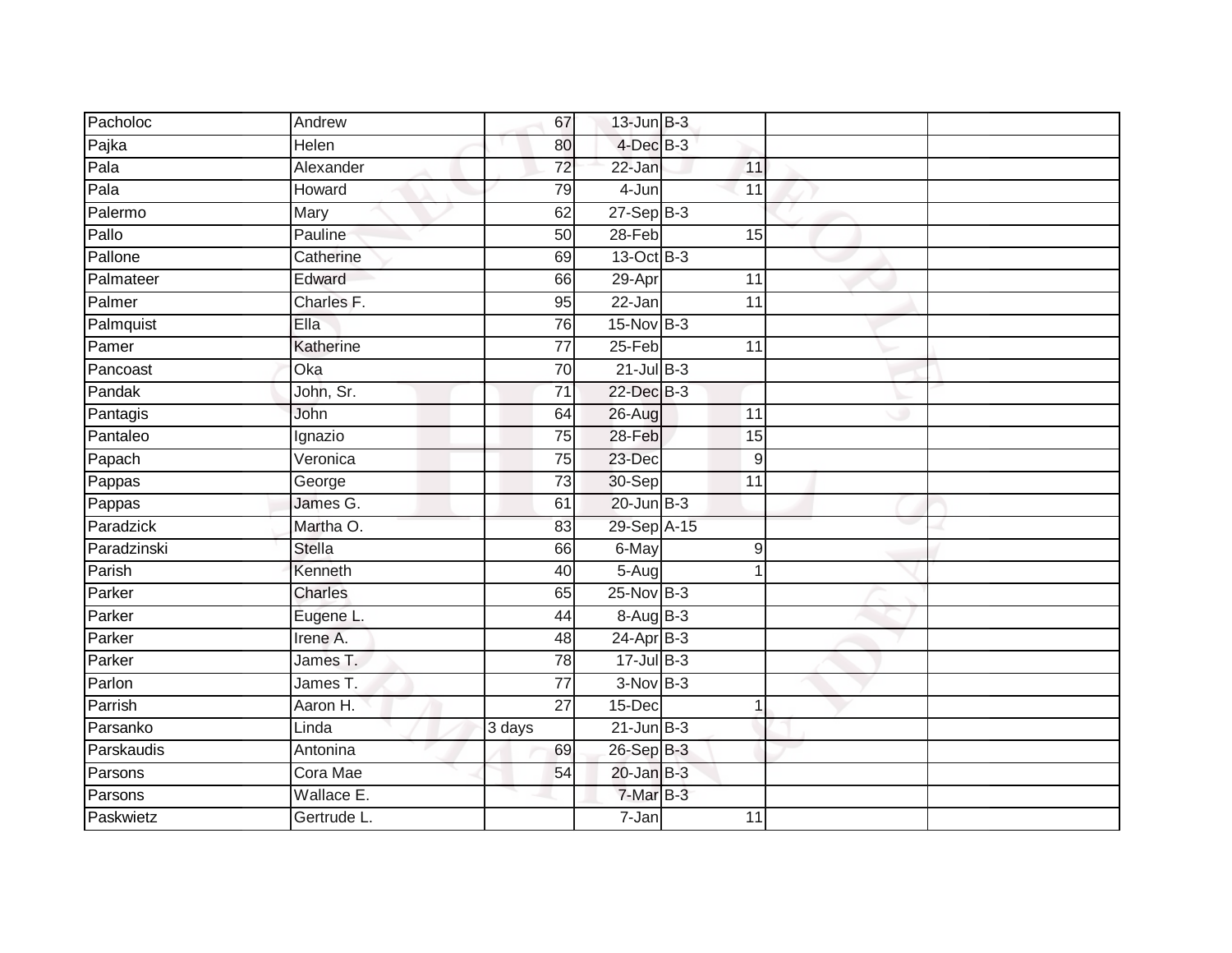| Pasztor    | Mary                  | 93              | 23-Sep          | 11              |  |
|------------|-----------------------|-----------------|-----------------|-----------------|--|
| Patena     | John, Sr.             | 71              | 13-Dec B-3      |                 |  |
| Patenaude  | Lucy                  | 65              | 4-Nov           | 11              |  |
| Patro      | Leroy E.              | 61              | 6-Mar B-3       |                 |  |
| Patterson  | Frank B.              | 63              | $1-Nov$ B-3     |                 |  |
| Patterson  | James R.              | 65              | 4-Jun           | 11              |  |
| Patterson  | John Allen            | 82              | $5$ -Jul $A$ -8 |                 |  |
| Paulik     | Francis               | 92              | 6-Oct B-3       |                 |  |
| Pauline    | David                 | 19              | 26-Aug          | 1               |  |
| Pavlak     | Walter A.             | 47              | 16-May B-3      |                 |  |
| Pavlakw    | Walter A.             | 47              | $15$ -May B-3   |                 |  |
| Pavnica    | Andrew P.             | 38              | 19-Feb          | 11              |  |
| Pawlasck   | Caroline              | 66              | $9-AugB-3$      |                 |  |
| Pawlikaski | Elona                 | 86              | 9-Oct B-3       |                 |  |
| Paxton     | <b>Eleanor Deming</b> | 89              | 19-Sep B-3      |                 |  |
| Pearce     | Frank                 | 67              | 26-Jun B-3      |                 |  |
| Pearce     | Georgia               | $\overline{30}$ | $13-Oct$        | $\mathbf{1}$    |  |
| Pearce     | Jay M.                | 83              | 8-Sep B-3       |                 |  |
| Pearce     | Merton H.             | 33              | $13$ -Oct       | 1               |  |
| Pearson    | Harry W.              | 62              | $28 - Oct$      | $\overline{11}$ |  |
| Pecho      | Joseph                |                 | 15-Oct B-3      |                 |  |
| Pelham     | Wilbur                | 70              | 3-Dec           | 11              |  |
| Pellerin   | Donald Joseph         | 27              | $19$ -Jul B-3   |                 |  |
| Penciak    | Antonia               | 72              | $27$ -Nov $B-3$ |                 |  |
| Pennington | Rita Justin           | 34              | 20-Nov B-3      |                 |  |
| Penwell    | Jese P.               | 52              | 22-Apr          | 11              |  |
| Pepkowski  | John                  | 75              | $3 - Jun$       | $\overline{11}$ |  |
| Perabeau   | Percy                 | 67              | 11-Nov          | 11              |  |
| Percak     | Frances               | 57              | 26-Jun B-3      |                 |  |
| Perkins    | Frances               |                 | 29-Dec A-11     |                 |  |
| Perkins    | Silas                 | 42              | 3-Apr B-3       |                 |  |
| Perry      | Isaac                 | 92              | $29 -$ Jul      | 9               |  |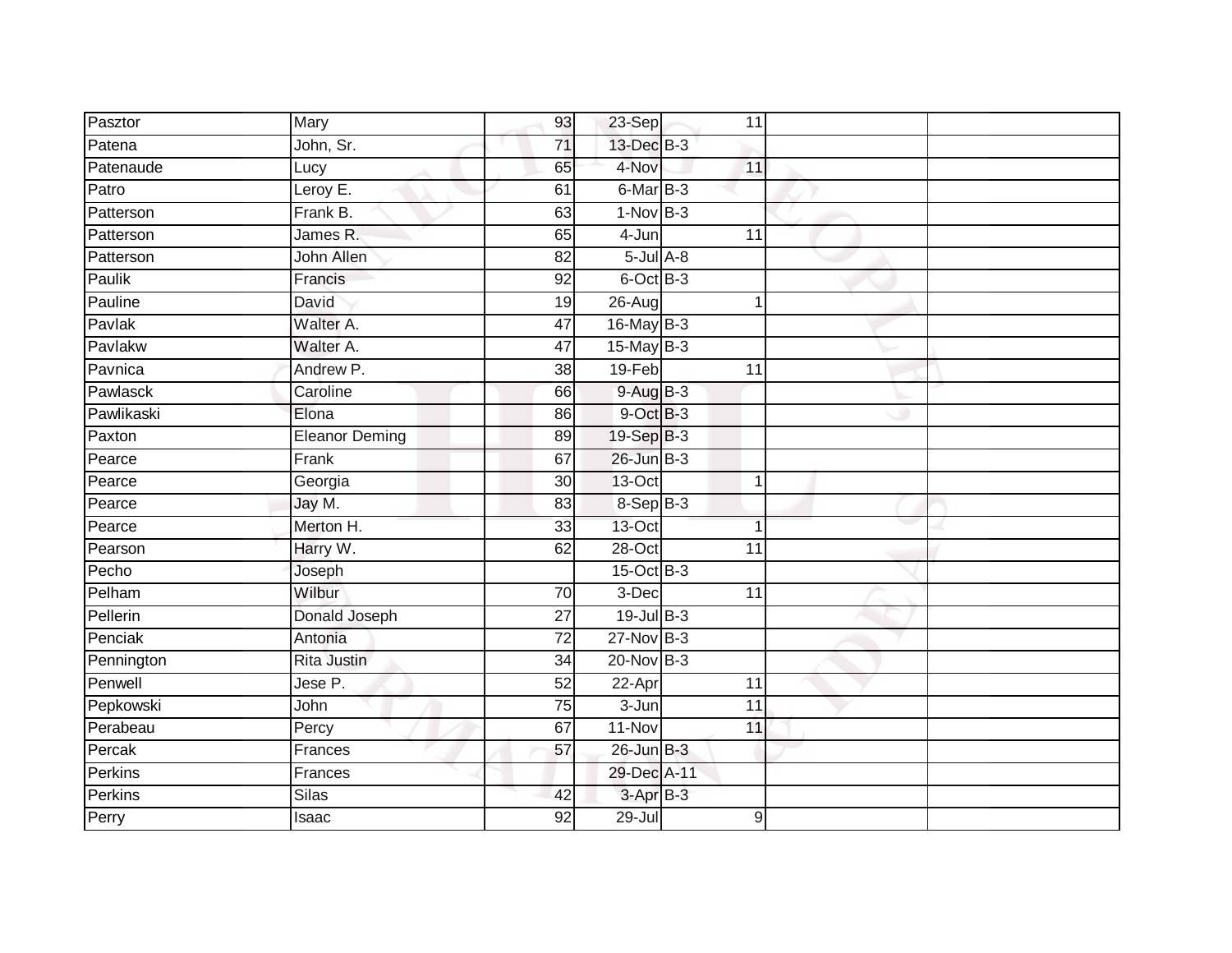| Perry           | John R.                   | 24              | 25-Feb          | 11              |   |                       |
|-----------------|---------------------------|-----------------|-----------------|-----------------|---|-----------------------|
| Person          | Tyra                      | 70              | 30-Oct B-3      |                 |   |                       |
| Persson         | Amanda O.                 | 73              | $21$ -Jul $B-3$ |                 |   |                       |
| Peters          | Fred                      | 86              | 18-Jan          | 17              |   |                       |
| Peters,         | Andrew, Sr.               | $\overline{72}$ | 11-Mar          | 11              |   |                       |
| Petersen        | Lewis                     | 76              | $13-Sep$ B-3    |                 |   |                       |
| Petersen        | Otto B.                   | 75              | $2$ -Jun $B-3$  |                 |   |                       |
| Peterson        | Ernest T.                 | $\overline{74}$ | $11-AprB-3$     |                 |   |                       |
| Peterson        | Harry A.                  | 63              | 20-Oct B-3      |                 |   |                       |
| Peterson        | Martin G.                 | 66              | $1-Dec$ B-3     |                 |   |                       |
| Petrie          | Henderson C.              | 85              | $21$ -Jul B-3   |                 |   |                       |
| Petronilo       | Aguajo                    | 36              | 1-May           |                 | 1 | also see May 2, p B-3 |
| Pettas          | Katherine                 |                 | 30-Oct B-3      |                 |   |                       |
| Petzold         | <b>Steve</b>              | $\overline{72}$ | 18-Feb          | 11              |   |                       |
| Pfiffner        | Martin                    | 43              | $2$ -Oct $B-3$  |                 |   |                       |
| Phair           | Warren C.                 | $\overline{81}$ | 14-Apr A-10     |                 |   |                       |
| Phelps          | Natalie                   | 78              | 22-Apr          | $\overline{11}$ |   |                       |
| <b>Phillips</b> | <b>Elizabeth Florence</b> | 79              | 30-Oct B-3      |                 |   |                       |
| Phillips        | Geza                      | $\overline{77}$ | $3$ -Jan $B-3$  |                 |   |                       |
| <b>Phillips</b> | Lester John               | 53              | 16-Apr          | $\overline{13}$ |   |                       |
| Phillips        | Russell N.                | $\overline{51}$ | 3-Jun           | 11              |   |                       |
| Piaskowy        | John                      | 48              | 30-Apr          | $\overline{11}$ |   |                       |
| Pienta          | Marcella Ann              | 89              | 8-Dec B-3       |                 |   |                       |
| Pieramico       | Margaret                  | 55              | $22$ -Aug B-3   |                 |   |                       |
| Pierce          | Arthur                    | $\overline{87}$ | 22-Sep B-7      |                 |   |                       |
| Pietranczyk     | Frank J.                  | 48              | 25-Jul A-11     |                 |   |                       |
| Pietrusin       | Michael                   | 79              | $23 -$ Jul      | $\overline{11}$ |   |                       |
| Pietrzycki      | Mary Ann                  |                 | $12$ -May B-3   |                 |   |                       |
| Pilecky         | Frank                     | 77              | 25-Nov B-3      |                 |   |                       |
| Pineda          | Martin                    | $\overline{7}$  | 10-Jun          | 11              |   |                       |
| Pinkowski       | John                      |                 | 12-Feb          | 11              |   |                       |
| Pizza           | Louis D.                  | 45              | 17-Sep          | 11              |   |                       |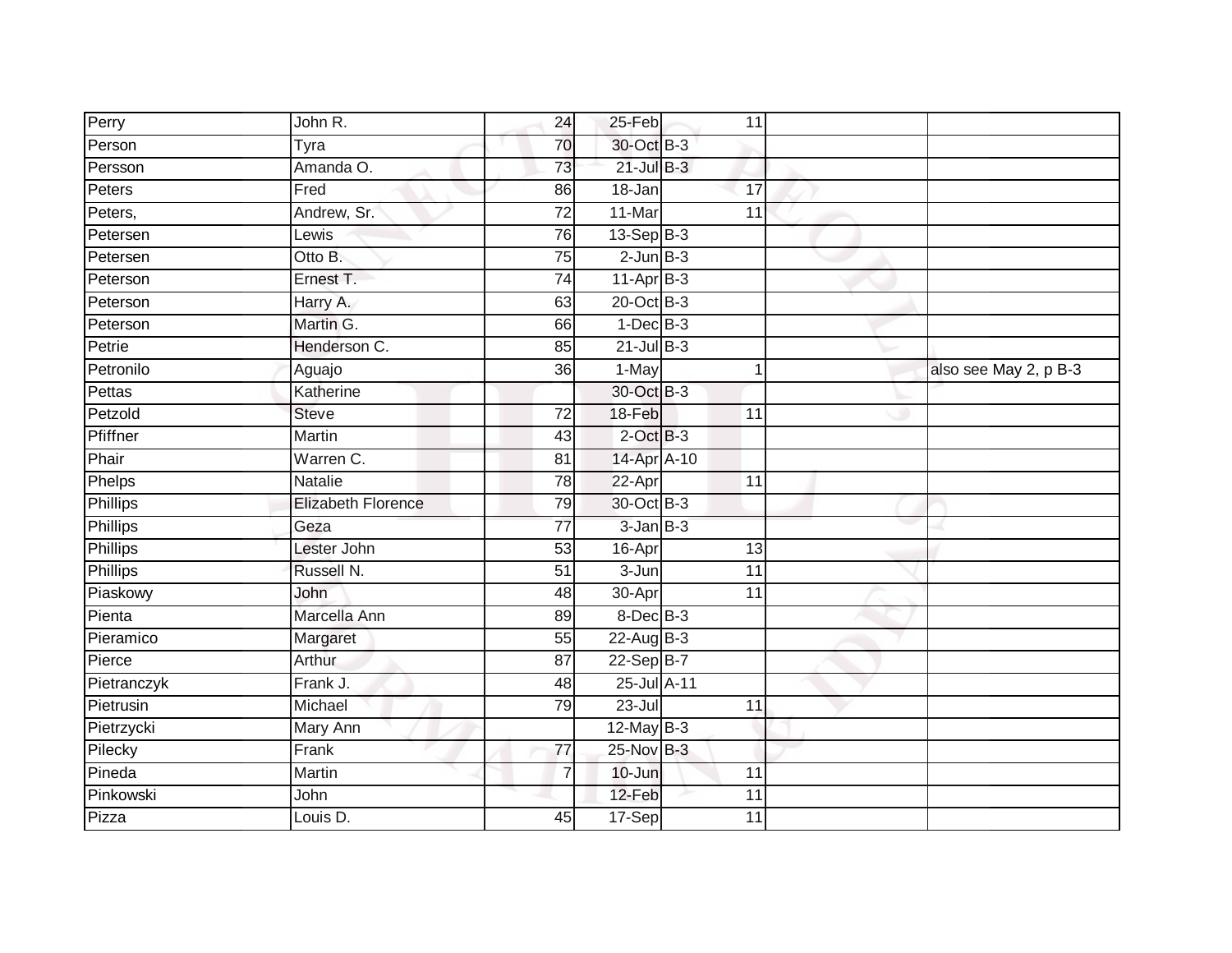| Plackas   | Mrs. Harry        | 67              | 10-Mar B-3      |              |                  |
|-----------|-------------------|-----------------|-----------------|--------------|------------------|
| Plath     | Hattie            | 75              | $1-SepB-3$      | Scheffler    |                  |
| Plavetich | Juro (Shorty)     | 91              | 3-Oct           | $\mathbf{1}$ |                  |
| Plemich   | Michael           | 74              | 17-Sep          | 11           |                  |
| Plesha    | Eugene            | $\overline{19}$ | $9$ -Oct $B$ -3 |              |                  |
| Plewa     | Cecelia           | 56              | 9-Apr           | 11           |                  |
| Ploszaj   | Anna              | $\overline{50}$ | $19-Apr$ B-3    |              |                  |
| Plys      | George            |                 | 21-Jan          | 11           |                  |
| Poczatek  | Linda Joyce       | 6 months        | $22 -$ Jul      | 11           |                  |
| Pokorski  | <b>Helen</b>      | 68              | $16$ -Oct B-3   |              |                  |
| Polaski   | Walter            | 58              | $2-Jan A-13$    |              |                  |
| Polcuyk   | Anna              | 64              | 22-Aug B-3      |              |                  |
| Polidoros | Peter K.          | 63              | 19-Feb          | 11           |                  |
| Polovich  | John              | 74              | 15-Aug B-3      |              |                  |
| Pompa     | Katherine (Sacha) | 67              | 31-Mar B-3      |              |                  |
| Pomplin   | Pauline           | 87              | $17$ -Nov $B-3$ |              |                  |
| Poney     | Frances           | 54              | 24-Dec B-3      |              |                  |
| Ponicki   | <b>Matthew</b>    | 48              | 11-Nov          | 11           |                  |
| Poort     | Albert            | 45              | 5-Mar           | 11           |                  |
| Poortinga | Elizabeth         | $\overline{73}$ | $24 - Jun$      | 9            |                  |
| Pope      | Lorraine          | 47              | 29-Nov B-3      |              |                  |
| Popovich  | Sam               | 68              | $11$ -Jan B-3   |              |                  |
| Port      | Frank             | 17              | 23-Dec          | 1            |                  |
| Port      | Janet             | 13              | 23-Dec          | 1            |                  |
| Port      | Mrs. Theron       | 45              | 23-Dec          |              |                  |
| Porter    | Ida Mae           | 69              | $27-Sep$ $B-3$  |              |                  |
| Porter    | Viola W.          | 44              | $9$ -Jun $B-3$  |              |                  |
| Potucek   | Louis J.          | 64              | 16-Jan          | 19           |                  |
| Poulton   | Mark I.           | 70              | $1-Aug$ B-3     |              |                  |
| Pozycki   | Margaret          | 59              | $11-Feb$        | 11 Breclaw   |                  |
| Pratt     | William H.        | 78              | 8-Sep B-3       |              |                  |
| Prehlow   | <b>Marie</b>      | $\overline{85}$ | 10-Nov B-3      |              | Picture included |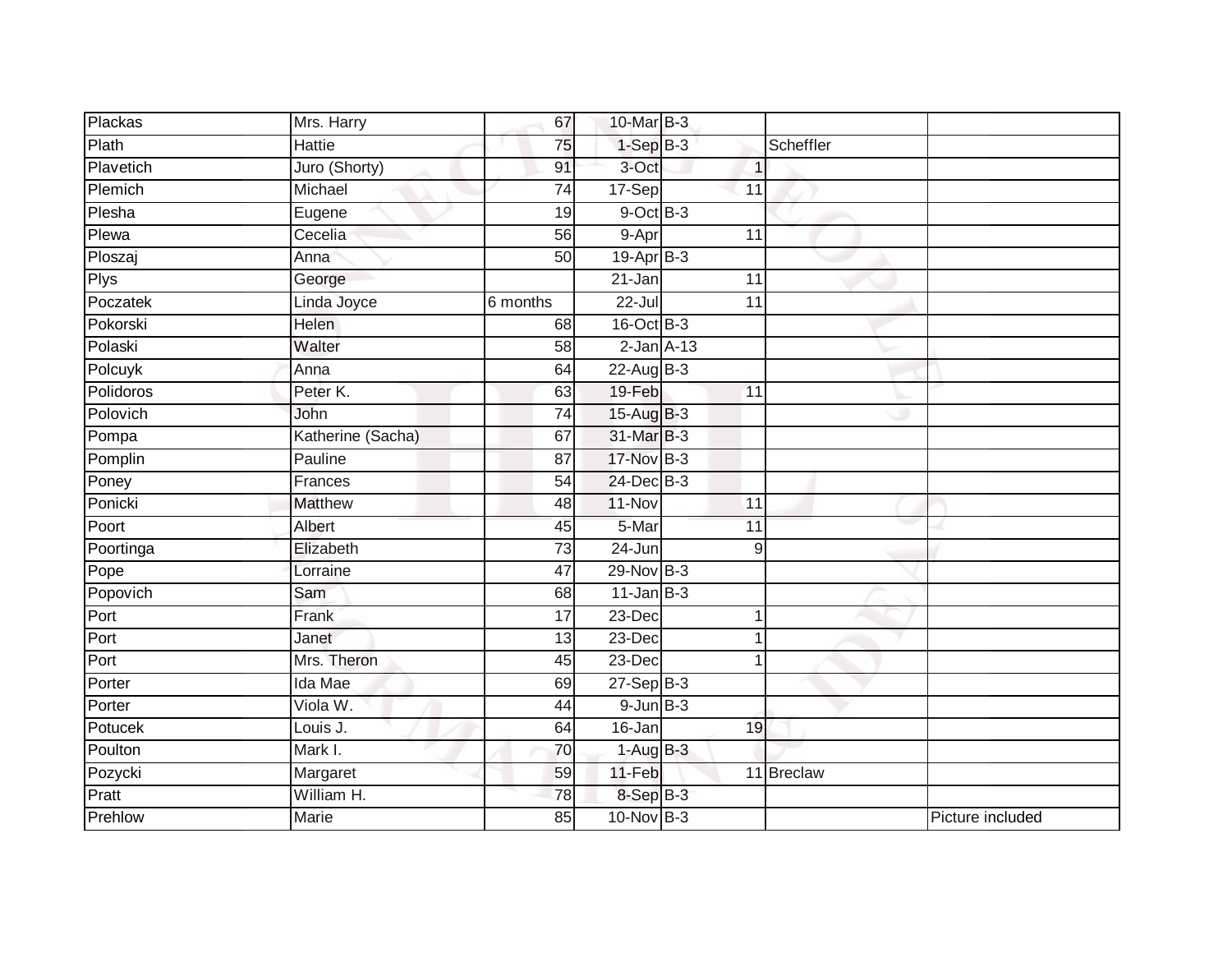| Preidis             | Joseph          | 62              | $3$ -Oct $B-3$    |              |                |                  |
|---------------------|-----------------|-----------------|-------------------|--------------|----------------|------------------|
| Premuda             | Katherine       | 85              | 10-May B-3        |              |                |                  |
| Prepira             | Rose            | 90              | 14-Feb            |              | $\overline{9}$ |                  |
| Presley             | Ira             | 94              | 9-Apr             |              | 11             |                  |
| Press               | Harry E         | $\overline{73}$ | $9$ -May $B-3$    |              |                |                  |
| Price               | Cecil D:        | 58              | 13-Feb            |              | 17             |                  |
| Price               | Margaret        | 55              | $19$ -Dec $B - 3$ |              |                |                  |
| Primmer             | Charles E.      | 85              | 22-Sep B-7        |              |                |                  |
| Procko              | <b>Stanley</b>  | 62              | 9-May B-3         |              |                |                  |
| Prohaska            | Frank N.        | 68              | $1-Dec$ B-3       |              |                |                  |
| Prohl               | Carolyn         | 79              | 30-Jan            |              | 19             |                  |
| Prokoprio           | Michael         | 69              | $15$ -May B-3     |              |                |                  |
| Prosenik            | Joseph          | 72              | 19-Apr B-3        |              |                |                  |
| Przystas            | Antoinette      | 83              | $2$ -Jan $A-13$   |              |                |                  |
| Psenak              | John            | 36              | 14-Jan            |              | 11             |                  |
| $\overline{P}$ uaca | Milka           | 29              | 30-Aug B-3        |              |                |                  |
| Pukala              | Julius          | 78              | $3-AprB-3$        |              |                |                  |
| Puleo               | John B.         | 67              | $19-Sep$ B-3      |              |                |                  |
| <b>Pullins</b>      | Harold          | 62              | 15-Apr            |              | $\overline{7}$ |                  |
| Puncho              | Mary            | 72              | 31-Mar B-3        |              |                |                  |
| Puskos              | Mary            | 66              | 31-May B-3        |              |                |                  |
| Pyle                | Jerry           | 13              | $24 -$ Jul        |              | 1              | Picture included |
| Queer               | William C., Sr. | 69              | $15$ -Dec $B$ -3  |              |                |                  |
| Quesada             | Rudy            | $\,8\,$         |                   | 5-Sep 1, B-3 |                | Picture included |
| Quinian             | David F.        | 67              | $28$ -Jun $B-3$   |              |                |                  |
| Quinlan             | Daivd F.        | 67              | $27 - Jun$ B-3    |              |                |                  |
| Rach                | Leo             | 67              | 3-Sep             |              | 13             |                  |
| Rading              | Amelia          | 63              | 25-Jan            |              | 19             |                  |
| Radloff             | Erdman C.       | 74              | 29-Oct            |              | 11             |                  |
| Radwanski           | Anton (Tony)    | 76              | 5-May B-3         |              |                |                  |
| Radzinski           | Steve           | 57              | 14-Nov B-3        |              |                |                  |
| Raeph               | Regina          | $\overline{78}$ | 16-May B-3        |              |                |                  |
|                     |                 |                 |                   |              |                |                  |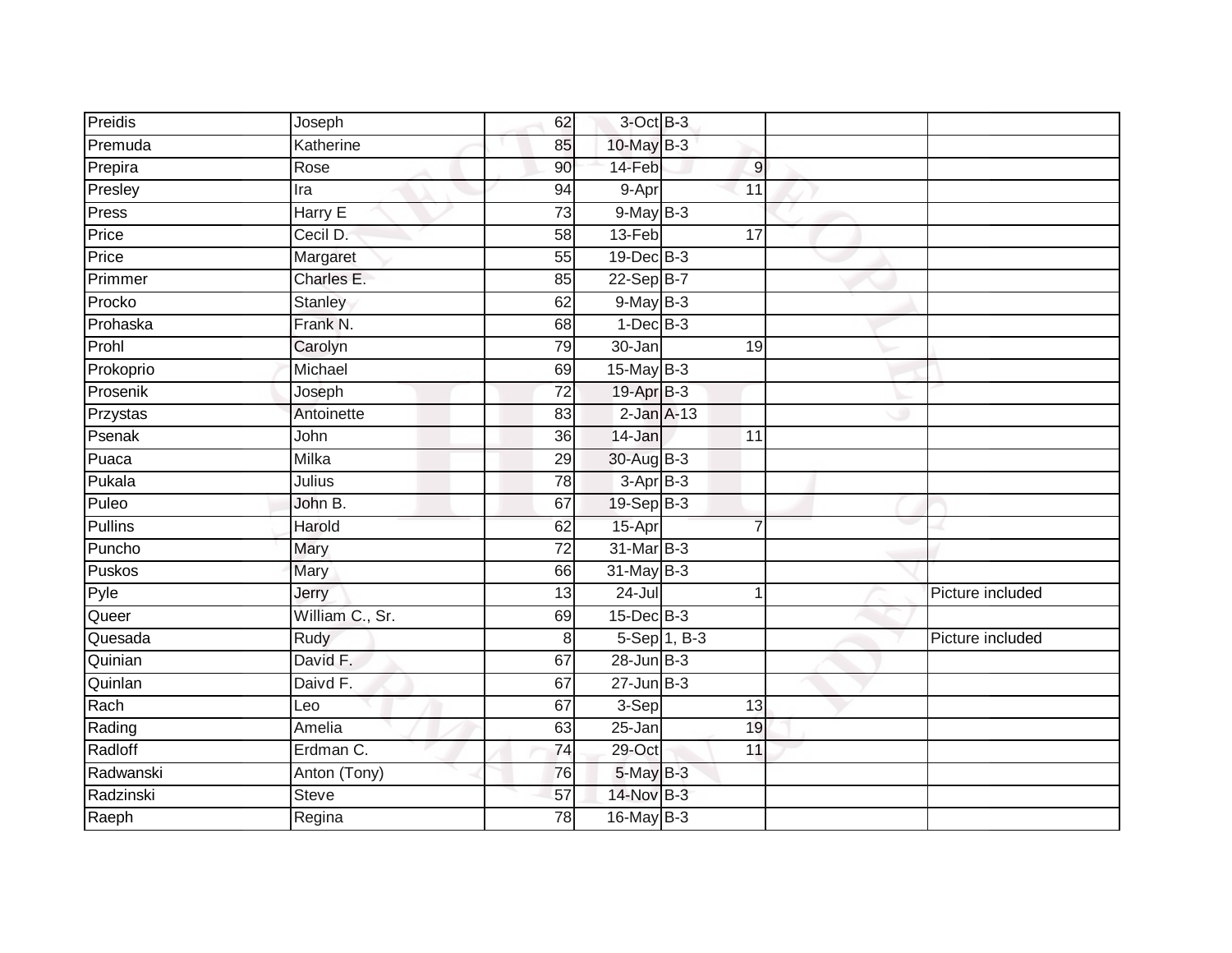| Raeth         | Regina                     | 78              | 17-May B-3      |                 |                                             |
|---------------|----------------------------|-----------------|-----------------|-----------------|---------------------------------------------|
| Ragan         | Ray E.                     | 66              | 5-May B-3       |                 |                                             |
| Ragsdale      | <b>Mack</b>                | 70              | 24-Jul B-3      |                 |                                             |
| Rahmstorff    | William                    | 67              | 28-Mar B-3      |                 |                                             |
| Ramirez       | Fernando                   | $\overline{32}$ | 19-Sep B-3      |                 |                                             |
| Randall       | David T.                   | 76              | $10-Apr$ B-3    |                 |                                             |
| Rangel        | Marcelino                  | 63              | $31$ -Jul B-3   |                 |                                             |
| Rapchik       | <b>Mike</b>                | 81              | 9-Dec           | 17              |                                             |
| Raschke       | Karen Jeanne               | 1 day           | 13-Mar A-11     |                 |                                             |
| Rasmussen     | Elizabeth                  | 45              | $1-May$ B-3     |                 |                                             |
| Raue          | Dorothy May                | 28              | $15$ -May B-3   |                 |                                             |
| Ray           | John                       | 54              | 28-Mar B-3      |                 |                                             |
| Read          | Alice J.                   | 96              | 13-Oct B-3      |                 |                                             |
| Ready         | Lester W., Sr.             | 61              | $13$ -Jan $B-3$ |                 |                                             |
| Rebey         | Julia (Syka)               | 63              | 8-Jul           | 11              |                                             |
| Rechlicz      | Walter F.                  | 77              | 10-May B-3      |                 |                                             |
| Reder         | Minnie                     | $\overline{77}$ | $5-Feb$         | $\overline{11}$ |                                             |
| Reed          | Marie Helen                | 44              | $13-Sep B-3$    |                 |                                             |
| Reed          | <b>Stella</b>              | 56              | 18-Feb          | $\overline{11}$ |                                             |
| <b>Reguly</b> | Michael                    | $\overline{73}$ | $3$ -Jan $B-3$  |                 |                                             |
| Reilly        | Charles A.                 | 66              | 24-Apr          |                 |                                             |
| Reilly        | Charles P.                 | 69              | 16-Jan          | 19              |                                             |
| Reilly        | William J.                 |                 | 16-May B-3      |                 |                                             |
| Reisig        | Fred                       | 82              | $2$ -Jan $A-13$ |                 |                                             |
| Reising       | Ruby                       | 40              | $22 -$ Jul      | 11              |                                             |
| Reiter        | Mrs. Virgil S. (Josephine) | 83              | 21-Oct          |                 | Picture included, also see<br>Oct 30, p B-3 |
| Rettic        | Esther                     | $\overline{57}$ | 31-Mar B-3      |                 |                                             |
| Reumann       | Anton                      | $\overline{73}$ | $27$ -Jan $B-3$ |                 |                                             |
| Reuter        | Fred C.                    | 68              | 30-Sep          | 11              |                                             |
| <b>Rich</b>   | Olive Robinson             | 82              | 20-Nov B-3      |                 |                                             |
| Richter       | Hyman                      | 77              | 26-Feb          | 11              |                                             |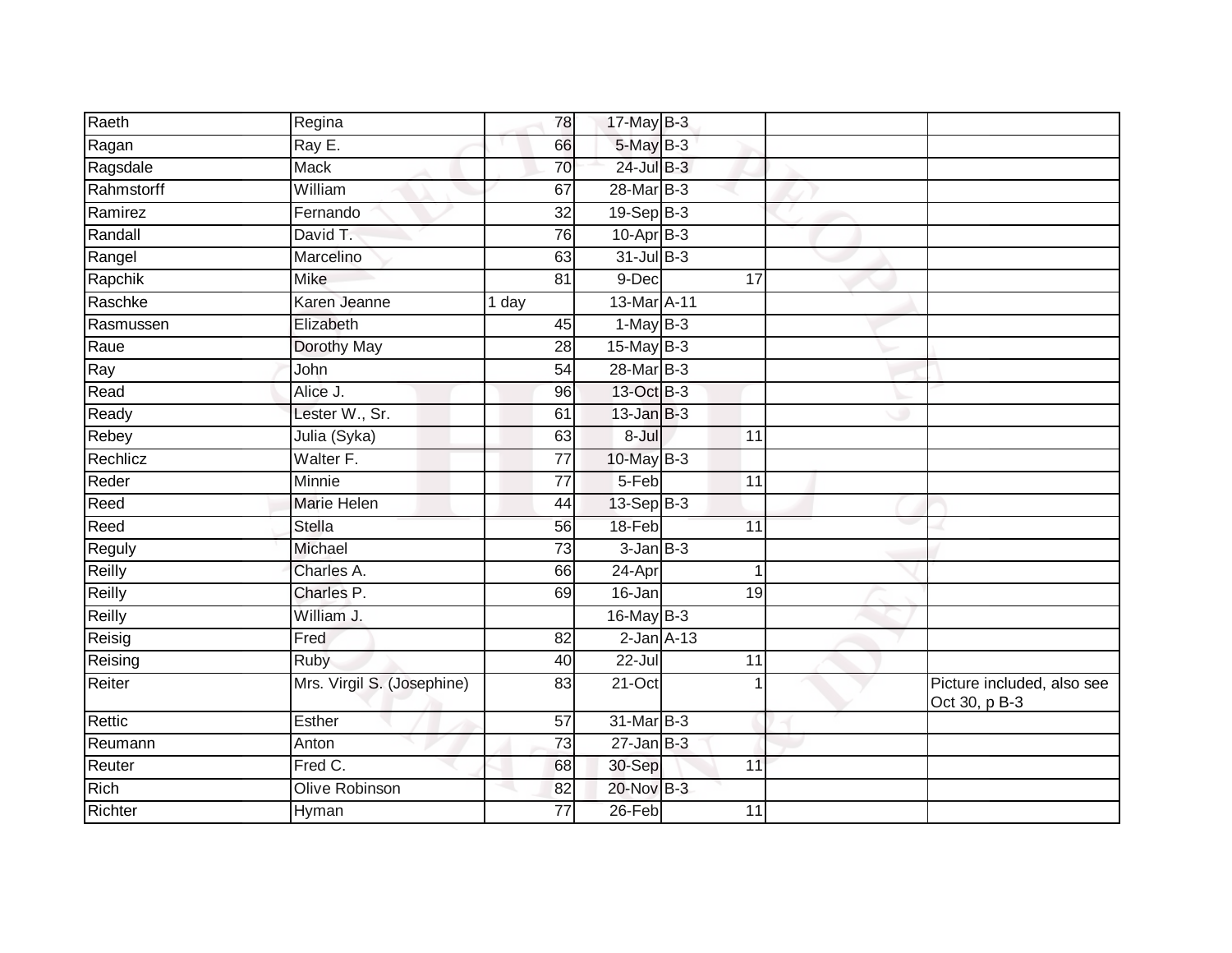| Richter       | Mrs. Rosemond M.    | 66              | 18-Mar           | 9 <sup>1</sup>  |  |
|---------------|---------------------|-----------------|------------------|-----------------|--|
| Richwalski    | Walter              | 40              | 18-Aug A-19      |                 |  |
| Rickman       | Susan Elizabeth     | 70              | 9-Sep            | 11              |  |
| Ricks         | Perry Alva          | 57              | 28-Oct           | 11              |  |
| Riebe         | Lucille             | 39              | $1-SepB-3$       |                 |  |
| Riechers      | Wayne A.            | 5               | 15-Mar B-3       |                 |  |
| Rieke         | Herbert F.          | 76              | 18-Apr B-3       |                 |  |
| Rife          | Maxwell H.          | 85              | $22$ -Nov $B-3$  |                 |  |
| Rimmel        | Alex W.             | 67              | $23$ -Jun $B-3$  |                 |  |
| Rindfleisch   | Katherine           | 81              | 19-May B-3       |                 |  |
| <b>Rios</b>   | Samuel J.           | 52              | $19$ -Jun $B-3$  |                 |  |
| Rippe         | Lilly               | 68              | $21-Apr$ B-3     |                 |  |
| Ritter        | George              | 44              | 31-Mar B-3       |                 |  |
| Ritter        | Harry A.            | 71              | $2-MayB-3$       |                 |  |
| <b>Rivis</b>  | Theadore            | $\overline{70}$ | 15-Oct B-3       |                 |  |
| <b>Rizley</b> | Charles             | 68              | 28-Mar B-3       |                 |  |
| Roadruck      | Grace V.            | 69              | 11-Oct B-3       |                 |  |
| Robbins       | Mrs. R. S.          |                 | 26-Mar           | 11              |  |
| Roberts       | <b>Edith Louise</b> | 65              | 27-Oct B-3       |                 |  |
| Roberts       | Lillian             | 78              | 4-Mar            | 11              |  |
| Robertson     | George D.           | 72              | 8-May B-3        |                 |  |
| Robinson      | Oscar V.            | 76              | $3-MarB-3$       |                 |  |
| Robinson      | Rev. Frank Guy      | 73              | $15$ -Dec $B$ -3 |                 |  |
| Robledo       | Daniel              | 63              | $13$ -Dec $B-3$  |                 |  |
| Roessner      | Alfred A.           | 78              | 25-Mar           | 11              |  |
| Rogers        | Dorothy             | 27              | 18-Dec           | $\mathbf 1$     |  |
| Rogers        | Wallace B. (Curley) | $\overline{58}$ | 17-Feb           | $\overline{23}$ |  |
| Rohde         | Anna                |                 | 11-Mar           | 11              |  |
| Rohon         | Paul                | 82              | 25-Feb           | 11              |  |
| Rohrman       | Dolly Ann           | 38              | $11-Feb$         | 11              |  |
| Rohrman       | John M.             | 80              | 20-Jun B-3       |                 |  |
| Rolan         | Billy F.            | 41              | 14-Apr           | 1               |  |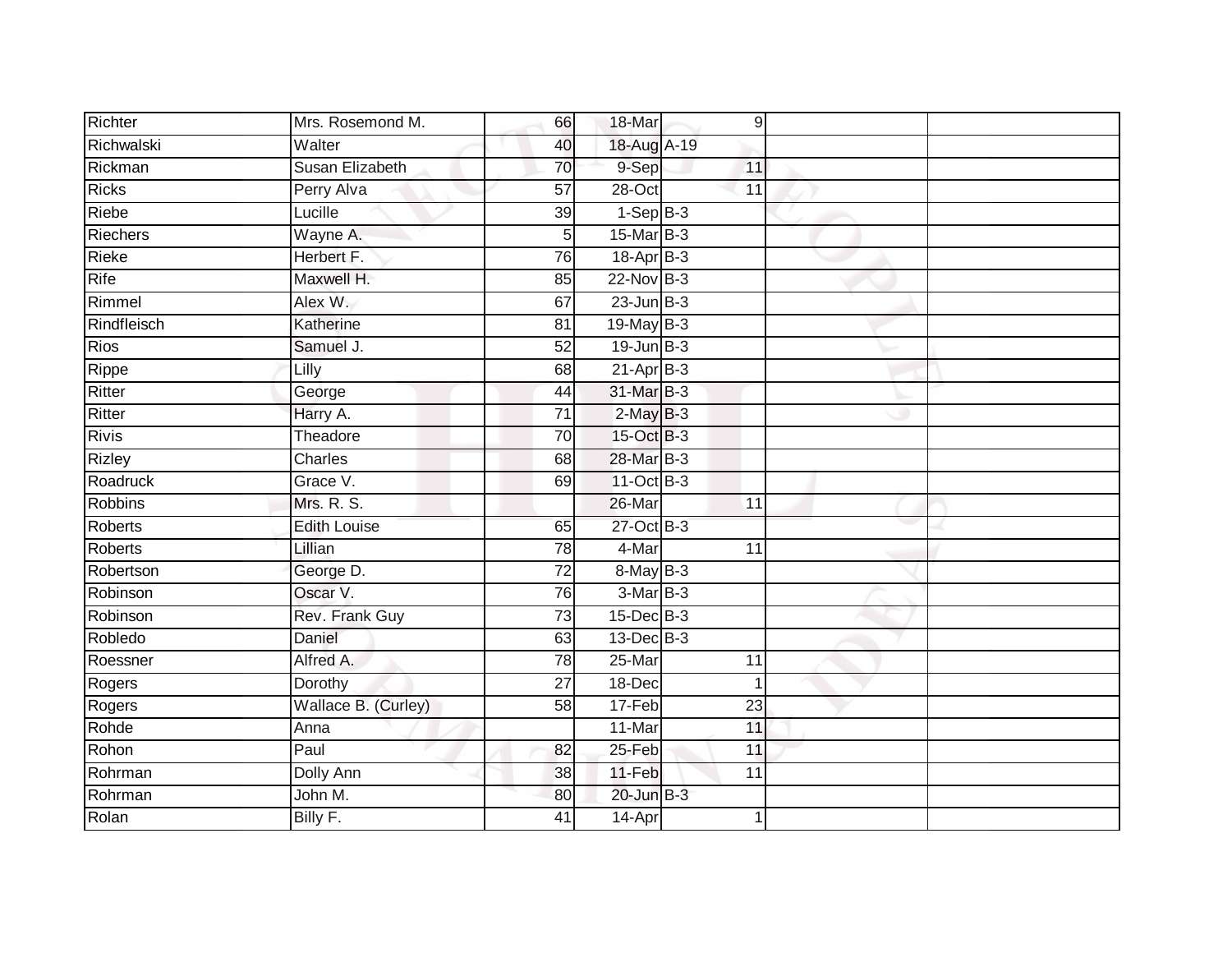| Romaniak    | Joseph               | 49              | 24-Mar B-3       |                 |  |
|-------------|----------------------|-----------------|------------------|-----------------|--|
| Romig       | Timothy W.           | 10 weeks        | 7-Feb            | 11              |  |
| Rommel      | Alice J.             | 96              | 18-Dec B-3       |                 |  |
| Rosandich   | <b>Nick</b>          | $\overline{77}$ | 4-Mar            | 11              |  |
| Rosarii     | <b>Sister Regina</b> | 45              | 15-Jan A-11      |                 |  |
| Rose        | Albert C.            | 74              | $25$ -Apr $B-3$  |                 |  |
| Rose        | Joseph               | 47              | $4$ -Oct B-3     |                 |  |
| Rose        | Mrs Clemer D.        | 61              | $21-Nov$ B-3     |                 |  |
| Rosella     | Alexander (Alex)     | 46              | 14-Apr A-10      |                 |  |
| Rosenbaum   | <b>Hulda</b>         | 88              | $24-Feb$         | 23              |  |
| Rosenberger | George H.            | 43              | $25 - $ Mar      | $\overline{11}$ |  |
| Rosene      | Hannah               | 99              | $29$ -Nov $B-3$  |                 |  |
| Rosenweiss  | Joseph               | 71              | $27 - Jan$ $B-3$ |                 |  |
| Rosinski    | Michael              | 65              | 8-Apr            | 11              |  |
| <b>Ross</b> | <b>Mathew</b>        | 93              | 29-Mar B-3       |                 |  |
| Rossa       | Minnie               | 60              | 6-Feb            | 15              |  |
| Rosta       | William              | 40              | $21$ -Jun $B-3$  |                 |  |
| Rought      | William J.           | 85              | 16-May B-3       |                 |  |
| Rowe        | Orville W.           | 53              | 7-Oct            | 11              |  |
| Rozman      | Veronica             | 53              | 18-Nov           | 11              |  |
| Ruble       | James J., Sr.        | 50              | 10-Dec           | 11              |  |
| Rudis       | Carolina             | 64              | 18-Dec B-3       |                 |  |
| Rudy        | Harold E.            | 47              | $10$ -Feb $B-3$  |                 |  |
| <b>Rudy</b> | Martin A.            | 45              | $14$ -Nov B-3    |                 |  |
| Rumbut      | John P.              | 47              | 25-Aug B-3       |                 |  |
| Runko       | John                 |                 | $24$ -Apr $B-3$  |                 |  |
| Russell     | Robert               | 67              | $7-Nov$ B-3      |                 |  |
| Russu       | loan                 | 63              | 22-Oct           | 11              |  |
| Ruttledge   | James A.             | 47              | 8-Mar B-3        |                 |  |
| Rybarczyk   | Edmund V.            | 40              | 26-Nov           | 15              |  |
| Rybicki     | George               | 86              | 23-Aug B-3       |                 |  |
| Rybicki     | Katherine            | $\overline{75}$ | $25-Feb$         | 11              |  |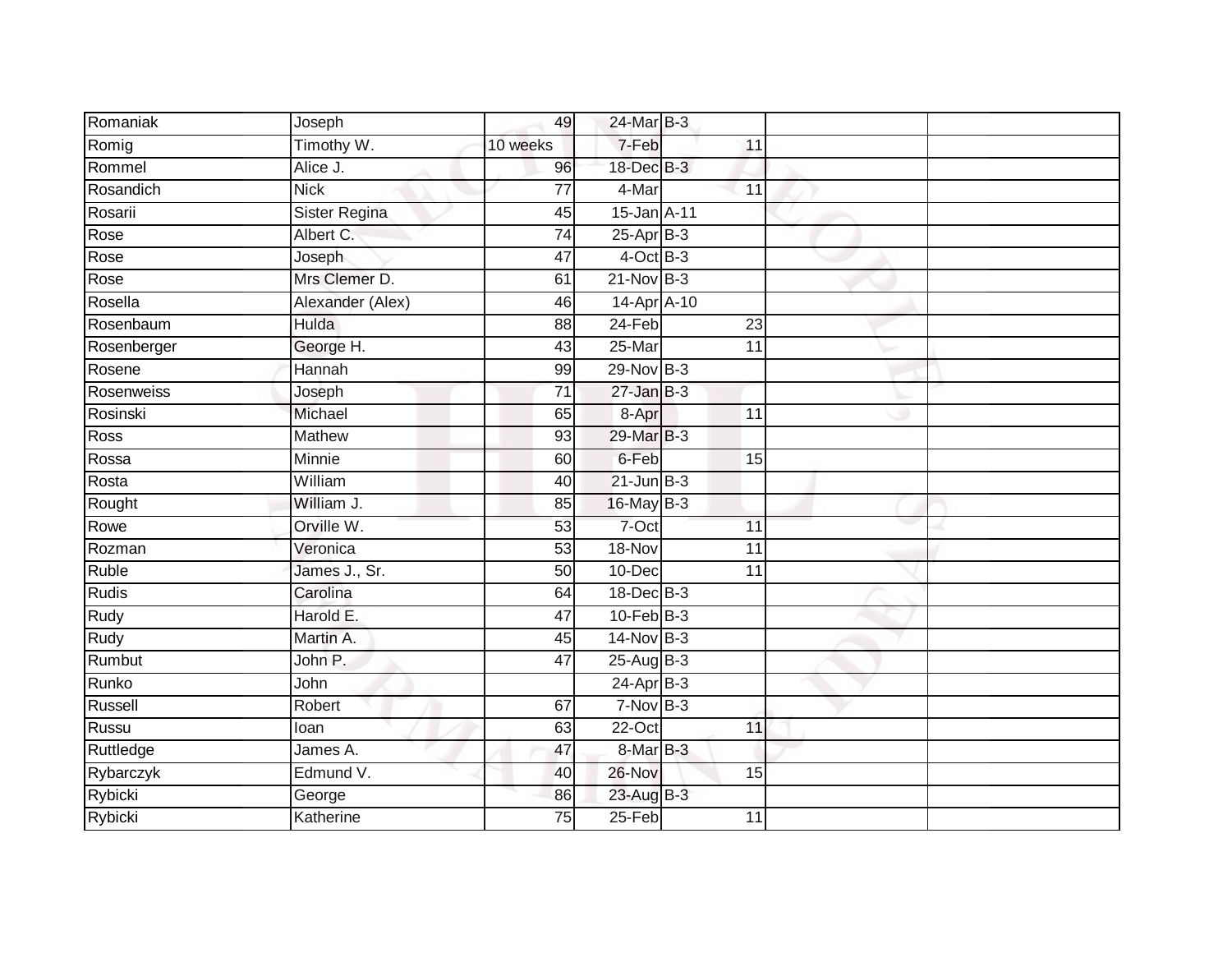| Rybicki     | Walter           |        | $\overline{71}$ | 12-Jul B-3      |                 |                  |
|-------------|------------------|--------|-----------------|-----------------|-----------------|------------------|
| Rydzan      | Katherine        |        | $\overline{72}$ | 3-Oct B-3       |                 |                  |
| Rygiel      | Simon            |        | 76              | 14-Jan          | 11              |                  |
| Sabo        | Dora             |        | 75              | 26-Dec B-3      |                 |                  |
| Sabol       | Albert           |        | 54              | 15-Jan A-11     |                 |                  |
| Sabol       | <b>Steve</b>     |        | 69              | $2$ -Jun $B-3$  |                 |                  |
| Sabol       | William          |        | 39              | 8-Apr           | 11              |                  |
| Sacco       | Leonardo         |        | 85              | $27-Sep$ B-3    |                 |                  |
| Sachsel     | Otto R.          |        | 67              | 5-Aug           | 11              |                  |
| Sadowski    | Joseph, Sr.      |        | 65              | 6-May           | 9               |                  |
| Saho        | <b>Ben</b>       |        | $\overline{71}$ | $1-Nov$ B-3     |                 |                  |
| Saker       | Matilda (Tillie) |        | 70              | 11-Nov          | 11              |                  |
| Sakley      | Elizabeth        |        | 66              | 18-Nov          | 11              |                  |
| Sako        | Vicki Lynn       | infant |                 | 21-Mar B-3      |                 |                  |
| Sako        | William, Sr.     |        | 61              | 22-Mar B-3      |                 |                  |
| Sakowicz    | Harry            |        | 54              | 11-Oct B-3      |                 |                  |
| Saksa       | <b>Mike</b>      |        | 67              | 4-Jun           | $\overline{11}$ |                  |
| Sallick     | Josephine Grenka |        |                 | 26-May B-3      |                 |                  |
| Salvano     | Don S.           |        | 27              | 23-Sep          |                 | Picture included |
| Sambor      | John M.          |        | $\overline{25}$ | $25-Nov$        |                 |                  |
| Sambrook    | Arthur J. (Sam)  |        | 75              | 14-Jan          |                 |                  |
| Sammetinger | John A.B.        |        | $\overline{71}$ | 28-Mar B-3      |                 |                  |
| Sanasac     | Denelda          |        | 61              | 30-Oct B-3      |                 |                  |
| Sanasac     | Mrs. W. R.       |        | 61              | 29-Oct          | 11              |                  |
| Sander      | Walter L.        |        | 85              | 27-Oct B-3      |                 |                  |
| Sanders     | Francis (Otto)   |        | 62              | 11-Feb          | 11              |                  |
| Sanocki     | Anthony          |        | $\overline{72}$ | $14$ -Oct       | 11              |                  |
| Santay      | John P., Sr.     |        | 75              | $13$ -Dec $B-3$ |                 |                  |
| Sapita      | Paul, Sr.        |        | 74              | 16-Sep          | 11              |                  |
| Sark        | Blanche E.       |        | 71              | 5-Feb           | 11              |                  |
| <b>Sass</b> | Joseph A.        |        | 65              | 24-Sep          | 11              |                  |
| Sauer       | Michael          |        | 55              | $15 -$ Jul      | 11              |                  |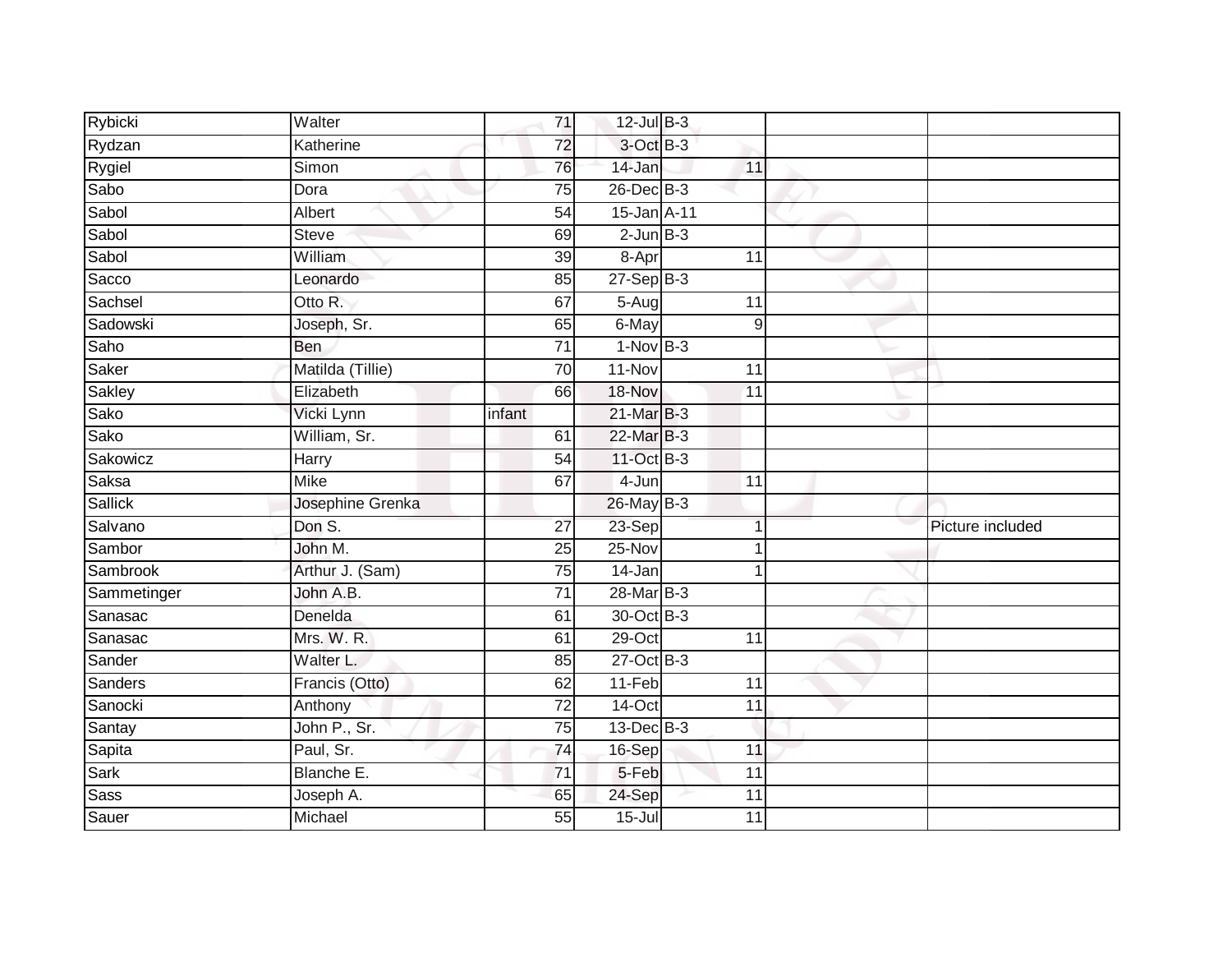| Savage          | Kevin D.              | 1 day                | 11-Nov          | 11              |                                  |
|-----------------|-----------------------|----------------------|-----------------|-----------------|----------------------------------|
| Savich          | George                | 67                   | $13$ -Jan $B-3$ |                 |                                  |
| Sax             | Jacob B.              | 77                   | $28 - Oct$      | 11              |                                  |
| <b>Scalchas</b> | George                | 73                   | $5$ -Jul $A$ -8 |                 |                                  |
| Scaman          | <b>Therese Marie</b>  | $\overline{11}$ days | 3-Dec           | $\overline{11}$ |                                  |
| Scasny          | Louis                 | 75                   | $5 - Jun$ $B-3$ |                 |                                  |
| Scepkowski      | Victor                | 39                   | $4$ -Dec $B-3$  |                 |                                  |
| Schaaf          | <b>Edward William</b> | 64                   | 14-Mar B-3      |                 |                                  |
| Schaafsma       | Michael               | $\overline{70}$      | $11-AprB-3$     |                 |                                  |
| Schaefer        | William E.            | $\overline{72}$      | $24$ -Jan B-3   |                 | Picture included Jan 25 p.<br>19 |
| Schafer         | <b>Mary Elen</b>      | 85                   | $14$ -Jun $B-3$ |                 |                                  |
| Schauss         | Harold O.             | 47                   | $1-MayB-3$      |                 |                                  |
| Scheffke        | Frank, Sr.            | $\overline{71}$      | $24$ -Apr $B-3$ |                 |                                  |
| Schevchenko     | Shirley Jean          | 2                    | $16 -$ Jul      | 11              |                                  |
| Schmidt         | <b>Darlene Marie</b>  |                      | 4-Nov           | 11              |                                  |
| Schmidt         | John A.               | 69                   | 11-Aug B-3      |                 | Picture included                 |
| Schmidt         | Leona                 | 48                   | 19-Mar          | 11              |                                  |
| Schmidt         | Lillian G.            | 65                   | $1$ -Jul $B$ -3 |                 |                                  |
| Schmidt         | Thomas L.             | 20                   | 2-May           |                 |                                  |
| Schmitt         | Adam                  | 55                   | $3-NovB-3$      |                 |                                  |
| Schoenbeck      | Angeline              | 79                   | 15-Feb          | 13              |                                  |
| Schoenborn      | Frank P.              | 66                   | 7-Oct           | 11              |                                  |
| Schoon          | Emma                  | 69                   | 9-Dec           | 17              |                                  |
| Schoon          | Flora A.              | 82                   | $28$ -Jun $B-3$ |                 |                                  |
| Schoon          | Peter D.              | $\overline{73}$      | $26$ -Jul B-3   |                 | Picture included                 |
| Schott          | Karen Lynn            | 6 weeks              | 25-Jan          | 19              |                                  |
| Schreiber       | Louis R.              | 63                   | 24-Mar B-3      |                 |                                  |
| Schreiber       | Michael, Sr.          | 93                   | 14-May          | 11              |                                  |
| Schreier        | Fred J.               |                      | 19-Nov          | 13              |                                  |
| Schroeder       | John                  | 54                   | $4-SepB-3$      |                 |                                  |
| Schroeder       | Roy                   | 71                   | 26-Feb          | 11              |                                  |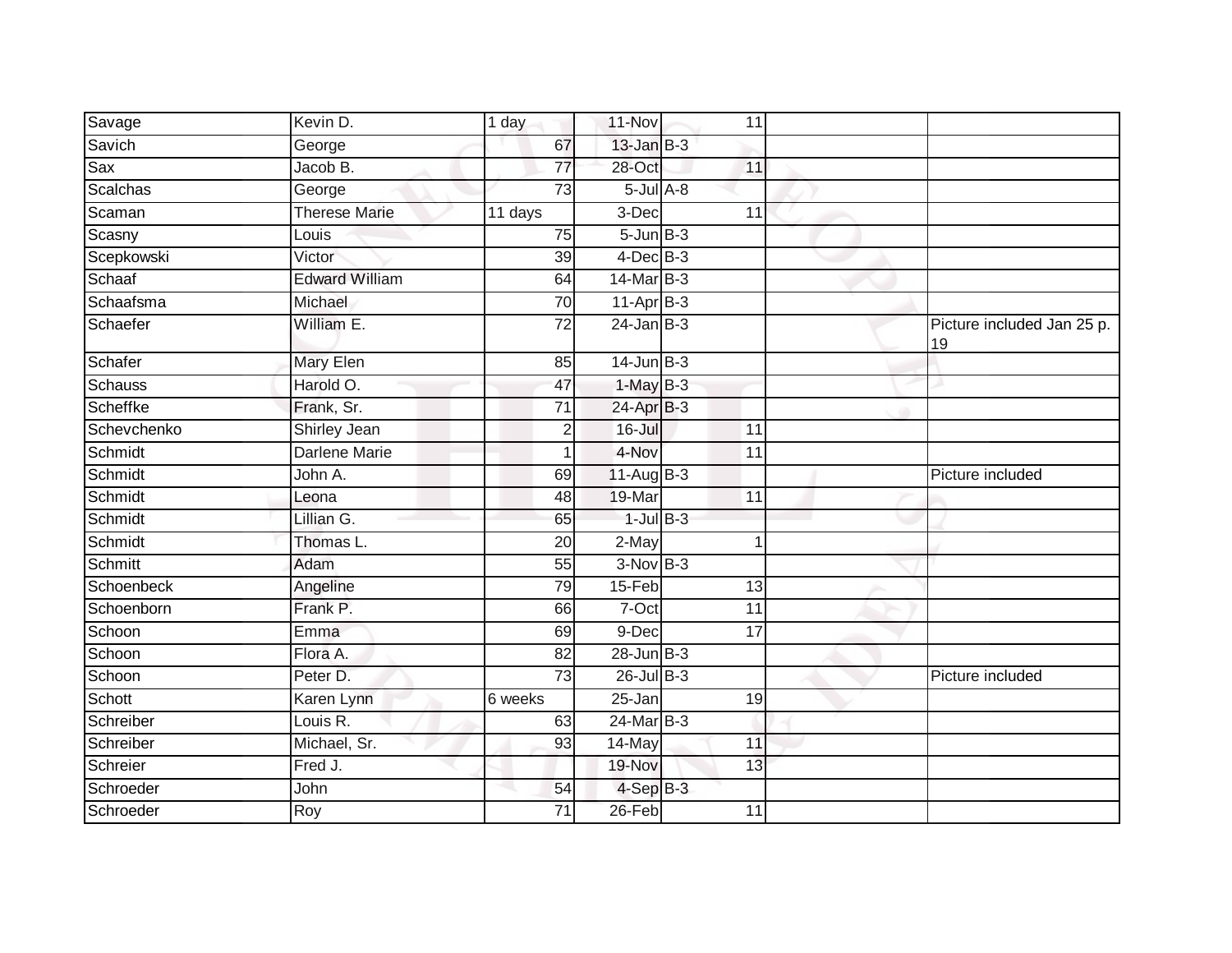| Schubert     | Harold L.            | 33              | 8-Sep           | 1               | also see Sept 18, p B-3 |
|--------------|----------------------|-----------------|-----------------|-----------------|-------------------------|
| Schultz      | John (Bychocki)      | 67              | 23-Sep 1, 11    |                 |                         |
| Schultz      | William H.           | 76              | 25-Feb          | 11              |                         |
| Schumacher   | Edward               | 76              | $7-Nov$ B-3     |                 |                         |
| Schurma      | John                 |                 | 29-Mar B-3      |                 |                         |
| Schwader     | Clara                | 86              | $7$ -Jul $B-3$  |                 |                         |
| Schweisthal  | John G.              | 65              | $14$ -Jul B-3   |                 |                         |
| Schweitzer   | Katherine            | 77              | $27$ -Nov $B-3$ |                 |                         |
| Scofield     | Horation R.          | 77              | $1-MarB-3$      |                 |                         |
| Scott        | Bertha               | 67              | $1-MarB-3$      |                 |                         |
| Scott        | Emma                 | 87              | 5-Feb           | 11              |                         |
| Scott        | William J.           | 56              | 25-Feb          | 11              |                         |
| Sczepanski   | Leonard              | Infant          | 27-Oct B-3      |                 |                         |
| Searles      | Jeanette             | 74              | $3 -$ Jul       | 19              |                         |
| Seegers      | Emma Catherine       | 70              | $1-NovB-3$      |                 |                         |
| Seifert      | Mark Joseph          | 19 months       | 31-May B-3      |                 |                         |
| <b>Seils</b> | Lydia                |                 | 29-Dec A-11     |                 |                         |
| Sejna        | Andrew               | 65              | 8-Apr           | 11              |                         |
| Sell         | John A.              |                 | 8-Apr           | 11              |                         |
| Serafin      | Mary                 | 66              | 8-Feb           | $\overline{17}$ |                         |
| Serbenta     | Lawrence             | 81              | $15-Feb$        | 13              |                         |
| Sertic       | Joseph P.            | 69              | 24-Sep          | $\overline{11}$ |                         |
| Sestrich     | John                 | 74              | 6-Nov B-3       |                 |                         |
| Sewell       | James                | 15 months       | 13-May          | 9               |                         |
| Shapiro      | Sara                 | 69              | 22-Apr          | 11              |                         |
| Sharkey      | Robert C.            | 53              | 30-Sep          | 1               | Also see Oct 1, p 15    |
| Sharp        | Mrs. James (Allie)   | $\overline{82}$ | $9-AugB-3$      |                 |                         |
| Shaw         | George               | 50              | $5-Apr$ B-3     |                 |                         |
| Shea         | Ella                 | 88              | 23-Jul          | 11              |                         |
| Sheffer      | <b>Charles Royal</b> | 69              | $23 -$ Jul      | 11              |                         |
| Sheffield    | <b>Tony Bruce</b>    | 6 months        | 3-May B-3       |                 |                         |
| Shelbourne   | Robert               | 73              | 20-Aug          | 11              |                         |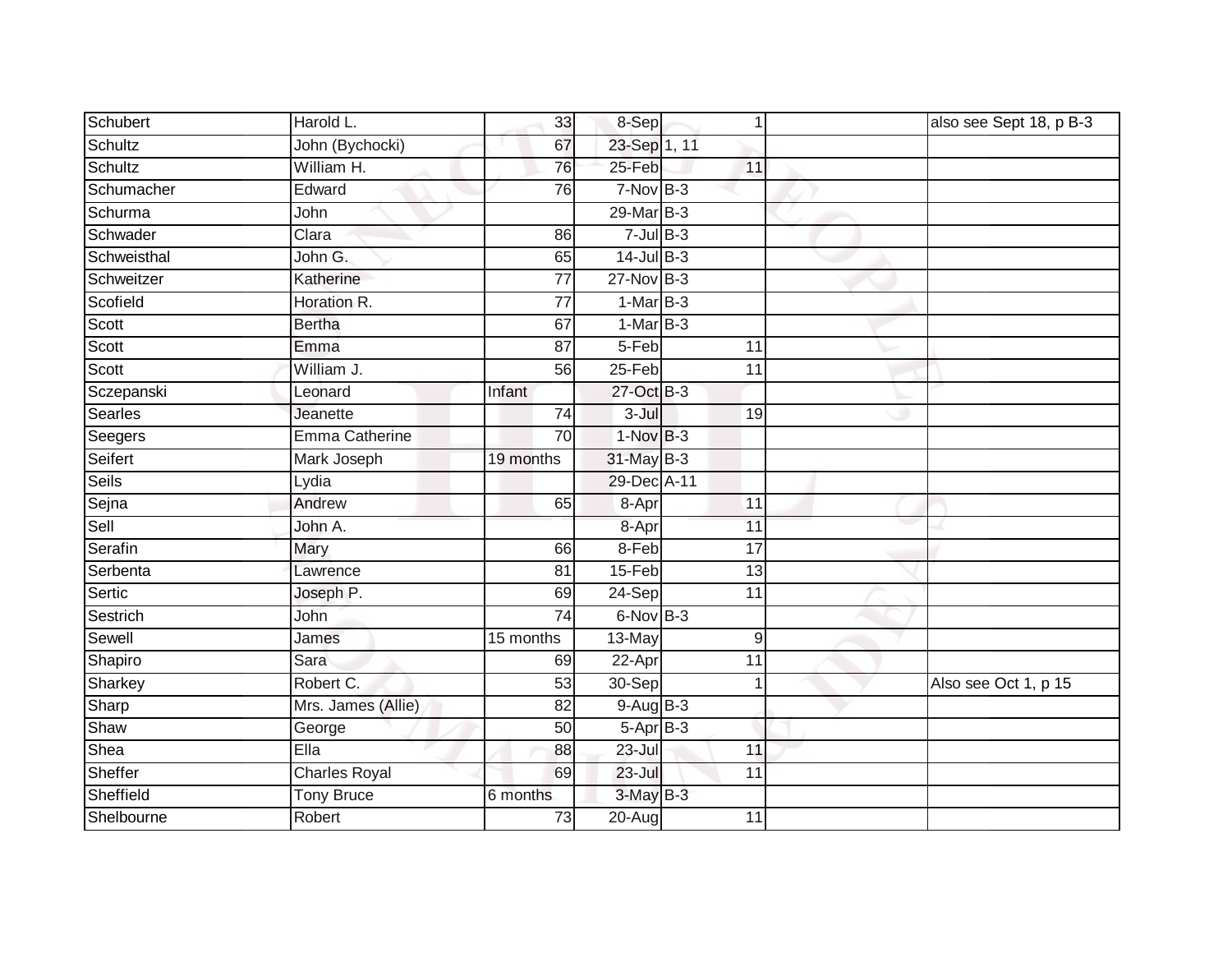| Shesler      | Leota E.           | 61              | 31-May B-3      |                 |  |
|--------------|--------------------|-----------------|-----------------|-----------------|--|
| Shields      | John H.            | 86              | 18-Apr B-3      |                 |  |
| Shinkle      | Sgt. Fred L.       | $\overline{37}$ | 4-Jan           | 17              |  |
| Shinn        | Freida             | 73              | $3$ -Oct $B-3$  |                 |  |
| Shipley      | Fred               | 52              | 15-Jan A-11     |                 |  |
| Shobe        | <b>Rex DeMoine</b> | 59              | 25-Oct B-3      |                 |  |
| Shoemaker    | Melvin G.          | 68              | 28-Jan          | 11              |  |
| Shoemaker    | <b>Minta Dell</b>  | 80              | $1$ -Jul $B-3$  |                 |  |
| Shore        | Nan M.             | 50              | 6-Mar B-3       |                 |  |
| Short        | Aletha             | 47              | 11-Nov          | 11              |  |
| Short        | Herschel           | 35              | 8-Oct           | $\overline{1}$  |  |
| Shultman     | Simon (Sammy)      | 57              | 21-Jan          | 11              |  |
| Siawrys      | Caroline           | 71              | 15-Aug B-3      |                 |  |
| Sibulsky     | <b>Ben</b>         | 48              | 22-Aug B-3      |                 |  |
| Sieber       | Anna               | 69              | 18-Jun          | $\overline{11}$ |  |
| Siedentopf   | Hazel K.           | 43              | 21-Oct          | 11              |  |
| Sieja        | Anna               | $\overline{80}$ | $7-AprB-3$      |                 |  |
| Sikora       | Paul               | 70              | $17$ -May B-3   |                 |  |
| Sikorski     | Peter, Sr.         | 75              | 15-Apr          | $\overline{7}$  |  |
| Silverman    | Fannie             | 67              | $22$ -Nov $B-3$ |                 |  |
| Silverston   | Fanny              | $\overline{73}$ | $2$ -Oct $B-3$  |                 |  |
| Simanson     | Thomas, Jr.        | 37              | $19-Apr$ B-3    |                 |  |
| Simanson     | Willard C.         | 64              | 17-Sep          | 11              |  |
| Simbalmos    | James              | 72              | $23$ -Jan B-3   |                 |  |
| <b>Simms</b> | Cornelius C.       | 48              | 20-Nov B-3      |                 |  |
| <b>Simms</b> | George             | 60              | $19-Dec$        | 1               |  |
| Simms        | <b>Terry Lee</b>   | 23 months       | $29-Sep$        | 1               |  |
| Simon        | Eva Caroline       | 40              | $26$ -May B-3   |                 |  |
| Simons       | Jacqueline V.      | 29              | 1-Oct           | 15              |  |
| Simpson      | Robert Wayne       | infant          | 26-Apr B-3      |                 |  |
| Sims         | Anita Louise       | 10 mos.         | 27-Feb C-11     |                 |  |
| Sinnett      | <b>Mary Louise</b> | 65              | $26$ -Apr $B-3$ |                 |  |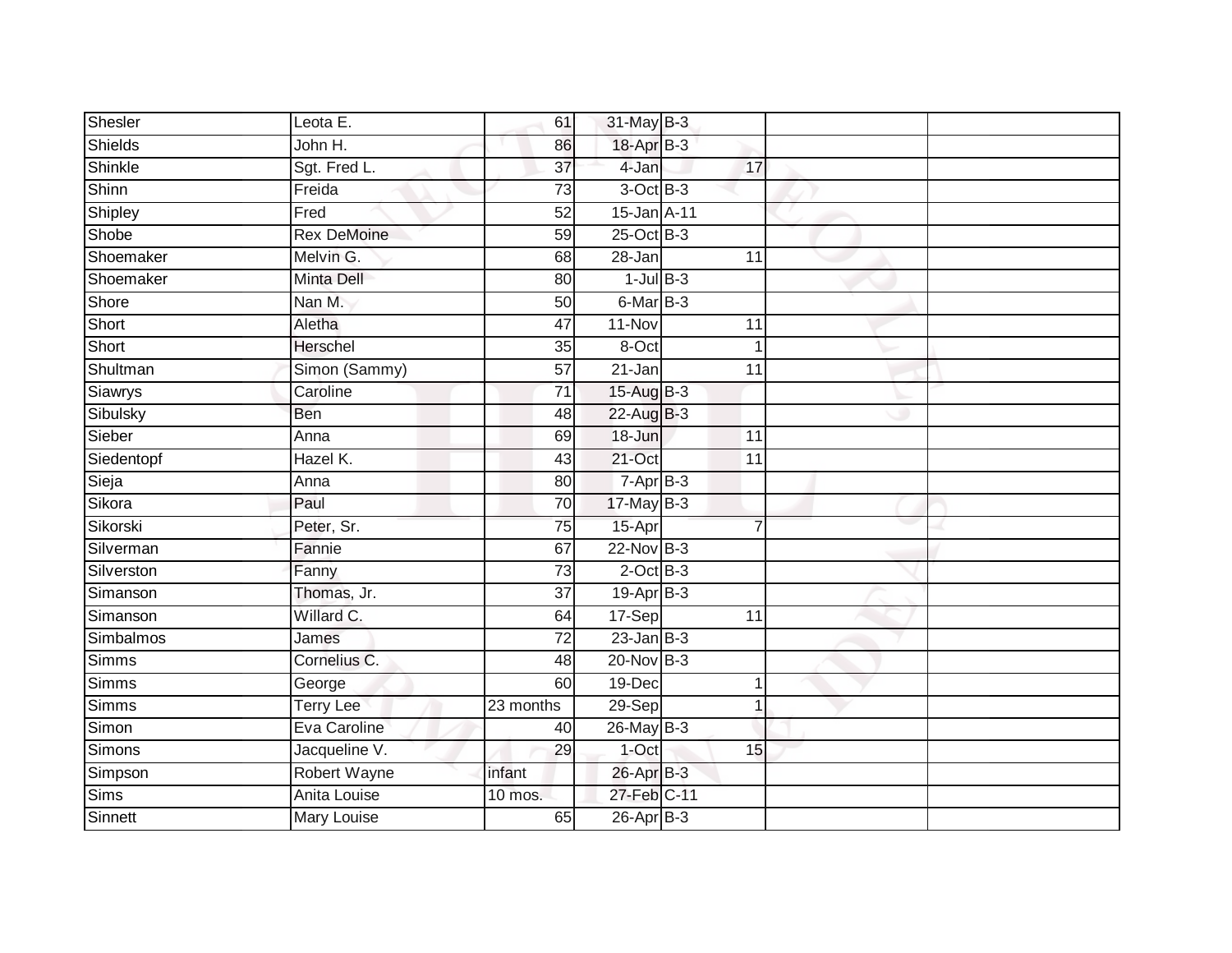| Sipos        | Anna                   | 74              | 22-Oct          | 11               |  |
|--------------|------------------------|-----------------|-----------------|------------------|--|
| Sivak        | John M.                | 47              | 13-May          | $\boldsymbol{9}$ |  |
| Sivertson    | Gertrude G.            | 83              | 22-Apr          | 11               |  |
| Skamfor      | Emma                   | 63              | 19-Dec B-3      |                  |  |
| Skrzekut     | <b>Beverly</b>         | $\overline{11}$ | $15-Sep$ B-3    |                  |  |
| <b>Skyrm</b> | Harold D.              | 59              | $26$ -Feb       | 11               |  |
| Slamka       | Teresa                 | $\overline{78}$ | 25-Mar          | 11               |  |
| Smeberg      | Maurice E.             | 65              | 20-Oct B-3      |                  |  |
| Smentek      | Frances (Moll)         | 19              | $2-May$ B-3     |                  |  |
| Smierciak    | Stephen                | 85              | $14 - Jan$      | 11               |  |
| Smigla       | Steven J.              | $\overline{32}$ | 6-Oct B-3       |                  |  |
| Smiley       | Charles Chester, Jr.   | Infant          | $26$ -Dec $B-3$ |                  |  |
| Smith        | Adelaide T.            |                 | 20-Aug          | 11               |  |
| Smith        | Anthony                | 60              | 18-Feb          | 11               |  |
| Smith        | <b>Betty Jane</b>      | $\overline{36}$ | 16-Apr          | 13               |  |
| Smith        | Carrie I.              | 88              | $2$ -May $B-3$  |                  |  |
| Smith        | Charles R.             | 52              | 31-Mar          | $\mathbf{1}$     |  |
| Smith        | David Gibb             | 57              | 9-Sep           | $\overline{11}$  |  |
| Smith        | Edwin A.               | 60              | 3-Oct B-3       |                  |  |
| Smith        | Ellsworth M.           | $\overline{56}$ | $23$ -Jun $B-3$ |                  |  |
| Smith        | Georgia R.             | 55              | 25-Oct B-3      |                  |  |
| Smith        | Gussie                 | $\overline{77}$ | $7-Oct$         | 11               |  |
| Smith        | <b>Harry Bath</b>      | 75              | 23-Sep          | $\overline{11}$  |  |
| Smith        | Laura                  | 84              | $20-Feb$        | 23               |  |
| Smith        | Margaret               | 79              | $1-SepB-3$      |                  |  |
| Smith        | Marge                  | 50              | 30-Jan          | 19               |  |
| Smith        | <b>Marvin Clarence</b> | 63              | 4-Nov           | $\overline{11}$  |  |
| Smith        | Robert O.              | 47              | 17-Feb          | 23               |  |
| Smith        | Sara Ann               | 71              | 23-May B-3      |                  |  |
| Smith        | Sarah                  | 88              | 14-Jul B-3      |                  |  |
| Smith        | Susa E.                | 76              | 20-May          | 11               |  |
| Smith        | V.M.                   | 76              | 15-Apr          | $\overline{7}$   |  |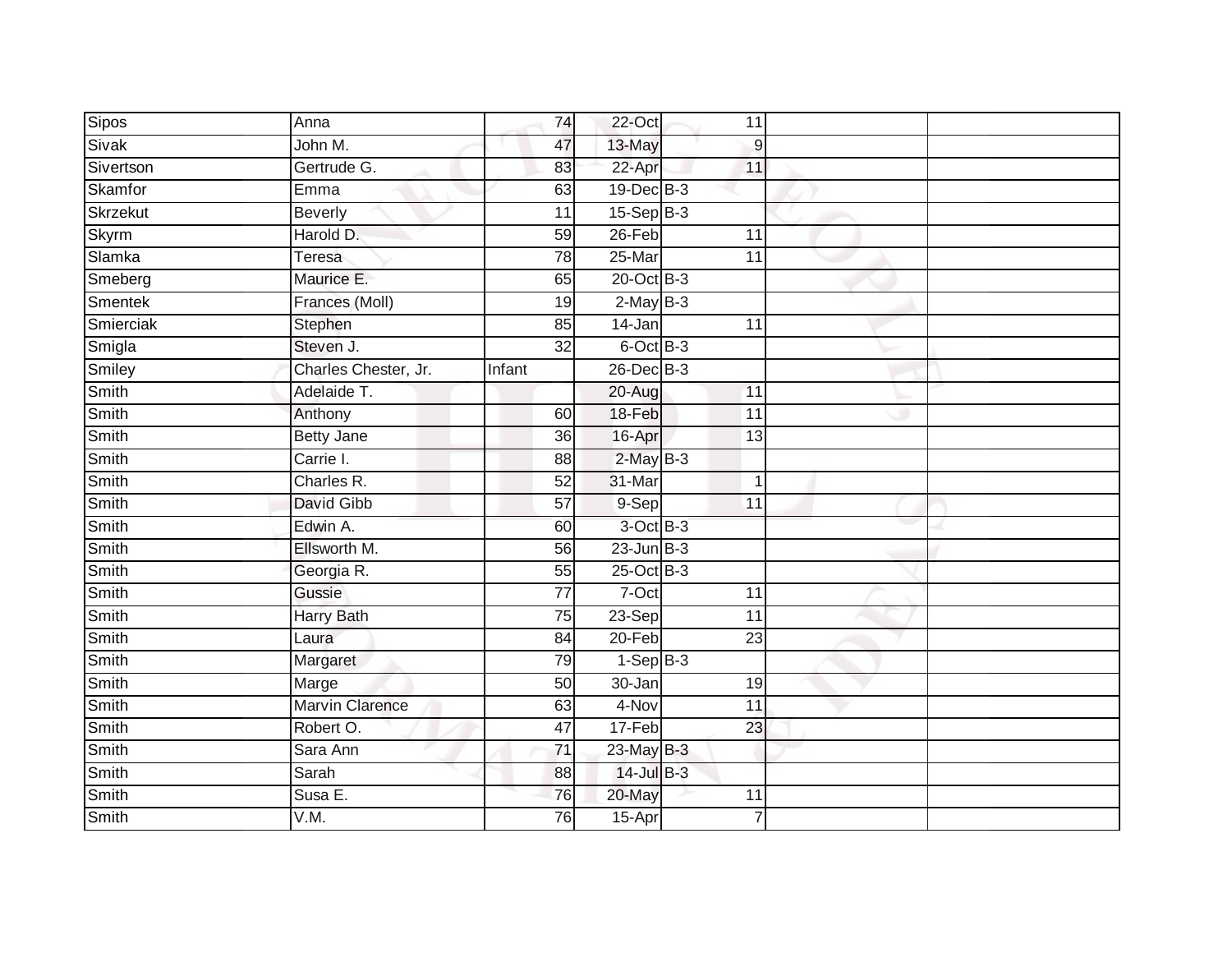| Smith         | Victoria Ann         | $\overline{4}$  | 17-Mar B-3         |                 |                  |
|---------------|----------------------|-----------------|--------------------|-----------------|------------------|
| Smokvina      | Jack, Sr.            | 82              | 29-Mar B-3         |                 |                  |
| Smolen        | Joseph               | 76              | 5-Jun B-3          |                 |                  |
| Smout         | Mary Jane            | 91              | $17$ -May B-3      |                 |                  |
| Smudndon      | Harry                | 19              | 20-Mar             | 1               |                  |
| Snider        | John William         | 75              | 29-May B-3         |                 |                  |
| Snider        | William M.           | 60              | 3-Jul              | 19              |                  |
| Snyder        | <b>Edward Herman</b> | 88              | $18 -$ Jul $B - 3$ |                 |                  |
| Snyder        | John H.              | 70              | 9-Sep              | 11              |                  |
| Snyder        | John M.              |                 | $8-SepB-3$         |                 |                  |
| Snyder        | Leonard A.           | 40              | $26 - Nov$         | 15              |                  |
| Soaper        | Caroline             | 78              | $24$ -May $B-3$    |                 |                  |
| Sobkowicz     | Thomas               | 72              | 8-Oct              | 11              |                  |
| Sobota        | Arlene               | 17              | 6-Aug 1, 13        |                 | Picture included |
| Soliday       | <b>Ezra Willis</b>   | 69              | 18-Aug A-19        |                 |                  |
| Solomon       | Fadel                | 62              | 9-Aug B-3          |                 |                  |
| Solomon       | Fred C.              | $\overline{55}$ | 20-May             | $\overline{11}$ |                  |
| <b>Soltis</b> | Anna                 |                 | 17-Oct B-3         |                 |                  |
| Sommers       | <b>Sattie</b>        | $\overline{72}$ | 5-Feb              | 11              |                  |
| Sons          | Donna Marie          | infant          | 7-May              | $\overline{13}$ |                  |
| Soper         | Caroline             | 78              | 26-May B-3         |                 |                  |
| Sorder        | Frank J.             | 68              | 11-Mar             | 11              | Picture included |
| Sowinski      | Andrew               | 69              | $4$ -Oct B-3       |                 |                  |
| Specker       | Sophia               | 79              | $5$ -Dec $B$ -3    |                 |                  |
| Spenner       | Herman               | $\overline{50}$ | 15-Apr             | $\overline{7}$  |                  |
| Sperka        | Sylverster           | 81              | $7-Oct$            | 11              |                  |
| Spiropoulos   | Anthony              | 80              | 15-Mar B-3         |                 |                  |
| Sporcich      | Mirko                | 65              | 20-Mar B-3         |                 |                  |
| Springgate    | Richard S.           | 67              | 27-Nov B-3         |                 |                  |
| Spurlock      | Harvey               | 48              | 19-May B-3         |                 |                  |
| Sredno        | Anna                 | 65              | 30-Sep             | 11              |                  |
| Srokosz       | Edward Ignacy        | $\overline{71}$ | $21-Nov$ B-3       |                 |                  |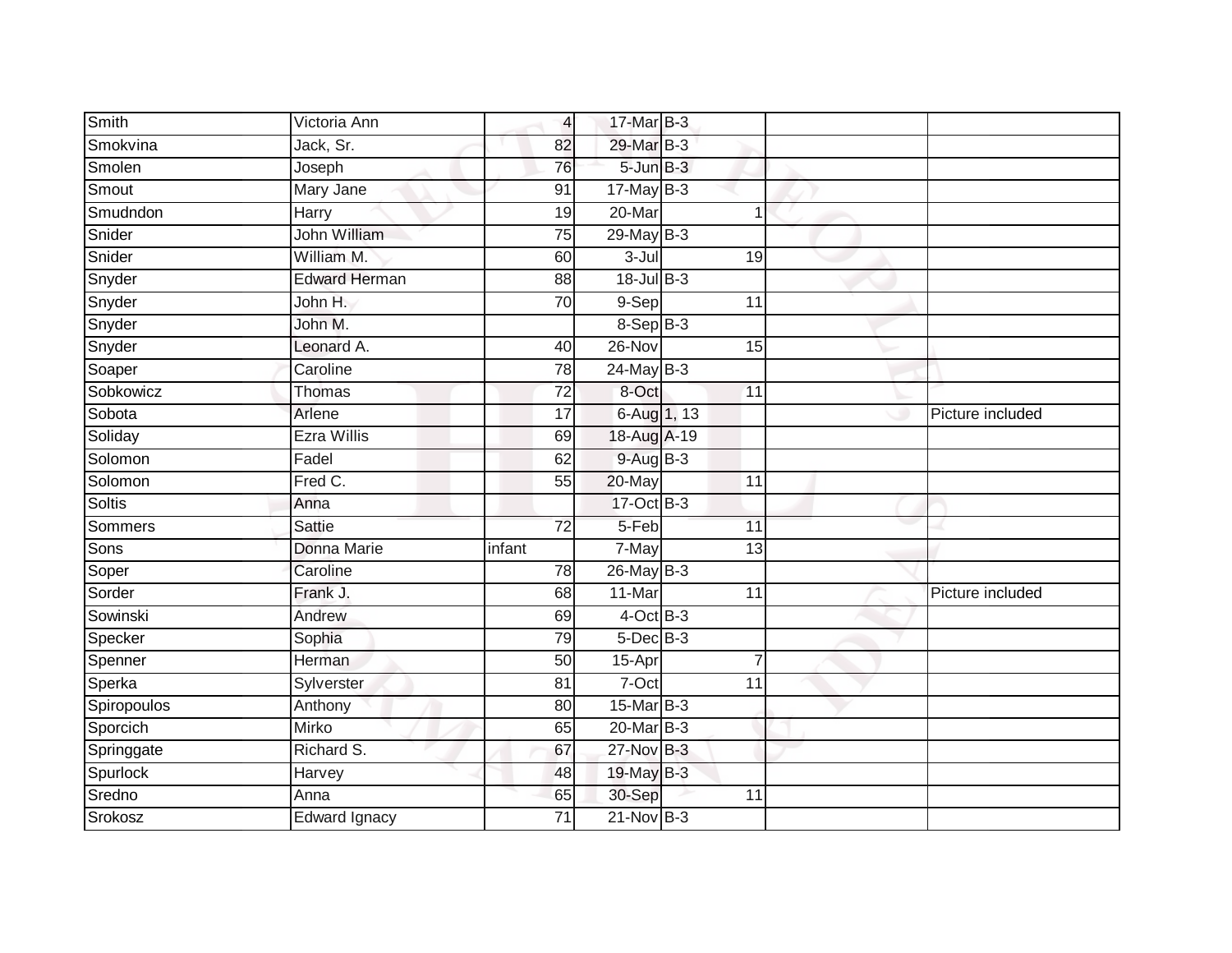| Stachowicz     | Andrew J.          | 73              | 14-May               | 11              |                                      |
|----------------|--------------------|-----------------|----------------------|-----------------|--------------------------------------|
| Stachura       | <b>Helen</b>       | 48              | 11-Oct B-3           |                 |                                      |
| Stadtlander    | Phyllis            | $\overline{74}$ | 12-Apr B-3           |                 |                                      |
| Staley         | <b>Berne</b>       | 54              | $7 - Jun$ B-3        |                 |                                      |
| Stancius       | Zigmantas          | $\overline{54}$ | 21-May               | 15              |                                      |
| Stando         | Paul               | 51              | 31-Mar B-3           |                 |                                      |
| <b>Stark</b>   | Kathryn            | 60              | 4-Mar                | 11              |                                      |
| <b>Stark</b>   | Mabel M.           | 59              | $26$ -Dec $B-3$      |                 |                                      |
| Stark          | Merl G.            |                 | 14-Apr A-10          |                 |                                      |
| Stauffer       | J. Virgil          | 64              | $10$ -Feb $B-3$      |                 |                                      |
| Stauffer       | Joseph E.          | $\overline{71}$ | 2-Dec                | $\overline{7}$  |                                      |
| Stayaert       | Louisa             | 97              | $\overline{20}$ -Aug | 11              |                                      |
| Steffen        | Mary               | 40              | $28 - Jun$ $B-3$     |                 |                                      |
| Steffen        | Mathew G.          | 79              | 2-Apr                | 11              |                                      |
| Steiner        | <b>Bertha</b>      | $\overline{75}$ | 13-May               | $\overline{9}$  |                                      |
| Steliga        | Sophie             | 67              | $26$ -Jul B-3        |                 |                                      |
| Stelling       | <b>Barthold</b>    | 90              | $21$ -Oct            | $\overline{11}$ |                                      |
| Stelton        | Leo P.             | 40              | $23$ -Oct            | $\mathbf 1$     |                                      |
| Stephenson     | Ella               | 78              | 5-Feb                | $\overline{11}$ |                                      |
| Stephenson     | Ethel              | 61              | $4-Feb$              | $\overline{11}$ |                                      |
| Stephenson     | <b>Fred Norman</b> | 53              | 21-May               | 15              |                                      |
| Stepich        | Mary               | 64              | $3-OctB-3$           |                 |                                      |
| Sterling       | Mrs. Louis         | 67              | $21$ -Mar $B-3$      |                 |                                      |
| Sternberg      | Mathew G.          | 68              | $5-Sep$ B-3          |                 | Picture included on Sept<br>6, p B-3 |
| <b>Steuer</b>  | <b>Marjory Ann</b> |                 | $24-Feb$             | $\overline{23}$ |                                      |
| Stevenhagen    | Gerard             |                 | 8-Mar B-3            |                 |                                      |
| Stevens        | Donna              | 80              | $25$ -Apr $B-3$      |                 |                                      |
| <b>Stevens</b> | <b>Steve</b>       | 73              | $1-Dec$ B-3          |                 |                                      |
| Stevenson      | Catherine          | 66              | 14-May               | 11              |                                      |
| Stevesand      | Emil C.            | 70              | 17-Mar B-3           |                 |                                      |
| Stickel        | George J.          | 53              | $19$ -Jun $B-3$      |                 |                                      |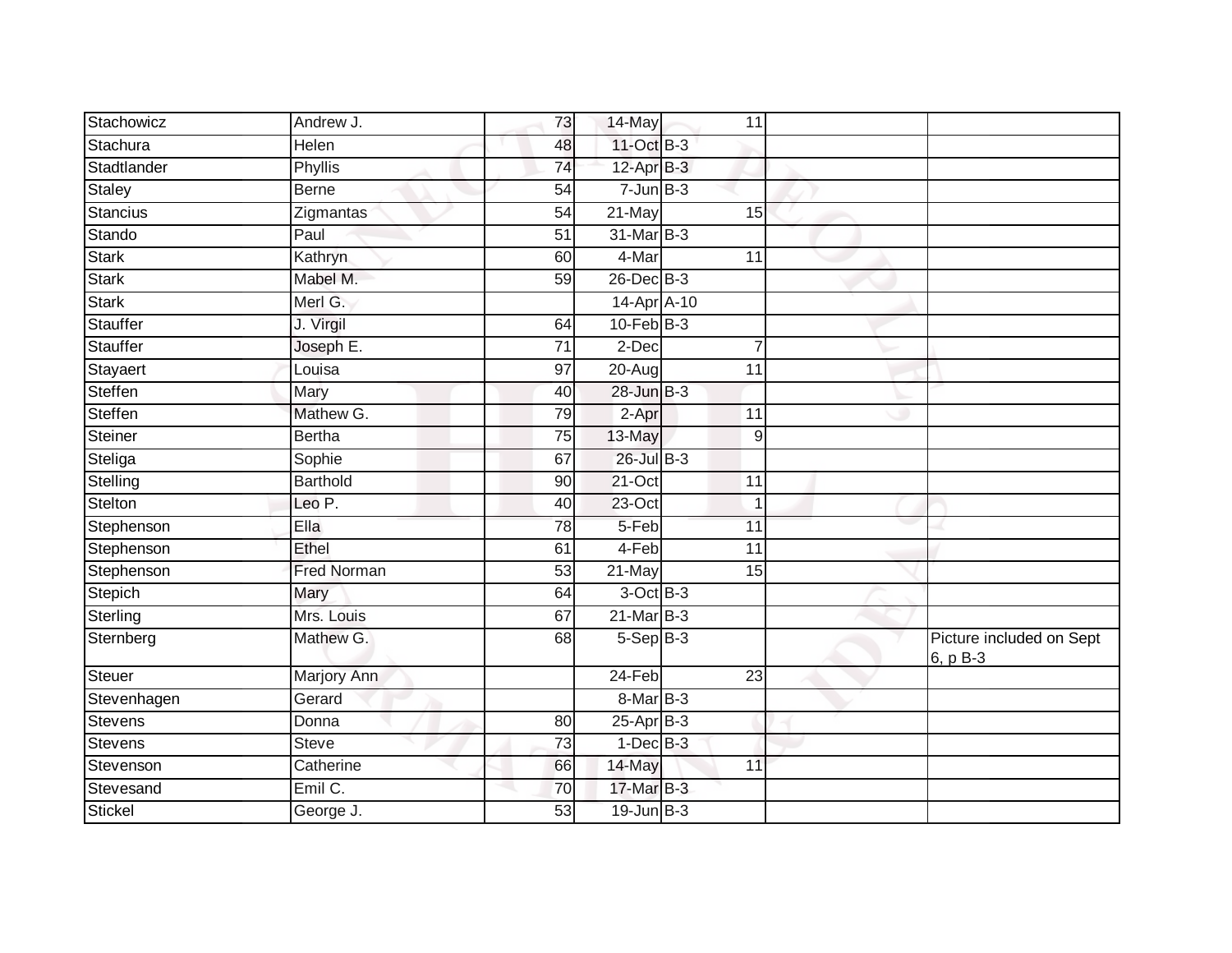| Stockert      | <b>Walterena Swets</b> | 83              | 26-Dec B-3      |                 |  |
|---------------|------------------------|-----------------|-----------------|-----------------|--|
| Stockhouse    | Anna E.                | 62              | 14-Apr A-10     |                 |  |
| Stockl        | Dr. Anton              | 62              | 28-Apr          | $\mathbf{1}$    |  |
| Stockton      | Ralph                  | 43              | $7-Nov$ B-3     |                 |  |
| Stoddard      | George E.              | $\overline{75}$ | $13$ -Jan $B-3$ |                 |  |
| Stoddart      | Jane S.                | 95              | 12-Nov          | 15              |  |
| Stofcik       | John                   | 61              | $28$ -Jul B-3   |                 |  |
| Stompor       | Frank                  | 68              | 17-Nov B-3      |                 |  |
| Stone         | Dr. Wilhelm F.         | 76              | 8-May B-3       |                 |  |
| Storms        | Harold                 | $\overline{70}$ | 16-May B-3      |                 |  |
| Stovall       | Charles                | 57              | $1-Feb$         | 17              |  |
| Stovall       | Stella M.              | 69              | $12$ -May B-3   |                 |  |
| Stracko       | Emma                   |                 | 27-Oct B-3      |                 |  |
| Straight      | Leslie W.              | 62              | 21-Jan          | 11              |  |
| Straka        | Raymond                | infant          | 10-Mar B-3      |                 |  |
| Straker       | Infant son             | infant          | $17$ -May B-3   |                 |  |
| Straker       | Veronica               | 68              | 4-Jun           | $\overline{11}$ |  |
| Strasburg     | Harold W. A.           | 56              | $24$ -Jul $B-3$ |                 |  |
| Straughn      | Fountain               | $\overline{71}$ | 30-Jan          | 19              |  |
| Stremshaug    | Ray                    | 63              | $22$ -Dec $B-3$ |                 |  |
| <b>Striko</b> | Paul                   |                 | $5-Aug$         | 11              |  |
| Stringer      | <b>Charles Lee</b>     | 57              | $30-$ Sep       | $\overline{11}$ |  |
| Strobach      | Betty L.               | 70              | $30 -$ Jul      | 11              |  |
| Stromberg     | Mrs. Oscar             | 65              | 22-Dec          | $\mathbf{1}$    |  |
| Stronach      | William D.             | 61              | $1-Dec$ B-3     |                 |  |
| Strpibe       | Nester M.              | 77              | $13$ -Jun $B-3$ |                 |  |
| Strzelee      | Agatha                 | 35              | $21 - Jan$      | 11              |  |
| <b>Stuart</b> | Alpheus P.             | 93              | $5-Aug$         | 11              |  |
| Stump         | Fred H.                | 70              | $15 -$ Jul      | 11              |  |
| <b>Sulak</b>  | Martha                 | 44              | 23-Aug B-3      |                 |  |
| Sullivan      | Edna $\overline{F}$ .  | 61              | $1-AugB-3$      |                 |  |
| Sullivan      | Frances                | $\overline{50}$ | $13$ -Jan B-3   |                 |  |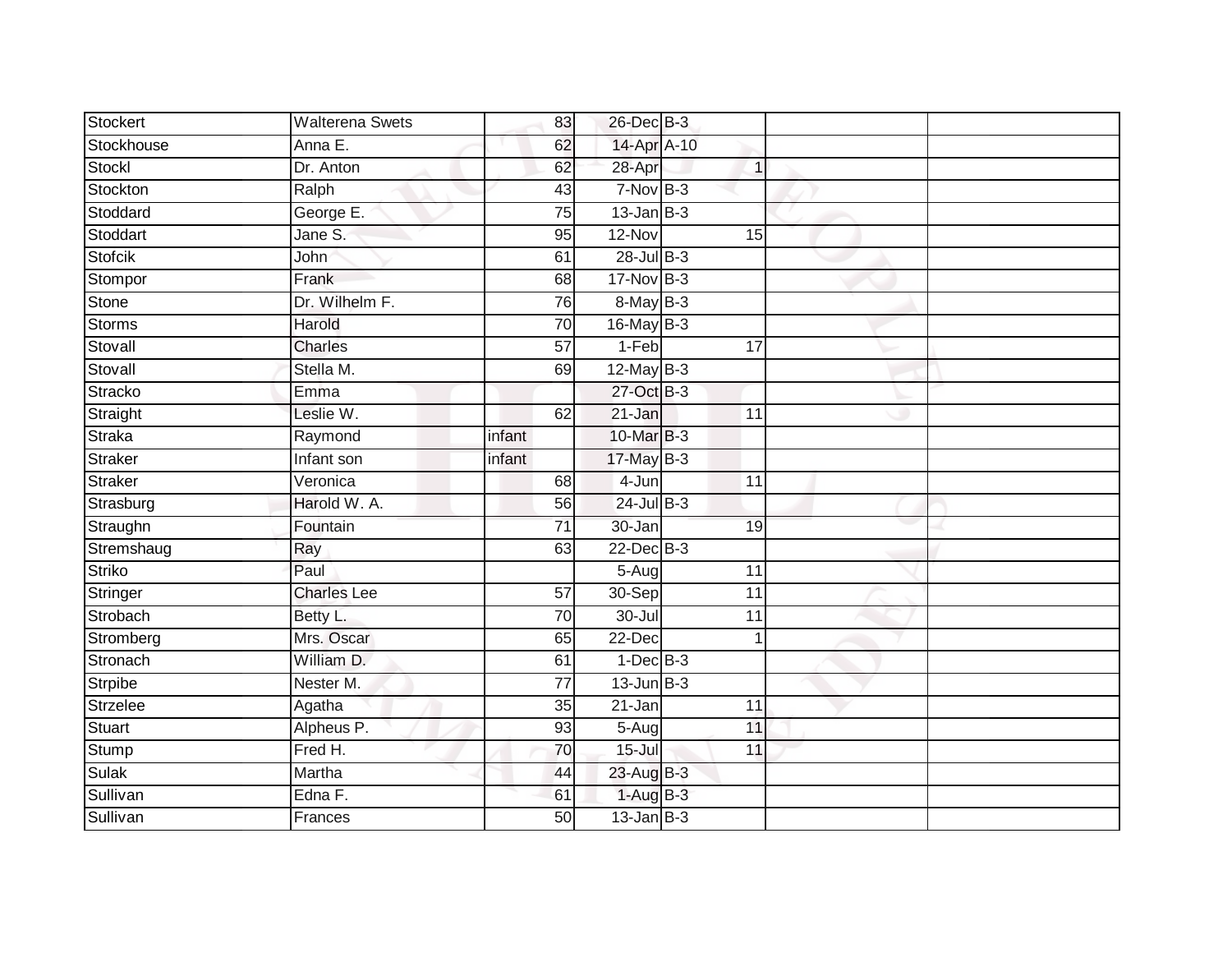| Sullivan     | Mary L.              | 65              | 3-Nov            | 1               |  |
|--------------|----------------------|-----------------|------------------|-----------------|--|
| Sullivan     | Michael J.           | 68              | 8-Aug B-3        |                 |  |
| Sumers       | Sattie               | $\overline{72}$ | 6-Feb            | 15              |  |
| Summers      | Ann                  | $\overline{51}$ | $15$ -Dec $B$ -3 |                 |  |
| Surofka      | Peter                | $\overline{77}$ | 19-Feb           | 11              |  |
| Susoreny     | Joseph               | 67              | 11-Feb           | 11              |  |
| Suty         | Veronica             | $\overline{77}$ | 28-May           | 13              |  |
| Svenda       | Julia                | 58              | 22-Feb           | 19              |  |
| Swaney       | Dorothy              |                 | 6-Feb            | 15              |  |
| Swanson      | Anna                 | 76              | $21-Nov$ B-3     |                 |  |
| Swanson      | Florence             | 33              | $21-Oct$         | 11              |  |
| Swearinger   | Theresa Jagodzinski  | 36              | 3-Feb            | 21              |  |
| Sweatt       | Champ                | 58              | 14-Apr A-10      |                 |  |
| Swienconek   | Catherine            | 78              | 3-Sep            | 13              |  |
| Swing        | Lydia                | $\overline{80}$ | 23-Sep           | $\overline{11}$ |  |
| Szabo        | Regina               | 68              | $2$ -Jun $B-3$   |                 |  |
| Szafasz      | Valentine            | 67              | 10-Dec           | $\overline{11}$ |  |
| Szczepkowski | Anthony              | 66              | 11-Feb           | 11              |  |
| Szemerszki   | Peter                | 80              | $5-$ Sep $B-3$   |                 |  |
| Szirovecz    | John M.              | $\overline{37}$ | 15-Jan A-11      |                 |  |
| Sziver       | Mary                 | 79              | 16-Dec           | 13              |  |
| Sztukowski   | Peter                | 70              | $21-Feb$         | 15              |  |
| Szymaszek    | Mary                 | Infant          | $22$ -Aug B-3    |                 |  |
| Szyndrowski  | Domonic              | 72              | $3 - Jun$        | 11              |  |
| Tamminga     | William              | 61              | 11-Jun           | 13              |  |
| Tanis        | Peter                | $\overline{72}$ | 23-Oct B-3       |                 |  |
| Tanses       | Bruce Q.             | 8 <sup>1</sup>  | $26-SepB-3$      |                 |  |
| Tarne        | <b>Myrtle Sommer</b> | 74              | $15 -$ Jul       | 11              |  |
| Tarnogrodski | Walter               | 81              | 27-Dec           | 15              |  |
| Tate         | Earle W.             | 72              | 8-Feb            | 17              |  |
| Tatro        | Leroy E.             | 61              | 8-Mar B-3        |                 |  |
| <b>Tauck</b> | William              | 52              | 15-Jan A-11      |                 |  |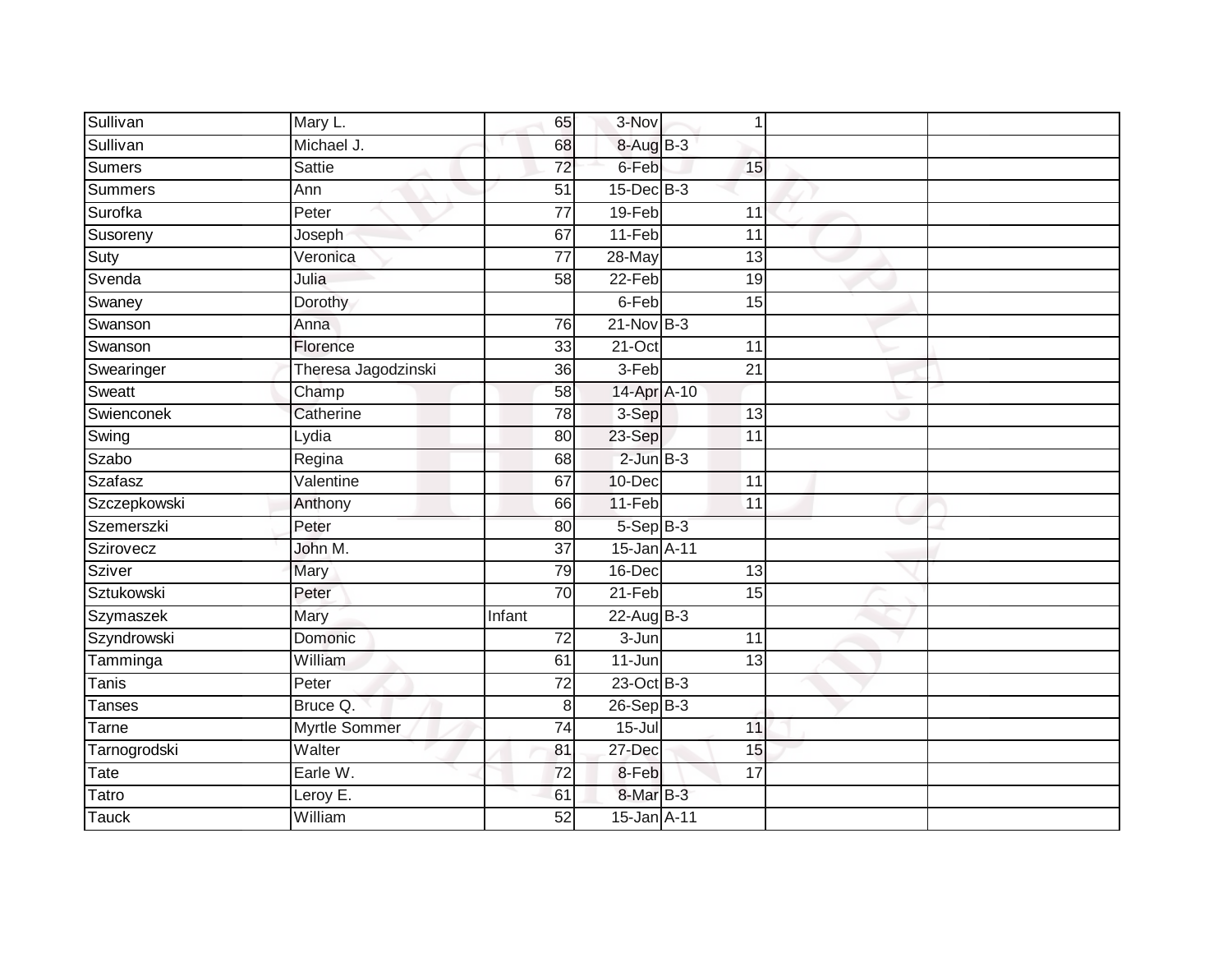| Tauer         | Col. Myron B.       | 57              | 31-Oct B-3      |                 |  |
|---------------|---------------------|-----------------|-----------------|-----------------|--|
| Taylor        | Harvey              | 46              | 4-Jan           | 17              |  |
| Taylor        | Mary                | 84              | 27-May          | $\overline{9}$  |  |
| Taylor        | Samuel              | 75              | 24-Mar          | $\mathbf 1$     |  |
| <b>Teeter</b> | Alan                | 40              | $12-Feb$        | $\overline{11}$ |  |
| Teeter        | John S.             | 63              | $16 -$ Jul      | $\overline{11}$ |  |
| Terlizzi      | Marie               | 88              | $17$ -Nov $B-3$ |                 |  |
| Terry         | Arthur              | 61              | $31$ -Jul B-3   |                 |  |
| Tester        | Alan                | 40              | 11-Feb          | 11              |  |
| Teutemacher   | Margaret I.         | 50              | 22-Sep B-7      |                 |  |
| Thiel         | Philip William      | 15              | 27-Dec          | 15              |  |
| Thill         | Leslie              | 57              | 3-Dec           | 11              |  |
| Thomas        | Caroline            | $\overline{72}$ | $1-NovB-3$      |                 |  |
| Thomas        | Elisha              | 77              | 12-Dec B-3      |                 |  |
| Thomas        | Gerald              | 10 months       | 12-Feb          | $\overline{11}$ |  |
| Thomen        | Harold F.           | 55              | 29-Mar B-3      |                 |  |
| Thompson      | Trenson             | 77              | $7-Nov$ B-3     |                 |  |
| Thoms         | Alma                | 66              | $5$ -May $B-3$  |                 |  |
| Thoms         | Elma                | 66              | $3-May$ B-3     |                 |  |
| Thornley      | Robert William, Jr. | 4 months        | $15$ -Dec $B-3$ |                 |  |
| Thrall        | Alfred R.           | 67              | 13-Dec B-3      |                 |  |
| Thrasher      | M. L.               | 69              | $7-Oct$         | $\overline{11}$ |  |
| Tigay         | Samuel              | 69              | 13-May          | 9               |  |
| Tindell       | Marjorie A.         | 42              | 6-Oct B-3       |                 |  |
| Tinkle        | Marion              | 40              | 28-Apr B-3      |                 |  |
| Titu          | Gabriel             | 82              | 30-Aug B-3      |                 |  |
| Tkach         | Mary                |                 | $3-May$ B-3     |                 |  |
| Tolias        | Thomas              | 76              | $21-Feb$        | 15              |  |
| Tomaszewski   | Victoria            | 69              | 24-Mar B-3      |                 |  |
| Tomczak       | Casimir             | 40              | 2-Apr           | 11              |  |
| Toney         | Frances             | 54              | 26-Dec B-3      |                 |  |
| Toren         | Jacob J.            | $\overline{78}$ | 29-Sep A-15     |                 |  |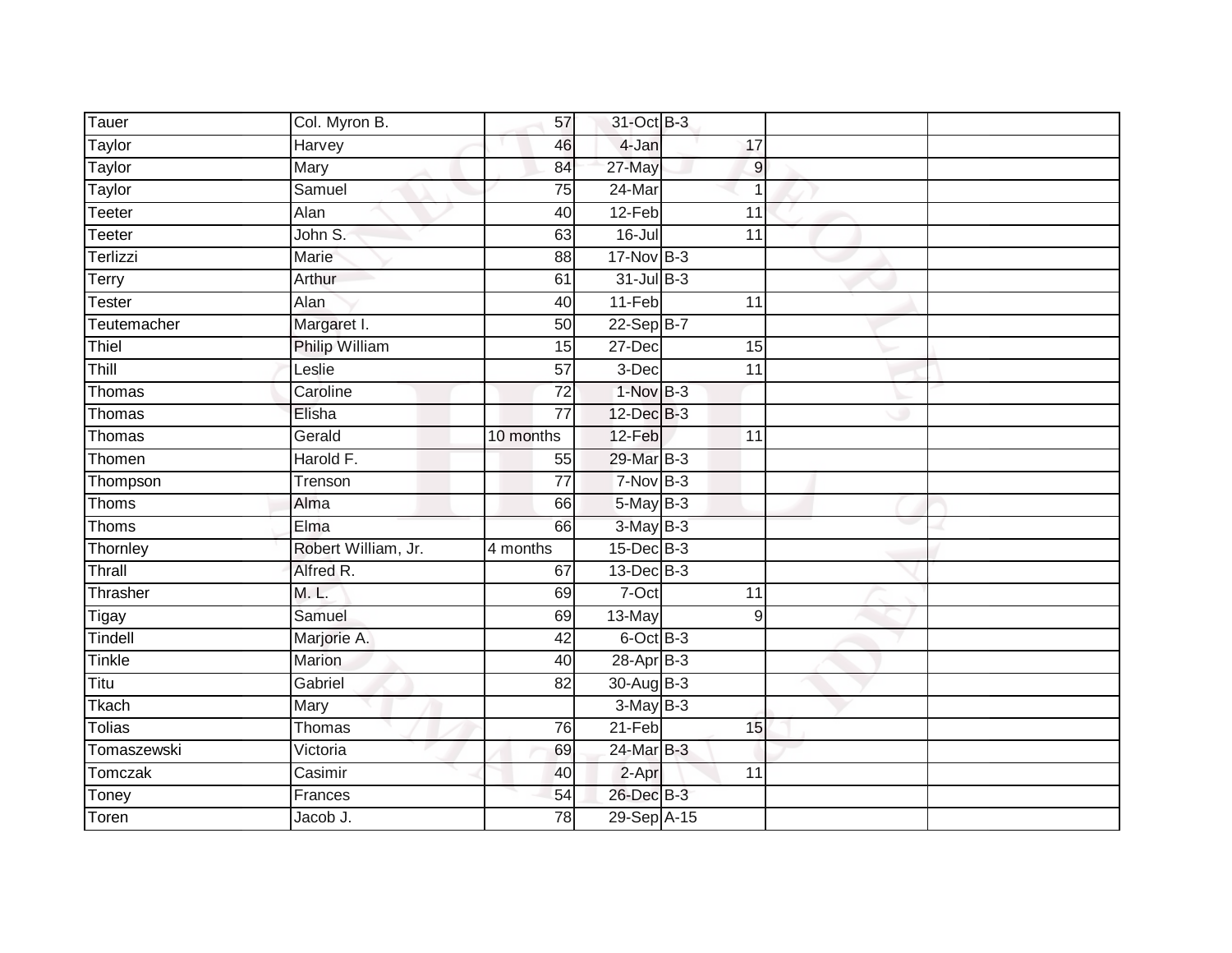| Torrence       | Herman                  | 73              | $9$ -May $B-3$              |                 |                |                       |
|----------------|-------------------------|-----------------|-----------------------------|-----------------|----------------|-----------------------|
| <b>Torres</b>  | Amenda Rodriguis        | 25              | 3-Feb                       | 21              |                |                       |
| <b>Torres</b>  | Julio                   | 56              | 30-Apr                      |                 | $\mathbf{1}$   | Also see May 1, p B-3 |
| Torros         | Amanda                  | $\overline{31}$ | 4-Feb                       | 11              |                |                       |
| Toth           | Esther A.               | 68              | $11-Nov$                    | 11              |                |                       |
| Toth           | Infant                  | infant          | 9-Apr                       | 11              |                |                       |
| Toth           | John V.                 | 86              | $11$ -Jul $B-3$             |                 |                |                       |
| Tourneux       | Elizabeth               | 47              | $11-Oct$                    |                 | $\mathbf 1$    |                       |
| Towle          | <b>Everett Harrison</b> | 68              | $5-AprB-3$                  |                 |                |                       |
| Towler         | Mabel                   | $\overline{78}$ | $18-Sep$ B-3                |                 |                |                       |
| Travis         | James E.                | 85              | $22$ -Jul                   | 11              |                |                       |
| Treland        | Samuel O.               |                 | $9-Sep$                     | $\overline{11}$ |                |                       |
| Trelinski      | Zygmunt                 | 67              | 2-Dec                       |                 | $\overline{7}$ |                       |
| Triplett       | <b>John Sanford</b>     | 77              | 13-Sep B-3                  |                 |                |                       |
| Trowe          | <b>Charles</b>          | 45              | 7-Jan                       | 11              |                |                       |
| Trzepacz       | John                    | 70              | $15$ -Aug B-3               |                 |                |                       |
| Tsouchlos      | Andrew J.               | $\overline{77}$ | 4-Mar                       | 11              |                |                       |
| Tuck           | Davis E.                | $\overline{72}$ | $10-Sep$                    | $\overline{11}$ |                |                       |
| Tucker         | Allen R.                | 50              | 4-Nov                       | 11              |                | Picture included      |
| <b>Tufford</b> | Carl                    | 60              | $30-Aug$ B-3                |                 |                |                       |
| Turner         | Andrew S.               | 91              | $19$ -Jun $B-3$             |                 |                |                       |
| <b>Tuttle</b>  | <b>Mary Marie</b>       | $\overline{33}$ | $25$ -Oct $\overline{B}$ -3 |                 |                |                       |
| Twardosz       | Gary                    | 4 months        | 6-May                       |                 | 9              |                       |
| Tymtalski      | Michael                 | 67              | 16-Jun B-11                 |                 |                |                       |
| Uhan           | Bernard J.              | 33              | $15-Sep$ B-3                |                 |                |                       |
| Uhrin          | Mary                    | 81              | 23-Oct B-3                  |                 |                |                       |
| Ujeski         | Aniela                  | $\overline{71}$ | 6-Oct B-3                   |                 |                |                       |
| Ulber          | Kathleen Denise         | 2 days          | $17$ -Nov B-3               |                 |                |                       |
| <b>Ullstam</b> | Mary                    | 74              | 3-Dec                       | 11              |                |                       |
| <b>Umfleet</b> | Mable                   | 50              | 22-Jan                      | 11              |                |                       |
| <b>Untulis</b> | William                 | 80              | 19-Sep B-3                  |                 |                |                       |
| Upshaw         | <b>Billie</b>           | 50              | 13-Sep                      |                 | 1              |                       |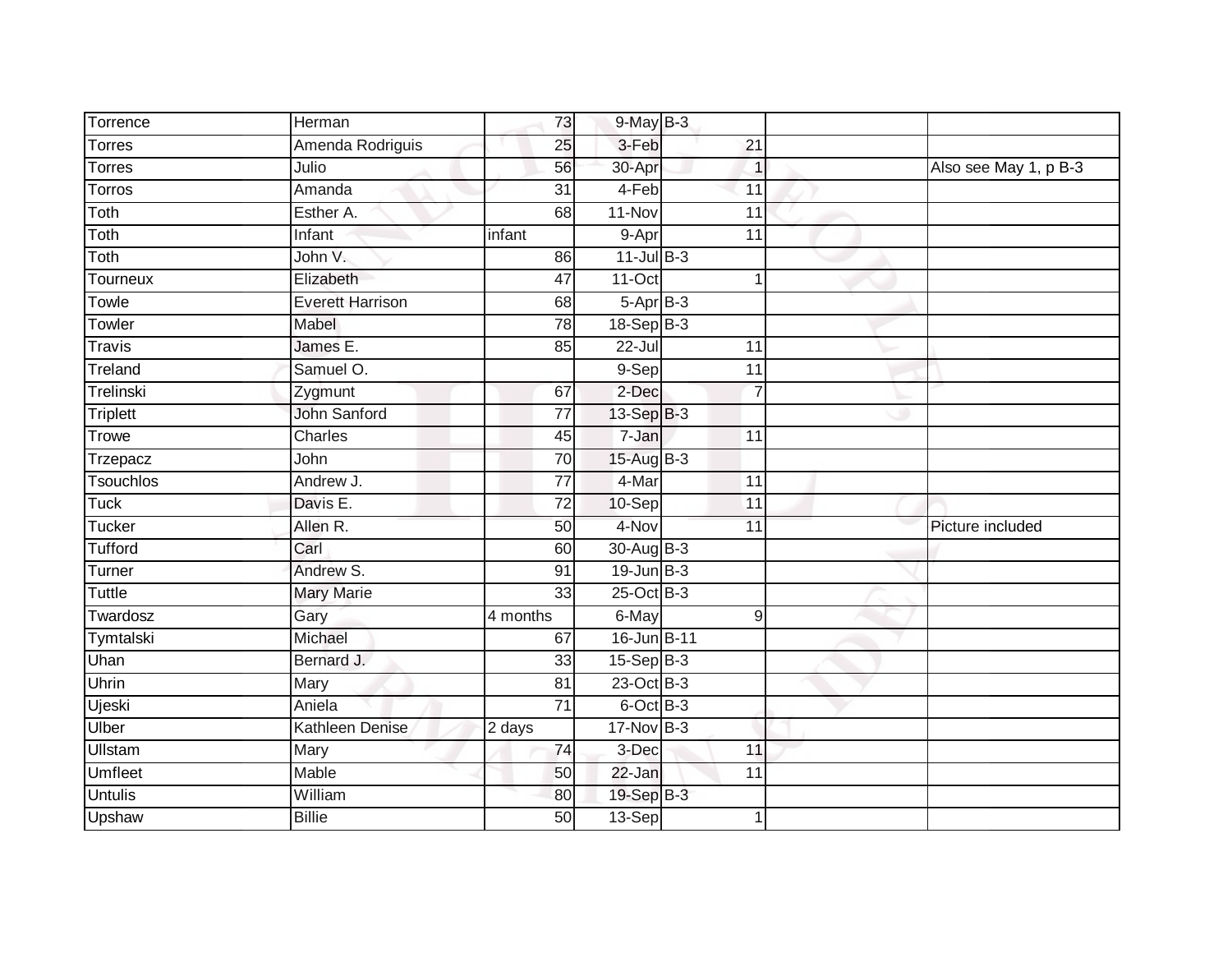| Upshaw              | Lillie              | 54              | 17-Sep          | 11              |                          |
|---------------------|---------------------|-----------------|-----------------|-----------------|--------------------------|
| Urbahns             | Edward C.           | 52              | $11$ -Jan $B-3$ |                 |                          |
| <b>Ustanik</b>      | Paul                | 60              | 19-Aug          | 11              |                          |
| Utley               | Edward H.           | 65              | $10$ -Apr $B-3$ |                 |                          |
| Vacelakos           | Frank G.            | $\overline{72}$ | $20$ -Dec $B-3$ |                 |                          |
| Vahst               | Richard             | 63              | $27 - Aug$      | 9               |                          |
| Vaillancourt        | Leo                 | 49              | $1-Dec$ B-3     |                 |                          |
| Vajda               | Charles             | 61              | $2$ -Jan $A-13$ |                 |                          |
| Van Der Giessen     | Anthony             | 63              | $11$ -Jul $B-3$ |                 |                          |
| Van Drunen          | John J.             | 83              | 27-Feb C-11     |                 |                          |
| Van Koten           | Merlin E.           | 64              | $6$ -Nov $B-3$  |                 |                          |
| Van Ooyen           | George              | $\overline{52}$ | $26$ -Feb       | 11              |                          |
| VanDam              | Matthew             | 67              | $28$ -Jul B-3   |                 |                          |
| Vandaveer           | Perry O.            | 73              | 21-Oct          | 11              |                          |
| Vander Lugt         | <b>Richard Alex</b> | infant          | 6-Mar B-3       |                 |                          |
| <b>VanDerMeulen</b> | Timothy             | 5 months        | 6-May           | $9\,$           |                          |
| <b>VanderWall</b>   | <b>Bertha</b>       | 64              | $5$ -Dec $B$ -3 |                 |                          |
| Vania               | Susie               | $\overline{71}$ | 24-Feb          | $\overline{23}$ |                          |
| VanTamelen          | John                | $\overline{71}$ | 4-Apr B-3       |                 |                          |
| Varellas            | Jennie              |                 | 8-Sep B-3       |                 |                          |
| Vargo               | George, Sr.         | 72              | $2$ -May $B-3$  |                 |                          |
| Vasquez             | Francisco           | 69              | 31-Dec          | 13              |                          |
| Vater               | Carl H.             | 57              | 16-Dec          | 13              |                          |
| Veenhuizen          | Kirk J.             | $\overline{72}$ | $13$ -Jan B-3   |                 |                          |
| Vega                | Mary                | 65              | $5 - Jun$ $B-3$ |                 |                          |
| Vejnovich           | Steven              | 67              | $24$ -Jan B-3   |                 |                          |
| Verbik              | Frank               | infant          | 2-Apr           | 11              |                          |
| Vereb               | Rose                | 71              | 7-May           | 13              |                          |
| Veres               | George              | 53              | 13-Aug          | 11              |                          |
| Verhoeven           | Anna                | 82              | 18-Dec B-3      |                 |                          |
| Verklan             | Anton P.            | 41              | 13-Dec          | 1               | Also see, Dec 15, p. B-3 |
| Veronda             | Joseph M.           | $\overline{80}$ | $14$ -Aug B-3   |                 |                          |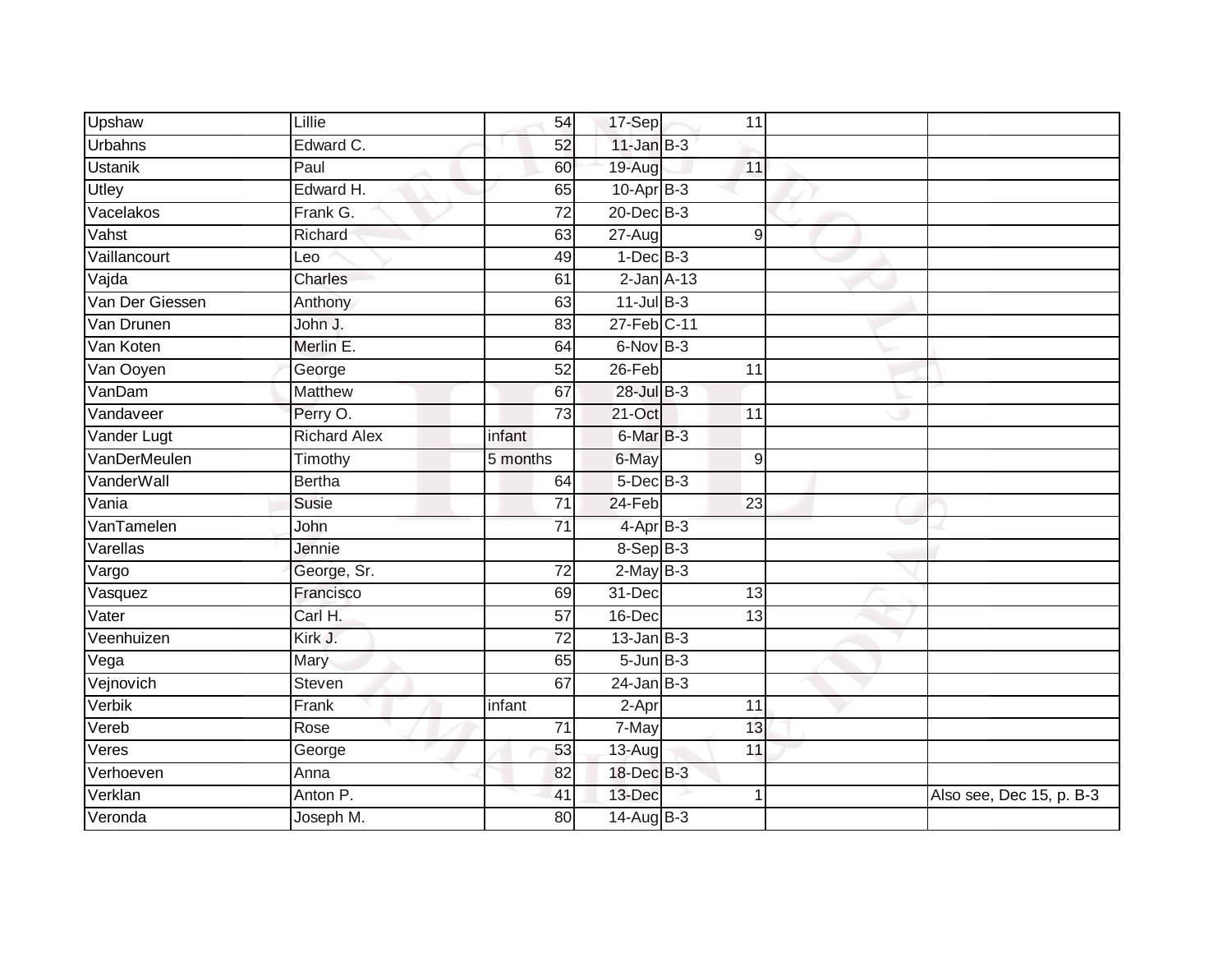| Vestal                  | Pamela Jean       | 9 days          | 19-Mar          | 11              |                     |
|-------------------------|-------------------|-----------------|-----------------|-----------------|---------------------|
| Veteto                  | Manfred A.        | 40              | 12-Feb          | 11              |                     |
| Vetroczky               | James Thomas      | 8 weeks         | 11-Feb          | 11              |                     |
| Vicarise                | Josephine         | 76              | $4-AprB-3$      |                 |                     |
| Vickers                 | Lucius            | $\overline{57}$ | 22-Sep          |                 |                     |
| Vincent                 | Frances E.        | 41              | 6-May           | 9               |                     |
| Vinovich                | Sam               |                 | 8-Apr           | 11              |                     |
| Visak                   | Mary              | 81              | 6-Nov B-3       |                 |                     |
| Vislay                  | John J.           | 49              | $25 - Jun$      | 11              | aka Wisler, John J. |
| Vladusich               | Tony              | 65              | 5-Mar           | $\overline{11}$ |                     |
| Vogel                   | William F.        | 62              | 18-Feb          | 11              |                     |
| Vogt                    | Alexander         | 63              | 5-Nov           | 11              |                     |
| Vohr                    | John H.           | 64              | 2-Dec           |                 | Photo included      |
| Voight                  | Harry P.          | 47              | 23-Oct B-3      |                 |                     |
| Volz                    | Otto (Mike)       | 65              | 20-Oct B-3      |                 |                     |
| Vomish                  | George, Sr.       | 71              | 5-Apr B-3       |                 |                     |
| Voros                   | John              |                 | 4-Nov           | $\overline{11}$ |                     |
| Voros                   | Susan             | 76              | 28-Aug B-3      |                 |                     |
| $\overline{\text{Vos}}$ | Henrietta         | 74              | 20-Feb          | 23              |                     |
| Vostinari               | Helen             | 69              | $22 - Jan$      | $\overline{11}$ |                     |
| Vowell                  | Mabel             | 57              | $5$ -May $B-3$  |                 |                     |
| Vrabel                  | Anna              | 65              | 30-Jan          | 19              |                     |
| Vrbancic                | Frances           | 66              | $26-Sep$ B-3    |                 |                     |
| Vucicevich              | Mary (Banich)     | 42              | $6$ -Dec $B$ -3 |                 |                     |
| Wackrow                 | Martin            | 15              | $3-Nov$ B-3     |                 |                     |
| Wagher                  | Calvin W.         | 75              | 6-Dec B-3       |                 |                     |
| Wagner                  | Alvin J.          | 40              | $7 - Jun$ B-3   |                 |                     |
| Wagner                  | Louise            |                 | $6$ -Nov $B-3$  |                 |                     |
| Wagner                  | Walter L.         | 65              | 17-Feb          | 23              |                     |
| Wagonseller             | Charles A.        | 75              | 17-Apr B-3      |                 |                     |
| Wahlman                 | <b>Keith Mark</b> | infant          | 10-Jun          | 11              |                     |
| Wainwright              | Charles H.        | 65              | 29-May          | $\overline{1}$  | Picture included    |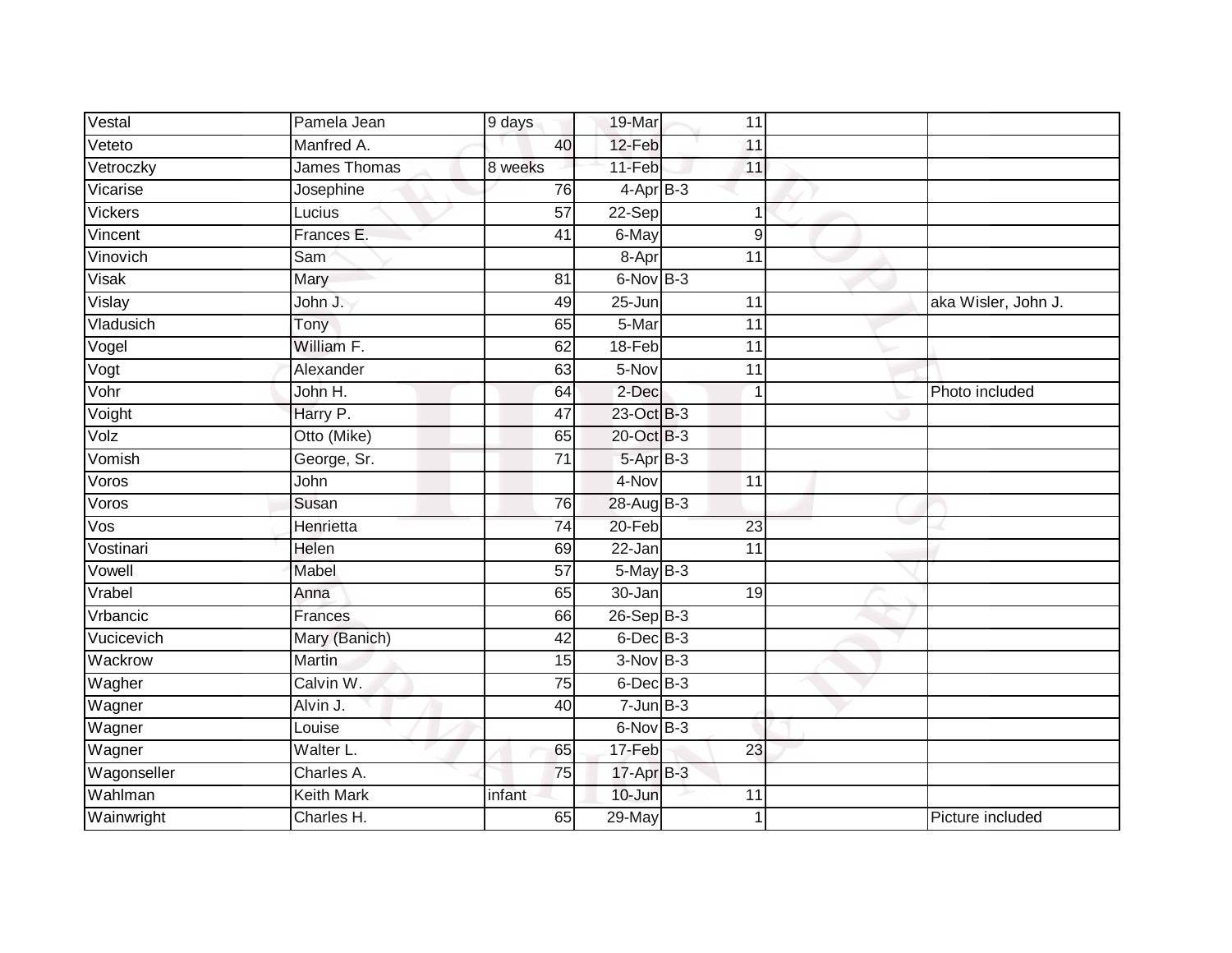| Walder         | Robert L.              | 52               | 28-Jan          | 11              |                                     |
|----------------|------------------------|------------------|-----------------|-----------------|-------------------------------------|
| Walker         | <b>Gladys Stratton</b> | 59               | 26-Nov          | 15              |                                     |
| Walker         | John                   | 57               | 14-Apr A-10     |                 |                                     |
| Walker         | Louis J., Sr.          | 48               | $11$ -Dec $B-3$ |                 |                                     |
| Walker         | Milt                   | $\overline{81}$  | 6-Feb           | 15              |                                     |
| Wallace        | C. Keller              | 75               | 6-May           | 9               | Picture included                    |
| Wallace        | Clayton J.             | 55               | $21$ -Jul $B-3$ |                 |                                     |
| Wallace        | Joseph McKinley (Mack) | 66               | 19-Nov          | 13              |                                     |
| Walls          | Ralph V.               | 54               | 28-Feb          | 15              |                                     |
| Walsko         | Constantine            | 75               | 22-Jan          | $\overline{11}$ |                                     |
| Walstrum       | Arthur J.              | $\overline{57}$  | $22 -$ Jul      | 11              |                                     |
| Walz           | <b>Dulcie</b>          | 33               | $18-Sep$ B-3    |                 |                                     |
| Wantland       | Hugh, Jr.              | $\boldsymbol{8}$ | 15-Dec          | 1               |                                     |
| Ward           | Alonzo A.              | 85               | $1$ -Jul $B-3$  |                 |                                     |
| Ward           | <b>Edward James</b>    | 62               | 18-Dec B-3      |                 | Picture included, second<br>edition |
| Ward           | Robert H.              | 18               | 10-Sep          | 11              |                                     |
| Warlow         | Louise Henriette       | 92               | $3-Feb$         | 21              |                                     |
| Warminski      | Peter                  | 56               | 30-Apr          | 11              |                                     |
| Warmus         | Anna                   | 63               | $30 -$ Apr      | 11              |                                     |
| Warner         | Frederick (Fred)       | 61               | $4-Nov$         | $\overline{11}$ |                                     |
| Warner         | Oliver C.              | 72               | 31-Jan          | 13              |                                     |
| Wash           | Joseph                 | 84               | 8-Aug B-3       |                 |                                     |
| Washburn       | George W.              | 33               | 6-Jan           | 1               |                                     |
| Washburn       | Lewis H.               | 81               | $30 - Jun$ B-3  |                 |                                     |
| Washington     | Charles                | 76               | $22-Oct$        | 11              |                                     |
| Wassey         | Joseph                 | 79               | 17-Jun          | 11              |                                     |
| <b>Watkins</b> | $\overline{H.E.}$      |                  | $21$ -May       | 15              |                                     |
| Watusek        | Andrew                 | 63               | 25-Jan          | 19              |                                     |
| Waupsh         | Barbara                |                  | 6-Jan C-3       |                 |                                     |
| Wawrzyniak     | Frank                  | 73               | 22-Oct          | 11              |                                     |
| Wawrzyniak     | Louis (Ludwik)         | 81               | $13-Aug$        | 11              |                                     |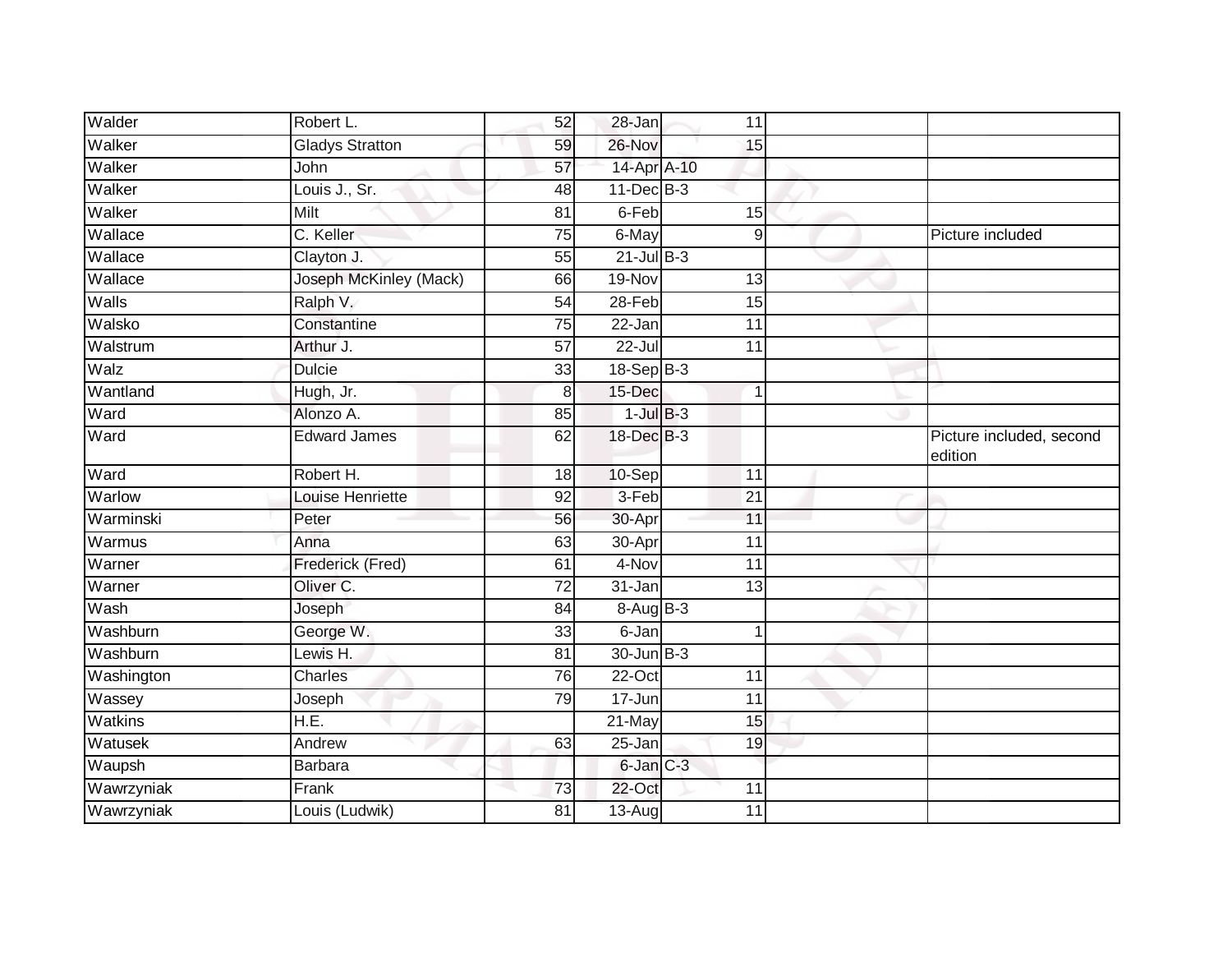| Wayo            | Mary                    | 72              | 18-Nov          | 11               |  |
|-----------------|-------------------------|-----------------|-----------------|------------------|--|
| Webster         | George                  | 82              | 19-Jun B-3      |                  |  |
| Wehner          | Catherine               | 83              | $10$ -Feb $B-3$ |                  |  |
| Weil            | <b>Katherine Louise</b> | 93              | 8-Nov B-3       |                  |  |
| Wein            | Julius                  | $\overline{58}$ | 26-Mar          | 11               |  |
| Weisman         | <b>Bessie</b>           | 67              | 31-Oct B-3      |                  |  |
| Weisskopf       | Warren D.               | 37              | $25-Sep$ B-3    |                  |  |
| Weitkam         | Henry E.                |                 | 26-Aug          | 1                |  |
| Wellman         | John M.                 | 70              | $1-Dec$ B-3     |                  |  |
| Wells           | William                 | 62              | 8-Mar B-3       |                  |  |
| Welsh           | Loretta M.              | 46              | $17-Oct$ B-3    |                  |  |
| Weyhmueller     | Martha                  | 85              | 24-Jun          | $\boldsymbol{9}$ |  |
| Wheaton         | Daisey B.               | 87              | 28-Jun B-3      |                  |  |
| Wheeler         | Bernice E.              | 51              | $1$ -Dec $B-3$  |                  |  |
| White           | Alva                    | 64              | 29-Nov B-3      |                  |  |
| White           | <b>Beverly</b>          | $\overline{2}$  | 17-Feb          |                  |  |
| White           | Donald H.               | 46              | $3$ -Oct $B-3$  |                  |  |
| White           | <b>Syble Muriel</b>     | 31              | 15-Feb          | 13               |  |
| Whitworth       | <b>Ralph Lee</b>        |                 | $2$ -Jan $A-13$ |                  |  |
| Wiatrowski      | Michael                 | 69              | 31-May B-3      |                  |  |
| Wiersma         | Gilbert                 | $\overline{71}$ | 6-Feb           | 15               |  |
| Wiewiora        | Albert                  | 79              | $21$ -Mar $B-3$ |                  |  |
| Wiewiora        | Ann                     | 68              | $19-Apr$ B-3    |                  |  |
| Wilhelm         | Henry                   | $\overline{74}$ | $20 - Sep$ B-3  |                  |  |
| Williams        | Humphrey                | $\overline{75}$ | $1$ -Dec $B-3$  |                  |  |
| Williams        | James A., Jr.           | 33              | 5-Jul           |                  |  |
| <b>Williams</b> | Mattie M.               | $\overline{78}$ | 7-Jan           | 11               |  |
| Williams        | Otis                    | 43              | 27-Mar          | $\mathbf{1}$     |  |
| Williams        | R. J.                   | 40              | 8-Oct           | 11               |  |
| Williams        | Regina M.               | 63              | 2-Dec           | $\overline{7}$   |  |
| Williams        | Wess J.                 | 66              | 3-Apr B-3       |                  |  |
| Willig          | Roy P.                  | $\overline{53}$ | $12$ -Jun $B-3$ |                  |  |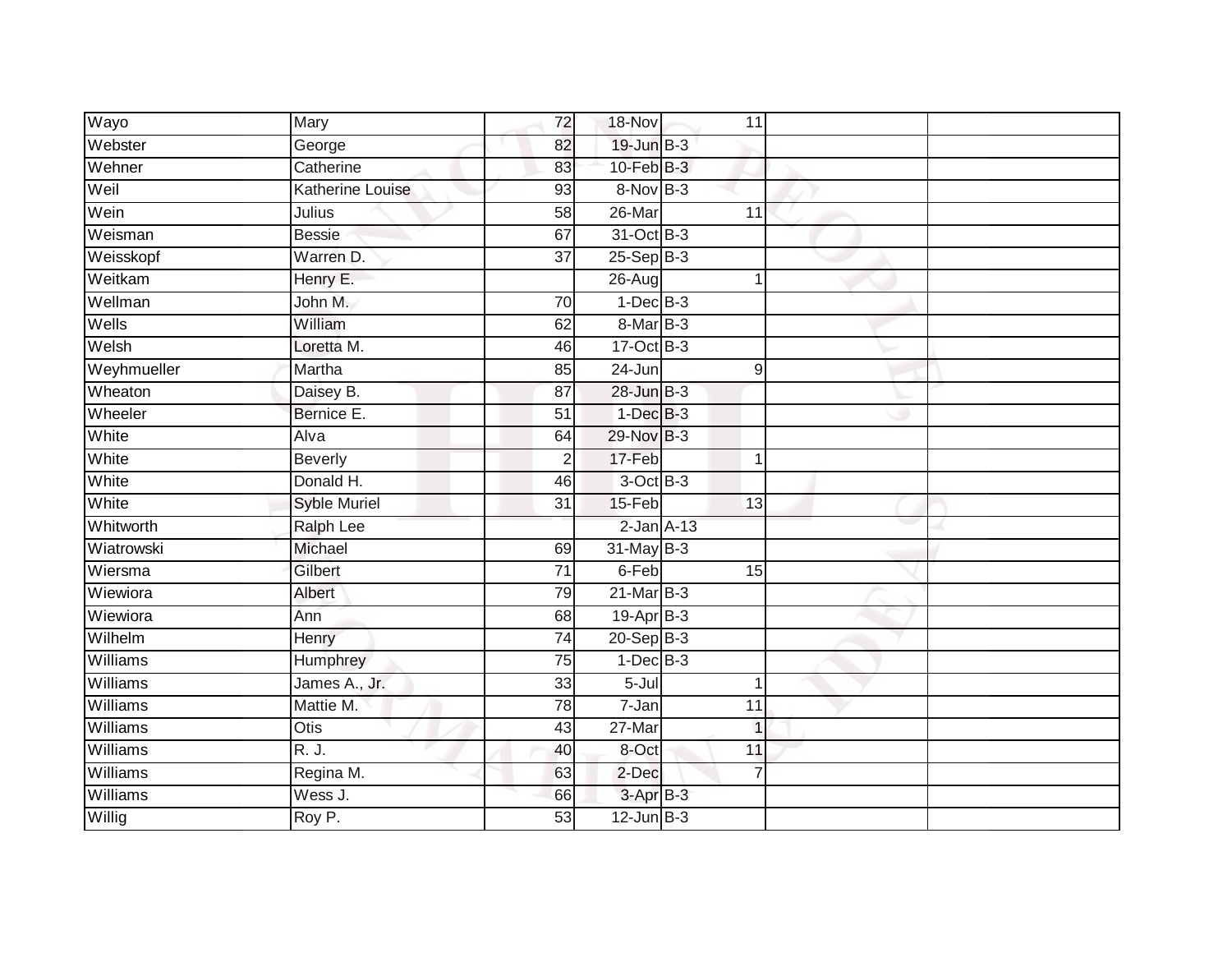| Willis     | Marvin              |        | 15-Nov B-3<br>37                   |                 |                 |                     |
|------------|---------------------|--------|------------------------------------|-----------------|-----------------|---------------------|
| Willis     | Mary R.             |        | 4-Mar<br>81                        | 11              |                 |                     |
| Wills      | Eleanor             |        | 1-Feb<br>50                        |                 | 17              |                     |
| Wilson     | Aaron               |        | $\overline{42}$<br>$6$ -May        |                 | 9               |                     |
| Wilson     | Harold (Doc)        |        | $1-MayB-3$<br>64                   |                 |                 |                     |
| Wilson     | Hilda C.            |        | 76<br>27-Aug                       |                 | $\overline{9}$  |                     |
| Wilson     | Olin                |        | 4-Nov<br>60                        | 11              |                 |                     |
| Winegar    | Sara                |        | 11-Feb<br>92                       |                 | 11              |                     |
| Winkley    | Harry S.            |        | $13-May$<br>80                     |                 | 9               |                     |
| Wirtz      | <b>Barbara Rose</b> |        | $22 -$ Jul<br>$\overline{71}$      |                 | $\overline{11}$ |                     |
| Wisler     | John J.             |        | $25 - Jun$<br>49                   | 11              |                 | aka Vislay, John J. |
| Wisotky    | Anna                |        | 15-Mar B-3                         |                 |                 |                     |
| Wisotsky   | Anna                |        | 17-Mar B-3                         |                 |                 |                     |
| Witwer     | Lulu                |        | 27-Sep B-3<br>85                   |                 |                 |                     |
| Wizorek    | Barney (Wieczorek)  |        | 25-Mar<br>69                       | $\overline{11}$ |                 |                     |
| Wojcik     | Frank               |        | $21$ -Oct<br>38                    | 11              |                 |                     |
| Wojtas     | Mary                |        | 18-Jul B-3<br>81                   |                 |                 |                     |
| Wolanin    | Debra Margaret      | infant | 17-Jun                             | 11              |                 |                     |
| Wolanski   | Stella (Sumara)     |        | 53<br>21-Jan                       | 11              |                 |                     |
| Wolf       | Constantine C.      |        | 8-Feb<br>66                        |                 | $\overline{17}$ |                     |
| Wolf       | Rose                |        | 5-Feb                              | 11              |                 |                     |
| Wolf       | Walter G.           |        | $8-NovB-3$<br>73                   |                 |                 |                     |
| Wolfe      | Cecil               |        | 28-Apr B-3<br>50                   |                 |                 |                     |
| Wolfe      | Col. Chester Paul   |        | $10$ -Jan $A-9$<br>58              |                 |                 |                     |
| Wolff      | Jacob F.            |        | $10$ -Feb $B-3$<br>$\overline{77}$ |                 |                 |                     |
| Wolters    | Charles H.          |        | $\overline{72}$<br>30-Aug B-3      |                 |                 |                     |
| Wood       | Carl R.             |        | $\overline{47}$<br>8-Oct           | $\overline{11}$ |                 |                     |
| Wood       | Charles W.          |        | $3 -$ Jul<br>77                    |                 | 19              |                     |
| Wozhrechka | Wasiliy             |        | 28-Apr B-3<br>67                   |                 |                 |                     |
| Wozniak    | Thadeus             |        | 27-Nov B-3<br>34                   |                 |                 |                     |
| Woznicki   | Antoinette          |        | 8-Jan<br>83                        |                 | 9               |                     |
| Wright     | <b>Ethel Clara</b>  |        | $10$ -May B-3                      |                 |                 |                     |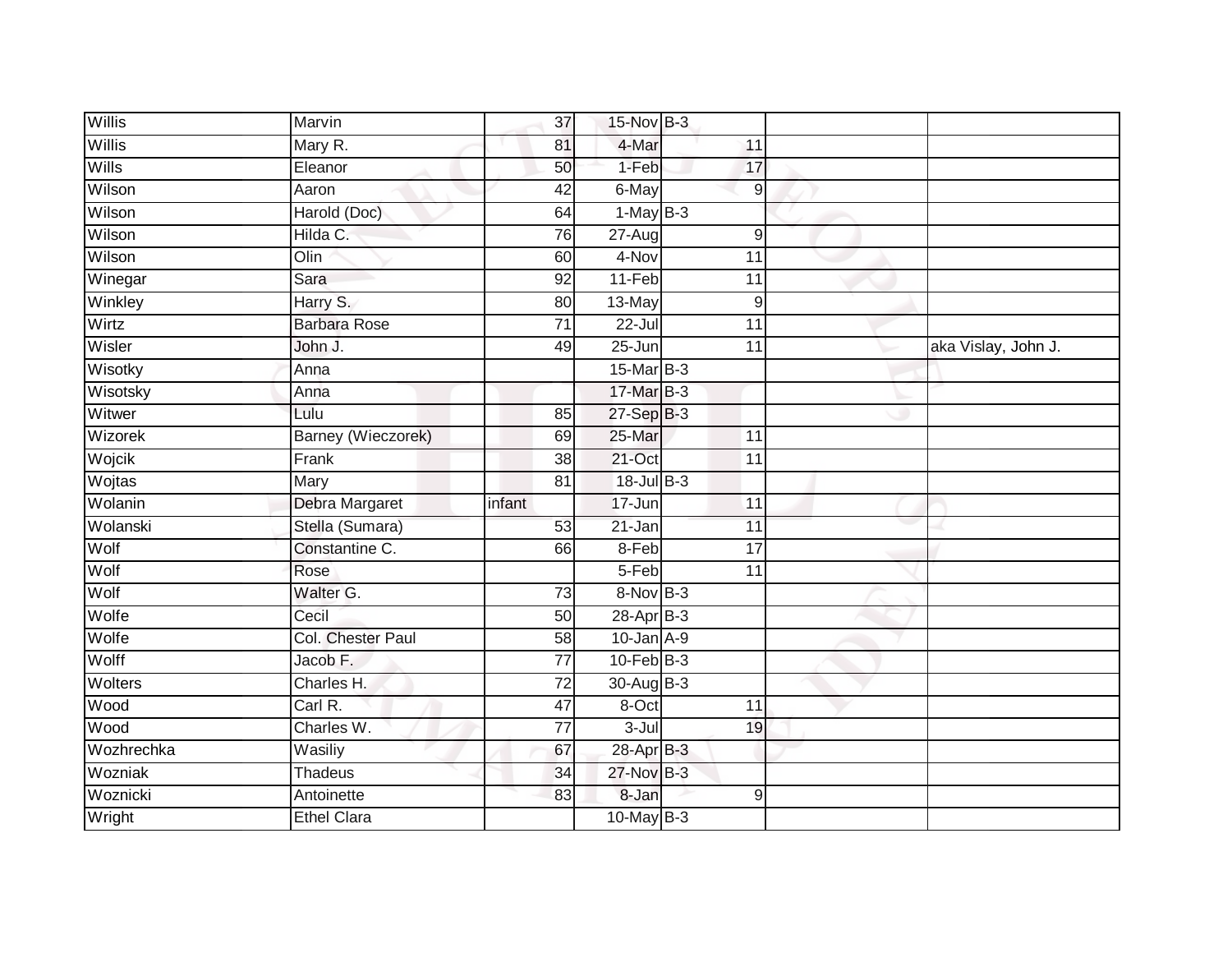| Wright      | Evelyn F.           | 60              | 13-Dec B-3      |                 |                       |
|-------------|---------------------|-----------------|-----------------|-----------------|-----------------------|
| Wright      | Everett M.          | 58              | 25-Nov B-3      |                 |                       |
| Wright      | <b>James Barnes</b> | 76              | 29-Aug B-3      |                 |                       |
| Wright      | <b>Mamie Sue</b>    | 20              | 17-Feb          | 1               | Also see Feb 18, p 11 |
| Wright      | Michael             | 6 months        | $17-Feb$        | $\overline{1}$  |                       |
| Wright      | Reece M.            | 77              | $10-AprB-3$     |                 |                       |
| Wright      | <b>Roy Sanders</b>  | 58              | 10-Jun          | 11              |                       |
| Wright      | Walter              | 90              | $25$ -Oct $B-3$ |                 |                       |
| Wrobel      | Frank               | 74              | 21-Jan          | 11              |                       |
| Wrona       | Frank               | 69              | $3 -$ Jul       | $\overline{19}$ |                       |
| Wrona       | Joseph              | 74              | $27$ -Mar $B-3$ |                 |                       |
| Wrona       | Rose Niedzielski    | 79              | 3-Sep           | $\overline{13}$ |                       |
| Wyatt       | Janet M.            | 77              | 29-Sep A-15     |                 |                       |
| Wydra       | Mary                | 65              | 29-Aug B-3      |                 |                       |
| Yarbrough   | Charles N., Sr.     | $\overline{77}$ | 28-Jul B-3      |                 |                       |
| Yarrington  | Charles W.          |                 | 1-Feb           | 17              |                       |
| Yarrington  | Dr. Charles W.      | 80              | 27-Mar B-3      |                 |                       |
| Yates       | John                | $\overline{54}$ | $17$ -May B-3   |                 |                       |
| Yatko       | Andrew B.           | 39              | 22-Apr          | 11              |                       |
| Yerman      | Ferdinand           | 68              | $14$ -Oct       | $\overline{11}$ |                       |
| York        | Lewis D.            | 42              | 14-Apr          | $\mathbf 1$     |                       |
| York        | Samuel E.           | 81              | 27-May          | $\overline{9}$  |                       |
| Yorkow      | Nickola (Jorkon)    | 71              | 16-Aug B-3      |                 |                       |
| Young       | Alfred              |                 | $31 - Dec$      | 13              |                       |
| Young       | Marian              |                 | $20$ -Jan $B-3$ |                 |                       |
| Young       | Marion              | 63              | $21 - Jan$      | 11              |                       |
| Zablo       | Debra Lynn          | 3 months        | 18-Mar          | 9               |                       |
| Zaborski    | Mike                | 81              | 10-Jun          | 11              |                       |
| Zaferopulos | <b>Demetrios</b>    | 62              | $24$ -Jan B-3   |                 |                       |
| Zagar       | Louise Selenik      | 80              | 31-Dec          | 13              |                       |
| Zajac       | Anthony             | 74              | 3-Feb           | 21              |                       |
| Zale        | Joseph              | $\overline{54}$ | 20-Mar B-3      |                 |                       |
|             |                     |                 |                 |                 |                       |